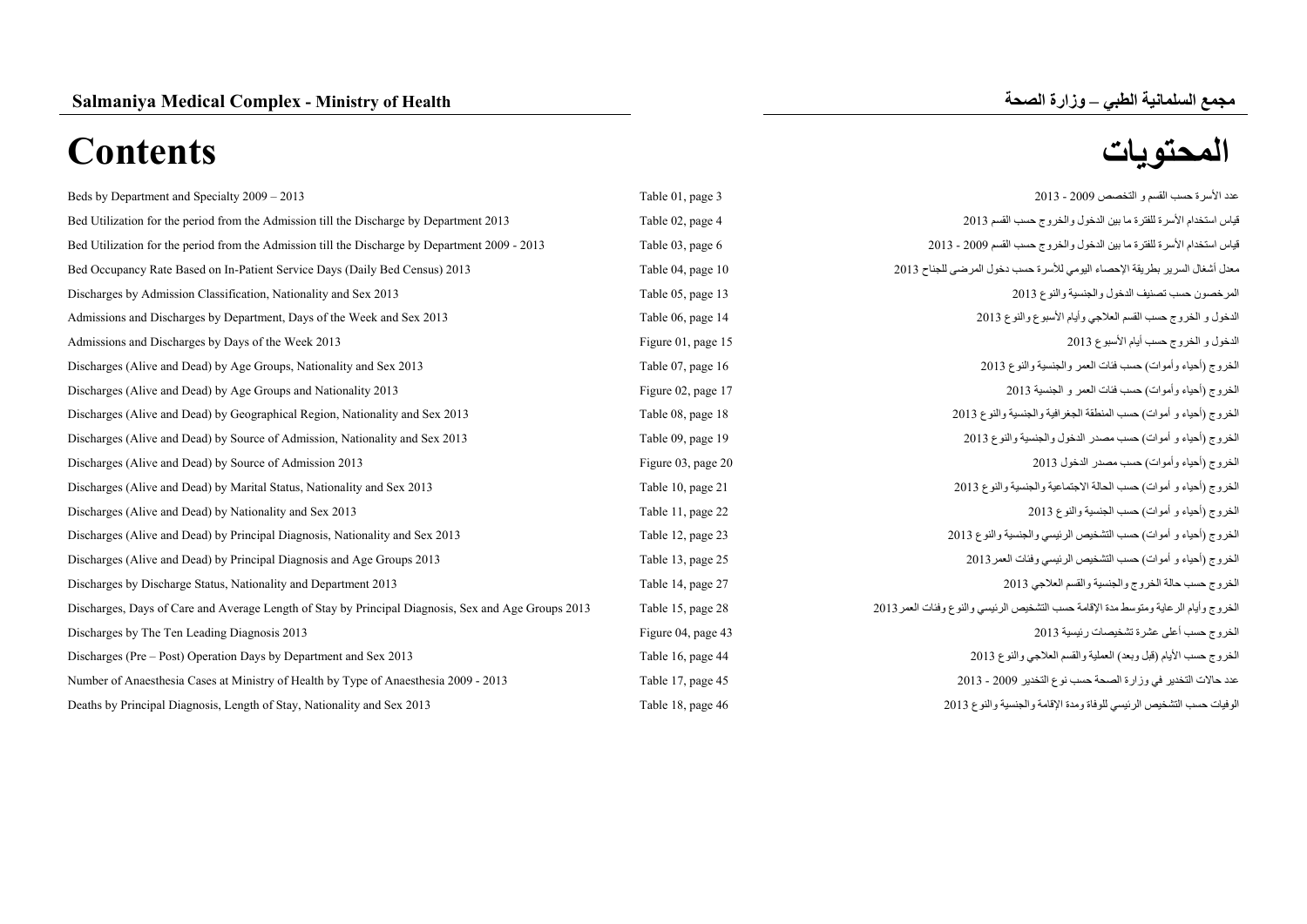# **Salmaniya Medical Complex - Ministry of Health ... (cont'd)**

# **مجمع السلمانية الطبي –**

| Deaths by Top Ten Principal Diagnosis and Nationality 2013                                                                 | Figure 05, page 59 | الوفيات حسب أعلى عشرة تشخيصات رئيسية والجنسية 2013                                             |
|----------------------------------------------------------------------------------------------------------------------------|--------------------|------------------------------------------------------------------------------------------------|
| Out-Patient Visits by Department, Nationality and Sex 2013                                                                 | Table 19, page 60  | زيارات العيادات الخارجية حسب القسم والجنسية والنوع 2013                                        |
| Out-Patient Visits by Department 2009 - 2013                                                                               | Table 20, page 61  | زيارات العيادات الخارجية حسب القسم 2009 - 2013                                                 |
| Out-Patient Visits by Department 2013                                                                                      | Figure 06, page 62 | زيار ات العيادات الخارجية حسب القسم 2013                                                       |
| Laboratory Tests by Source of Specimens 2013                                                                               | Table 21, page 63  | عدد التحاليل المختبرية حسب مصدر العينات 2013                                                   |
| Radiology Procedures by Source of Request 2012                                                                             | Table 22, page 64  | إجراءات قسم الأشعة حسب مصدر الطلب 2012                                                         |
| Discharges (Alive and Dead) from Special Care Baby Unit by Month and Sex 2013                                              | Table 23, page 66  | الخروج (أحياء وأموات) من وحدة العناية الخاصة بالمواليد حسب الشهر والنوع 2013                   |
| Discharges from Special Care Baby Unit by Geographical Region, Nationality and Sex 2013                                    | Table 24, page 67  | الخروج من وحدة العناية الخاصة بالمواليد حسب المنطقة الجغرافية والجنسية والنوع 2013             |
| Infants Born with Severe Congenital Malformations and Admitted to Salmaniya Medical Complex by<br>Nationality and Sex 2013 | Table 25, page 68  | عدد الرضع المولودين بعيوب خلقية بليغة وتم إدخالهم مجمع السلمانية الطبي حسب الجنسية والنوع 2013 |
| Infants Born with Severe Congenital Malformations and Admitted to Salmaniya Medical Complex 2009 - 2013                    | Table 26, page 69  | عدد الرضع المولودين بعيوب خلقية بليغة وتم إدخالهم مجمع السلمانية الطبي 2009 - 2013             |
| Surgical Operations and Procedures at Main Operation Theatre by Specialty 2009 - 2013                                      | Table 27, page 70  | العمليات الجراحية والإجراءات التي تمت في غرفة العمليات الرئيسية حسب التخصص2009 - 2013          |
| Endoscopies Procedures 2009 - 2013                                                                                         | Table 28, page 71  | اجر اءات المناظير 2009 – 2013                                                                  |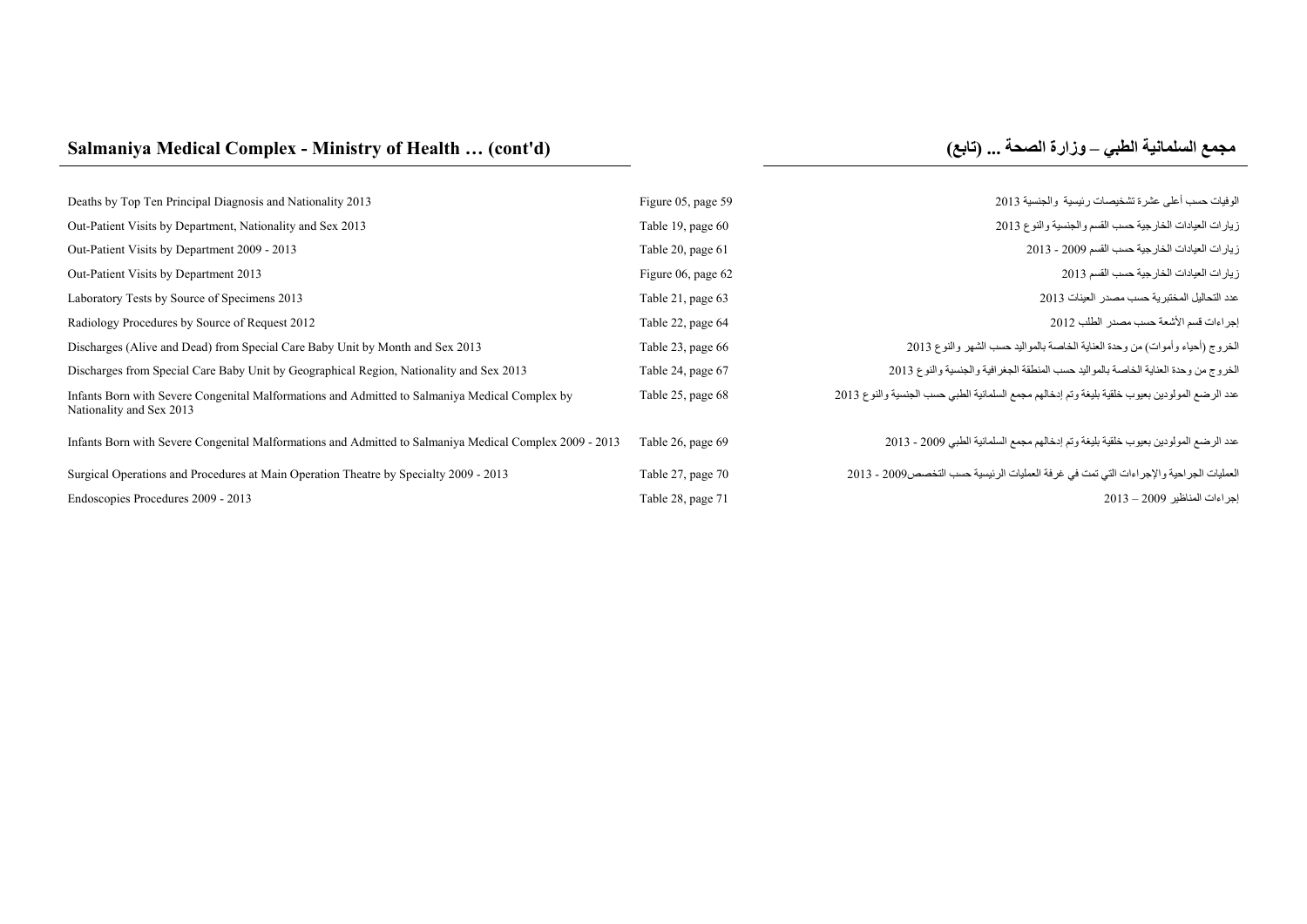<span id="page-2-0"></span>

| <b>Department</b>                        | 2013             | 2012* | 2011           | 2010           | 2009        | القسم                                          |
|------------------------------------------|------------------|-------|----------------|----------------|-------------|------------------------------------------------|
| <b>Medical</b>                           | 223              | 239   | 239            | 239            | 235         | الناطنية                                       |
| <b>Internal Medicine</b>                 | 170              | 186   | 186            | 186            |             | الأمراض الباطنية 182                           |
| Chest/Respiratory                        | 17               | 17    | 17             | 17             |             | الأمراض الصدرية 17                             |
| Cardiology                               | 20               | 20    | 20             | 20             |             | القلب 20                                       |
| Cardiac Care Unit (CCU)                  | 16               | 16    | 16             | 16             |             | وحدة العناية بالقلب 16                         |
| <b>Neurosciences</b>                     | 44               | 44    | 44             | 44             | 44          | العلوم العصبية                                 |
| Nephrology                               | 21               | 21    | 21             | 19             | 19          | أمراض الكلى                                    |
| Oncology *                               | 49               | 49    | 49             | 49             | 49          | الأورام *                                      |
| Adult                                    | 38               | 38    | 38             | 38             |             | البالغين 38                                    |
| Paediatrics                              | 11               | 11    | 11             | 11             | 11          | الأطفال                                        |
| Surgical                                 | 135              | 141   | 133            | 133            | 133         | الجراحة                                        |
| <b>General Surgery</b>                   | 119              | 125   | 117            | 117            |             | جراحة عامة 117                                 |
| Paediatrics Surgery                      | 16               | 16    | 16             | 16             |             | جراحة الأطفال 16                               |
| <b>Orthopedic Surgery &amp; Fracture</b> | 62               | 62    | 62             | 62             | 62          | جراحة العظام والكسور                           |
| <b>Plastic Surgery &amp; Burns</b>       | 17               | 17    | 17             | 17             | 17          | جراحة التجميل والحروق                          |
| <b>Paediatrics</b>                       | 79               | 98    | 98             | 98             | 74          | أمراض الأطفال                                  |
| <b>General Paediatrics</b>               | 58               | 75    | 75             | 75             |             | أمراض الأطفال 51                               |
| <b>Infectious Diseases</b>               | 21               | 23    | 23             | 23             |             | الأمراض المعدية 23                             |
| <b>Obstetrics &amp; Gynecology</b>       | 122              | 122   | 122            | 122            | 122         | أمراض النساء والولادة                          |
| Obstetrics                               | 56               | 56    | 56             | 56             |             | الو لادة  56                                   |
| Gynecology                               | 40               | 40    | 40             | 40             |             | أمراض النساء 56                                |
| Gyn & Obs Private Ward                   | 26               | 26    | 26             | 26             |             | الجناح الخاص لأمراض النساء والولادة 10         |
| Ear, Nose and Throat                     | 36               | 36    | 36             | 36             | 36          | الأنف والأذن والحنجرة                          |
| Ophthalmology                            | 16               | 16    | 16             | 16             | ${\bf 20}$  | العيون                                         |
| <b>Dental</b>                            | $\boldsymbol{2}$ | 2     | $\overline{2}$ | $\overline{2}$ | $\mathbf 2$ | الأسنان                                        |
| <b>Intensive Care Unit (ICU)</b>         | 30               | 23    | 23             | 23             | 23          | وحدة العفاية المركزة                           |
| Adult                                    | 22               | 15    | 15             | 15             |             | البالغين 15                                    |
| Paediatrics                              | 8                | 8     | 8              | 8              |             | الأطفال 8                                      |
| Other                                    | 34               | 34    | 34             | 34             | 34          | أخرى                                           |
| Private Ward                             | 12               | 12    | 12             | 12             |             | الجناح الخاص 12                                |
| General Ward                             | 22               | 22    | 22             | 22             |             | جناح عام 22                                    |
| <b>Total</b>                             | 870              | 904   | 896            | 894            | 870         | الجملة                                         |
| <b>Other Beds</b>                        |                  |       |                |                |             | أسرة أخرى                                      |
| Day Case Unit                            | 26               | 26    | 26             | 26             | 26          | وحدة الأقامة القصيرة                           |
| Accident & Emergency                     | 104              | 104   | 104            | 104            | 84          | الحوادث والطوارئ                               |
| Neonatal / Special Care Baby Unit        | 47               | 45    | 42             | 42             | 42          | الأجنة المبكرة / وحدة العناية الخاصة بالمواليد |

## **جدول 01 Table عدد األسرة حسب القسم <sup>و</sup> التخصص 2009 - 2013 Beds by Department and Specialty 2009 - 2013**

ملاحظة: تم توزيع الأسرة حسب حاجة كل قسم .<br>\* تم مراجعة وتحديث بيانات عام 2012 .<br>\* تم مراجعة وتحديث بيانات عام 2012 .

\* 2012 data were reviewed and updated.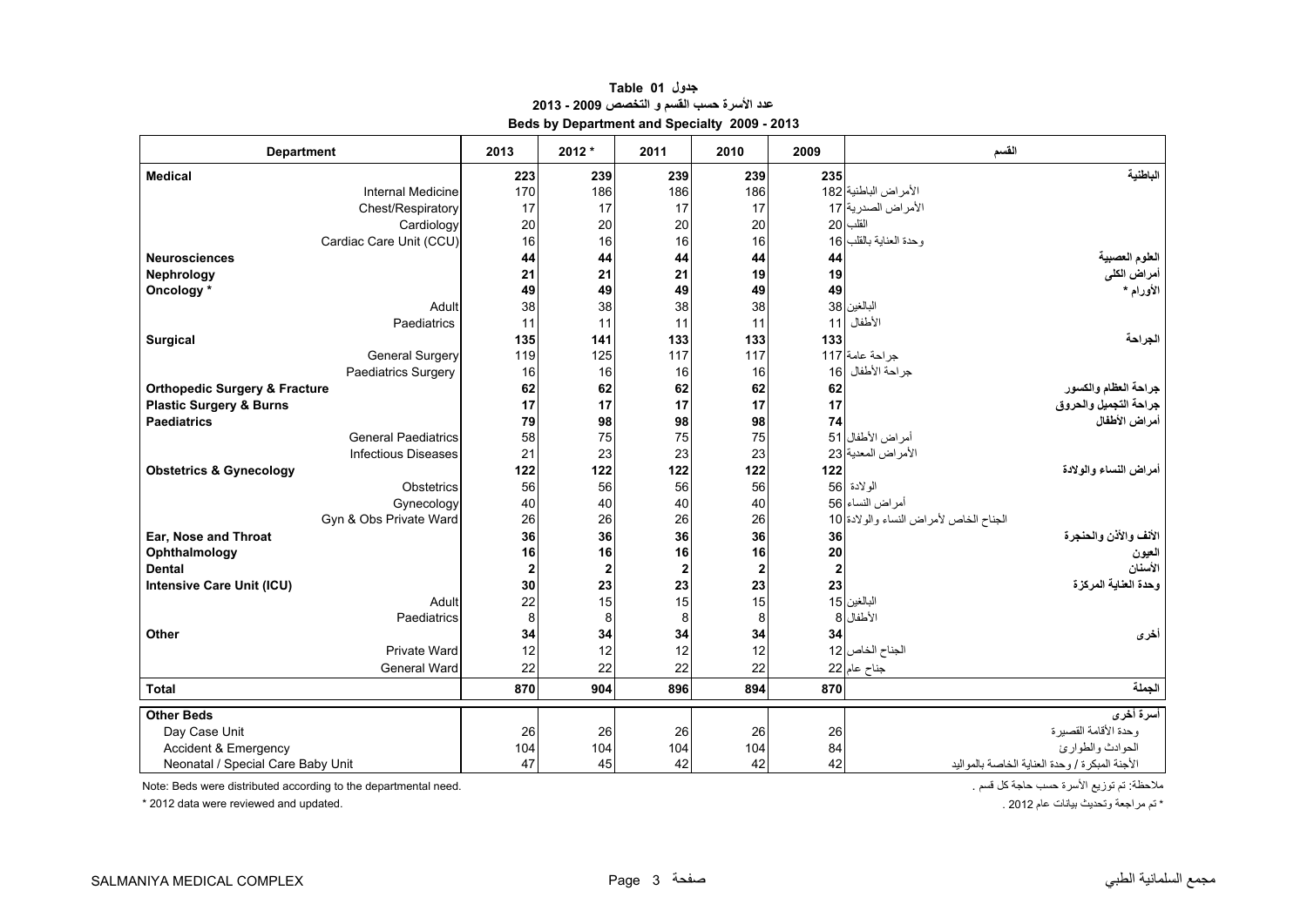<span id="page-3-0"></span>

| وحدة<br>العناية<br>الخاصة<br>بالمواليد<br><b>SCBU</b> | الجملة <sup>1</sup><br>Total | وحدة<br>العناية<br>المركزة<br>Intensive<br>Care<br>Unit | أمراض<br>الكلى<br>Nephro-<br>logy | العلوم<br>العصبية<br>Neuro-<br><b>Sciences</b> | الأورام<br>Oncology | الأسنان<br>Dental | العيون<br>Ophthal-<br>mology | أنف<br>وأذن<br>وحنجرة<br>Ear,<br>Nose &<br>Throat | أمراض<br>الأطفال<br>Paed-<br>iatrics | أمراض<br>نساء<br>وولادة<br>Obs. &<br>Gyne. | جراحة<br>التجميل<br>والحروق<br><b>Plastic</b><br>Surg. &<br><b>Burn</b> | جراحة<br>العظام<br>والكسور<br>Orthop<br>Surg. &<br>Fracture | الجراحة<br><b>Surgery</b> | الباطنية<br><b>Medical</b> | البيان<br><b>Description</b>                                     |
|-------------------------------------------------------|------------------------------|---------------------------------------------------------|-----------------------------------|------------------------------------------------|---------------------|-------------------|------------------------------|---------------------------------------------------|--------------------------------------|--------------------------------------------|-------------------------------------------------------------------------|-------------------------------------------------------------|---------------------------|----------------------------|------------------------------------------------------------------|
| 850                                                   | 40,274                       | 45                                                      | 1,173                             | 1,344                                          | 3,404               | 272               | 1,052                        | 2,357                                             | 4,413                                | 11,090                                     | 535                                                                     | 2,569                                                       | 6,036                     | 5,984                      | اجمالي الدخول<br><b>Total Admissions</b>                         |
| 824                                                   | 40,262                       | 21                                                      | 1,183                             | 1,352                                          | 3,439               | 272               | 1,048                        | 2,351                                             | 4.421                                | 11,077                                     | 542                                                                     | 2,579                                                       | 6,038                     | 5,939                      | اجمالي الخروج<br><b>Total Discharges</b>                         |
| 47                                                    | 870                          | 30                                                      | 21                                | 44                                             | 49                  | 2                 | 16                           | 38                                                | 79                                   | 122                                        | 17                                                                      | 62                                                          | 135                       | 223                        | عدد الأسر ة <sup>1</sup><br>No. of beds $1$                      |
| 17,155                                                | 317,550                      | 10,950                                                  | 7,665                             | 16,060                                         | 17,885              | 730               | 5,840                        | 13,870                                            | 28,835                               | 44,530                                     | 6,205                                                                   | 22,630                                                      | 49,275                    | 81,395                     | أيام الأسرة<br>Bed days available                                |
| 13,516                                                | 215,896                      | 418                                                     | 9,695                             | 14,040                                         | 33,074              | 1,286             | 2,768                        | 6,561                                             | 19,227                               | 33,442                                     | 3,551                                                                   | 17,325                                                      | 33,051                    | 41,458                     | أيام المرضى <sup>2</sup><br>Patient-days overnight <sup>2</sup>  |
| 23                                                    | 981                          |                                                         | 23                                | 67                                             | 27                  |                   | 38                           | 90                                                | 211                                  | 169                                        | 20                                                                      | 44                                                          | 124                       | 163                        | ايام المرضى ح يوم <sup>2</sup><br>Patient days < 1 day $^2$      |
| 13,539                                                | 216,877                      | 419                                                     | 9,718                             | 14,107                                         | 33,101              | 1,290             | 2,806                        | 6,651                                             | 19,438                               | 33,611                                     | 3,571                                                                   | 17,369                                                      | 33,175                    | 41,621                     | جملة أيام المرضى <sup>2</sup><br>Total Patient days <sup>2</sup> |

**جدول 02 Table قياس استخدام األسرة للفترة ما بين الدخول والخروج حسب القسم <sup>2013</sup> Bed Utilization for the period from the Admission till the Discharge by Department 2013**

.<br>2- أيام المرضى : تم احتساب جملة أيام المرضى للفترة ما بين الدخول والخروج

للمريض من المستشفى وليس بطريقة اإلحصاء اليومي . . census daily the by not and discharge

1 Total Beds: Including Private ward and General Ward (refer to table 9.1) . . (9.1 جدول انظر (العام والجناح الخاص الجناح تشمل األسرة جملة <sup>1</sup>  $<sup>2</sup>$  Patient Days counted for the period from the admission till the</sup>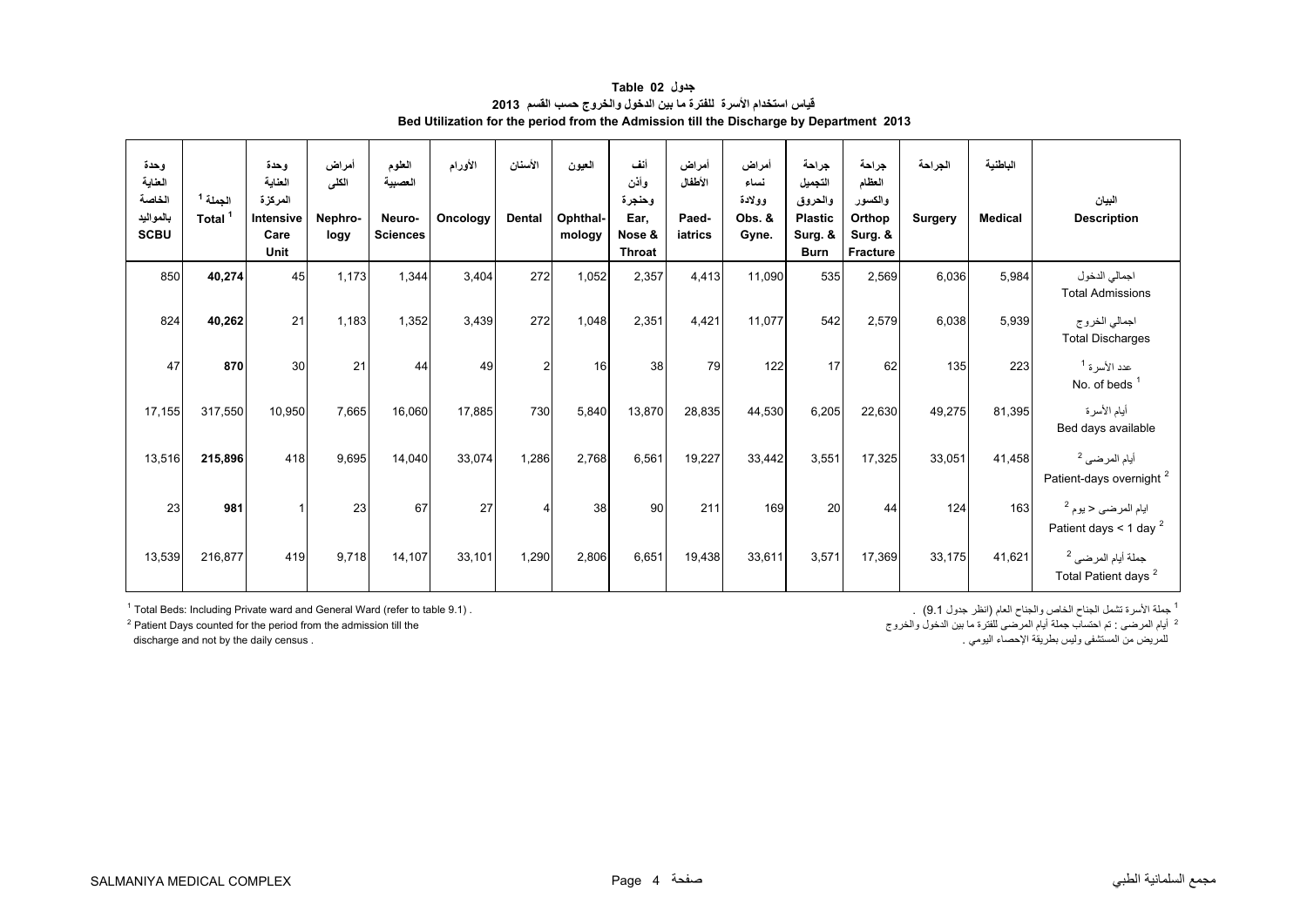#### **Bed Utilization for the period from the Admission till the Discharge by Department 2013 (Cont'd) Table 02 جدول ) تابع( قياس استخدام األسرة للفترة ما بين الدخول والخروج حسب القسم <sup>2013</sup>**

| وحدة<br>العناية<br>الخاصة<br>بالمواليد<br><b>SCBU</b> | الجملة 1<br>Total <sup>1</sup> | وحدة<br>العناية<br>المركزة<br>Intensive<br>Care<br>Unit | أمراض<br>الكلى<br>Nephro-<br>logy | العلوم<br>العصبية<br>Neuro-<br><b>Sciences</b> | الأورام<br>Oncology | الأسنان<br><b>Dental</b> | العيون<br>Ophthal-<br>mology | أنف<br>وأذن<br>وحنجرة<br><b>E.N.T.</b> | أمراض<br>الأطفال<br>Paed-<br>iatrics | أمراض<br>نساء<br>وولادة<br>Obs. &<br>Gyne. | جراحة<br>التجميل<br>والحروق<br><b>Plastic</b><br>Surg. &<br><b>Burn</b> | جراحة<br>العظام<br>والكسور<br>Orthop<br>Surg. &<br>Fracture | الجراحة<br><b>Surgery</b> | الباطنية<br><b>Medical</b> | البيان<br><b>Description</b>                                    |
|-------------------------------------------------------|--------------------------------|---------------------------------------------------------|-----------------------------------|------------------------------------------------|---------------------|--------------------------|------------------------------|----------------------------------------|--------------------------------------|--------------------------------------------|-------------------------------------------------------------------------|-------------------------------------------------------------|---------------------------|----------------------------|-----------------------------------------------------------------|
| 17.5                                                  | 46.3                           | 0.7                                                     | 56.3                              | 30.7                                           | 70.2                | 136.0                    | 65.5                         | 61.9                                   | 56.0                                 | 90.8                                       | 31.9                                                                    | 41.6                                                        | 44.7                      | 26.6                       | معدل دوران السرير<br>Turnover rate                              |
| 4.4                                                   | 2.5                            | 501.5                                                   | $-1.7$                            | 1.4                                            | $-4.4$              | $-2.1$                   | 2.9                          | 3.1                                    | 2.1                                  | 1.0                                        | 4.9                                                                     | 2.0                                                         | 2.7                       | 6.7                        | فترة فراغ السرير <sup>3</sup><br>Turnover interval <sup>3</sup> |
| 2.3                                                   | 110.3                          | 0.1                                                     | 3.2                               | 3.7                                            | 9.3                 | 0.7                      | 2.9                          | 6.5                                    | 12.1                                 | 30.4                                       | 1.5                                                                     | 7.0                                                         | 16.5                      | 16.4                       | متوسط الدخول اليومي<br>Average daily admission                  |
| 2.3                                                   | 110.3                          | 0.1                                                     | 3.2                               | 3.7                                            | 9.4                 | 0.7                      | 2.9                          | 6.4                                    | 12.1                                 | 30.3                                       | 1.5                                                                     | 7.1                                                         | 16.5                      | 16.3                       | متوسط الخروج اليومي<br>Average daily discharge                  |
| 16.4                                                  | 5.4                            | 20.0                                                    | 8.2                               | 10.4                                           | 9.6                 | 4.7                      | 2.7                          | 2.8                                    | 4.4                                  | 3.0                                        | 6.6                                                                     | 6.7                                                         | 5.5                       | 7.0                        | متوسط مدة الأقامة<br>Average length of stay                     |

utilising more beds than allocated .

<sup>3</sup> فترة فراغ السرير : الأعداد السالبة تشير الى أن القسم يستخدم أسرة أقسام أخرى بسبب انشغال فترة فراغ السرير: الأعداد السالبة تشير الى أن القسم يستخدم أسرة أقسام أخرى بسبب انشغال السنير الى أن القسم يستخدم أسرة أقسام أخرى بسبب انشغال النسخة المستخدم أسرة أقسام أخرى بسبب انشغال<br>الأسرة المتوفرة لديه .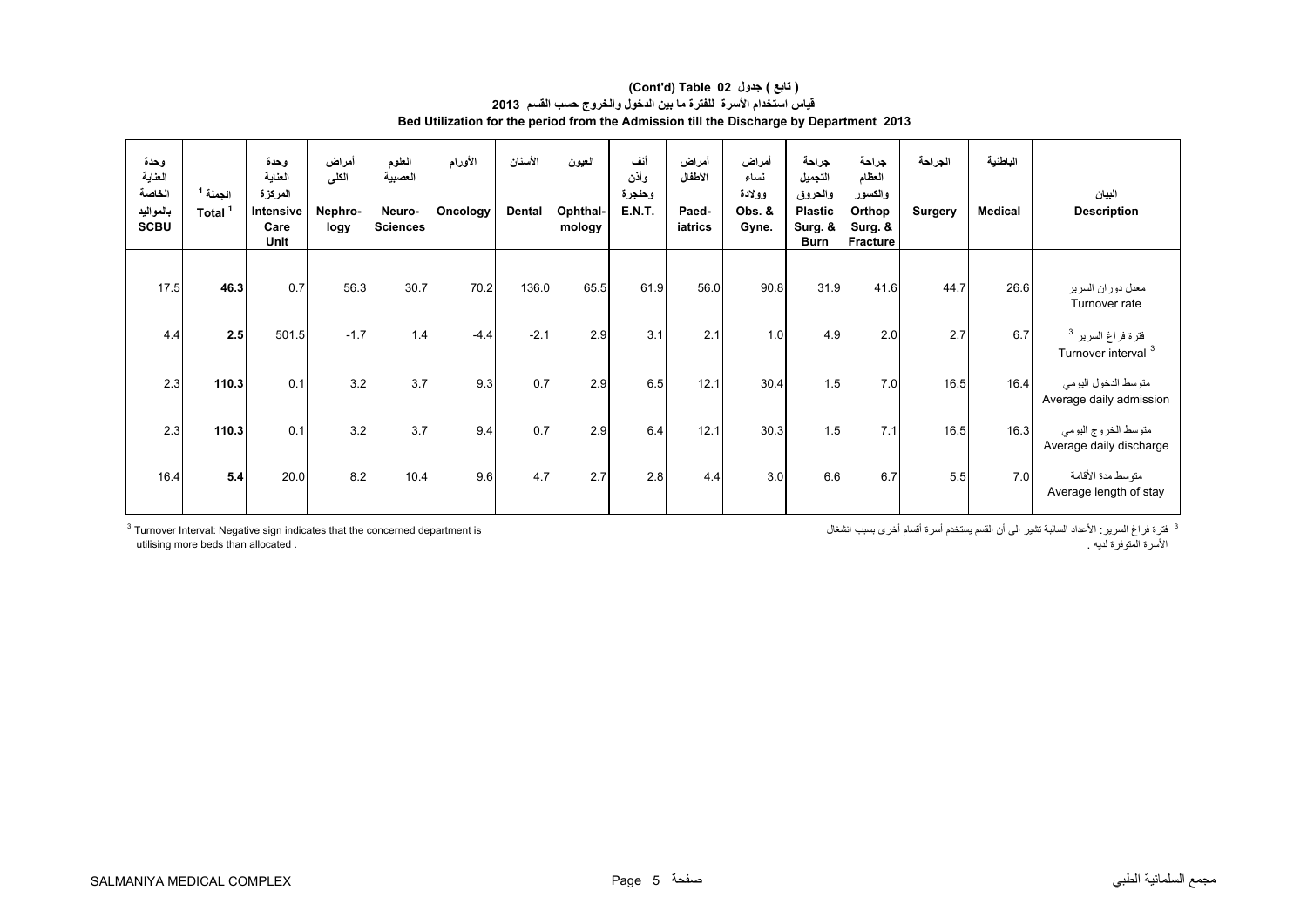<span id="page-5-0"></span>

| <b>Department / Unit</b>                 | 2013   | 2012   | 2011   | 2010   | 2009   | القسم/الوحدة         |
|------------------------------------------|--------|--------|--------|--------|--------|----------------------|
| <b>Medical</b>                           |        |        |        |        |        | الباطنية             |
| <b>Total Admissions</b>                  | 5,984  | 6,466  | 6,740  | 7,563  | 7,938  | اجمالي الدخول        |
| <b>Total Discharges</b>                  | 5,939  | 6,503  | 6,711  | 7,552  | 7,877  | اجمالي الخروج        |
| No.of beds                               | 223    | 221    | 239    | 239    | 235    | عدد الأسرة           |
| <b>Total Patient days</b>                | 41,621 | 46,608 | 46,308 | 49,089 | 50,201 | جملة أيام المرضي     |
| Average length of stay                   | 7.0    | 7.2    | 6.9    | 6.5    | 6.4    | متوسط مدة الأقامة    |
| Surgical                                 |        |        |        |        |        | الجراحة              |
| <b>Total Admissions</b>                  | 6,036  | 5,976  | 5,498  | 6,276  | 6,405  | اجمالي الدخول        |
| <b>Total Discharges</b>                  | 6,038  | 5,939  | 5,558  | 6,274  | 6,440  | اجمالي الخروج        |
| No.of beds                               | 135    | 141    | 133    | 133    | 133    | عدد الأسرة           |
| <b>Total Patient days</b>                | 33,175 | 33,180 | 34,056 | 37,951 | 38,455 | جملة أيام المرضي     |
| Average length of stay                   | 5.5    | 5.6    | 6.1    | 6.0    | 6.0    | متوسط مدة الأقامة    |
| <b>Orthopedic Surgery &amp; Fracture</b> |        |        |        |        |        | جراحة العظام والكسور |
| <b>Total Admissions</b>                  | 2,569  | 2,392  | 2,242  | 2,665  | 2,711  | اجمالي الدخول        |
| <b>Total Discharges</b>                  | 2,579  | 2,417  | 2,264  | 2,696  | 2,734  | اجمالي الخروج        |
| No.of beds                               | 62     | 62     | 62     | 62     | 62     | عدد الأسرة           |
| <b>Total Patient days</b>                | 17,369 | 16,895 | 17,256 | 21,302 | 21,151 | جملة أيام المرضي     |
| Average length of stay                   | 6.7    | 7.0    | 7.6    | 7.9    | 7.7    | متوسط مدة الأقامة    |

# **جدول 03 Table قياس استخدام األسرة للفترة ما بين الدخول والخروج حسب القسم 2009 - 2013 Bed Utilization for the period from the Admission till the Discharge by Department 2009 - 2013**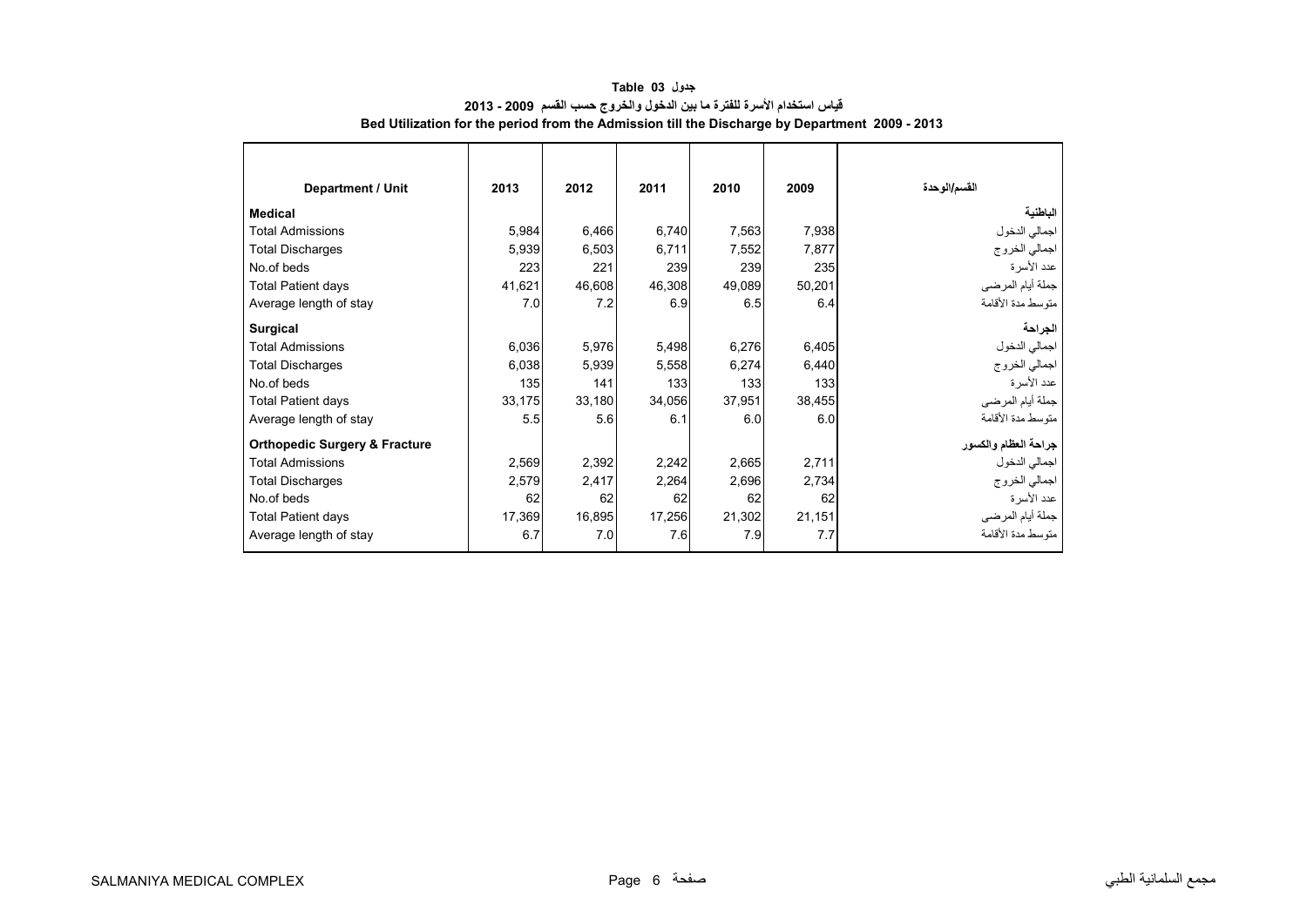# **القسم/الوحدة <sup>2009</sup> <sup>2010</sup> <sup>2011</sup> <sup>2012</sup> <sup>2013</sup> Unit / Department جراحة التجميل والحروق Burns & Surgery Plastic**  اجمالي الدخول <sup>555</sup> 561 373 460 535 Admissions Total اجمالي الخروج <sup>575</sup> 567 380 <sup>477</sup> 542 Discharges Total No.of beds 17 17 17 17 17 17 17 17 عدد الأسر ة جملة أيام المرضى 4,708 4,094 3,074 4,675 3,571 days Patient Total Average length of stay 6.6 9.8 8.1 7.2 8.2 األقامة مدة متوسط **أمراض النساء والوالدة Gynecology/Obstetrics**  اجمالي الدخول 11,264 11,604 9,261 10,865 11,090 Admissions Total اجمالي الخروج 11,253 11,622 9,258 10,860 11,077 Discharges Total No.of beds 122 122 122 122 122--<br>عدد الأسرة جملة أيام المرضى 36,201 35,138 28,106 32,728 33,611 days Patient Total Average length of stay 3.0 3.0 3.0 3.0 3.2 األقامة مدة متوسط **أمراض األطفال Paediatrics**  اجمالي الدخول 4,582 4,549 4,020 4,325 4,413 Admissions Total اجمالي الخروج 4,633 4,554 4,030 4,367 4,421 Discharges Total No.of beds 198 98 98 98 98 98 98 98 98 98 98 74 عدد الأسرة جملة أيام المرضى 21,103 21,565 18,186 19,854 19,438 days Patient Total Average length of stay 4.4 4.5 4.5 4.7 4.6 األقامة مدة متوسط  **Ear, Nose and Throat وحنجرة وأذن أنف** اجمالي الدخول 2,340 2,377 1,847 2,234 2,357 Admissions Total اجمالي الخروج 2,320 2,373 1,841 2,223 2,351 Discharges Total No.of beds 38 36 36 36 36عدد الأسرة جملة أيام المرضى 6,435 7,120 5,353 6,388 6,651 days Patient Total Average length of stay 2.8 2.9 2.9 3.0 2.8 األقامة مدة متوسط

#### **(Cont'd) Table 03 جدول ) تابع( قياس استخدام األسرة للفترة ما بين الدخول والخروج حسب القسم 2009 - 2013 Bed Utilization for the period from the Admission till the Discharge by Department 2009 - 2013**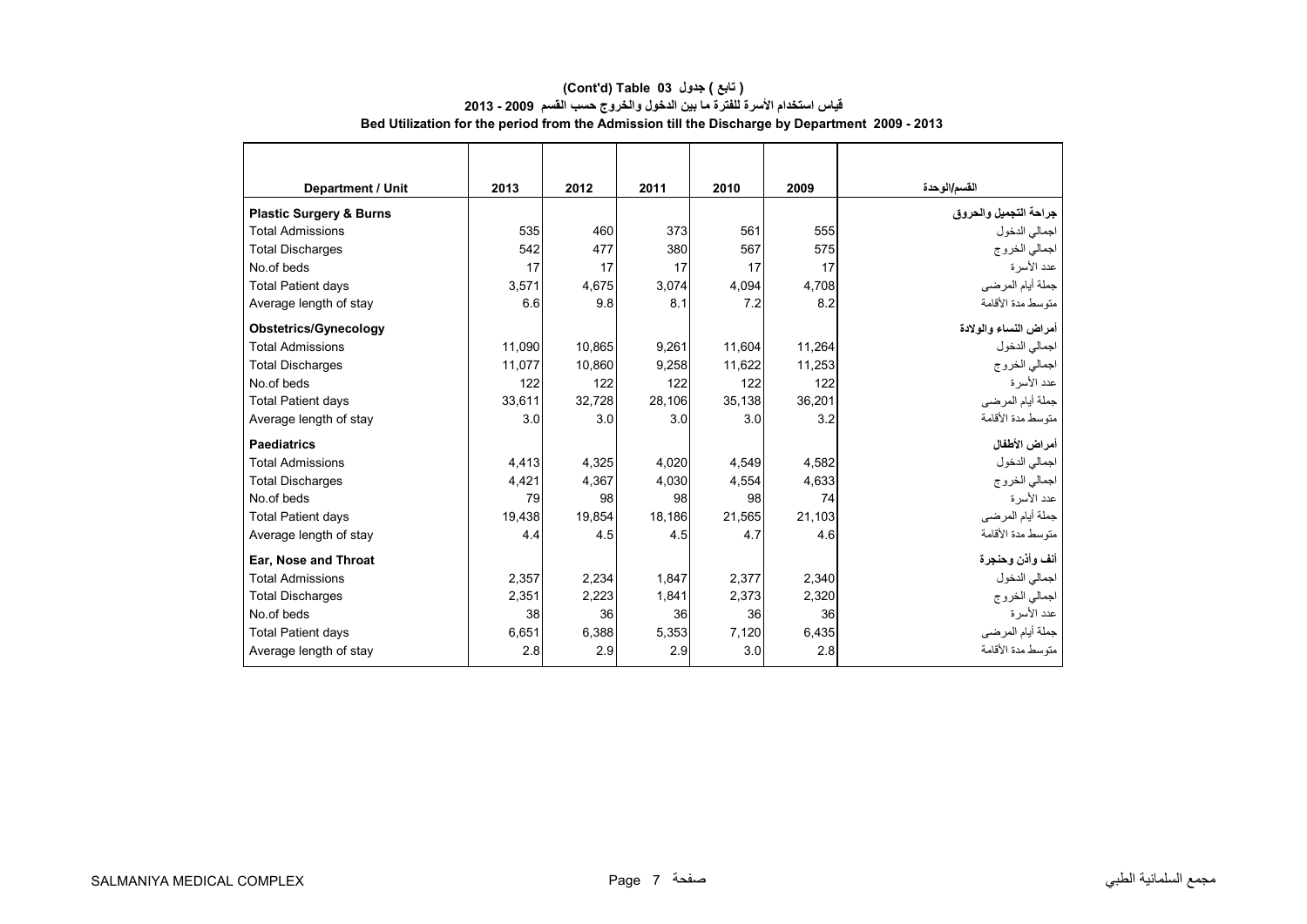| Department / Unit         | 2013   | 2012           | 2011           | 2010   | 2009   | القسم/الوحدة      |
|---------------------------|--------|----------------|----------------|--------|--------|-------------------|
| Ophthalmology             |        |                |                |        |        | العيون            |
| <b>Total Admissions</b>   | 1,052  | 959            | 1,000          | 1,225  | 1,220  | اجمالي الدخول     |
| <b>Total Discharges</b>   | 1,048  | 956            | 1,004          | 1,212  | 1,220  | اجمالي الخروج     |
| No.of beds                | 16     | 16             | 16             | 16     | 20     | عدد الأسر ة       |
| <b>Total Patient days</b> | 2.806  | 2.551          | 2.809          | 3,982  | 4.641  | جملة أيام المرضي  |
| Average length of stay    | 2.7    | 2.7            | 2.8            | 3.3    | 3.8    | منوسط مدة الأقامة |
| <b>Dental</b>             |        |                |                |        |        | الأسنان           |
| <b>Total Admissions</b>   | 272    | 229            | 204            | 344    | 347    | اجمالي الدخول     |
| <b>Total Discharges</b>   | 272    | 225            | 213            | 346    | 347    | اجمالي الخروج     |
| No.of beds                | 2      | $\overline{2}$ | $\overline{2}$ | 2      | 2      | عدد الأسرة        |
| <b>Total Patient days</b> | 1,290  | 979            | 969            | 1,612  | 1,587  | جملة أيام المرضي  |
| Average length of stay    | 4.7    | 4.4            | 4.5            | 4.7    | 4.6    | متوسط مدة الأقامة |
| Oncology                  |        |                |                |        |        | الأورام           |
| <b>Total Admissions</b>   | 3.404  | 3.518          | 3.039          | 3.792  | 3.363  | اجمالي الدخول     |
| <b>Total Discharges</b>   | 3.439  | 3,593          | 3,114          | 3,843  | 3,430  | اجمالي الخروج     |
| No.of beds                | 49     | 49             | 49             | 49     | 49     | عدد الأسر ة       |
| <b>Total Patient days</b> | 33.101 | 33.174         | 29.718         | 31,242 | 29.367 | جملة أيام المرضي  |
| Average length of stay    | 9.6    | 9.2            | 9.5            | 8.1    | 8.6    | متوسط مدة الأقامة |
| <b>Neuro Sciences</b>     |        |                |                |        |        | العلوم العصبية    |
| <b>Total Admissions</b>   | 1,344  | 1,246          | 1,284          | 1,572  | 1,661  | اجمالي الدخول     |
| <b>Total Discharges</b>   | 1.352  | 1.286          | 1,331          | 1.658  | 1.704  | اجمالي الخروج     |
| No.of beds                | 44     | 44             | 44             | 44     | 44     | عدد الأسر ة       |
| <b>Total Patient days</b> | 14,107 | 14.200         | 16.555         | 17,143 | 16,538 | جملة أيام المرضي  |
| Average length of stay    | 10.4   | 11.0           | 12.4           | 10.3   | 9.7    | منوسط مدة الأقامة |

#### **(Cont'd) Table 03 جدول ) تابع( قياس استخدام األسرة للفترة ما بين الدخول والخروج حسب القسم 2009 - 2013 Bed Utilization for the period from the Admission till the Discharge by Department 2009 - 2013**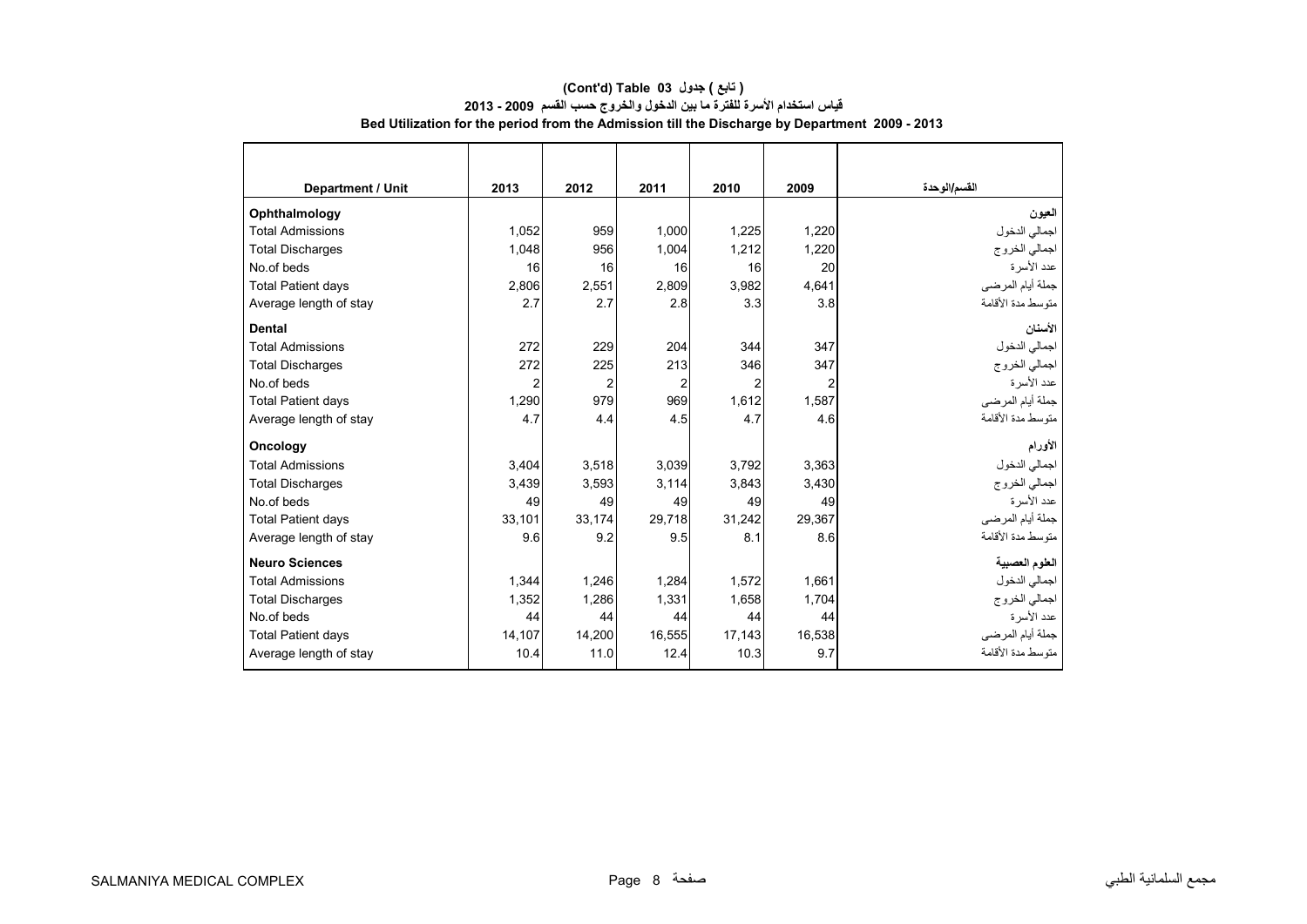| <b>Department / Unit</b>      | 2013    | 2012    | 2011    | 2010    | 2009    | القسم / الوحدة                 |
|-------------------------------|---------|---------|---------|---------|---------|--------------------------------|
| Nephrology                    |         |         |         |         |         | أمراض الكلى                    |
| <b>Total Admissions</b>       | 1,173   | 1177    | 967     | 1,200   | 1,208   | اجمالي الدخول                  |
| <b>Total Discharges</b>       | 1.183   | 1180    | 985     | 1.217   | 1.220   | اجمالي الخروج                  |
| No.of beds                    | 21      | 21      | 21      | 19      | 19      | عدد الأسرة                     |
| <b>Total Patient days</b>     | 9.718   | 9.218   | 7,667   | 10.366  | 10.142  | جملة أيام المرضى               |
| Average length of stay        | 8.2     | 7.8     | 7.8     | 8.5     | 8.3     | متوسط مدة الأقامة              |
| <b>Intensive Care Unit</b>    |         |         |         |         |         | وحدة العناية المركزة           |
| <b>Total Admissions</b>       | 45      | 216     | 244     | 285     | 245     | اجمالي الدخول                  |
| <b>Total Discharges</b>       | 21      | 96      | 100     | 134     | 121     | اجمالي الخروج                  |
| No.of beds                    | 30      | 23      | 23      | 23      | 23      | عدد الأسر ة                    |
| <b>Total Patient days</b>     | 419     | 1.842   | 1,632   | 2,082   | 2,044   | جملة أيام المرضى               |
| Average length of stay        | 20.0    | 19.2    | 16.3    | 15.5    | 16.9    | منّوسط مدة الأقامة             |
| <b>Total Admissions</b>       | 40.274  | 40.063  | 36.719  | 44.013  | 43.839  | اجمالي الدخول                  |
| <b>Total Discharges</b>       | 40,262  | 40,122  | 36,789  | 44,048  | 43,874  | اجمالي الخروج                  |
| No.of beds                    | 870     | 886     | 862     | 860     | 870     | عدد الأسرة                     |
| <b>Total Patient days</b>     | 216.877 | 222.292 | 211,689 | 242.686 | 242.573 | جملة أيام المرضى               |
| Average length of stay        | 5.4     | 5.5     | 5.5     | 5.5     | 5.5     | متوسط مدة الأقامة              |
| <b>Special Care Baby Unit</b> |         |         |         |         |         | وحدة العناية الخاصة بالمو اليد |
| <b>Total Admissions</b>       | 850     | 896     | 815     | 970     | 996     | اجمالي الدخول                  |
| <b>Total Discharges</b>       | 824     | 862     | 800     | 945     | 939     | اجمالي الخروج                  |
| No.of beds                    | 47      | 45      | 42      | 42      | 42      | عدد الأسرة                     |
| <b>Total Patient days</b>     | 13,539  | 14,499  | 12,190  | 14,249  | 13,300  | جملة أيام المرضى               |
| Average length of stay        | 16.4    | 16.8    | 15.2    | 15.1    | 14.2    | منّوسط مدة الأقامة             |
|                               |         |         |         |         |         |                                |

#### **Bed Utilization for the period from the Admission till the Discharge by Department 2009 - 2013 (Cont'd) Table 03 جدول ) تابع( قياس استخدام األسرة للفترة ما بين الدخول والخروج حسب القسم 2009 - 2013**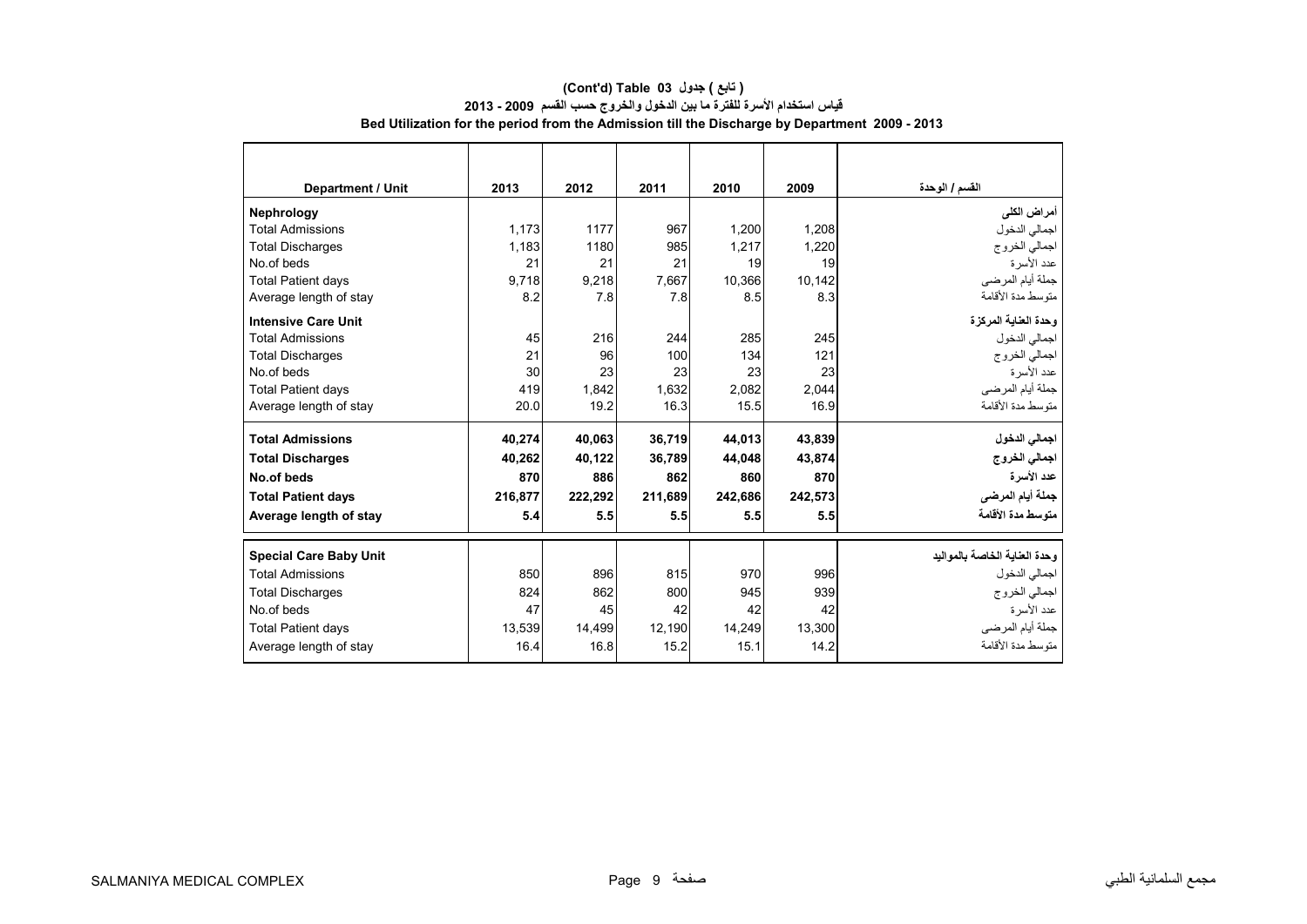<span id="page-9-0"></span>

| معدل أشغال السرير<br><b>Bed occupancy rate</b> | اجمالي<br>أيام المرضى<br><b>Total</b><br>In-patient<br>service days | اجمالى<br>أيام الأسرة<br><b>Total bed</b><br>count days | أيام الأسرة<br><b>Bed days</b><br>available | عدد الأسرة<br>No. of beds | القسم المخصص<br><b>Allocated Department</b> | رقم الجناح<br>Ward<br><b>Number</b> |      |
|------------------------------------------------|---------------------------------------------------------------------|---------------------------------------------------------|---------------------------------------------|---------------------------|---------------------------------------------|-------------------------------------|------|
| 61%                                            | 3,808                                                               | 6,205                                                   | 365                                         |                           | 17 Medical                                  | الباطنية                            | 4    |
| 74%                                            | 4,054                                                               | 5,475                                                   | 365                                         |                           | 15 Vascular                                 | الأوعية الدموية                     | 11   |
| 69%                                            | 1,502                                                               | 2,190                                                   | 365                                         | $6 \mid$                  | Surgical High Dependency                    | وحدة الصدمات والعناية القصوى        | 11HD |
| 68%                                            | 4,223                                                               | 6,205                                                   | 365                                         |                           | 17 Medical                                  | الباطنية                            | 13   |
| 70%                                            | 5,125                                                               | 7,300                                                   | 365                                         | 20                        | Orthopedics                                 | العظام                              | 21   |
| 87%                                            | 5,099                                                               | 5,840                                                   | 365                                         | 16                        | Orthopedics                                 | العظام                              | 22   |
| 82%                                            | 6,014                                                               | 7,300                                                   | 365                                         |                           | 20 Orthopedics                              | العظام                              | 23   |
| 44%                                            | 1,293                                                               | 2,920                                                   | 365                                         | 8                         | Pediatrics ICU                              | وحدة العناية المركزة للأطفال        | 24   |
| 77%                                            | 5,939                                                               | 7,665                                                   | 365                                         | 21                        | Pediatrics                                  | الأطفال                             | 31   |
| 74%                                            | 4,344                                                               | 5,840                                                   | 365                                         | 16                        | Pediatrics                                  | الأطفال                             | 32   |
| 70%                                            | 5,631                                                               | 8,030                                                   | 365                                         | 22                        | Ped Surgery                                 | جراحة الأطفال                       | 33   |
| 67%                                            | 5,154                                                               | 7,665                                                   | 365                                         | 21                        | Pediatrics                                  | الأطفال                             | 34   |
| 63%                                            | 4,822                                                               | 7,665                                                   | 365                                         | 21                        | Pediatrics                                  | الأطفال                             | 36   |
| 75%                                            | 6,060                                                               | 8,030                                                   | 365                                         | 22                        | Surgery                                     | الجراحة                             | 41   |
| 81%                                            | 4,731                                                               | 5,840                                                   | 365                                         | 16                        | Surgery                                     | الجراحة                             | 42   |
| 72%                                            | 5,779                                                               | 8,030                                                   | 365                                         | 22                        | Surgery                                     | الجراحة                             | 43   |
| 99%                                            | 7,968                                                               | 8,030                                                   | 365                                         | 22                        | Short Stay                                  | الاقامة القصبر ة                    | 44   |
| 82%                                            | 4,768                                                               | 5,840                                                   | 365                                         |                           | 16 Surgery                                  | الجر احة                            | 45   |

**جدول 04 Table معدل أشغال السرير بطريقة اإلحصاء اليومي لألسرة حسب دخول المرضى للجناح <sup>2013</sup> Bed Occupancy Rate Based on In-Patient Service Days (Daily Bed Census) 2013**

bed census on ward not departmental level.

ملاحظة: تم احتساب معدل إشغال الأسرة اعتماداً على الإحصاء اليومي - Note: Bed occupancy rate was calculated based on the daily<br>لإشغال الأسرة حسب الجناح وليس القسم .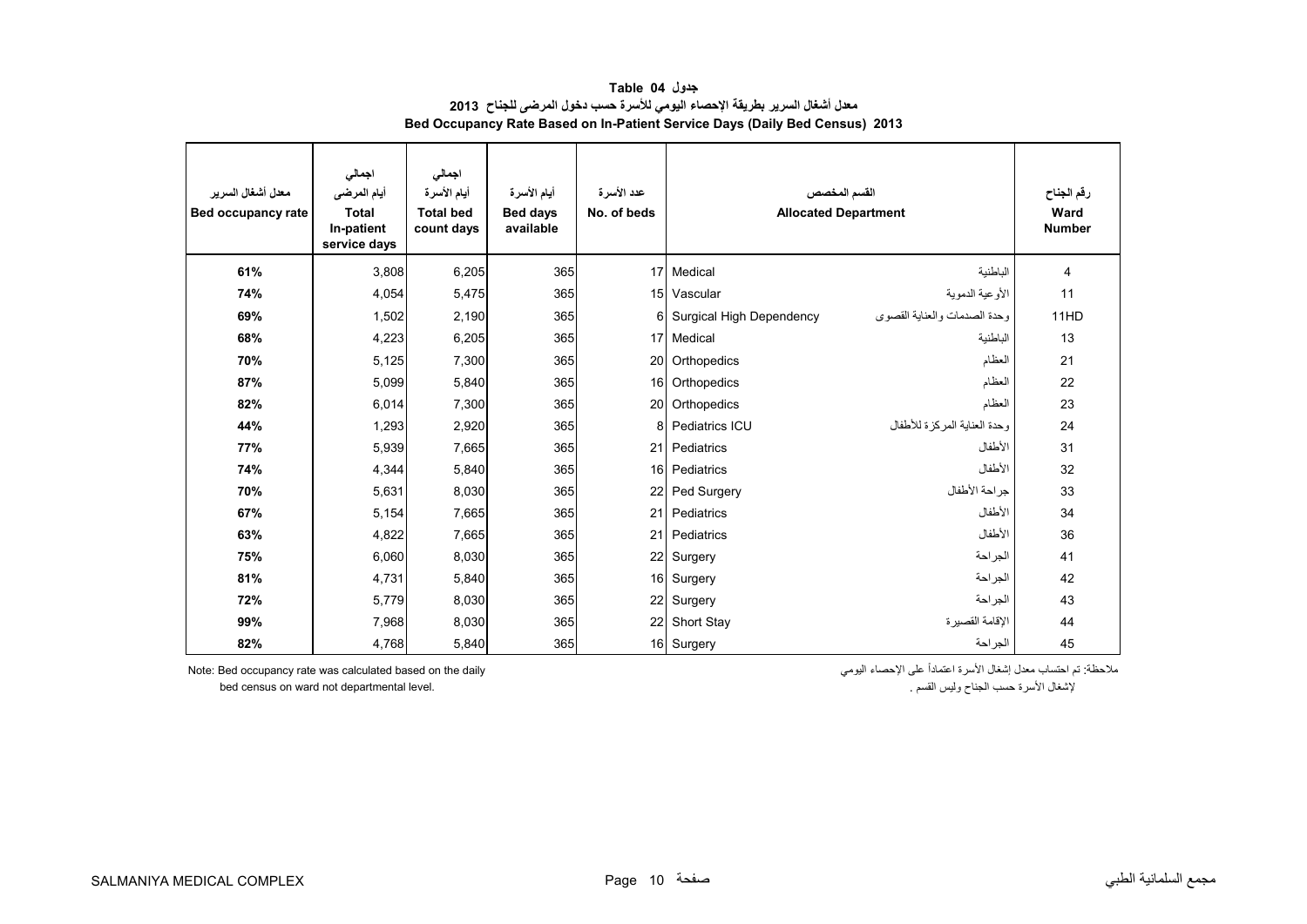| معدل أشغال السر ير<br>Bed occupancy rate | اجمالى<br>أيام المرضى<br><b>Total</b><br>In-patient<br>service days | اجمالى<br>أيام الأسرة<br><b>Total bed</b><br>count days | أيام الأسرة<br><b>Bed days</b><br>available | عدد الأسرة<br>No. of beds | القسم المخصص<br><b>Allocated Department</b> |                              | رقم الجناح<br>Ward<br><b>Number</b> |
|------------------------------------------|---------------------------------------------------------------------|---------------------------------------------------------|---------------------------------------------|---------------------------|---------------------------------------------|------------------------------|-------------------------------------|
| 71%                                      | 5,731                                                               | 8,030                                                   | 365                                         | 22                        | Surgery                                     | الجر احة                     | 46                                  |
| 78%                                      | 6,233                                                               | 8,030                                                   | 365                                         | 22                        | Medical                                     | الباطنية                     | 51                                  |
| 81%                                      | 3,862                                                               | 4,745                                                   | 365                                         | 13                        | Medical                                     | الباطنية                     | 52                                  |
| 71%                                      | 363                                                                 | 512                                                     | 128                                         | $\overline{4}$            | Medical                                     | الباطنية                     | <b>52 ICU</b>                       |
| 94%                                      | 4,787                                                               | 5,110                                                   | 365                                         | 14                        | Medical                                     | الباطنية                     | 53                                  |
| 90%                                      | 7,236                                                               | 8,030                                                   | 365                                         | 22                        | Neuro-Sciences                              | العلوم العصبية               | 54                                  |
| 99%                                      | 6,529                                                               | 6,570                                                   | 365                                         | 18                        | Medical                                     | الباطنية                     | 55                                  |
| 92%                                      | 7,391                                                               | 8,030                                                   | 365                                         | 22                        | Medical                                     | الباطنية                     | 56                                  |
| 99%                                      | 7,985                                                               | 8,030                                                   | 365                                         | 22                        | Medical                                     | الباطنية                     | 61                                  |
| 43%                                      | 2,500                                                               | 5,840                                                   | 365                                         | 16                        | Ophthalmology                               | العيون                       | 62                                  |
| 97%                                      | 7,790                                                               | 8,030                                                   | 365                                         | 22                        | Medical                                     | الباطنية                     | 63                                  |
| 62%                                      | 4,857                                                               | 7,854                                                   | 357                                         | 22                        | Ear, Nose and Throat                        | أنف وأذن وحنجرة              | 64                                  |
| 65%                                      | 3,809                                                               | 5,840                                                   | 365                                         | 16                        | Ear, Nose and Throat                        | أنف وأذن وحنجرة              | 65                                  |
| 81%                                      | 6,512                                                               | 8,030                                                   | 365                                         | 22                        | Neuro-Sciences                              | العلوم العصبية               | 66                                  |
| 64%                                      | 3,659                                                               | 5,698                                                   | 259                                         | 22                        | Intensive Care Unit                         | وحدة العناية المركزة         | <b>201 ICU</b>                      |
| 33%                                      | 1,318                                                               | 3,938                                                   | 358                                         | 11                        | Pediatric Oncology                          | أورام الأطفال                | 202                                 |
| 84%                                      | 6,403                                                               | 7,665                                                   | 365                                         | 21                        | Nephrology & Transplant                     | أمراض الكلبي والزراعة        | 204                                 |
| 79%                                      | 917                                                                 | 1,166                                                   | 106                                         | 11                        | Intensive Care Unit                         | وحدة العناية المركزة         | 205                                 |
| 39%                                      | 2,428                                                               | 6,205                                                   | 365                                         | 17                        | <b>Burns</b>                                | الحروق                       | 206                                 |
| 63%                                      | 1,743                                                               | 2,784                                                   | 348                                         | 8                         | Coronary Care Unit                          | وحدة العناية بالقلب المركز ة | 207CC                               |

#### **(Cont'd) Table 04 جدول ) تابع( معدل أشغال السرير بطريقة اإلحصاء اليومي لألسرة حسب دخول المرضى للجناح <sup>2013</sup> Bed Occupancy Rate Based on In-Patient Service Days (Daily Bed Census) 2013**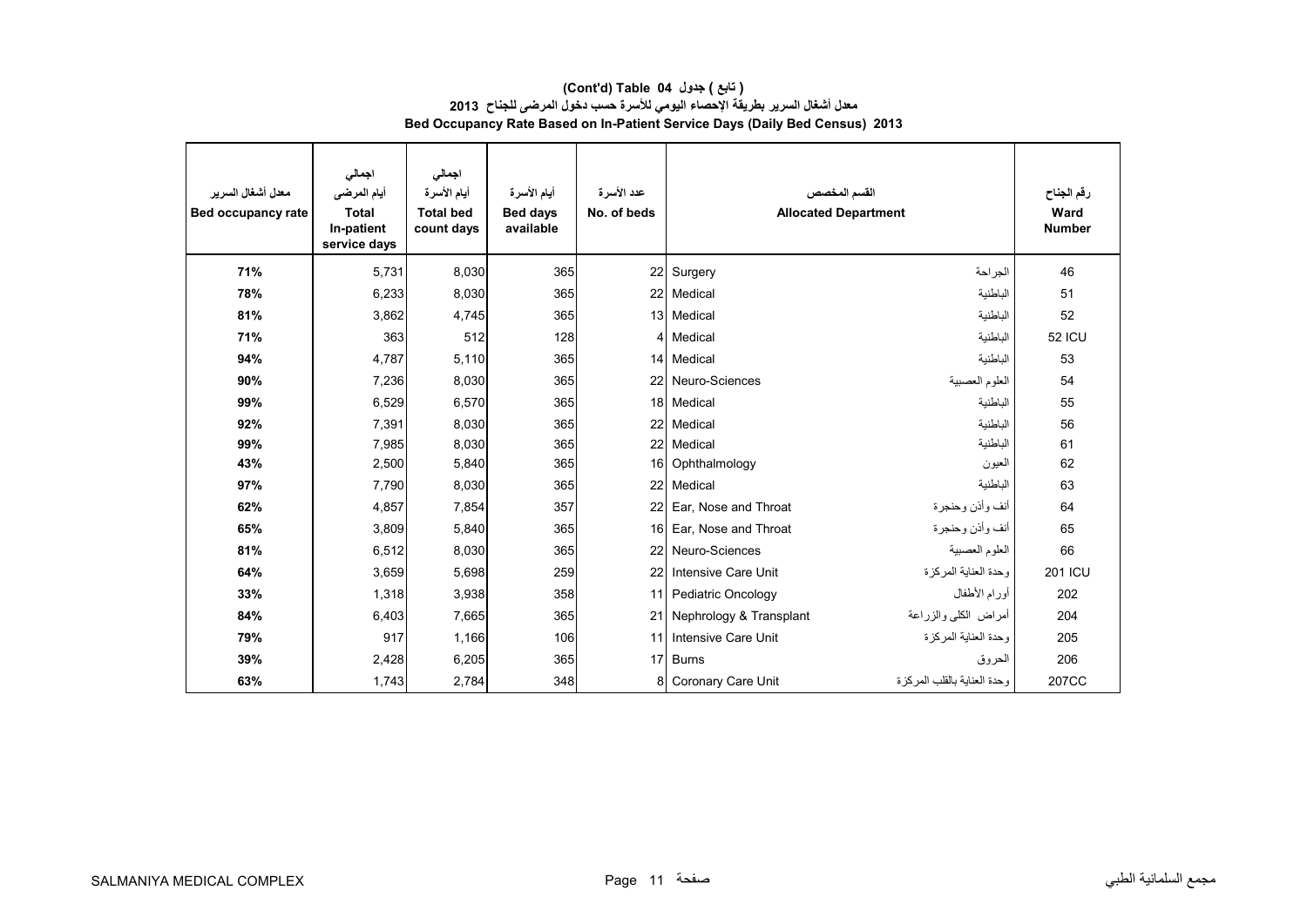#### **(Cont'd) Table 04 جدول ) تابع( معدل أشغال السرير بطريقة اإلحصاء اليومي لألسرة حسب دخول المرضى للجناح <sup>2013</sup> Bed Occupancy Rate Based on In-Patient Service Days (Daily Bed Census) 2013**

| معدل أشغال السر بر<br>Bed occupancy rate | اجمالى<br>أيام المرضى<br><b>Total</b><br>In-patient<br>service days | اجمالي<br>أيام الأسرة<br><b>Total bed</b><br>count days | أيام الأسرة<br><b>Bed days</b><br>available | عدد الأسر ة<br>No. of beds |                         | القسم المخصص<br><b>Allocated Department</b> | رقم الجناح<br>Ward<br><b>Number</b> |
|------------------------------------------|---------------------------------------------------------------------|---------------------------------------------------------|---------------------------------------------|----------------------------|-------------------------|---------------------------------------------|-------------------------------------|
| 73%                                      | 2,669                                                               | 3,650                                                   | 365                                         |                            | 10 Cardiology           | وحدة العنابة بالقلب                         | 207SD                               |
| 74%                                      | 2,120                                                               | 2,864                                                   | 358                                         | 8                          | Coronary Care Unit      | وحدة العناية بالقلب المركز ة                | 208CC                               |
| 73%                                      | 2,665                                                               | 3,650                                                   | 365                                         |                            | 10 Cardiology           | وحدة العنابة بالقلب                         | 208SD                               |
| 84%                                      | 6,117                                                               | 7,300                                                   | 365                                         | 20                         | Medical                 | الباطنية                                    | 312                                 |
| 74%                                      | 5,429                                                               | 7,300                                                   | 365                                         | 20                         | Oncology                | الأورام                                     | 411                                 |
| 87%                                      | 5.731                                                               | 6,570                                                   | 365                                         |                            | 18 Oncology             | الأورام                                     | 412                                 |
| 91%                                      | 3,317                                                               | 3,650                                                   | 365                                         |                            | 10 Private              | الخاص                                       | 413                                 |
| 50%                                      | 73                                                                  | 146                                                     | 73                                          |                            | 2 Private VIP           | الخاص ( VIP )                               | 413VIP                              |
| 74%                                      | 206,415                                                             | 278,495                                                 | 365                                         |                            | 763 Total               | الحملة                                      |                                     |
| 99%                                      | 9,024                                                               | 9,125                                                   | 365                                         |                            | 25 S.C.B.U              | وحدة العناية الخاصة بالأطفال                | 307                                 |
| 63%                                      | 3,683                                                               | 5,840                                                   | 365                                         |                            | 16 Labor & Delivery     | جناح الولادة                                | 308                                 |
| 85%                                      | 6,788                                                               | 8,030                                                   | 365                                         | 22                         | S.C.B.U                 | وحدة العناية الخاصة بالأطفال                | 309                                 |
| 66%                                      | 4,854                                                               | 7,300                                                   | 365                                         | 20                         | Obstetrics              | الو لادة                                    | 310                                 |
| 76%                                      | 5,552                                                               | 7,300                                                   | 365                                         | 20                         | Obstetrics              | الو لادة                                    | 311                                 |
| 88%                                      | 5,126                                                               | 5,840                                                   | 365                                         | 16                         | Obs.&Gyn. Private       | امر اض النساء والو لادة الخاص               | 407                                 |
| 76%                                      | 5,513                                                               | 7,300                                                   | 365                                         | 20                         | Gynecology              | امراض النساء                                | 408                                 |
| 84%                                      | 6,151                                                               | 7,300                                                   | 365                                         | 20                         | Gynecology              | امر اض النساء                               | 409                                 |
| 81%                                      | 2,970                                                               | 3,650                                                   | 365                                         |                            | 10 Obs.& Gyn. (Private) | امراض النساء والولادة (الخاص)               | 410                                 |
| 81%                                      | 49,661                                                              | 61,685                                                  | 365                                         |                            | 169 Total               | الجملة                                      |                                     |
| 75%                                      | 256,076                                                             | 340,180                                                 | 365                                         | 932                        | <b>Grand Total</b>      | الجملة الكلية                               |                                     |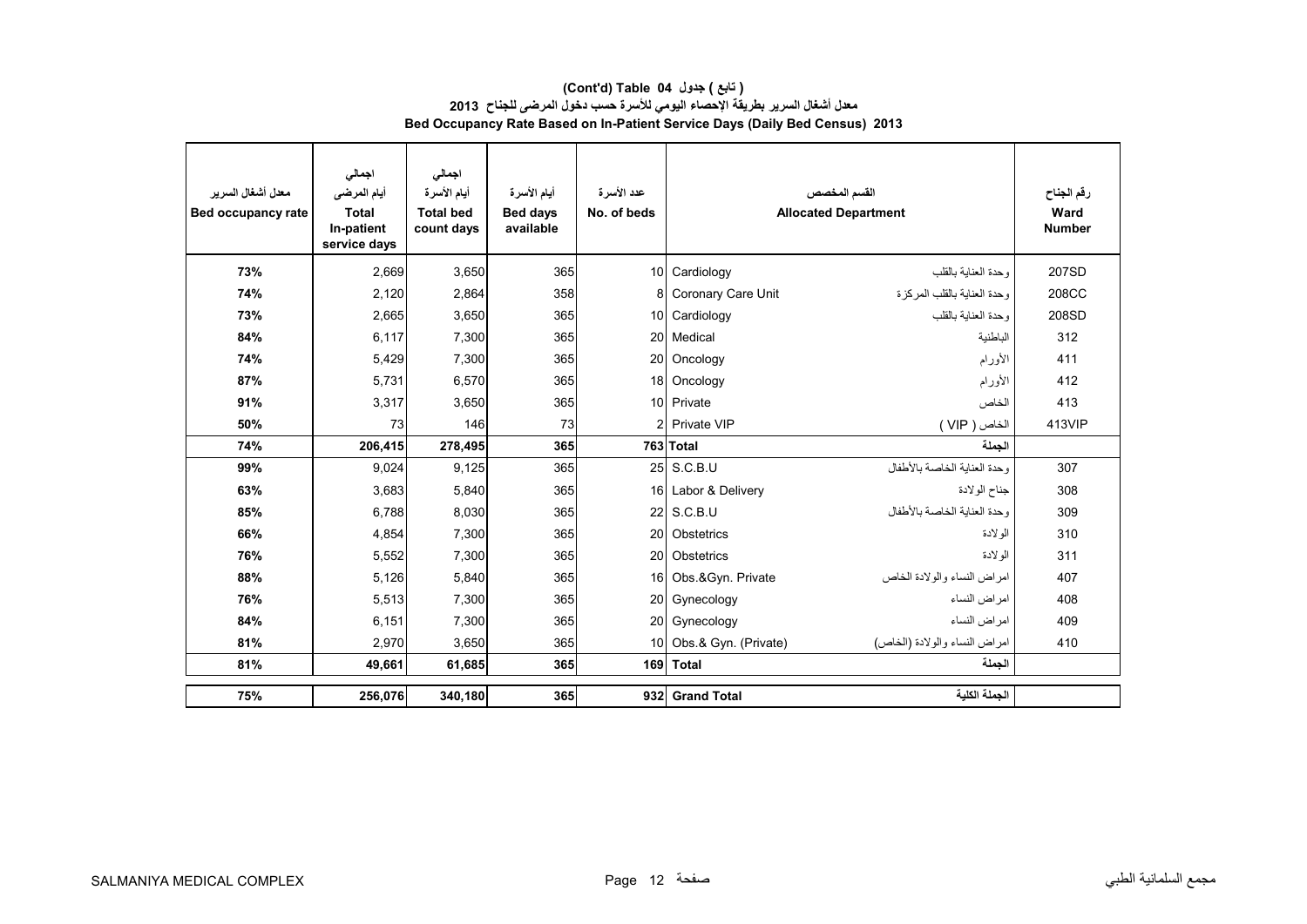<span id="page-12-0"></span>

|                                           | <b>Total</b> |        | الحملة      | Non-Bahraini |        | غیر بحرینی  | <b>Bahraini</b> |        | بحريني      |                                   |
|-------------------------------------------|--------------|--------|-------------|--------------|--------|-------------|-----------------|--------|-------------|-----------------------------------|
|                                           |              |        |             |              |        |             |                 |        |             |                                   |
|                                           | الحملة       | أنشى   | ذكر         | الحملة       | أنشى   | نكر         | الحملة          | أنشى   | نكر         |                                   |
| <b>Admission Classification</b>           | Total        | Female | <b>Male</b> | Total        | Female | <b>Male</b> | <b>Total</b>    | Female | <b>Male</b> | تصنيف الدخول                      |
| No previous admission                     | 30,953       | 17,612 | 13,341      | 8,240        | 4,023  | 4,217       | 22,713          | 13.589 | 9,124       | لم يدخل سابقا                     |
| Same condition less or equal to 3 months  | 4.019        | 1,931  | 2.088       | 267          | 149    | 118         | 3,752           | 1.782  | 1.970       | نفس الحالة المرضية 3 شهور أو أقل  |
| Same condition more than 3 months         | 838          | 391    | 447         | 56           | 25     | 31          | 782             | 366    | 416         | نفس الحالة المرضية أكثر من 3 شهور |
| Other condition less or equal to 3 months | 4,020        | 2,449  | 1,571       | 564          | 384    | 180         | 3,456           | 2,065  | 1.391       | حالة مرضية اخرى 3 شهور أو أقل     |
| Other condition more than 3 months        | 1,256        | 752    | 504         | 138          | 82     | 56          | 1,118           | 670    | 448         | حالة مرضية أخرى أكثر من 3 شهور    |

# **جدول 05 Table المرخصون حسب تصنيف الدخول والجنسية والنوع <sup>2013</sup> Discharges by Admission Classification, Nationality and Sex 2013**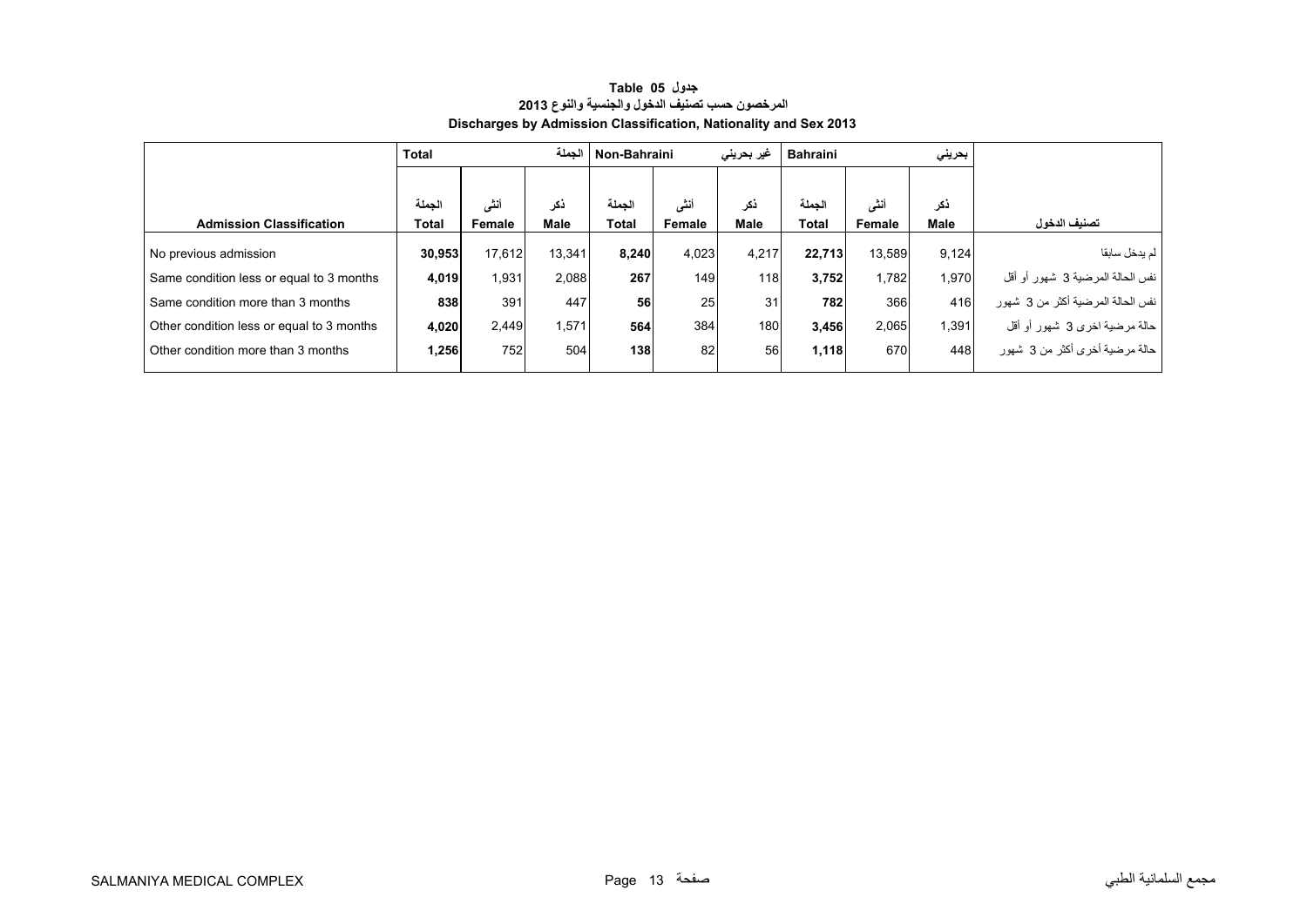<span id="page-13-0"></span>

| <b>Total</b> | Fri الجملة |                       | الجمعة    | Thurs     | الخميس    | Wed       | الأربعاء       | <b>Tues</b>    | Mon الثلاثاء |           | Sun الأثنين |                | Sat الأحد      |                | السبت       |               |        |                                     |
|--------------|------------|-----------------------|-----------|-----------|-----------|-----------|----------------|----------------|--------------|-----------|-------------|----------------|----------------|----------------|-------------|---------------|--------|-------------------------------------|
|              |            |                       |           |           |           |           |                |                |              |           |             |                |                |                |             |               |        |                                     |
| خروج         | دخول       | خروج                  | دخول      | خروج      | دخول      | خروج      | دخول           | خروج           | دخول         | خروج      | دخول        | خروج           | دخول           | خروج           | دخول        | النوع         |        | القسم                               |
| <b>Disch</b> | Adm.       | Disch.                | Adm.      | Disch.    | Adm.      | Disch.    | Adm.           | Disch.         | Adm.         | Disch.    | Adm.        | Disch.         | Adm.           | Disch.         | Adm.        | <b>Sex</b>    |        | <b>Department</b>                   |
| 3,547        | 3.578      | 281                   | 421       | 611       | 527       | 538       | 552            | 623            | 565          | 565       | 526         | 643            | 594            | 286            |             | 393 Male      | ذكر    | الباطنية                            |
| 2,392        | 2.406      | 210                   | 283       | 390       | 361       | 375       | 369            | 407            | 386          | 370       | 371         | 457            | 425            | 183            |             | 211 Female    | أنثى   | Medical                             |
| 3,878        | 3,862      | 365                   | 260       | 742       | 426       | 643       | 645            | 523            | 587          | 649       | 702         | 681            | 675            | 275            |             | 567 Male      | نكر    | الجراحة                             |
| 2,160        | 2,174      | 216                   | 117       | 423       | 195       | 345       | 374            | 277            | 341          | 351       | 393         | 372            | 435            | 176            |             | 319 Female    | أنثى   | Surgical                            |
| 605          | 611        | 54                    | 18        | 88        | 33        | 113       | 83             | 101            | 96           | 143       | 112         | 79             | 152            | 27             |             | 117 Male      | ذكر    | العيون                              |
| 443          | 441        | 42                    | 8         | 66        | 18        | 98        | 62             | 74             | 75           | 103       | 85          | 44             | 117            | 16             |             | 76 Female     | أنثى   | Ophthalmology                       |
| 1,418        | 1,428      | 172                   | 50        | 217       | 133       | 318       | 248            | 228            | 227          | 195       | 290         | 192            | 346            | 96             |             | 134 Male      | نكر    | أنف وأذن وحنجرة                     |
| 933          | 929        | 111                   | 31        | 149       | 86        | 209       | 188            | 136            | 139          | 137       | 202         | 115            | 199            | 76             |             | 84 Female     | أنثى   | Ear, Nose and Throat                |
| 161          | 160        | $\boldsymbol{\Delta}$ | 17        | 22        | 14        | 26        | 21             | 32             | 24           | 33        | 20          | 35             | 34             | 9              |             | 30 Male       | نكر    | الأسنان                             |
| 111          | 112        |                       |           | 23        | 18        | 14        | 15             | 24             | 11           | 28        | 11          | 10             | 31             | 8              |             | 19 Female     | أنثى   | Dental                              |
| 2,545        | 2,545      | 239                   | 282       | 433       | 346       | 419       | 348            | 398            | 411          | 386       | 387         | 445            | 447            | 225            |             | 324 Male      | ذكر    | أمراض الأطفال                       |
| 1,876        | 1,868      | 161                   | 211       | 338       | 271       | 282       | 276            | 291            | 285          | 305       | 282         | 341            | 314            | 158            |             | 229 Female    | أنثى   | Pediatrics                          |
| 855          | 838        | 65                    | 112       | 150       | 126       | 120       | 106            | 123            | 116          | 157       | 128         | 183            | 144            | 57             |             | 106 Male      | نكر    | العلوم العصبية                      |
| 497          | 506        | 34                    | 61        | 92        | 65        | 73        | 65             | 81             | 77           | 104       | 77          | 93             | 103            | 20             |             | 58 Female     | أنثى   | Neurosciences                       |
| 1,861        | 1,841      | 96                    | 180       | 353       | 285       | 253       | 296            | 337            | 290          | 302       | 300         | 438            | 344            | 82             |             | 146 Male      | نكر    | الأورام                             |
| 1,578        | 1,563      | 70                    | 157       | 292       | 272       | 248       | 273            | 282            | 233          | 268       | 267         | 358            | 253            | 60             |             | 108 Female    | أنثى   | Oncology                            |
| 1,703        | 1,696      | 120                   | 127       | 363       | 190       | 237       | 279            | 281            | 330          | 281       | 206         | 299            | 249            | 122            |             | 315 Male      | ذكر    | جراحة العظام والكسور                |
| 876          | 873        | 39                    | 81        | 188       | 70        | 117       | 123            | 144            | 171          | 138       | 106         | 204            | 158            | 46             |             | 164 Female    | أنثى   | Orthopedic Surgery & Fracture       |
| 311          | 306        | 25                    | 33        | 40        | 24        | 58        | 72             | 40             | 34           | 58        | 69          | 65             | 20             | 25             |             | 54 Male       | ذكر    | جراحة التجميل والحروق               |
| 231          | 229        | 17                    | 13        | 44        | 8         | 33        | 39             | 29             | 15           | 47        | 66          | 43             | 19             | 18             |             | 69 Female     | أنثى   | Plastic Surgery & Burns             |
| <b>NA</b>    | <b>NA</b>  | <b>NA</b>             | <b>NA</b> | <b>NA</b> | <b>NA</b> | <b>NA</b> | <b>NA</b>      | <b>NA</b>      | <b>NA</b>    | <b>NA</b> | <b>NA</b>   | <b>NA</b>      | <b>NA</b>      | <b>NA</b>      |             | NA Male       | ذكر    | أمراض النساء والولادة               |
| 11,077       | 11.090     | 1,264                 | 1,090     | 2,000     | 1,281     | 1.666     | 1,574          | 1.743          | 1.85'        | 1,404     | 1,680       | 1,859          | 1.891          | 1.141          |             | 1.723 Female  | أننى   | Obstetrics & Gynecology             |
| 601          | 590        | 40                    | 46        | 95        | 101       | 120       | 101            | 109            | 100          | 116       | 94          | 96             | 95             | 25             |             | 53 Male       | ذكر    | أمراض الكلى                         |
| 582          | 583        | 36                    | 34        | 102       | 94        | 84        | 99             | 95             | 85           | 119       | 107         | 115            | 93             | 31             |             | 71 Female     | أنثى   | Nephrology                          |
| 11           | 31         |                       |           |           | 3         | 3         | $\overline{7}$ | $\overline{2}$ | 6            |           | 5           | $\overline{4}$ | 5              |                |             | 2 Male        | ذكر    | وحدة العناية المركزة                |
| 10           | 14         |                       |           |           |           |           | 3              | $\overline{1}$ |              |           | 5           | 3              | $\overline{2}$ | $\mathfrak{p}$ |             | <b>Female</b> | أنثى   | Intensive Care Unit (ICU)           |
| 17,496       | 17,486     | 1.462                 | 1,549     | 3,114     | 2,208     | 2,848     | 2,758          | 2,797          | 2,786        | 2,886     | 2,839       | 3,160          | 3,105          | 1,229          | 2.241 Male  |               | ذكر    |                                     |
| 22,766       | 22,788     | 2,207                 | 2,095     | 4,107     | 2,740     | 3,545     | 3,460          | 3,584          | 3,669        | 3,374     | 3,652       | 4,014          | 4,040          | 1,935          |             | 3.132 Female  | أنثى   | الجملة<br><b>Total</b>              |
| 40,262       | 40,274     | 3,669                 | 3,644     | 7,221     | 4,948     | 6,393     | 6,218          | 6,381          | 6,455        | 6,260     | 6,491       | 7,174          | 7,145          | 3,164          | 5,373 Total |               | الجملة |                                     |
| 454          | 470        | 64                    | 62        | 82        | 72        | 67        | 67             | 83             | 78           | 46        | 54          | 79             | 78             | 33             |             | 59 Male       | ذكر    | وحدة العنابة الخاصبة بالمو البد     |
| 370          | 380        | 34                    | 42        | 70        | 53        | 53        | 60             | 51             | 70           | 57        | 60          | 75             | 48             | 30             |             | 47 Female     | أنثى   | Special Care Baby Unit (SCBU)       |
| 824          | 850        | 98                    | 104       | 152       | 125       | 120       | 127            | 134            | 148          | 103       | 114         | 154            | 126            | 63             |             | 106 Total     | لجملة  |                                     |
| 17,950       | 17,956     | 1.526                 | 1,611     | 3,196     | 2,280     | 2,915     | 2,825          | 2,880          | 2.864        | 2,932     | 2,893       | 3,239          | 3,183          | 1,262          | 2.300 Male  |               | نكر    |                                     |
| 23,136       | 23.168     | 2,241                 | 2,137     | 4,177     | 2,793     | 3,598     | 3.520          | 3,635          | 3.739        | 3,431     | 3,712       | 4,089          | 4,088          | 1,965          |             | 3.179 Female  | أننى   | الجملة الكلية<br><b>Grand Total</b> |
| 41,086       | 41,124     | 3,767                 | 3,748     | 7,373     | 5,073     | 6,513     | 6,345          | 6,515          | 6,603        | 6,363     | 6,605       | 7,328          | 7,271          | 3,227          | 5,479 Total |               | الجملة |                                     |

# **جدول 06 Table الدخول <sup>و</sup> الخروج حسب القسم العالجي وأيام األسبوع والنوع <sup>2013</sup> Admissions and Discharges by Department, Days of the Week and Sex 2013**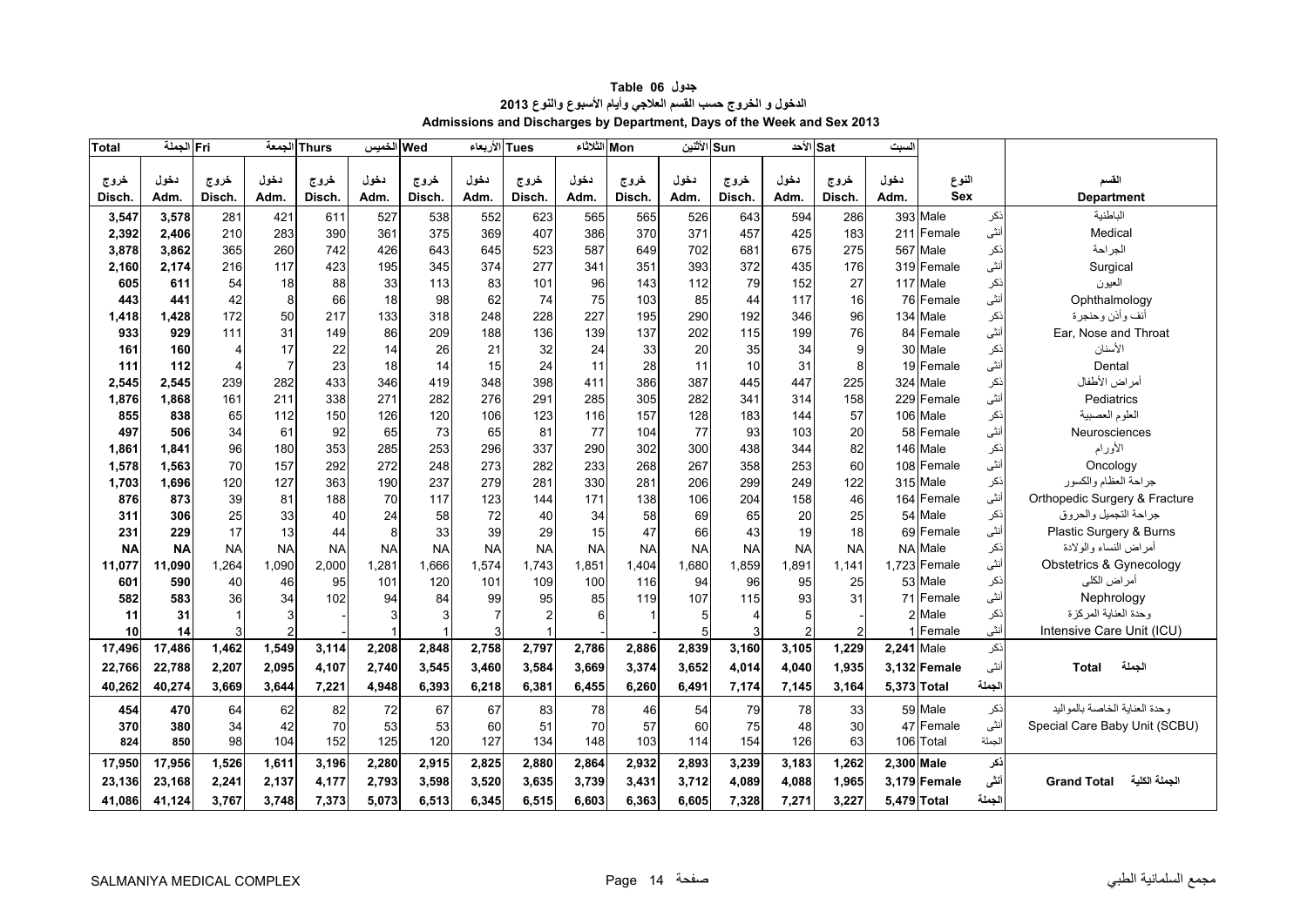**رسم بياني 01 Figure الدخول والخروج حسب أيام االسبوع <sup>2013</sup> Admissions and Discharges By Days of the Week 2013**

<span id="page-14-0"></span>

Reference: Table 06

مرجع: جدول <sup>06</sup>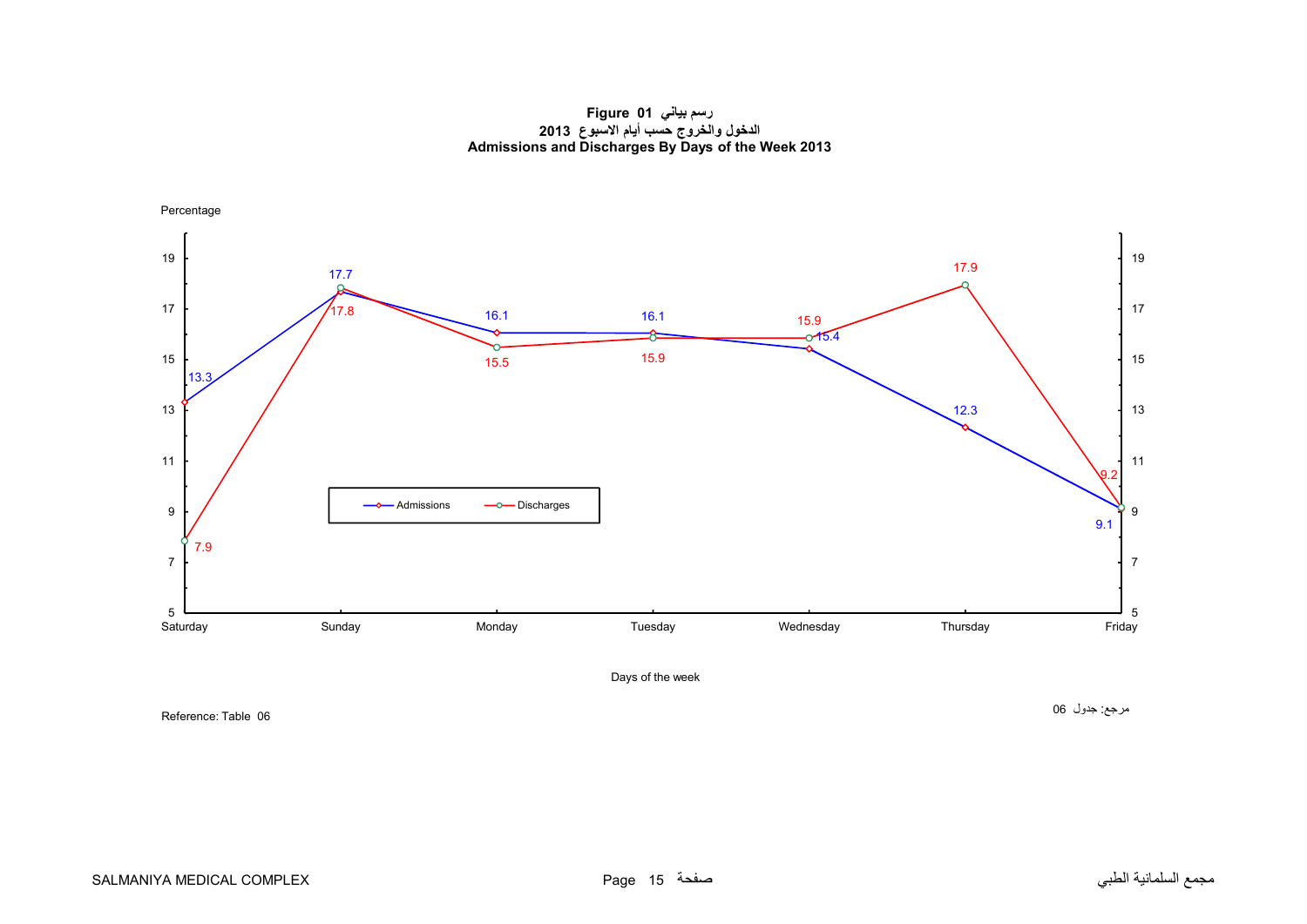<span id="page-15-0"></span>

| <b>Total</b>           |                | الجملة             | Non-Bahraini                   |                | غير بحريني         | <b>Bahraini</b>        |                | بحريني             |          |                |                                            |
|------------------------|----------------|--------------------|--------------------------------|----------------|--------------------|------------------------|----------------|--------------------|----------|----------------|--------------------------------------------|
| الجملة<br><b>Total</b> | أنشى<br>Female | ڏکر<br><b>Male</b> | الجملة<br><b>Total</b>         | أنشى<br>Female | ذكر<br><b>Male</b> | الجملة<br><b>Total</b> | أنشى<br>Female | ذكر<br><b>Male</b> |          |                | فنات العمر (بالسنوات)<br>Age Group (Years) |
|                        |                |                    |                                |                |                    |                        |                |                    |          |                |                                            |
| 2,651                  | 1,106          | 1,545              | 530                            | 243            | 287                | 2,121                  | 863            | 1,258 Alive        |          | حي             |                                            |
| 94<br>2,745            | 44<br>1,150    | 50<br>1,595        | 22<br>552                      | 12<br>255      | $10$<br>297        | 72<br>2,193            | 32<br>895      | 1,298 Total        | 40 Dead  | میت<br>المجموع | <1 year                                    |
|                        |                |                    |                                |                |                    |                        |                |                    |          |                |                                            |
| 4,219<br>15            | 1,644<br>8     | 2,575<br>7         | 616<br>$\overline{\mathbf{2}}$ | 253<br>2       | 363<br>0           | 3,603<br>13            | 1,391<br>6     | 2,212 Alive        | 7 Dead   | حي<br>میت      | $1 - 9$                                    |
| 4,234                  | 1,652          | 2,582              | 618                            | 255            | 363                | 3,616                  | 1,397          | 2,219 Total        |          | المجموع        |                                            |
| 2,678                  | 1,286          | 1,392              | 235                            | 132            | 103                | 2,443                  | 1,154          | 1,289 Alive        |          | حي             |                                            |
| 13                     | 4              | 9                  | $\overline{2}$                 | $\Omega$       | $\overline{2}$     | 11                     | $\overline{4}$ |                    | 7 Dead   | ميت            | $10 - 19$                                  |
| 2,691                  | 1,290          | 1,401              | 237                            | 132            | 105                | 2,454                  | 1,158          | 1,296 Total        |          | المجموع        |                                            |
| 9,202                  | 6,508          | 2,694              | 2,397                          | 1,519          | 878                | 6,805                  | 4,989          | 1,816 Alive        |          | حي             |                                            |
| 32                     | 15             | 17                 | 15                             |                | 8                  | 17                     | 8              |                    | 9 Dead   | میت            | $20 - 29$                                  |
| 9,234                  | 6,523          | 2,711              | 2,412                          | 1,526          | 886                | 6,822                  | 4,997          | 1,825 Total        |          | المجموع        |                                            |
| 8,400                  | 5,794          | 2,606              | 2,652                          | 1,552          | 1,100              | 5,748                  | 4,242          | 1,506 Alive        |          | حي             |                                            |
| 53                     | 19             | 34                 | 21                             |                | 14                 | 32                     | 12             |                    | 20 Dead  | ميت            | $30 - 39$                                  |
| 8,453                  | 5,813          | 2,640              | 2,673                          | 1,559          | 1,114              | 5,780                  | 4,254          | 1,526 Total        |          | المجموع        |                                            |
| 4,239                  | 2,270          | 1,969              | 1,408                          | 513            | 895                | 2,831                  | 1,757          | 1.074 Alive        |          | حي             |                                            |
| 82<br>4,321            | 33<br>2,303    | 49<br>2,018        | 24<br>1,432                    | 10<br>523      | 14<br>909          | 58<br>2,889            | 23<br>1,780    | 1,109 Total        | 35 Dead  | میت<br>المجموع | $40 - 49$                                  |
|                        |                |                    |                                |                |                    |                        |                |                    |          |                |                                            |
| 3,600<br>147           | 1,704<br>57    | 1,896<br>90        | 875<br>35                      | 226<br>8       | 649<br>27          | 2,725<br>112           | 1,478<br>49    | 1,247 Alive        | 63 Dead  | حي<br>میت      | $50 - 59$                                  |
| 3,747                  | 1,761          | 1,986              | 910                            | 234            | 676                | 2,837                  | 1,527          | 1,310 Total        |          | المجموع        |                                            |
| 2,482                  | 1,110          | 1,372              | 246                            | 89             | 157                | 2,236                  | 1,021          | 1,215 Alive        |          |                |                                            |
| 156                    | 72             | 84                 | 19                             | 10             | 9                  | 137                    | 62             |                    | 75 Dead  | حي<br>ميت      | $60 - 69$                                  |
| 2,638                  | 1,182          | 1,456              | 265                            | 99             | 166                | 2,373                  | 1,083          | 1,290 Total        |          | المجموع        |                                            |
| 2,615                  | 1,250          | 1,365              | 154                            | 76             | 78                 | 2,461                  | 1,174          | 1,287 Alive        |          | حي             |                                            |
| 408                    | 211            | 197                | 12                             | 4              | 8                  | 396                    | 207            |                    | 189 Dead | ميت            | $70 +$                                     |
| 3,023                  | 1,461          | 1,562              | 166                            | 80             | 86                 | 2,857                  | 1,381          | 1,476 Total        |          | المجموع        |                                            |
| 40,086                 | 22,672         | 17,414             | 9,113                          | 4,603          | 4,510              | 30,973                 | 18,069         | 12,904 Alive       |          | حي             |                                            |
| 1,000                  | 463            | 537                | 152                            | 60             | 92                 | 848                    | 403            |                    | 445 Dead | ميت            | الجملة<br><b>Total</b>                     |
| 41,086                 | 23,135         | 17,951             | 9,265                          | 4,663          | 4,602              | 31,821                 | 18,472         | 13,349 Total       |          | الجملة         |                                            |

**جدول 07 Table الخروج (أحياء وأموات) حسب فئات العمر والجنسية والنوع <sup>2013</sup> Discharges (Alive and Dead) by Age Groups, Nationality and Sex 2013**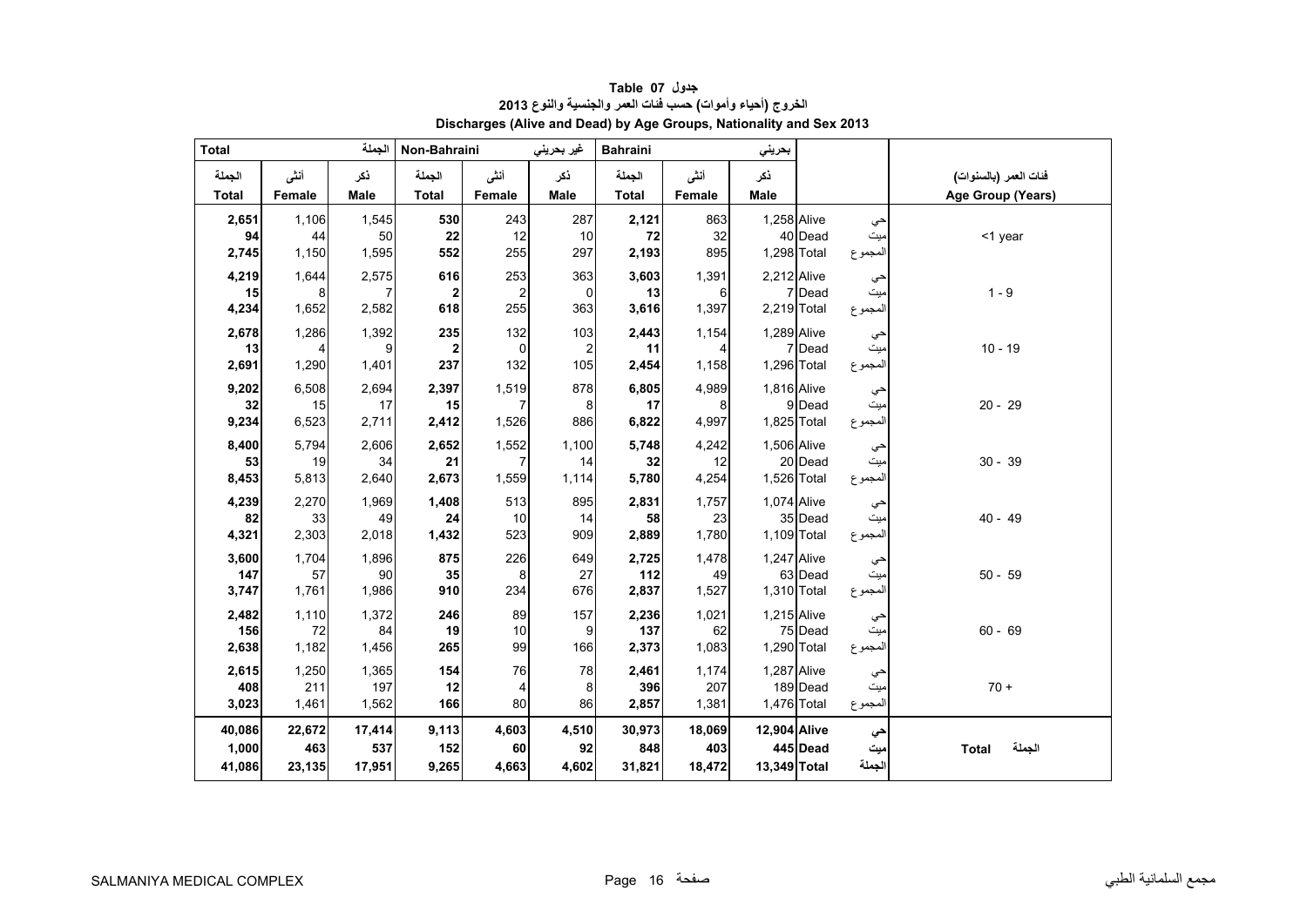**رسم بياني 02 Figure الخروج (أحياء وأموات) حسب فئات العمر والجنسية <sup>2013</sup> Discharges (Alive and Dead) By Age Groups and Nationality 2013**

<span id="page-16-0"></span>Number of discharges



Age groups & Nationality

مرجع: جدول 07 07 Reference: Table :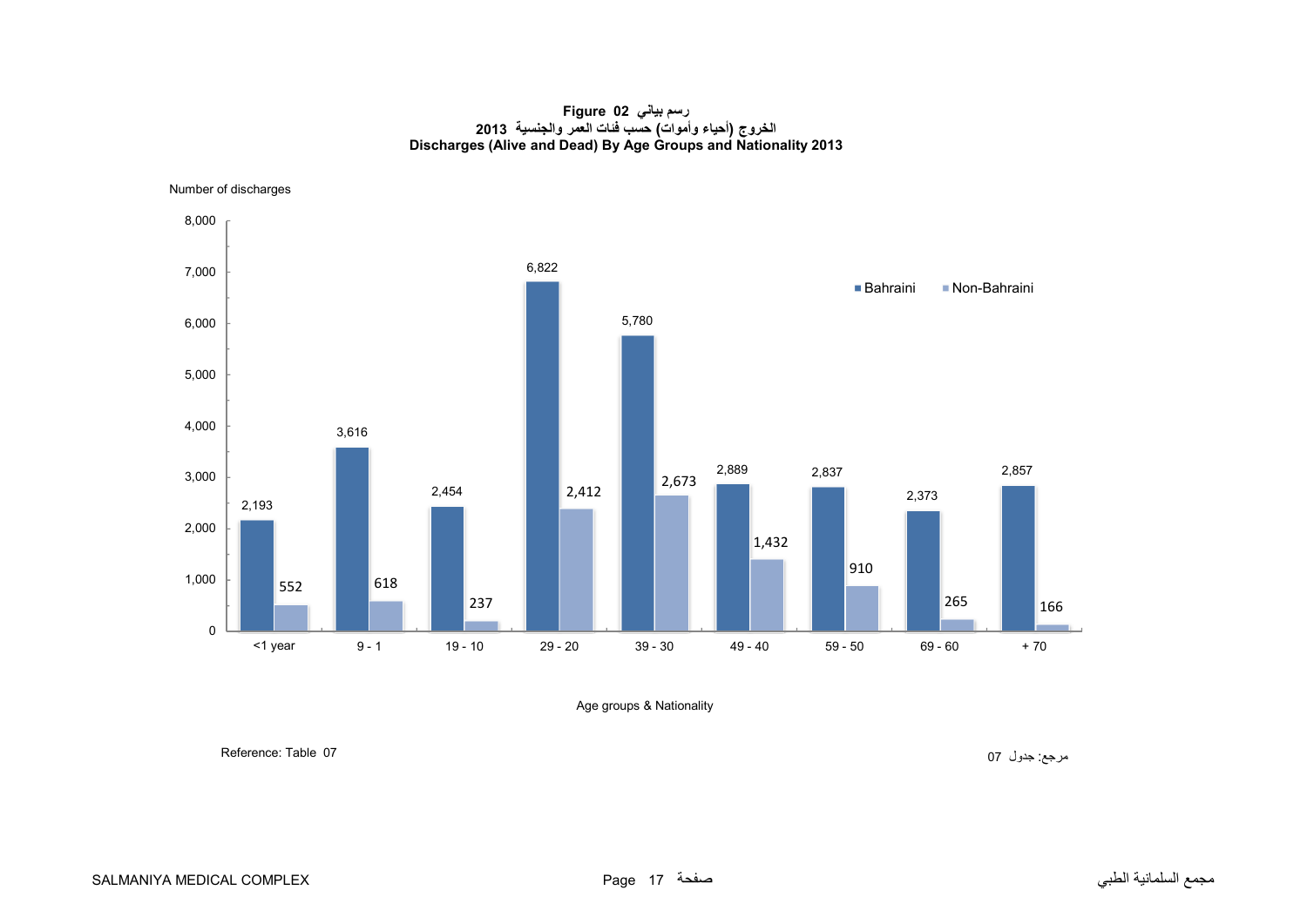<span id="page-17-0"></span>

| <b>Total</b>                    |                |               |                |                | Dead المجموع |                      |                |                     |                       |                | Alive الأموات      |                       |                |             |                       |                | الأحياء     |                   |                      |
|---------------------------------|----------------|---------------|----------------|----------------|--------------|----------------------|----------------|---------------------|-----------------------|----------------|--------------------|-----------------------|----------------|-------------|-----------------------|----------------|-------------|-------------------|----------------------|
| <b>Dead</b>                     |                | Alive الأموات |                |                |              | Non-Bahraini الأحياء |                | Bahraini غیر بحرینی |                       |                | بحرينى             | Non-Bahraini          |                |             | Bahraini غير بحريني   |                | بحريني      |                   |                      |
| مجموع<br><b>Total</b>           | أنشى<br>Female | ذكر<br>Male   | مجموع<br>Total | أنشى<br>Female | نكر<br>Male  | مجموع<br>Total       | أننى<br>Female | نكر<br><b>Male</b>  | مجموع<br><b>Total</b> | أننى<br>Female | نكر<br><b>Male</b> | مجموع<br><b>Total</b> | أننى<br>Female | نكر<br>Male | مجموع<br><b>Total</b> | أننى<br>Female | نكر<br>Male | Region            | لمنطقة               |
| 18                              | $\overline{7}$ | 11            | 477            | 276            | 201          | -1                   | $\mathbf 0$    |                     | 17                    | $\overline{7}$ | 10                 | 173                   | 85             | 88          | 304                   | 191            |             | $113$ Hidd        | الحد                 |
| 112                             | 59             | 53            | 3,868          | 2,167          | 1,701        | 15                   | $\overline{7}$ | 8                   | 97                    | 52             | 45                 | 705                   | 364            | 341         | 3,163                 | 1,803          |             | 1,360 Muharraq    | المحرق               |
| 215                             | 104            | 111           | 7,476          | 4,012          | 3,464        | 63                   | 18             | 45                  | 152                   | 86             | 66                 | 4,066                 | 2,082          | 1,984       | 3,410                 | 1,930          |             | 1,480 Manama      | المنامة              |
| 128                             | 56             | 72            | 4,670          | 2,591          | 2,079        | 9                    | $\overline{4}$ | 5                   | 119                   | 52             | 67                 | 294                   | 150            | 144         | 4,376                 | 2,441          | 1,935       | Jidhafs           | جدحفص                |
| 72                              | 31             | 41            | 3,321          | 1,815          | 1,506        |                      | $\overline{2}$ |                     | 65                    | 29             | 36                 | 324                   | 166            | 158         | 2,997                 | 1.649          | 1,348       | Northern          | المنطقة الشمالية     |
| 75                              | 32             | 43            | 3,979          | 2,282          | 1,697        |                      | $\Omega$       |                     | 71                    | 32             | 39                 | 524                   | 104            | 420         | 3,455                 | 2,178          | 1,277       | Sitra             | سترة                 |
| 106                             | 51             | 55            | 4,528          | 2,646          | 1,882        | 13                   | 4              |                     | 93                    | 47             | 46                 | 666                   | 309            | 357         | 3,862                 | 2337           | 1525        | Central           | المنطقة الوسطى       |
| 76                              | 36             | 40            | 2,320          | 1.408          | 912          | 8                    | 6              |                     | 68                    | 30             | 38                 | 318                   | 225            | 93          | 2,002                 | 1183           | 819         | Isa Town          | مدينة عيسى           |
| 50                              | 25             | 25            | 2,510          | 1,534          | 976          | 12                   | 6              | 6                   | 38                    | 19             | 19                 | 1,257                 | 752            | 505         | 1,253                 | 782            | 471         | Riffa             | الرفاع               |
| 58                              | 23             | 35            | 2,791          | 1.614          | 1,177        | 5                    | $\mathfrak{p}$ |                     | 53                    | 21             | 32                 | 202                   | 82             | 120         | 2,589                 | 1532           | 1057        | Western           | المنطقة الغربية      |
| $\overline{2}$                  |                | $\mathbf{1}$  | 123            | 28             | 95           | $\mathbf 2$          |                |                     |                       |                |                    | 109                   | 24             | 85          | 14                    | $\overline{4}$ |             | 10 Southern       | المنطقة الجنوبية     |
| 76                              | 30             | 46            | 3,595          | 2,099          | 1,496        | 3                    | 3              |                     | 73                    | 27             | 46                 | 238                   | 167            | 71          | 3,357                 | 1932           | 1425        | <b>Hamad Town</b> | مدينة حمد            |
| 12                              | 8              | 4             | 428            | 200            | 228          | 10                   | $\overline{7}$ | 3                   | $\mathbf{2}$          | $\overline{1}$ | $\overline{1}$     | 237                   | 93             | 144         | 191                   | 107            | 84          | Undetermined      | غير مبين             |
| 1,000                           | 463            | 537           | 40,086         | 22,672         | 17,414       | 152                  | 60             | 92                  | 848                   | 403            | 445                | 9.113                 | 4,603          | 4,510       | 30,973                | 18,069         | 12,904      | <b>Total</b>      | الجملة               |
| <b>Percent Distribution (%)</b> |                |               |                |                |              |                      |                |                     |                       |                |                    |                       |                |             |                       |                |             |                   | التوزيع النسبي ( % ) |
| 1.8                             | 1.5            | 2.0           | $1.2$          | 1.2            | 1.2          | 0.7                  | 0.0            | 1.1                 | 2.0                   | 1.7            | 2.2                | 1.9                   | 1.8            | 2.0         | 1.0                   | 1.1            |             | $0.9$ Hidd        | الحد                 |
| 11.2                            | 12.7           | 9.9           | 9.6            | 9.6            | 9.8          | 9.9                  | 11.7           | 8.7                 | 11.4                  | 12.9           | 10.1               | 7.7                   | 7.9            | 7.6         | 10.2                  | 10.0           |             | 10.5 Muharraq     | المحرق               |
| 21.5                            | 22.5           | 20.7          | 18.6           | 17.7           | 19.9         | 41.4                 | 30.0           | 48.9                | 17.9                  | 21.3           | 14.8               | 44.6                  | 45.2           | 44.0        | 11.0                  | 10.7           |             | 11.5 Manama       | المنامة              |
| 12.8                            | 12.1           | 13.4          | 11.6           | 11.4           | 11.9         | 5.9                  | 6.7            | 5.4                 | 14.0                  | 12.9           | 15.1               | 3.2                   | 3.3            | 3.2         | 14.1                  | 13.5           | 15.0        | Jidhafs           | جدحفص                |
| 7.2                             | 6.7            | 7.6           | 8.3            | 8.0            | 8.6          | 4.6                  | 3.3            | 5.4                 | 7.7                   | 7.2            | 8.1                | 3.6                   | 3.6            | 3.5         | 9.7                   | 9.1            | 10.4        | Northern          | المنطقة الشمالية     |
| 7.5                             | 6.9            | 8.0           | 9.9            | 10.1           | 9.7          | 2.6                  | 0.0            | 4.3                 | 8.4                   | 7.9            | 8.8                | 5.8                   | 2.3            | 9.3         | 11.2                  | 12.1           | 9.9         | Sitra             | سترة                 |
| 10.6                            | 11.0           | 10.2          | 11.3           | 11.7           | 10.8         | 8.6                  | 6.7            | 9.8                 | 11.0                  | 11.7           | 10.3               | 7.3                   | 6.7            | 7.9         | 12.5                  | 12.9           | 11.8        | Central           | المنطقة الوسطى       |
| 7.6                             | 7.8            | 7.4           | 5.8            | 6.2            | 5.2          | 5.3                  | 10.0           | 2.2                 | 8.0                   | 7.4            | 8.5                | 3.5                   | 4.9            | 2.1         | 6.5                   | 6.5            | 6.3         | Isa Town          | مدينة عيسى           |
| 5.0                             | 5.4            | 4.7           | 6.3            | 6.8            | 5.6          | 7.9                  | 10.0           | 6.5                 | 4.5                   | 4.7            | 4.3                | 13.8                  | 16.3           | 11.2        | 4.0                   | 4.3            | 3.7         | Riffa             | الرفاع               |
| 5.8                             | 5.0            | 6.5           | 7.0            | 7.1            | 6.8          | 3.3                  | 3.3            | 3.3                 | 6.3                   | 5.2            | 7.2                | 2.2                   | 1.8            | 2.7         | 8.4                   | 8.5            | 8.2         | Western           | المنطقة الغربية      |
| 0.2                             | 0.2            | 0.2           | 0.3            | 0.1            | 0.5          | 1.3                  | 1.7            | 1.1                 |                       |                |                    | 1.2                   | 0.5            | 1.9         | 0.0                   | 0.0            | 0.1         | Southern          | المنطقة الجنوبية     |
| 7.6                             | 6.5            | 8.6           | 9.0            | 9.3            | 8.6          | 2.0                  | 5.0            |                     | 8.6                   | 6.7            | 10.3               | 2.6                   | 3.6            | 1.6         | 10.8                  | 10.7           |             | 11.0 Hamad Town   | مدينة حمد            |
| 1.2                             | 1.7            | 0.7           | 1.1            | 0.9            | 1.3          | 6.6                  | 11.7           | 3.3                 | 0.2                   | 0.2            | 0.2                | 2.6                   | 2.0            | 3.2         | 0.6                   | 0.6            |             | 0.7 Undetermined  | غير مبين             |

**جدول 08 Table الخروج (أحياء <sup>و</sup> أموات) حسب المنطقة الجغرافية والجنسية والنوع <sup>2013</sup> Discharges (Alive and Dead) by Geographical Region, Nationality and Sex 2013**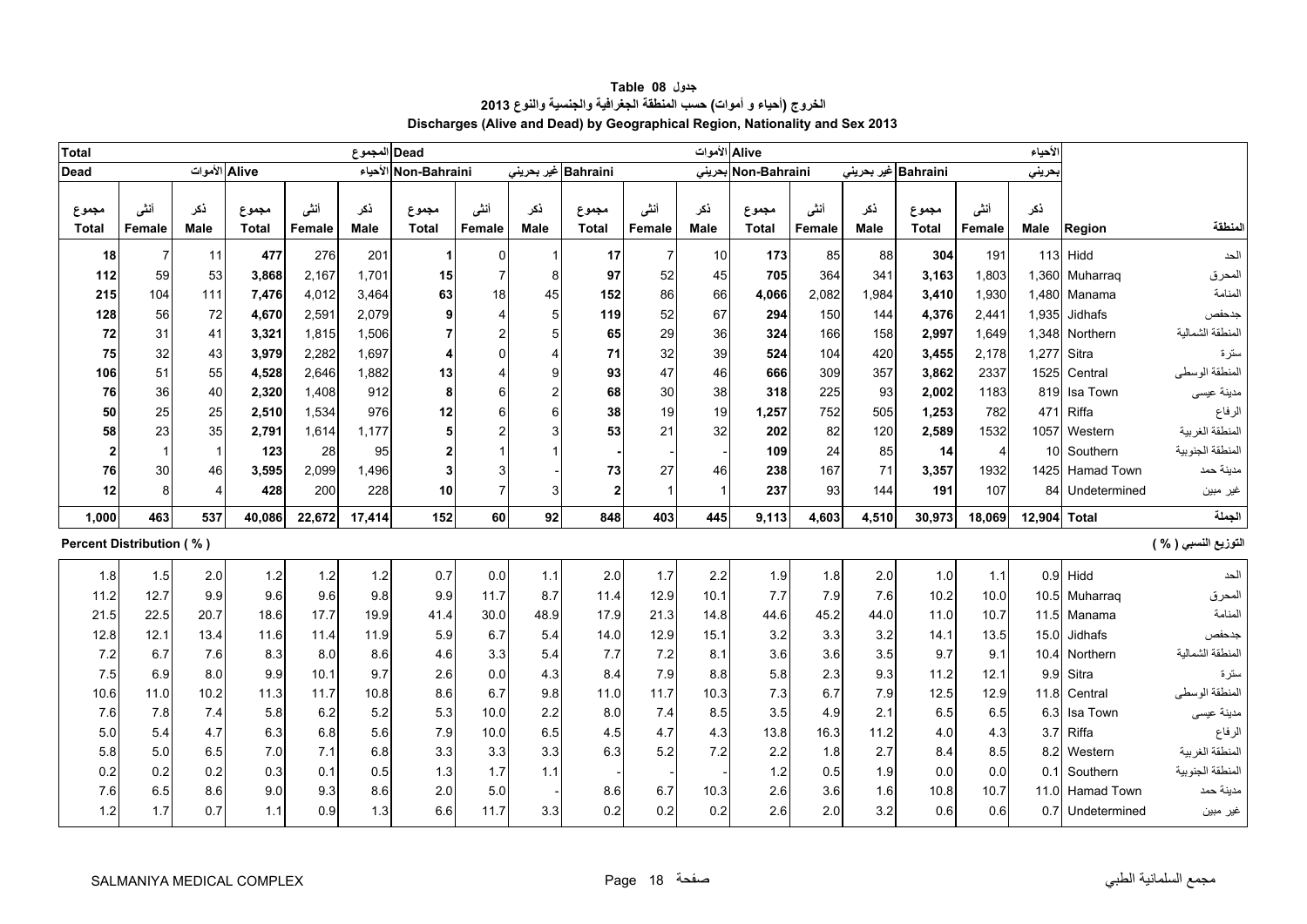| جدول Table 09                                                                |  |
|------------------------------------------------------------------------------|--|
| الخروج (أحياء و أموات) حسب مصدر الدخول والجنسية والنوع 2013                  |  |
| Discharges (Alive and Dead) by Source of Admission, Nationality and Sex 2013 |  |

<span id="page-18-0"></span>

| <b>Total</b>          |                |             |                       |                       | Dead  المجموع |                      |                 |                             |                       |                | Alive الأموات |                                    |                       |                    |                             |                | الأحياء               |                                                                                                                                                                           |
|-----------------------|----------------|-------------|-----------------------|-----------------------|---------------|----------------------|-----------------|-----------------------------|-----------------------|----------------|---------------|------------------------------------|-----------------------|--------------------|-----------------------------|----------------|-----------------------|---------------------------------------------------------------------------------------------------------------------------------------------------------------------------|
| Dead                  |                |             | Alive الأموات         |                       |               | الأحياء Non-Bahraini |                 | Bahraini غير بحرين <i>ي</i> |                       |                |               | Non-Bahraini بحرينى                |                       |                    | Bahraini غير بحرين <i>ي</i> |                | بحريني                |                                                                                                                                                                           |
| مجموع<br><b>Total</b> | أنشى<br>Female | ذكر<br>Male | مجموع<br><b>Total</b> | أنشى<br><b>Female</b> | ذكر<br>Male   | مجموع<br>Total       | أننسى<br>Female | ذكر<br>Male                 | مجموع<br><b>Total</b> | أنشى<br>Female | نكر<br>Male   | مجموع<br>Total                     | أننى<br><b>Female</b> | ذكر<br><b>Male</b> | مجموع<br>Total              | أنشى<br>Female | ذكر<br>Male           | مصدر الدخول<br><b>Source of Admission</b>                                                                                                                                 |
| 62                    | 35             | 27          | 10,449                | 5,618                 | 4,831         | 10 <sup>1</sup>      | 6               | -4                          | 52                    | 29             | 23            | 1,406                              | 832                   | 574                | 9,043                       | 4,786          | 4,257                 | العيادات الخارجية (مجمع السلمانية الطبي)                                                                                                                                  |
|                       |                |             |                       |                       |               |                      |                 |                             |                       |                |               |                                    |                       |                    |                             |                |                       | <b>Outpatient Clinics (SMC)</b>                                                                                                                                           |
| 935                   | 426            | 509         | 29,401                | 16,901                | 12,500        | 142                  | 54              | 88                          | 793                   | 372            | 421           | 7,677                              | 3748                  | 3929               | 21,724                      | 13153          | 8571                  | الحوادث والطوارئ                                                                                                                                                          |
|                       | $\overline{2}$ |             | 75<br>161             | 56<br>97              | 19<br>64      |                      |                 |                             |                       |                |               | 15 <sup>1</sup><br>15 <sub>l</sub> | 14 <sub>1</sub><br>Й  | 61                 | 60<br>146                   | 42<br>88       | 18 <sup>1</sup><br>58 | <b>Accident &amp; Emergency</b><br>الطب الخاص المحدود (العيادات المسائية)<br>Limited Private Practice (SMC)<br>العيادات الخاصة (الخارجية)<br><b>Other Private Clinics</b> |
| 1,000                 | 463            | 537         | 40,086                | 22,672                | 17,414        | 152                  | 60              | 92                          | 848                   | 403            | 445           | 9,113                              | 4,603                 | 4,510              | 30,973                      | 18,069         | 12,904                | الجملة<br><b>Total</b>                                                                                                                                                    |

# **التوزيع النسبي ( % ) ( % ) Distribution Percent**

| 6.2  | 7.6  | 5.0  | 26.1 | 24.8 | 27.7 | 6.6  | 10.0 | 4.3  | 6.1  | 7.2 <sub>1</sub> | 5.2  | 15.4 | 18.1 | 12.7 | 29.2 | 26.5 | 33.0 | العيادات الخارجية (مجمع السلمانية الطبي)<br><b>Outpatient Clinics (SMC)</b> |
|------|------|------|------|------|------|------|------|------|------|------------------|------|------|------|------|------|------|------|-----------------------------------------------------------------------------|
| 93.5 | 92.0 | 94.8 | 73.3 | 74.5 | 71.8 | 93.4 | 90.0 | 95.7 | 93.5 | 92.3             | 94.6 | 84.2 | 81.4 | 87.1 | 70.1 | 72.8 | 66.4 | الحوادث والطواريء<br>Accident & Emergency                                   |
| 0.1  |      | 0.2  | 0.2  | 0.2  | 0.1  |      |      |      | 0.1  |                  | 0.2  | 0.2  | 0.3  | 0.0  | 0.2  | 0.21 | 0.1  | الطب الخاص المحدود (العيادات المسائية)<br>Limited Private Practice (SMC)    |
| 0.2  | 0.4  |      | 0.4  | 0.4  | 0.4  |      |      |      | 0.2  | 0.5              |      | 0.2  | 0.2  | 0.1  | 0.5  | 0.5  | 0.4  | العيادات الخاصة (الخارجية)<br><b>Other Private Clinics</b>                  |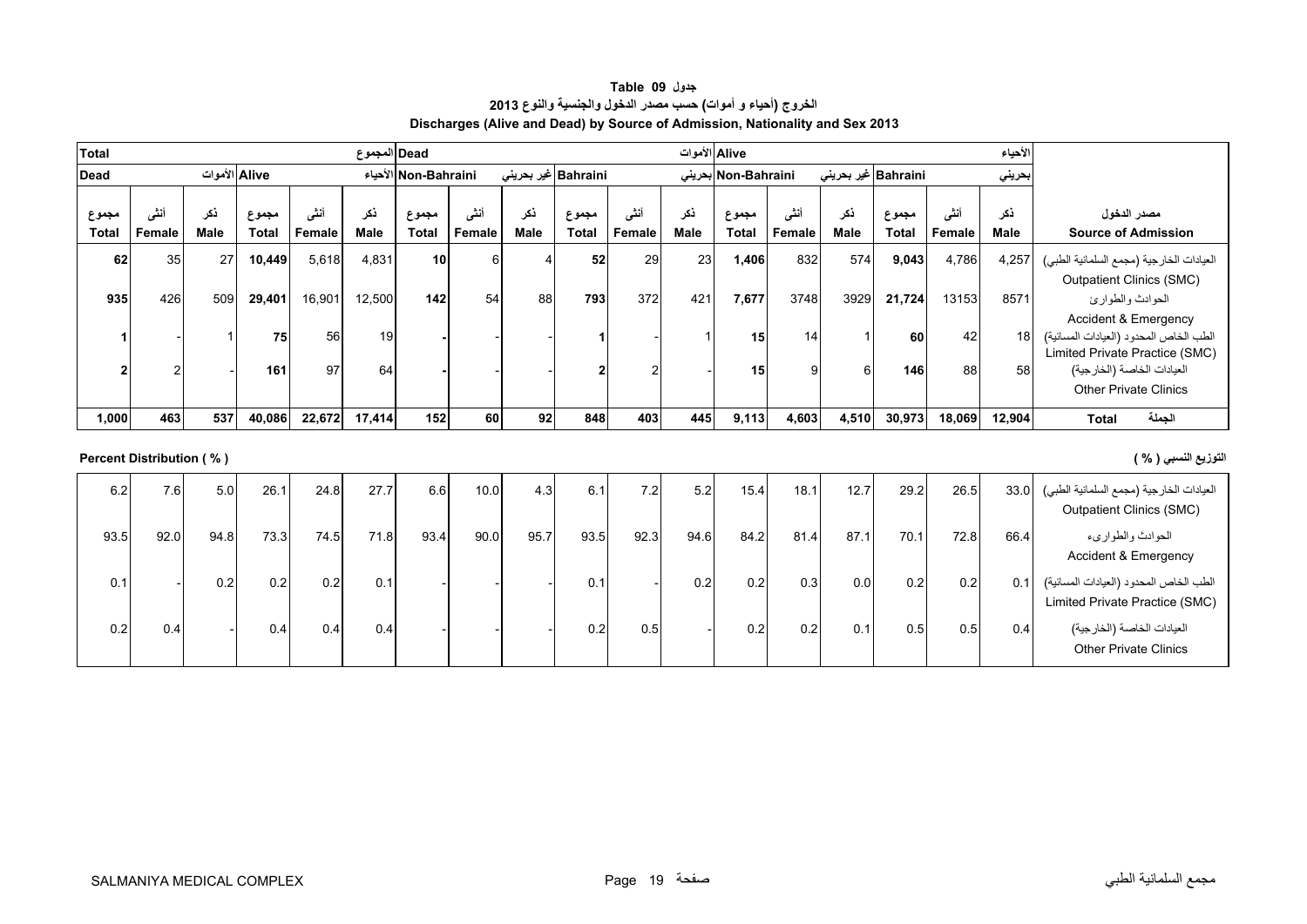<span id="page-19-0"></span>



Reference: Table 09

مرجع: جدول <sup>09</sup>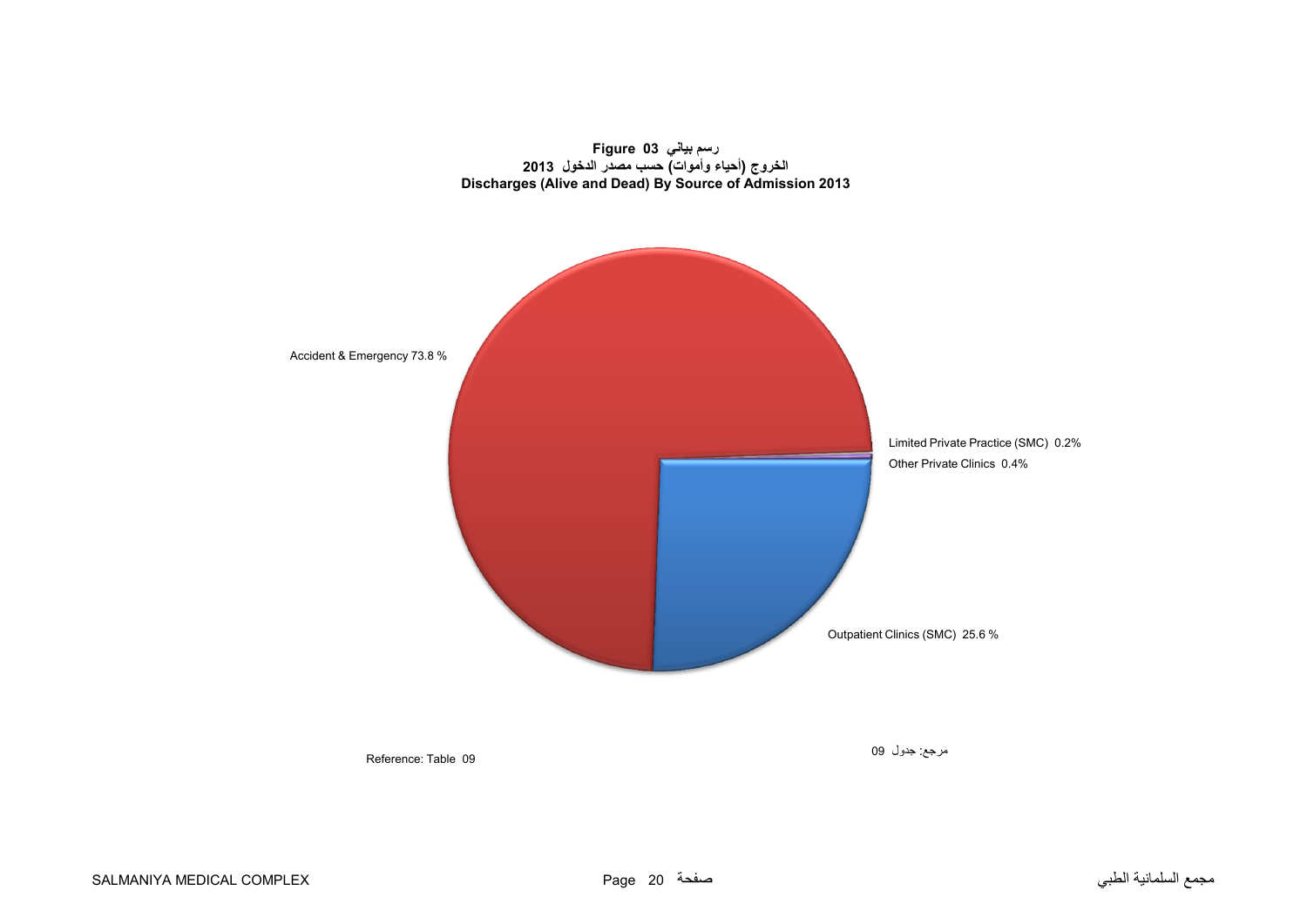| جدول Table 10                                                           |
|-------------------------------------------------------------------------|
| الخروج (أحياء و أموات) حسب الحالة الاجتماعية والجنسية والنوع 2013       |
| Discharges (Alive and Dead) by Marital Status, Nationality and Sex 2013 |

<span id="page-20-0"></span>

| Total          |                |             |                |                | Dead المجموع       |                      |                           |             |                      |                | Aliveالأموات    |                     |                |                     |                       |               | الأحياء      |                                            |        |
|----------------|----------------|-------------|----------------|----------------|--------------------|----------------------|---------------------------|-------------|----------------------|----------------|-----------------|---------------------|----------------|---------------------|-----------------------|---------------|--------------|--------------------------------------------|--------|
| Dead           |                |             | Alive الأموات  |                |                    | Non-Bahraini الأحياء |                           |             | Bahraini  غیر بحرینی |                |                 | Non-Bahraini بحرينى |                | Bahraini غیر بحرینی |                       |               | بحريني       |                                            |        |
| مجموع<br>Total | بمتى<br>Female | نکر<br>Male | مجموع<br>Total | أنشى<br>Female | ذكر<br><b>Male</b> | مجموع<br>Total       | $5 - i$<br>انتی<br>Female | نکر<br>Male | مجموع<br>Total       | أنشى<br>Female | ذكر<br>Male     | مجموع<br>Total      | أننس<br>Female | ذكر<br><b>Male</b>  | مجموع<br><b>Total</b> | ىتى<br>Female | ذكر<br>Male  | الحالة الأجتماعية<br><b>Marital Status</b> |        |
| 262            | 110            | 152         | 15,833         | 6,013          | 9,820              | 77                   | 31                        | 46          | 185                  | 79             | 106             | 4,294               | .409           | 2,885               | 11,539                | 4,604         |              | $6.935$ Single                             | اعزب   |
| 513            | 179            | 334         | 22,062         | 14,916         | 7,146              | 71                   | 27                        | 44          | 442                  | 152            | 290             | 4,738               | 3,123          | 1,615               | 17,324                | 1,793         | 5,531        | Married                                    | متزوج  |
| 186            | 155            | 31          | , 304          | .132           | 172                |                      | $\overline{2}$            |             | 184                  | 153            | 31              | 43                  | 40             | 3                   | 261.ا                 | .092          |              | 169 Widowed                                | أرمل   |
| 39             | 19             | <b>20</b>   | 887            | 611            | 276                |                      |                           |             | 37                   | 19             | 18 <sub>1</sub> | 38                  | 31             |                     | 849                   | 580           |              | 269 Divorced                               | مطلق   |
|                |                |             |                |                |                    |                      |                           |             |                      |                |                 |                     |                |                     |                       |               |              |                                            |        |
| 1,000          | 463            | 537         | 40,086         | 22,672         | 17,414             | 152 <sub>1</sub>     | 60                        | 92          | 848                  | 403            | 445             | 9,113               | 4,603          | 4,510               | 30,973                | 18,069        | 12,904 Total |                                            | الحملة |

## **التوزيع النسبي ( % ) ( % ) Distribution Percent**

| 26.2 | 23.8 | 28.3 | 39.5         | 26.5 | 56.4 | 50.7 | 51.7 | 50.0 | 21.8 | 19.6 | 23.8 | 47.1 | 30.6 | 64.0             | 37.3 | 25.5 |        | 53.7 Single  | عزب   |
|------|------|------|--------------|------|------|------|------|------|------|------|------|------|------|------------------|------|------|--------|--------------|-------|
| 51.3 | 38.7 | 62.2 | 55.0         | 65.8 | 41.0 | 46.7 | 45.0 | 47.8 | 52.1 | 37.7 | 65.2 | 52.0 | 67.8 | 35.8             | 55.9 | 65.3 |        | 42.9 Married | متزوج |
| 18.6 | 33.5 | 5.8  | 3.3          | 5.0  | 0.،  | 1.3  | 3.3  |      | 21.7 | 38.0 | 7.01 | 0.5  | 0.9  | 0.1              | 4.1  | 6.0  |        | 1.3 Widowed  | ارمل  |
| 3.9  | 4.1  | 3.71 | 22<br>$\sim$ | 2.7  | .6   | 1.3  |      | 22   | 4.4  | 4.7  | 4.0  | 0.4  | 0.7  | 0.2 <sub>1</sub> | 2.7  | 3.2  | 2.1I D | Divorced     | مطلق  |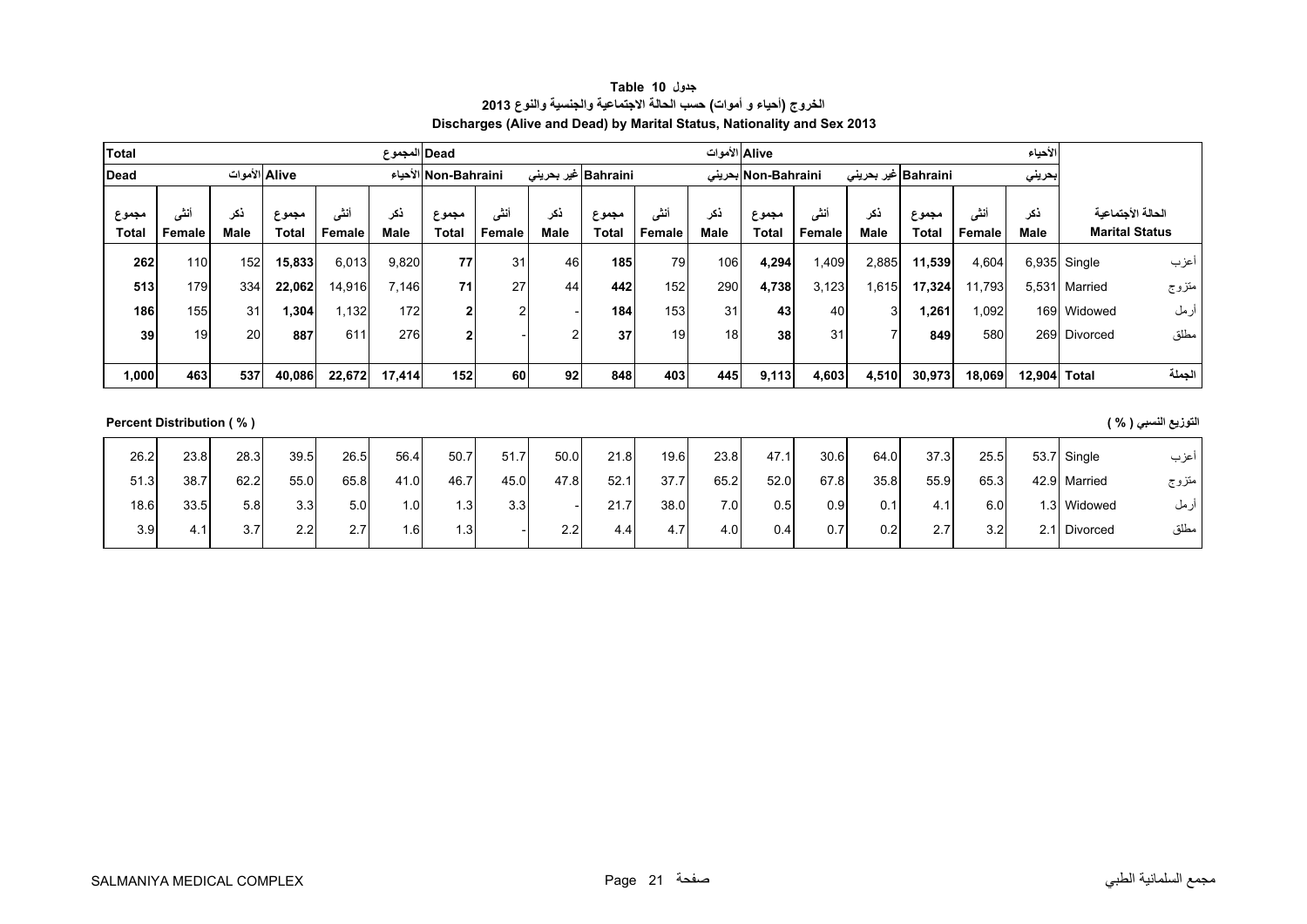<span id="page-21-0"></span>

|                                              | <b>Total</b> |        |        | Dead الجملة  |                | Alive الأموات  |              |        | لأحياء      |                                                |
|----------------------------------------------|--------------|--------|--------|--------------|----------------|----------------|--------------|--------|-------------|------------------------------------------------|
|                                              | مجموع        | أنشى   | ذكر    | مجموع        | أنشى           | ذكر            | مجموع        | أنشى   | نكر         |                                                |
| <b>Nationality</b>                           | <b>Total</b> | Female | Male   | <b>Total</b> | Female         | Male           | <b>Total</b> | Female | <b>Male</b> | الجنسية                                        |
| Bahraini                                     | 31,821       | 18,472 | 13,349 | 848          | 403            | 445            | 30,973       | 18,069 | 12,904      | بحرينى                                         |
| Indian                                       | 3,363        | 1,531  | 1,832  | 46           | 14             | 32             | 3,317        | 1,517  | 1,800       | هندي                                           |
| Pakistani                                    | 1,311        | 640    | 671    | 22           | 10             | 12             | 1,289        | 630    | 659         | باكستاني                                       |
| Other Arab                                   | 1,325        | 914    | 411    | 14           | 5 <sup>1</sup> | 9              | 1,311        | 909    | 402         | عرب أخرون                                      |
| Bangladeshi                                  | 1,274        | 206    | 1,068  | 21           | $\overline{2}$ | 19             | 1,253        | 204    | 1,049       | بنغالي                                         |
| Philipino                                    | 665          | 514    | 151    | 12           | 7              | 5              | 653          | 507    | 146         | فليبيني                                        |
| Saudi Arabian                                | 255          | 130    | 125    | 5            | 2              | 3              | 250          | 128    | 122         | سعودي                                          |
| Iranian                                      | 88           | 63     | 25     |              |                | $\overline{4}$ | 84           | 63     | 21          | إيراني                                         |
| Srilankan                                    | 193          | 132    | 61     |              | 2              |                | 191          | 130    | 61          | سيلانى                                         |
| Other Countries of Gulf Co-operation Council | 111          | 64     | 47     |              | 2              | 3              | 106          | 62     | 44          | الدول الأخرى لمجلس التعاون لدول الخليج العربية |
| European                                     | 77           | 36     | 41     |              |                | $\overline{2}$ | 74           | 35     | 39          | اوروبي                                         |
| <b>Other Asians</b>                          | 337          | 217    | 120    |              |                | 2              | 328          | 210    | 118         | أسيويون أخرون                                  |
| African (non Arab)                           | 171          | 145    | 26     |              |                |                | 168          | 142    | 26          | أفريقي (غير عربي)                              |
| American                                     | 49           | 29     | 20     |              |                |                | 47           | 28     | 19          | أمريكي                                         |
| <b>Other Nationalities</b>                   | 46           | 42     | 4      |              | Δ              |                | 42           | 38     | 4           | جنسيات أخرى                                    |
| <b>Total</b>                                 | 41,086       | 23,135 | 17,951 | 1,000        | 463            | 537            | 40,086       | 22,672 | 17,414      | لجملة                                          |
| <b>Percent Distribution (%)</b>              |              |        |        |              |                |                |              |        |             | التوزيع النسبي ( % )                           |
| Bahraini                                     |              |        |        |              |                |                |              |        |             |                                                |
|                                              | 77.4         | 79.8   | 74.4   | 84.8         | 87.0           | 82.9           | 77.3         | 79.7   | 74.1        | بحريني                                         |
| Indian                                       | 8.2          | 6.6    | 10.2   | 4.6          | 3.0            | 6.0            | 8.3          | 6.7    | 10.3        | هندي                                           |
| Pakistani                                    | 3.2          | 2.8    | 3.7    | 2.2          | 2.2            | 2.2            | 3.2          | $2.8$  | 3.8         | باكستاني                                       |
| Other Arab                                   | 3.2          | 4.0    | 2.3    | 1.4          | 1.1            | 1.7            | 3.3          | 4.0    | 2.3         | عرب أخرون                                      |
| Bangladeshi                                  | 3.1          | 0.9    | 5.9    | 2.1          | 0.4            | 3.5            | 3.1          | 0.9    | 6.0         | بنغالي                                         |
| Philipino                                    | 1.6          | 2.2    | 0.8    | 1.2          | 1.5            | 0.9            | 1.6          | 2.2    | 0.8         | فليبيني                                        |
| Saudi Arabian                                | 0.6          | 0.6    | 0.7    | 0.5          | 0.4            | 0.6            | 0.6          | 0.6    | 0.7         | سعودي                                          |
| Iranian                                      | 0.2          | 0.3    | 0.1    | 0.4          |                | 0.7            | 0.2          | 0.3    | 0.1         | إيراني                                         |
| Srilankan                                    | 0.5          | 0.6    | 0.3    | 0.2          | 0.4            |                | 0.5          | 0.6    | 0.4         | سيلانى                                         |
| Other Countries of Gulf Co-operation Council | 0.3          | 0.3    | 0.3    | 0.5          | 0.4            | 0.6            | 0.3          | 0.3    | 0.3         | الدول الأخرى لمجلس التعاون لدول الخليج العربية |
| European                                     | 0.2          | 0.2    | 0.2    | 0.3          | 0.2            | 0.4            | 0.2          | 0.2    | 0.2         | او ر <u>و ب</u> ي                              |
| <b>Other Asians</b>                          | 0.8          | 0.9    | 0.7    | 0.9          | 1.5            | 0.4            | 0.8          | 0.9    | 0.7         | أسيويون أخرون                                  |
| African (non Arab)                           | 0.4          | 0.6    | 0.1    | 0.3          | 0.6            |                | 0.4          | 0.6    | 0.1         | أفريقي (غير عربي)                              |
| American                                     | 0.1          | 0.1    | 0.1    | 0.2          | 0.2            | 0.2            | 0.1          | 0.1    | 0.1         | أمريكي<br>جنسيات أخرى                          |

# **جدول 11 Table الخروج (أحياء <sup>و</sup> أموات) حسب الجنسية والنوع <sup>2013</sup> Discharges (Alive and Dead) by Nationality and Sex 2013**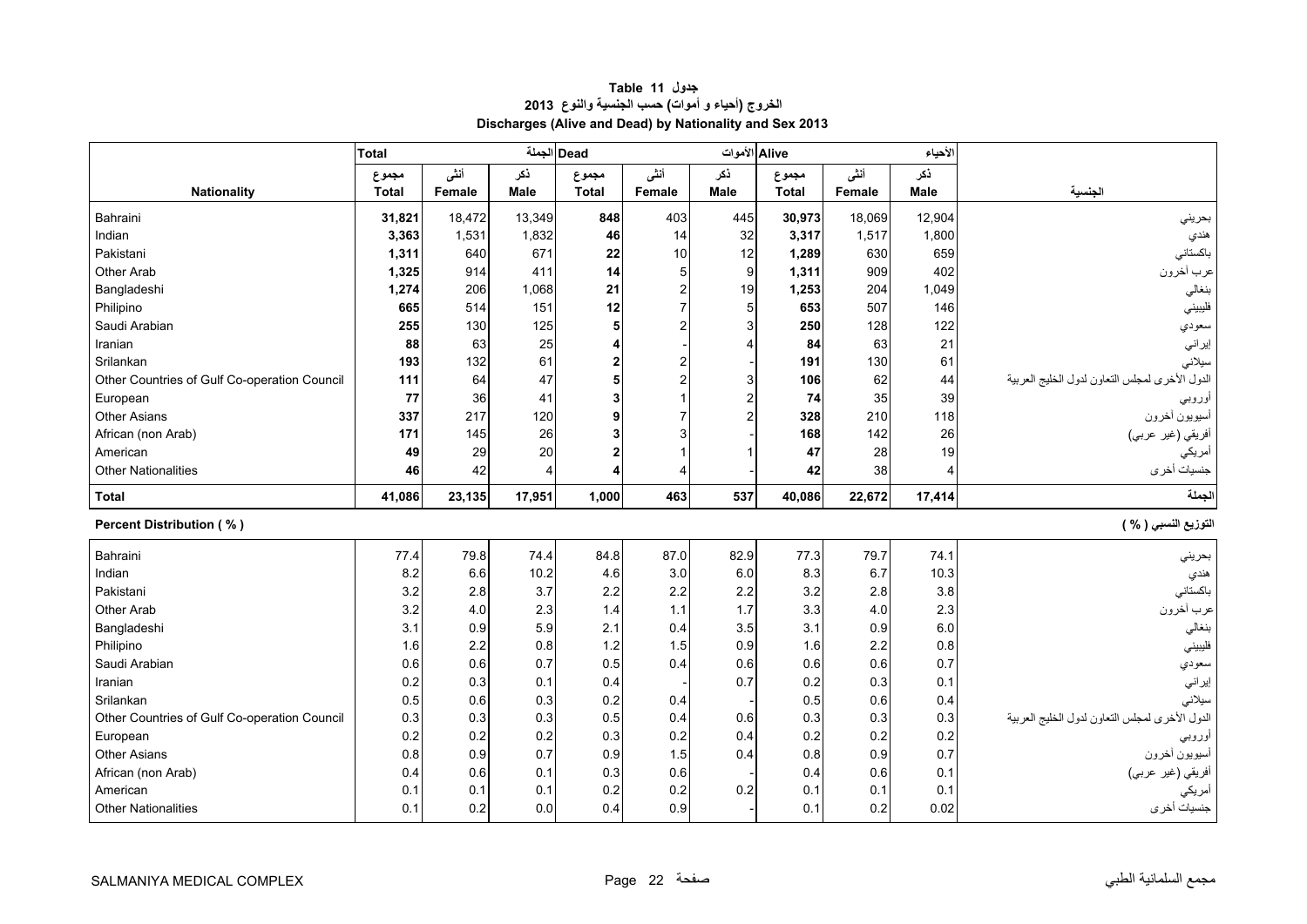# **جدول 12 Table الخروج (أحياء <sup>و</sup> أموات) حسب التشخيص الرئيسي <sup>و</sup> الجنسية <sup>و</sup> النوع <sup>2013</sup> Discharges (Alive and Dead) by Principal Diagnosis, Nationality and Sex 2013**

<span id="page-22-0"></span>

|              | Total  |       |                 |       | Non-Bahraini الجملة |       |                |       | Bahraini  غیر بحرینی |       |                         | حريني |                                                                                                                                                                            |               |
|--------------|--------|-------|-----------------|-------|---------------------|-------|----------------|-------|----------------------|-------|-------------------------|-------|----------------------------------------------------------------------------------------------------------------------------------------------------------------------------|---------------|
| الأجمالي     | Female |       | Male أنشى       |       | Female أذكر         |       | Male أنش       |       | Female أذكر          |       | Male أنشى               | ذكر   |                                                                                                                                                                            | رمز           |
| العام        |        |       |                 |       |                     |       |                |       |                      |       |                         |       |                                                                                                                                                                            | التصنيف       |
| Grand        | میت    | حى    | میت             | حی    | میت                 | حى    | میت            | حى    | میت                  | حى    | ميت                     | حى    | التشخيص الرئيسى                                                                                                                                                            | <b>ICD-10</b> |
| <b>Total</b> | Dead   | Alive | Dead            | Alive | Dead                | Alive | Dead           | Alive | <b>Dead</b>          | Alive | Dead                    | Alive | <b>Principal Diagnosis</b>                                                                                                                                                 | Code          |
| 1,136        | 18     | 447   | 26              | 645   | 8                   | 117   | $\mathbf{3}$   | 293   | 10                   | 330   | 23                      | 352   | أمراض معدية وطفيلية معينة<br>Certain infectious & parasitic diseases                                                                                                       | A00-B99       |
| 1,715        | 115    | 930   | 134             | 536   | 9                   | 143   | 12             | 81    | 106                  | 787   | 122                     | 455   | الأورام<br>Neoplasms                                                                                                                                                       | C00-D49       |
| 4,115        | 6      | 1,845 | 12 <sup>1</sup> | 2,252 |                     | 75    |                | 39    | 6                    | 1,770 | 12                      | 2,213 | أمراض الدم وأعضاء تكوين الدم واضطرابات معينة تكتنف أجهزة المناعة<br>Diseases of the blood and blood-forming organs and<br>certain disorders involving the immune mechanism | D50-D89       |
| 1,163        | 24     | 570   | 25              | 544   | 3                   | 64    | $\overline{2}$ | 99    | 21                   | 506   | 23                      | 445   | أمراض الغدد الصماء و التغذية و الاستقلاب (التمثيل االغذائبي)<br>Endocrine, nutritional and metabolic diseases                                                              | E00-E90       |
| 76           |        | 19    | $\overline{2}$  | 55    |                     | 7     |                | 19    |                      | 12    | $\overline{2}$          | 36    | الأضطر ابات العقلية و السلوكية<br>Mental and behavioural disorders                                                                                                         | F00-F99       |
| 385          | 7      | 178   | $\overline{4}$  | 196   |                     | 30    |                | 56    | $\overline{7}$       | 148   | $\overline{\mathbf{4}}$ | 140   | أمراض الجهاز العصبي<br>Diseases of the nervous system                                                                                                                      | G00-G99       |
| 957          |        | 422   |                 | 535   |                     | 58    |                | 121   |                      | 364   |                         | 414   | أمر اض العبن وملحقاتها<br>Diseases of the eye and adnexa                                                                                                                   | H00-H59       |
| 279          |        | 131   |                 | 148   |                     | 16    |                | 20    |                      | 115   |                         | 128   | الاضطرابات بالأذن والنتوء الخشائي<br>Diseases of the ear and mastoid process                                                                                               | H60-H95       |
| 2,501        | 102    | 738   | 101             | 1,560 | 13                  | 155   | 31             | 735   | 89                   | 583   | 70                      | 825   | أمراض الجهاز الدوري<br>Diseases of the circulatory system                                                                                                                  | 100-199       |
| 3,374        | 58     | 1,380 | 81              | 1,855 |                     | 191   | 11             | 369   | 57                   | 1,189 | 70                      | 1,486 | أمراض الجهاز التنفسي<br>Diseases of the respiratory system                                                                                                                 | J00-J99       |
| 3,423        | 18     | 1,351 | 22              | 2,032 | $\overline{2}$      | 249   | 5              | 745   | 16                   | 1,102 | 17                      | 1,287 | أمراض الجهاز الهضمى<br>Diseases of the digestive system                                                                                                                    | K00-K99       |
| 600          | 8      | 242   | $\mathbf{3}$    | 347   |                     | 49    |                | 119   | $\overline{7}$       | 193   | 3                       | 228   | أمراض الجلد والنسيج تحت الجلد<br>Diseases of the skin and subcutaneous tissue                                                                                              | L00-L99       |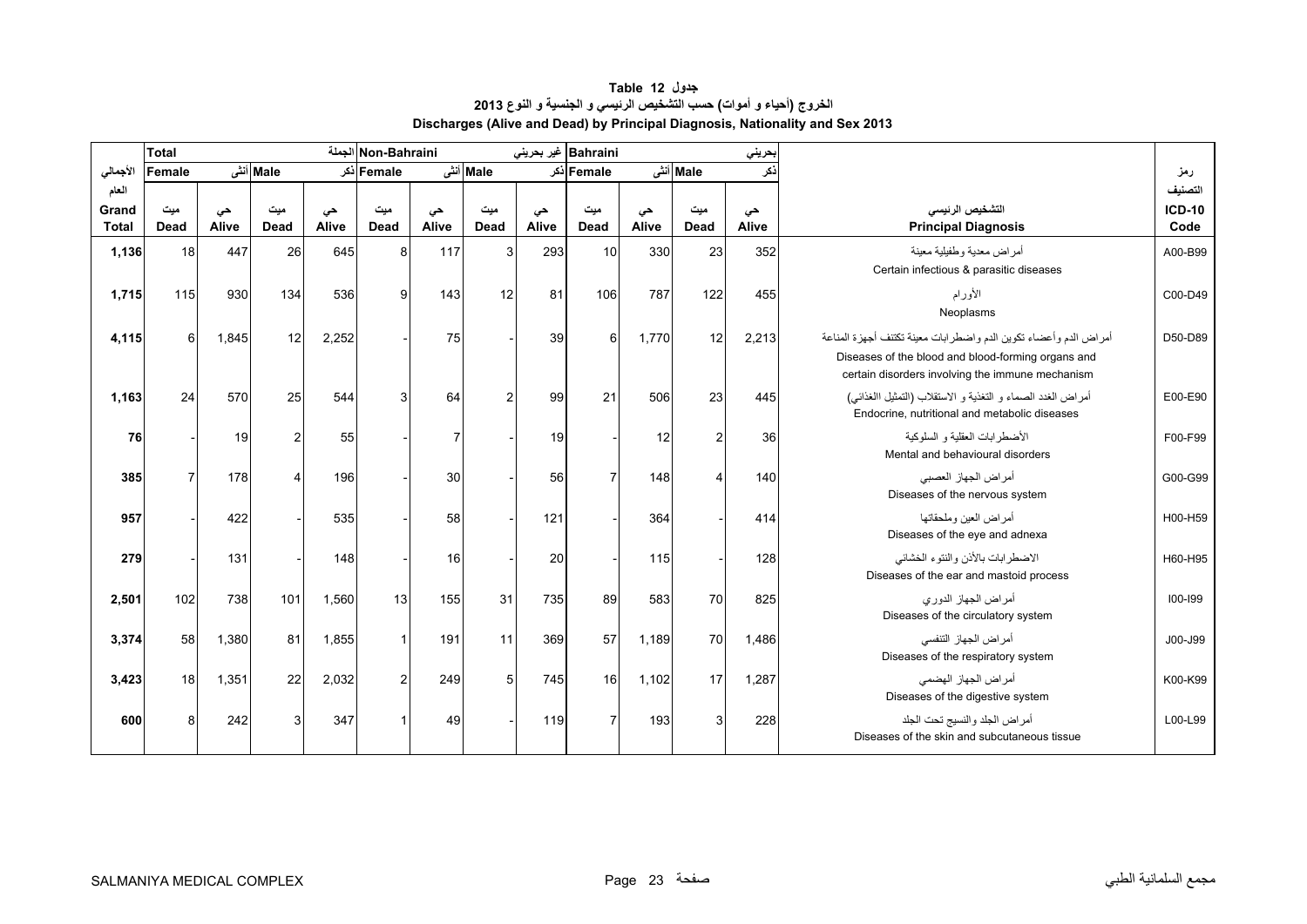### **Discharges (Alive and Dead) by Principal Diagnosis, Nationality and Sex 2013 (Cont'd) Table 12 جدول ) تابع( الخروج (أحياء <sup>و</sup> أموات) حسب التشخيص الرئيسي <sup>و</sup> الجنسية <sup>و</sup> النوع <sup>2013</sup>**

|                       | <b>Total</b>   |             |           |             | Non-Bahraini الجملة |             |           |             | Bahraini غير بحريني |             |                | حريني       |                                                                                                                                                                                 |                       |
|-----------------------|----------------|-------------|-----------|-------------|---------------------|-------------|-----------|-------------|---------------------|-------------|----------------|-------------|---------------------------------------------------------------------------------------------------------------------------------------------------------------------------------|-----------------------|
| الأجمالي              | Female         |             | Male أنشى |             | Female ذکر          |             | Male أنشى |             | Female أذكر         |             | Male أنشى      | ذكر         |                                                                                                                                                                                 | رمز                   |
| العام                 |                |             |           |             |                     |             |           |             |                     |             |                |             |                                                                                                                                                                                 | التصنيف               |
| Grand<br><b>Total</b> | میت<br>Dead    | حى<br>Alive | میت       | حى<br>Alive | میت                 | حى<br>Alive | ميت       | حى<br>Alive | ميت                 | حى<br>Alive | ميت            | حى<br>Alive | التشخيص الرنيسي                                                                                                                                                                 | <b>ICD-10</b><br>Code |
|                       |                |             | Dead      |             | Dead                |             | Dead      |             | Dead                |             | Dead           |             | <b>Principal Diagnosis</b>                                                                                                                                                      |                       |
| 1,191                 |                | 508         |           | 678         |                     | 34          |           | 62          |                     | 474         |                | 616         | أمراض الجهاز الهيكلي العضلى والنسيج الضام<br>Diseases of the musculoskeletal system and connective tissue                                                                       | M00-M99               |
| 2,932                 | 42             | 1,578       | 44        | 1,268       | 3                   | 267         | 4         | 331         | 39                  | 1,311       | 40             | 937         | أمراض الجهازالنتاسلي البولمي<br>Diseases of the genitourinary system                                                                                                            | N00-N99               |
| 9,334                 | $\overline{2}$ | 9,332       |           |             |                     | 2,527       |           |             |                     | 6,805       |                |             | الحمل والولادة والنفاس<br>Pregnancy, childbirth and the puerperium                                                                                                              | O00-O99               |
| 1,352                 | 26             | 56'         | 30        | 735         | 8                   | 124         | 6         | 137         | 18                  | 437         | 24             | 598         | حالات معينة تنشأ في فتر ة ما حول الو لادة<br>Certain conditions originating in the perinatal period                                                                             | P00-P99               |
| 455                   | 14             | 133         | 16        | 292         |                     | 28          | 3         | 44          | 10                  | 105         | 13             | 248         | التشوهات والعاهات والشذوذات الصبغوية (شذوذات الكروموسومات)<br>Congenital malformations, deformations and<br>chromosomal abnormalities                                           | Q00-Q99               |
| 1,295                 |                | 586         | 2         | 706         |                     | 129         |           | 206         |                     | 457         | $\overline{2}$ | 500         | الأعراض والعلامات والموجودات السريرية والمخبرية الشاذة التي<br>لم تصنف في مكان آخر<br>Symptoms, signs and abnormal clinical and laboratory<br>findings not elsewhere classified | R00-R99               |
| 3,230                 | 9              | 1,016       | 17        | 2,188       |                     | 236         | 6         | 912         | 9                   | 780         | 11             | 1,276       | الإصابات و التسممات و عو اقب أخر ي معينة للأسباب الخار جية<br>Injury, poisoning and certain other consequences of external causes                                               | S00-T98               |
| 34                    |                |             | 16        | 6           |                     |             | 9         | 3           |                     | 3           |                |             | الأسباب الخارجية للمر اضة أو الإماتة<br>External causes of morbidity and mortality                                                                                              | V00-Y98               |
| 1,532                 |                | 700         |           | 832         |                     | 103         |           | 117         |                     | 597         |                | 715         | العوامل التي تؤثر في الحالة الصحية وفي الاتصال بالخدمات الصحية<br>Factors influencing health status and contact with health services                                            | Z00-Z99               |
|                       |                |             |           |             |                     |             |           |             |                     |             |                |             | غير مبين<br>Unknown                                                                                                                                                             |                       |
| 41,086                | 463            | 22,672      | 537       | 17,414      | 60                  | 4,603       | 92        | 4,510       | 403                 | 18,069      | 445            | 12,904      | المجموع<br><b>Total</b>                                                                                                                                                         |                       |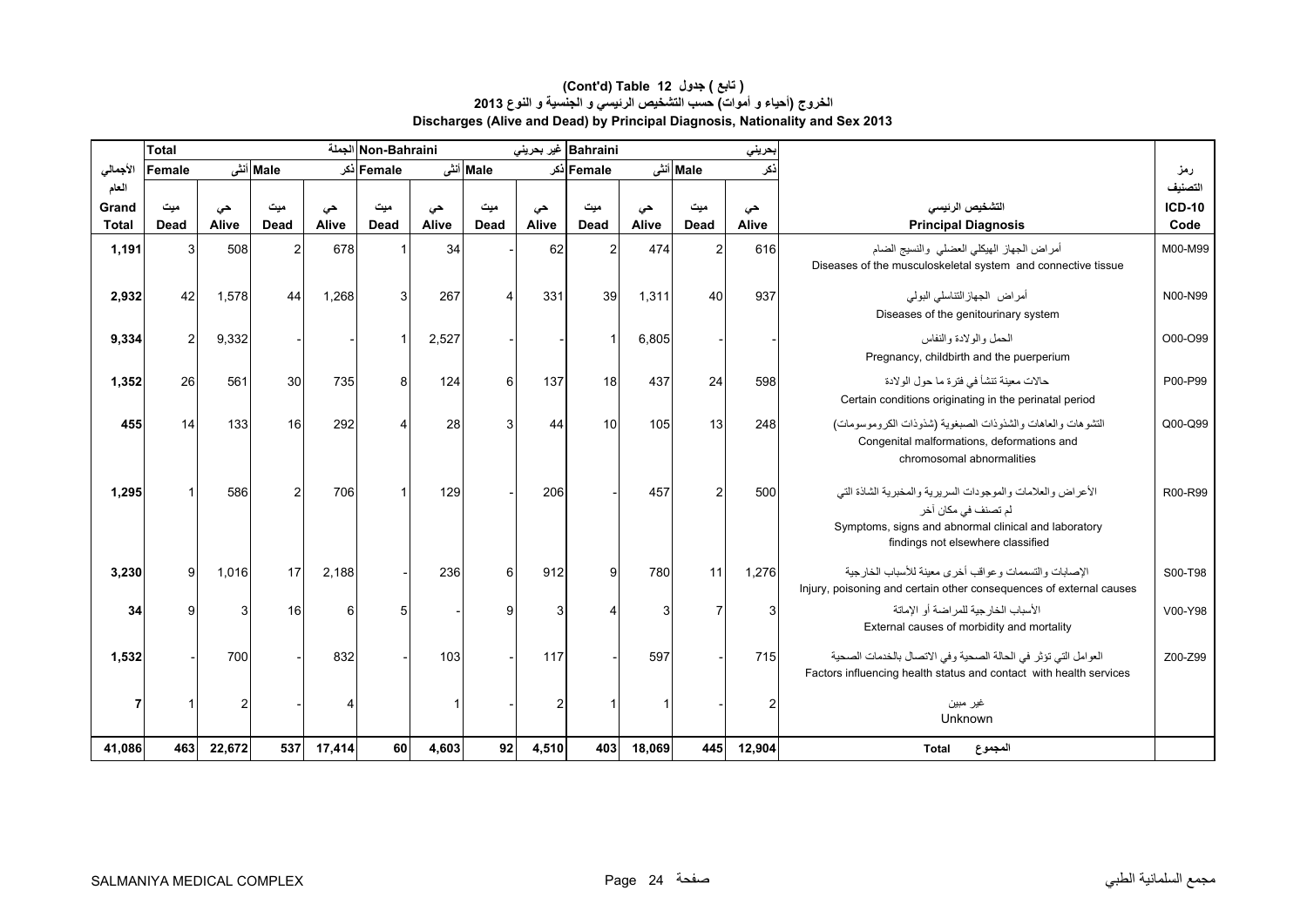**جدول 13 Table الخروج (أحياء <sup>و</sup> أموات) حسب التشخيص الرئيسي وفئات العمر<sup>2013</sup> Discharges (Alive and Dead) by Principal Diagnosis and Age Groups 2013** 

<span id="page-24-0"></span>

|                 |            |           |           |                                 |                                 |            |         |            |           |                     |            |                                                                                                                                                                            | رمز<br>التصنيف   |
|-----------------|------------|-----------|-----------|---------------------------------|---------------------------------|------------|---------|------------|-----------|---------------------|------------|----------------------------------------------------------------------------------------------------------------------------------------------------------------------------|------------------|
| الجملة<br>Total | $70+$      | 60-69     | 50-59     | 40-49                           | 30-39                           | 20-29      | $10-19$ | $1-9$      | $<$ 1 yrs |                     |            | التشخيص الرئيسى<br><b>Principal Diagnosis</b>                                                                                                                              | $ICD-12$<br>Code |
| 1,092<br>44     | 72<br>13   | 34        | 58        | 76<br>8                         | 136<br>8                        | 196        | 60      | 341        |           | 119 Alive<br>Dead   | حى<br>اميت | أمراض معدية وطفيلية معينة<br>Certain infectious & parasitic diseases                                                                                                       | A00-B99          |
| 1,466<br>249    | 227<br>87  | 237<br>51 | 357<br>57 | 321<br>34                       | 173<br>12                       | 59         | 31      | 47<br>З    |           | 14 Alive<br>Dead    | حي<br>میت  | الأورام<br>Neoplasms                                                                                                                                                       | C00-D49          |
| 4,097<br>18     | 30         | 29        | 174       | 377                             | 1,084                           | 1,351<br>5 | 690     | 303        |           | 59 Alive<br>Dead    | حي<br>میت  | أمراض الدم وأعضاء تكوين الدم واضطرابات معينة تكتنف أجهزة المناعة<br>Diseases of the blood and blood-forming organs and certain<br>disorders involving the immune mechanism | D50-D89          |
| 1,114<br>49     | 111<br>19  | 161<br>15 | 199<br>9  | 140                             | 155                             | 96         | 134     | 86         |           | 32 Alive<br>1 Dead  | حى<br>میت  | أمراض الغدد الصماء و التغذية و الاستقلاب (التمثيل االغذائبي)<br>Endocrine, nutritional and metabolic diseases                                                              | E00-E90          |
| 74              |            |           | 14        | 11                              | 13                              | 16         |         |            |           | Alive<br>Dead       | حي<br>میت  | الأضطر ابات العقلية و السلوكية<br>Mental and behavioural disorders                                                                                                         | F00-F99          |
| 374<br>11       | 22         | 23        | 37<br>3   | 40                              | 62                              | 43         | 47      | 79         |           | 21 Alive<br>2 Dead  | حي<br>میت  | أمر اض الجهاز العصبي<br>Diseases of the nervous system                                                                                                                     | G00-G99          |
| 957<br>ŋ        | 249        | 241       | 171       | 97                              | 53                              | 64         | 20      | 51         |           | 11 Alive<br>Dead    | حي<br>میت  | أمر اض العبن وملحقاتها<br>Diseases of the eye and adnexa                                                                                                                   | H00-H59          |
| 279             |            | 19        | 35        | 28                              | 25                              | 29         | 30      | 93         |           | 14 Alive<br>Dead    | حي<br>امیت | الاضطرابات بالأذن والنتوء الخشائي<br>Diseases of the ear and mastoid process                                                                                               | H60-H95          |
| 2,298<br>203    | 424<br>102 | 383<br>30 | 602<br>36 | 478<br>17                       | 279<br>10                       | 83<br>4    | 23      | 18<br>2    |           | 8 Alive<br>2 Dead   | حي<br>میت  | أمراض الجهاز الدوري<br>Diseases of the circulatory system                                                                                                                  | $100 - 199$      |
| 3,235<br>139    | 276<br>95  | 159<br>18 | 187<br>9  | 223<br>6                        | 288<br>-1                       | 347<br>3   | 235     | 1,210<br>2 |           | 310 Alive<br>4 Dead | حي<br>میت  | أمراض الجهاز التنفسي<br>Diseases of the respiratory system                                                                                                                 | J00-J99          |
| 3,383<br>40     | 247<br>15  | 230       | 403<br>13 | 461<br>$\overline{\mathcal{L}}$ | 610<br>$\overline{\mathcal{L}}$ | 637        | 278     | 356        |           | 161 Alive<br>Dead   | حى<br>امیت | أمر اض الجهاز الهضمي<br>Diseases of the digestive system                                                                                                                   | K00-K99          |
| 589<br>11       | 39         | 35        | 70        | 82                              | 92                              | 113        | 54      | 82         |           | 22 Alive<br>Dead    | حى<br>میت  | أمر اض الجلد و النسيج تحت الجلد<br>Diseases of the skin and subcutaneous tissue                                                                                            | L00-L99          |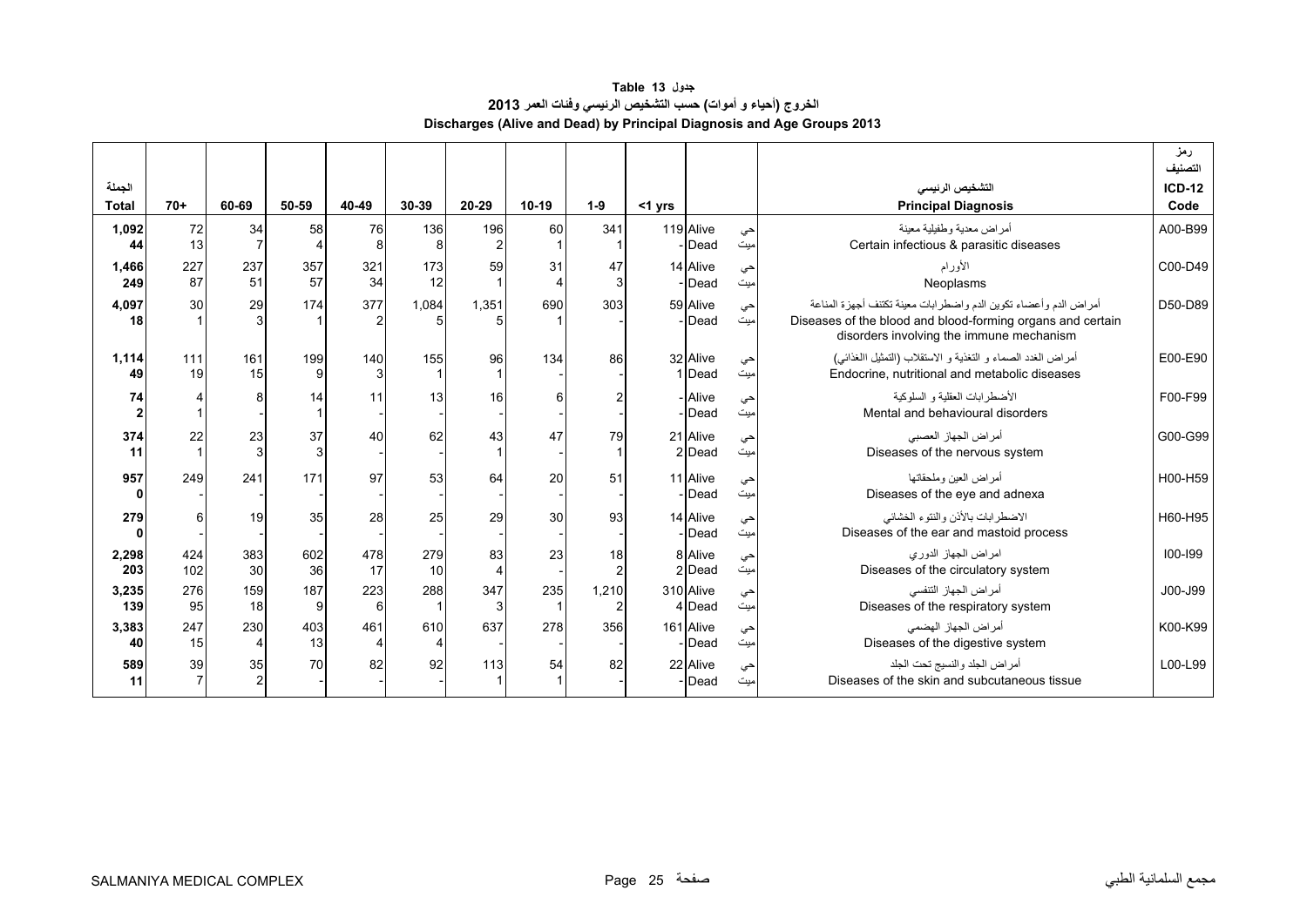# **Discharges (Alive and Dead) by Principal Diagnosis and Age Groups 2013 (Cont'd) Table 13 جدول ) تابع( الخروج (أحياء <sup>و</sup> أموات) حسب التشخيص الرئيسي وفئات العمر<sup>2013</sup>**

|                        |           |           |          |          |                       |           |         |               |             |                    |           |                                                                                                           | رمز<br>التصنيف   |
|------------------------|-----------|-----------|----------|----------|-----------------------|-----------|---------|---------------|-------------|--------------------|-----------|-----------------------------------------------------------------------------------------------------------|------------------|
| الجملة<br><b>Total</b> | $70+$     | 60-69     | 50-59    | 40-49    | 30-39                 | $20 - 29$ | $10-19$ | $1-9$         | $<$ 1 yrs   |                    |           | التشخيص الرنيسى<br><b>Principal Diagnosis</b>                                                             | $ICD-12$<br>Code |
|                        |           |           |          |          |                       |           |         |               |             |                    |           |                                                                                                           |                  |
| 1,186                  | 89        | 181       | 201      | 177      | 179<br>$\overline{2}$ | 199       | 92      | 61            |             | 7 Alive<br>Dead    | حي<br>میت | أمراض الجهاز الهيكلي العضلى والنسيج الضام<br>Diseases of the musculoskeletal system and connective tissue | M00-M99          |
| 2,846<br>86            | 430<br>58 | 328<br>15 | 441<br>ĥ | 484<br>3 | 442<br>$\overline{2}$ | 392       | 124     | 144           |             | 61 Alive<br>1 Dead | حي<br>میت | أمراض الجهازالتناسلي البولمي<br>Diseases of the genitourinary system                                      | N00-N99          |
| 9,332                  |           |           |          | 529      | 3,896                 | 4,664     | 235     |               |             | Alive<br>Dead      | حي<br>میت | الحمل والو لادة والنفاس<br>Pregnancy, childbirth and the puerperium                                       | O00-O99          |
| 1,296<br>56            |           |           |          |          |                       |           |         | $\mathcal{P}$ | 1,292 Alive | 56 Dead            | حي<br>میت | حالات معينة تنشأ في فترة ما حول الولادة<br>Certain conditions originating in the perinatal period         | P00-P99          |
| 425                    |           |           |          |          | 11                    | 19        | 16      | 210           |             | 156 Alive          | حي        | التشوهات والعاهات والشذوذات الصبغوية (شذوذات الكروموسومات)                                                | Q00-Q99          |
| 30                     |           |           |          |          |                       |           |         |               |             | 27 Dead            | میت       | Congenital malformations, deformations and chromosomal<br>abnormalities                                   |                  |
| 1,292                  | 120       | 110       | 173      | 126      | 146                   | 144       | 123     | 234           |             | 116 Alive          | حى        | الأعراض والعلامات والموجودات السريرية والمخبرية الشاذة التي لم تصنف في مكان أخر                           | R00-R99          |
|                        |           |           |          |          |                       |           |         |               |             | Dead               | میت       | Symptoms, signs and abnormal clinical and laboratory findings<br>not elsewhere classified                 |                  |
| 3,204                  | 216       | 167       | 268      | 398      | 572                   | 610       | 359     | 523           |             | 91 Alive           | حي        | الإصبابات والتسممات وعواقب أخرى معبنة للأسباب الخار جبة                                                   | S00-T98          |
| 26                     |           |           |          |          |                       |           |         |               |             | Dead               | میت       | Injury, poisoning and certain other consequences of external causes                                       |                  |
|                        |           |           |          |          |                       |           |         |               |             | - Alive            | حي        | الأسباب الخار جبة للمر اضبة أو الإماتة                                                                    | V00-Y98          |
| 25                     |           |           |          |          |                       |           |         |               |             | 1 Dead             | میت       | External causes of morbidity and mortality                                                                |                  |
| 1,532                  | 52        | 135       | 192      | 181      | 183                   | 139       | 120     | 374           |             | 156 Alive          | حي        | العوامل التي تؤثِّر في الحالة الصحية وفي الاتصال بالخدمات الصحية                                          | Z00-Z99          |
|                        |           |           |          |          |                       |           |         |               |             | Dead               | میت       | Factors influencing health status and contact with health services                                        |                  |
|                        |           |           |          |          |                       |           |         |               |             |                    |           |                                                                                                           |                  |
|                        |           |           |          |          |                       |           |         |               |             | 1 Alive<br>Dead    | حى<br>میت | غير مبين<br>Unknown                                                                                       |                  |
|                        |           |           |          |          |                       |           |         |               |             |                    |           |                                                                                                           |                  |
| 40.086                 | 2,615     | 2,482     | 3,600    | 4,239    | 8,400                 | 9,202     | 2,678   | 4,219         |             | 2,651 Alive        | حي        |                                                                                                           |                  |
| 1,000                  | 408       | 156       | 147      | 82       | 53                    | 32        | 13      | 15            |             | 94 Dead            | میت       | الجملة<br><b>Total</b>                                                                                    |                  |
| 41,086                 | 3,023     | 2,638     | 3,747    | 4,321    | 8,453                 | 9,234     | 2,691   | 4,234         |             | $2,745$ Total      | الجملة    |                                                                                                           |                  |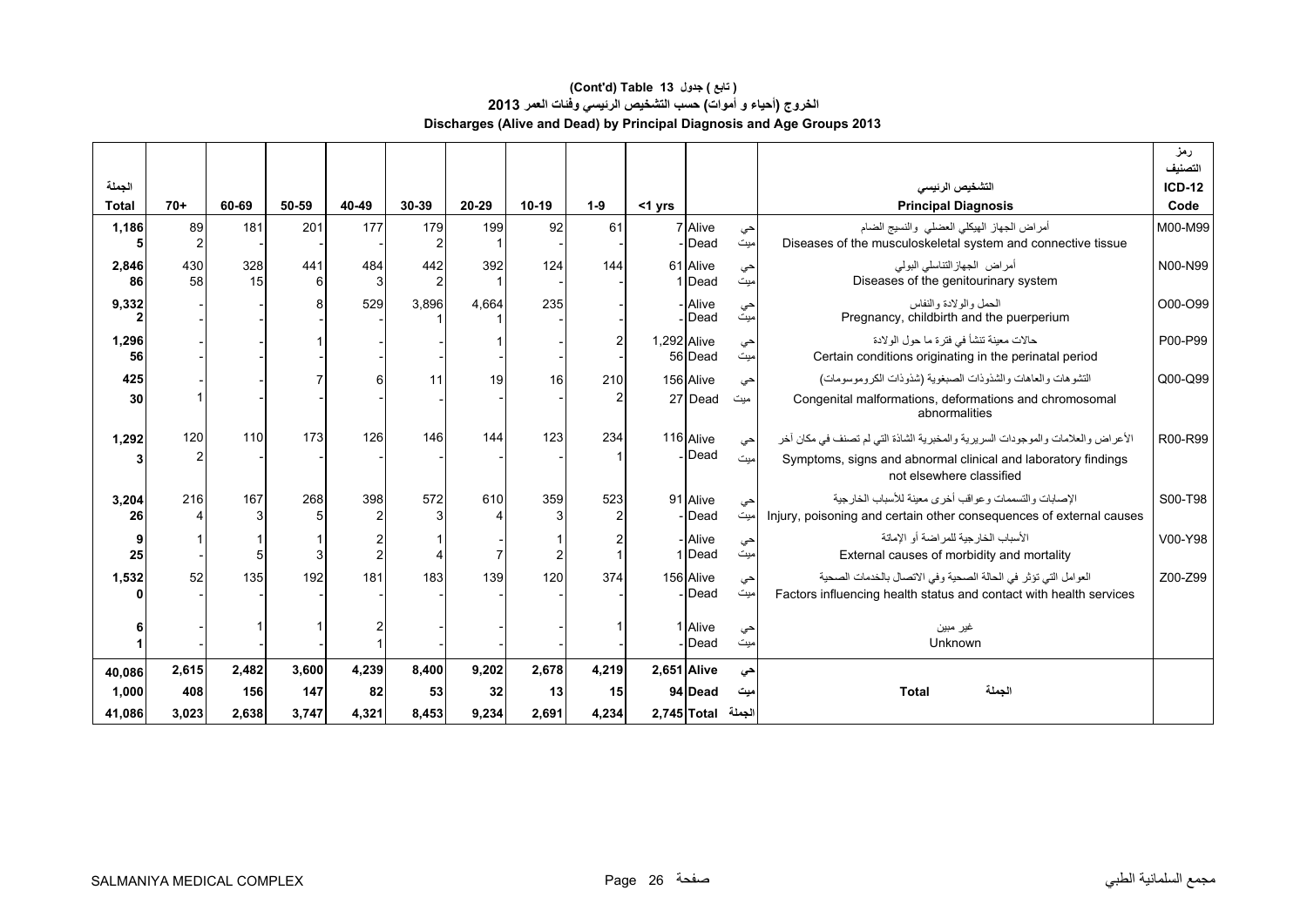<span id="page-26-0"></span>

| الجملة<br>الكلية<br>Grand<br><b>Total</b> | وحدة<br>العنامة<br>الخاصة<br>بالمواليد<br><b>SCBU</b> | الحملة<br><b>Total</b> | وحدة<br>العناية<br>المركزة<br>Intensive<br>Care<br>Unit | أمراض<br>الكلى<br>Nephro-<br>logy | الطوم<br>العصبية<br>Neuro-<br>Sciences | الأورام<br>Oncol-<br>ogy | الأسنان<br><b>Dental</b> | العيون<br>Opthal-<br>mology | أنف وأذن<br>وحنجرة<br><b>E.N.T.</b> | أمراض<br>الأطفال<br>Paed-<br>iatrics | أمراض<br>نساء<br>وولادة<br>Obs.<br>&<br>Gyne. | جراحة<br>التجميل<br>والحروق<br><b>Plastic</b><br>Surg.<br><b>Burns</b> | جراحة<br>العظام<br>والكسور<br>Orthop<br>&<br>Fracture | الجراحة<br><b>Surgical</b> | الباطنية<br><b>Medical</b> |                    | الجنسية<br><b>Nationality</b> | حالة الخروج<br><b>Discharge Status</b> |
|-------------------------------------------|-------------------------------------------------------|------------------------|---------------------------------------------------------|-----------------------------------|----------------------------------------|--------------------------|--------------------------|-----------------------------|-------------------------------------|--------------------------------------|-----------------------------------------------|------------------------------------------------------------------------|-------------------------------------------------------|----------------------------|----------------------------|--------------------|-------------------------------|----------------------------------------|
| 29,315                                    | 335                                                   | 28,980                 | $\blacktriangleleft$                                    | 931                               | 804                                    | 2,836                    | 194                      | 829                         | 2,029                               | 3,466                                | 7,859                                         | 372                                                                    | 1,898                                                 | 4,266                      | 3,495 Bah                  |                    | بحريني                        | خروج حي للمنزل                         |
| 8,726                                     | 123                                                   | 8,603                  |                                                         | 125                               | 402                                    | 155                      | 66                       | 209                         | 264                                 | 708                                  | 2.810                                         | 153                                                                    | 635                                                   | 1,573                      |                            | 1,503 Non-Bah      | غير بحريني                    | Routine discharge                      |
| 38,041                                    | 458                                                   | 37,583                 | $\mathbf{1}$                                            | 1,056                             | 1,206                                  | 2,991                    | 260                      | 1,038                       | 2,293                               | 4,174                                | 10,669                                        | 525                                                                    | 2,533                                                 | 5,839                      | 4,998 Total                |                    | المجموع                       | home                                   |
| 1,203                                     | $\overline{1}$                                        | 1,202                  |                                                         | 17                                | 30                                     | 226                      | 8                        | 6                           | 50                                  | 177                                  | 326                                           | 6                                                                      | 26                                                    | 98                         |                            | 232 Bah            | بحرينى                        | خروج ضد رغبة الطبيب                    |
| 237                                       | $\overline{c}$                                        | 235                    |                                                         | 3                                 | 15                                     | 6                        | 3                        |                             | $\overline{7}$                      | 31                                   | 64                                            | 3                                                                      | $\overline{7}$                                        | 42                         |                            | 50 Non-Bah         | غير بحريني                    | Left against                           |
| 1,440                                     | 3                                                     | 1,437                  |                                                         | 20                                | 45                                     | 232                      | 11                       | 10                          | 57                                  | 208                                  | 390                                           | $\mathsf{g}$                                                           | 33                                                    | 140                        |                            | 282 Total          | المجموع                       | medical advise                         |
| 103                                       | 16                                                    | 87                     | 4                                                       | 13                                | 3                                      | 14                       |                          |                             |                                     |                                      | 2                                             | 1                                                                      | $\overline{2}$                                        | $\overline{c}$             |                            | 39 Bah             | بحريني                        | وفاة قبل 48 ساعة                       |
| 28                                        | $\boldsymbol{4}$                                      | 24                     |                                                         | $\overline{2}$                    | 5                                      | $\overline{4}$           |                          |                             |                                     |                                      |                                               |                                                                        |                                                       | $\overline{2}$             |                            | 9 Non-Bah          | غير بحريني                    | Died before                            |
| 131                                       | 20                                                    | 111                    | 4                                                       | 15                                | 8                                      | 18                       |                          |                             |                                     | 8                                    | 2                                             | $\overline{2}$                                                         | $\overline{2}$                                        | $\overline{4}$             |                            | 48 Total           | المجموع                       | 48 hours                               |
| 745                                       | 42                                                    | 703                    | 14                                                      | 84                                | 52                                     | 186                      |                          |                             |                                     | 22                                   | 3                                             | 3                                                                      | 9                                                     | 38                         |                            | 290 Bah            | بحريني                        | وفاة بعد 48 ساعة                       |
| 124                                       | 14                                                    | 110                    | $\overline{a}$                                          | $\overline{7}$                    | 40                                     | 11                       |                          |                             |                                     | 5                                    |                                               | $\overline{c}$                                                         | $\overline{1}$                                        | 12                         |                            | 30 Non-Bah         | غير بحريني                    | Died after 48 hours                    |
| 869                                       | 56                                                    | 813                    | 16                                                      | 91                                | 92                                     | 197                      |                          |                             |                                     | 27                                   | 3                                             | 5                                                                      | 10                                                    | 50                         |                            | 320 Total          | المجموع                       |                                        |
| 450                                       | 215                                                   | 235                    |                                                         |                                   |                                        |                          |                          |                             |                                     |                                      | 8                                             |                                                                        |                                                       | 5                          |                            | $215$ Bah          | بحريني                        | تحويل لمستشفيات أخرى                   |
| 148                                       | 67                                                    | 81                     |                                                         |                                   |                                        |                          |                          |                             |                                     |                                      | 5                                             |                                                                        |                                                       |                            |                            | 75 Non-Bah         | غير بحريني                    | Transferred to                         |
| 598                                       | 282                                                   | 316                    |                                                         |                                   |                                        |                          |                          |                             |                                     |                                      | 13                                            |                                                                        |                                                       | 5                          |                            | 290 Total          | المجموع                       | other hospitals                        |
| $\overline{2}$                            |                                                       |                        |                                                         |                                   |                                        |                          |                          |                             |                                     |                                      |                                               |                                                                        |                                                       |                            |                            | - Bah              | بحريني                        | تحويل لمستشفيات خارج البحرين           |
|                                           |                                                       |                        |                                                         |                                   |                                        |                          |                          |                             |                                     |                                      |                                               |                                                                        |                                                       |                            |                            | Non-Bah            | غير بحريني                    | Discharged to overseas                 |
|                                           |                                                       |                        |                                                         |                                   |                                        |                          |                          |                             |                                     |                                      |                                               |                                                                        |                                                       |                            |                            | - Total            | المجموع                       | hospitals                              |
|                                           |                                                       |                        |                                                         |                                   |                                        |                          |                          |                             |                                     |                                      |                                               |                                                                        |                                                       |                            |                            |                    |                               |                                        |
|                                           |                                                       |                        |                                                         |                                   |                                        |                          |                          |                             |                                     |                                      |                                               |                                                                        |                                                       |                            |                            | - Bah<br>1 Non-Bah | بحريني<br>غير بحريني          | غير مبين<br>Undetermined               |
|                                           |                                                       |                        |                                                         |                                   |                                        |                          |                          |                             |                                     |                                      |                                               |                                                                        |                                                       |                            |                            | 1 Total            | المجموع                       |                                        |
|                                           |                                                       |                        |                                                         |                                   |                                        |                          |                          |                             |                                     |                                      |                                               |                                                                        |                                                       |                            |                            |                    |                               |                                        |
| 31,821                                    | 613                                                   | 31,208                 | 19                                                      | 1,046                             | 890                                    | 3,263                    | 203                      | 835                         | 2,080                               | 3,676                                | 8,198                                         | 383                                                                    | 1,935                                                 | 4,409                      | 4,271 Bah                  |                    | بحريني                        |                                        |
| 9,265                                     | 211                                                   | 9,054                  | $\mathbf{2}$                                            | 137                               | 462                                    | 176                      | 69                       | 213                         | 271                                 | 745                                  | 2,879                                         | 159                                                                    | 644                                                   | 1,629                      |                            | $1,668$ Non-Bah    | غير بحريني                    | <b>Total</b>                           |
| 41,086                                    | 824                                                   | 40,262                 | 21                                                      | 1,183                             | 1,352                                  | 3,439                    | 272                      | 1,048                       | 2,351                               | 4,421                                | 11,077                                        | 542                                                                    | 2,579                                                 | 6,038                      | <b>5,939 Total</b>         |                    | المجموع                       |                                        |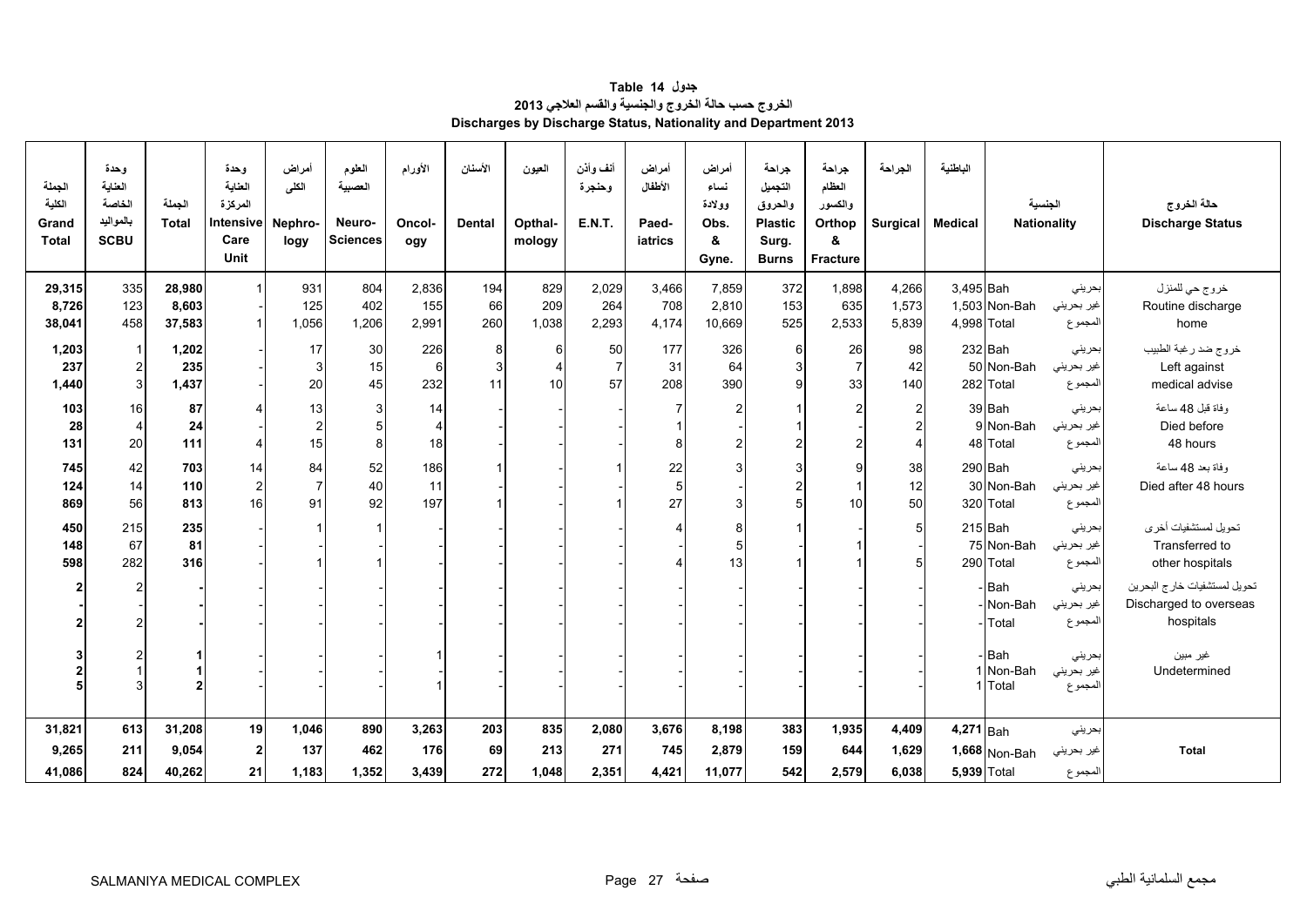<span id="page-27-0"></span>

| <b>Male</b>       |                |            |                 |           |           | Female أكور           |           |                |                |                | اناث                   |                 | الخروج       |                                                      |                 |
|-------------------|----------------|------------|-----------------|-----------|-----------|-----------------------|-----------|----------------|----------------|----------------|------------------------|-----------------|--------------|------------------------------------------------------|-----------------|
| <b>Age Groups</b> |                |            |                 |           |           | Age Groups فنات العمر |           |                |                |                | فنات العمر             |                 | الرعاية      |                                                      |                 |
|                   |                |            |                 |           |           |                       |           |                |                |                |                        | الأجمالي        | الأقامة      |                                                      | رمز             |
|                   |                |            |                 |           |           |                       |           |                |                |                |                        | العام           | <b>DISCH</b> | التشخيص الرئيسى                                      | التصنيف         |
| الحملة            |                |            |                 |           |           | الجملة                |           |                |                |                |                        | Grand           | <b>DOC</b>   | <b>Principal Diagnosis</b>                           | <b>ICD10</b>    |
| <b>Total</b>      | $65+$          | 45-64      | 15-44           | $1 - 14$  | $<$ 1 yrs | <b>Total</b>          | $65+$     | 45-64          | $15 - 44$      | $1 - 14$       | $<$ 1 yrs              | <b>Total</b>    | <b>ALS</b>   |                                                      | Code            |
|                   |                |            |                 | 268       |           |                       |           |                |                | 175            |                        |                 | <b>DISCH</b> |                                                      | D <sub>57</sub> |
| 2,075             | 12<br>88       | 108        | 1,687<br>12.837 | 1.161     |           | 1,559                 | 13<br>78  | 150            | 1.221<br>9,790 | 732            | <b>NA</b><br><b>NA</b> | 3.634<br>26.871 | <b>DOC</b>   | فقر الدم المنجلي<br>Sickle-cell disorders            |                 |
| 15,006<br>7.2     | 7.3            | 920<br>8.5 | 7.6             | 4.3       |           | 11,865<br>7.6         | 6.0       | 1,265<br>8.4   | 8.0            |                | <b>NA</b>              | 7.4             | <b>ALS</b>   |                                                      |                 |
|                   |                |            |                 |           |           |                       |           |                |                | 4.2            |                        |                 |              |                                                      |                 |
| <b>NA</b>         | <b>NA</b>      | <b>NA</b>  | <b>NA</b>       | <b>NA</b> | <b>NA</b> | 2,306                 | <b>NA</b> | 9              | 2,296          | $\overline{1}$ | <b>NA</b>              | 2.306           | <b>DISCH</b> | ولادة مفردة تلقائية                                  | O80             |
| <b>NA</b>         | <b>NA</b>      | <b>NA</b>  | <b>NA</b>       | <b>NA</b> | <b>NA</b> | 5,144                 | <b>NA</b> | 21             | 5.121          | $\overline{c}$ | <b>NA</b>              | 5,144           | <b>DOC</b>   | Single spontaneous delivery                          |                 |
| <b>NA</b>         | <b>NA</b>      | <b>NA</b>  | <b>NA</b>       | <b>NA</b> | <b>NA</b> | 2.2                   | <b>NA</b> | 2.3            | 2.2            | 2.0            | <b>NA</b>              | 2.2             | <b>ALS</b>   |                                                      |                 |
|                   |                |            |                 |           |           |                       |           |                |                |                |                        |                 |              |                                                      |                 |
| <b>NA</b>         | <b>NA</b>      | <b>NA</b>  | <b>NA</b>       | <b>NA</b> | <b>NA</b> | 1,303                 | <b>NA</b> | 3              | 1,300          |                | <b>NA</b>              | 1.303           | <b>DISCH</b> | تمزق العجان أثناء الولادة                            | O70             |
| <b>NA</b>         | <b>NA</b>      | <b>NA</b>  | <b>NA</b>       | <b>NA</b> | <b>NA</b> | 2,593                 | <b>NA</b> | $\overline{7}$ | 2.586          |                | <b>NA</b>              | 2.593           | <b>DOC</b>   | Perineal laceration during delivery                  |                 |
| <b>NA</b>         | <b>NA</b>      | <b>NA</b>  | <b>NA</b>       | <b>NA</b> | <b>NA</b> | 2.0                   | <b>NA</b> | 2.3            | 2.0            |                | <b>NA</b>              | 2.0             | <b>ALS</b>   |                                                      |                 |
|                   |                |            |                 |           |           |                       |           |                |                |                |                        |                 |              |                                                      |                 |
| <b>NA</b>         | <b>NA</b>      | <b>NA</b>  | <b>NA</b>       | <b>NA</b> | <b>NA</b> | 945                   | <b>NA</b> | 20             | 923            | $\overline{c}$ | <b>NA</b>              | 945             | <b>DISCH</b> | اجهاض عفوى- تلقائي                                   | O03             |
| <b>NA</b>         | <b>NA</b>      | <b>NA</b>  | <b>NA</b>       | <b>NA</b> | <b>NA</b> | 1,836                 | <b>NA</b> | 36             | 1,798          | $\overline{c}$ | <b>NA</b>              | 1.836           | <b>DOC</b>   | Spontaneous abortion                                 |                 |
| <b>NA</b>         | <b>NA</b>      | <b>NA</b>  | <b>NA</b>       | <b>NA</b> | <b>NA</b> | 1.9                   | <b>NA</b> | 1.8            | 1.9            | 1.0            | <b>NA</b>              | 1.9             | <b>ALS</b>   |                                                      |                 |
|                   |                |            |                 |           |           |                       |           |                |                |                |                        |                 |              |                                                      |                 |
| <b>NA</b>         | <b>NA</b>      | <b>NA</b>  | <b>NA</b>       | <b>NA</b> | <b>NA</b> | 914                   | <b>NA</b> | 6              | 908            |                | <b>NA</b>              | 914             | <b>DISCH</b> | ر عاية الأمومة بسبب عيب معر وف أو مشتبه لأعضاء الحوض | O34             |
| <b>NA</b>         | <b>NA</b>      | <b>NA</b>  | <b>NA</b>       | <b>NA</b> | <b>NA</b> | 3,488                 | <b>NA</b> | 23             | 3,465          |                | <b>NA</b>              | 3,488           | <b>DOC</b>   | Maternal care for known or suspected                 |                 |
| <b>NA</b>         | <b>NA</b>      | <b>NA</b>  | <b>NA</b>       | <b>NA</b> | <b>NA</b> | 3.8                   | <b>NA</b> | 3.8            | 3.8            |                | <b>NA</b>              | 3.8             | <b>ALS</b>   | abnormality of pelvic organs                         |                 |
|                   |                |            |                 |           |           |                       |           |                |                |                |                        |                 |              |                                                      |                 |
| 514               | $\overline{c}$ | 5          | 44              | 463       |           | 337                   |           |                | 51             | 285            |                        | 851             | <b>DISCH</b> | التهاب مزمن باللوزنين أو الغدانيات                   | J35             |
| 1,227             | $\overline{7}$ | 11         | 162             | 1,047     |           | 832                   |           | 9              | 167            | 656            |                        | 2,059           | <b>DOC</b>   | Chronic diseases of tonsils and adenoids             |                 |
| 2.4               | 3.5            | 2.2        | 3.7             | 2.3       |           | 2.5                   |           | 9.0            | 3.3            | 2.3            |                        | 2.4             | <b>ALS</b>   |                                                      |                 |

**جدول 15 Table الخروج وأيام الرعاية ومتوسط مدة اإلقامة حسب التشخيص الرئيسي والنوع وفئات العمر <sup>2013</sup> Discharges, Days of Care and Average Length of Stay by Principal Diagnosis, Sex and Age Groups 2013**

discharges made up by the last entry in the table - "others".

DOC : Days of Care (by number of discharges)

يوضح الجدول أھم <sup>100</sup> تشخيص رئيسي فقط ، ولمعرفة إجمالي عدد المرضى فھو موضح في نھاية of number total the and listed are diagnosis 100 leading the :Diagnosis Principle

الخروج : المرضى المرخصين من المستشفى المستشفى المستشفى المستشفى للمستشفى المستشفى المستشفى المستشفى للمستشفى ا<br>الرعاية : عدد أيام الرعاية التي نلقاها المرضى المستمل المرضى المستمل المرضى المستمل المستمل المستمل المستمل ال الإقامة : متوسط مدة الإقامة : " هند الإقامة المتوسط مدة الإقامة متوسط مدة الإقامة متوسط مدة الإقامة .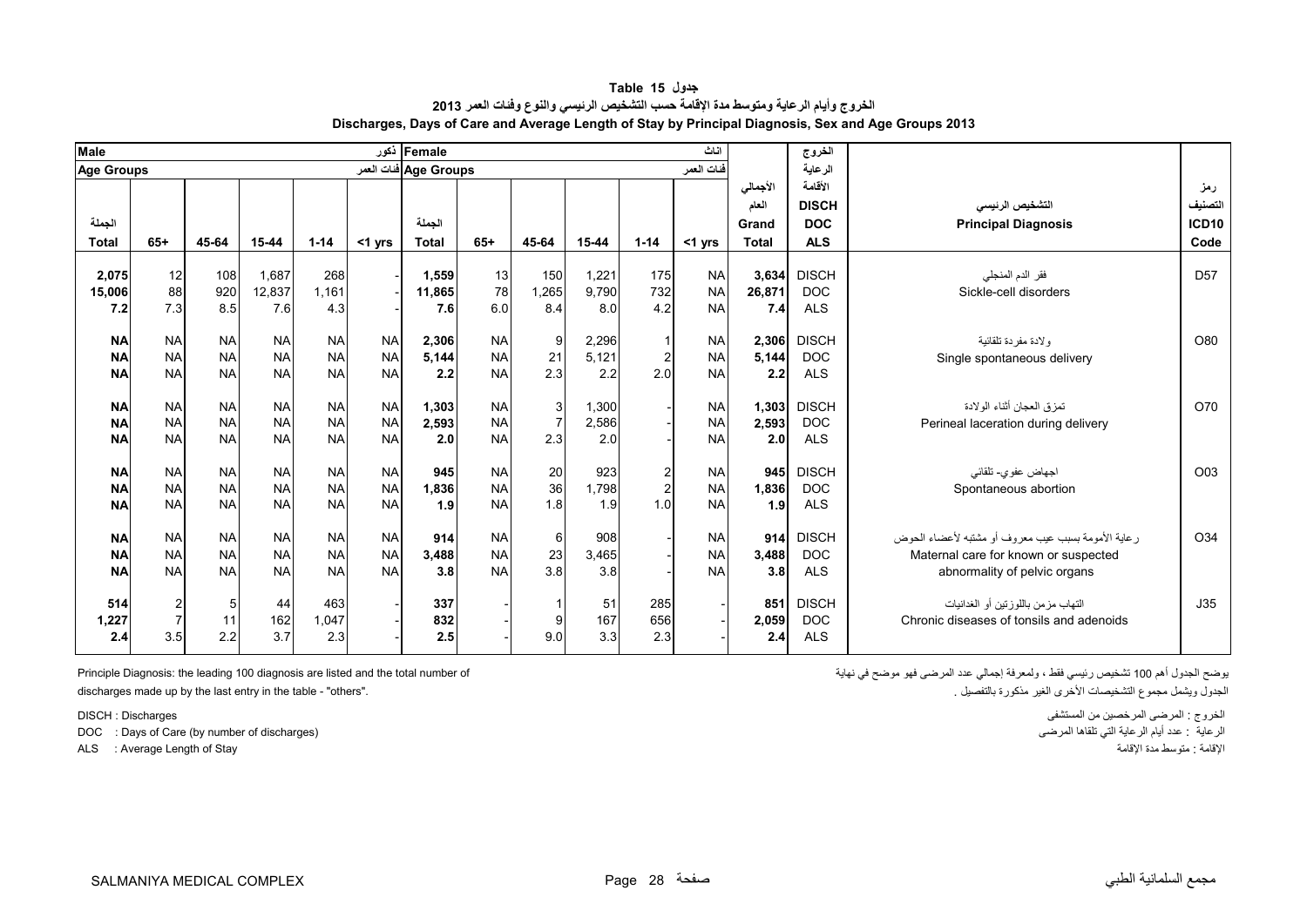| <b>Male</b>                         |                                               |                                     |                                     |                                     |                                     | Female أخور            |                      |                  |                   |                              | اناث              |                                            | الخروج                                              |                                                                                                                        |                                        |
|-------------------------------------|-----------------------------------------------|-------------------------------------|-------------------------------------|-------------------------------------|-------------------------------------|------------------------|----------------------|------------------|-------------------|------------------------------|-------------------|--------------------------------------------|-----------------------------------------------------|------------------------------------------------------------------------------------------------------------------------|----------------------------------------|
| <b>Age Groups</b>                   |                                               |                                     |                                     |                                     |                                     | Age Groups فنات العمر  |                      |                  |                   |                              | فنات العمر        |                                            | الرعاية                                             |                                                                                                                        |                                        |
| الجملة<br><b>Total</b>              | $65+$                                         | 45-64                               | 15-44                               | $1 - 14$                            | $<$ 1 yrs                           | الجملة<br><b>Total</b> | $65+$                | 45-64            | 15-44             | $1 - 14$                     | $<$ 1 yrs         | الأجمالي<br>العام<br>Grand<br><b>Total</b> | الأقامة<br><b>DISCH</b><br><b>DOC</b><br><b>ALS</b> | التشخيص الرئيسى<br><b>Principal Diagnosis</b>                                                                          | رمز<br>التصنيف<br><b>ICD10</b><br>Code |
| 318<br>2,869<br>9.0                 | 173<br>1,801<br>10.4                          | 47<br>413<br>8.8                    | 52<br>343<br>6.6                    | 24<br>162<br>6.8                    | 22<br>150<br>6.8                    | 480<br>5,309<br>11.1   | 272<br>3,940<br>14.5 | 74<br>611<br>8.3 | 80<br>464<br>5.8  | 37<br>180<br>4.9             | 17<br>114<br>6.7  | 798<br>8.178<br>10.2                       | <b>DISCH</b><br><b>DOC</b><br><b>ALS</b>            | الاضطرابات الاخرى بالجهاز البولي<br>Other disorders of urinary system                                                  | N39                                    |
| 535<br>2,048<br>3.8                 | $\begin{array}{c} 2 \\ 16 \end{array}$<br>8.0 | 32<br>169<br>5.3                    | 445<br>1,561<br>3.5                 | 56<br>302<br>5.4                    |                                     | 154<br>603<br>3.9      | 8.0                  | 8<br>29<br>3.6   | 111<br>422<br>3.8 | 34<br>144<br>4.2             |                   | 689<br>2,651<br>3.8                        | <b>DISCH</b><br><b>DOC</b><br><b>ALS</b>            | التهاب الز ائدة الدو دية الحاد<br>Acute appendicitis                                                                   | K35                                    |
| <b>NA</b><br><b>NA</b><br><b>NA</b> | <b>NA</b><br><b>NA</b><br><b>NA</b>           | <b>NA</b><br><b>NA</b><br><b>NA</b> | <b>NA</b><br><b>NA</b><br><b>NA</b> | <b>NA</b><br><b>NA</b><br><b>NA</b> | <b>NA</b><br><b>NA</b><br><b>NA</b> | 592<br>2,388<br>4.0    |                      |                  | 591<br>2,383      |                              |                   | 592<br>2,388<br>4.0                        | <b>DISCH</b><br><b>DOC</b><br><b>ALS</b>            | ر عاية الأمومة بسبب مشاكل أخرى بالجنين معروفة أو مشتبة<br>Maternal care for other known or<br>suspected fetal problems | O36                                    |
| 309<br>598<br>1.9                   | 209<br>410<br>2.0                             | 75<br>129<br>1.7                    | 24<br>57<br>2.4                     | $\overline{2}$<br>2.0               |                                     | 254<br>546<br>2.1      | 170<br>383<br>2.3    | 70<br>132<br>1.9 | 14<br>31<br>2.2   |                              |                   | 563<br>1,144<br>2.0                        | <b>DISCH</b><br><b>DOC</b><br><b>ALS</b>            | انواع أخرى من الكتر اكتا<br>Other cataract                                                                             | H <sub>26</sub>                        |
| 288<br>920<br>3.2                   | 39<br>212<br>5.4                              | 15<br>42<br>2.8                     | 30<br>92<br>3.1                     | 155<br>388<br>2.5                   | 49<br>186<br>3.8                    | 252<br>862<br>3.4      | 23<br>140<br>6.1     | 19<br>97<br>5.1  | 49<br>197<br>4.0  | 128<br>336<br>2.6            | 33<br>92<br>2.8   | 540<br>1,782<br>3.3                        | <b>DISCH</b><br><b>DOC</b><br><b>ALS</b>            | الإسهال والالتهابات المعدية المعوية منشأها عدوى<br>Diarrhoea and gastroenteritis of<br>presumed infectious origin      | A09                                    |
| 291<br>4,474<br>15.4                | 80<br>2,469<br>30.9                           | 37<br>450<br>12.2                   | 77<br>808<br>10.5                   | 69<br>584<br>8.5                    | 28<br>163<br>5.8                    | 212<br>1,660<br>7.8    | 66<br>579<br>8.8     | 31<br>236<br>7.6 | 37<br>379<br>10.2 | 56<br>337<br>6.0             | 22<br>129<br>5.9  | 503<br>6,134<br>12.2                       | <b>DISCH</b><br><b>DOC</b><br><b>ALS</b>            | ذات الرئة بسبب كائن حي غير محدد<br>Pneumonia, organism unspecified                                                     | J18                                    |
| 263<br>1,342<br>5.1                 |                                               |                                     |                                     |                                     | 263.0<br>1,342<br>5.1               | 236<br>833<br>3.5      |                      |                  |                   | 2.0<br>$\overline{4}$<br>2.0 | 234<br>829<br>3.5 | 499<br>2,175<br>4.4                        | <b>DISCH</b><br><b>DOC</b><br><b>ALS</b>            | يرقان الوليد نتيجة أسباب أخرى أو غير محددة<br>Neonatal jaundice from other<br>and unspecified causes                   | P <sub>59</sub>                        |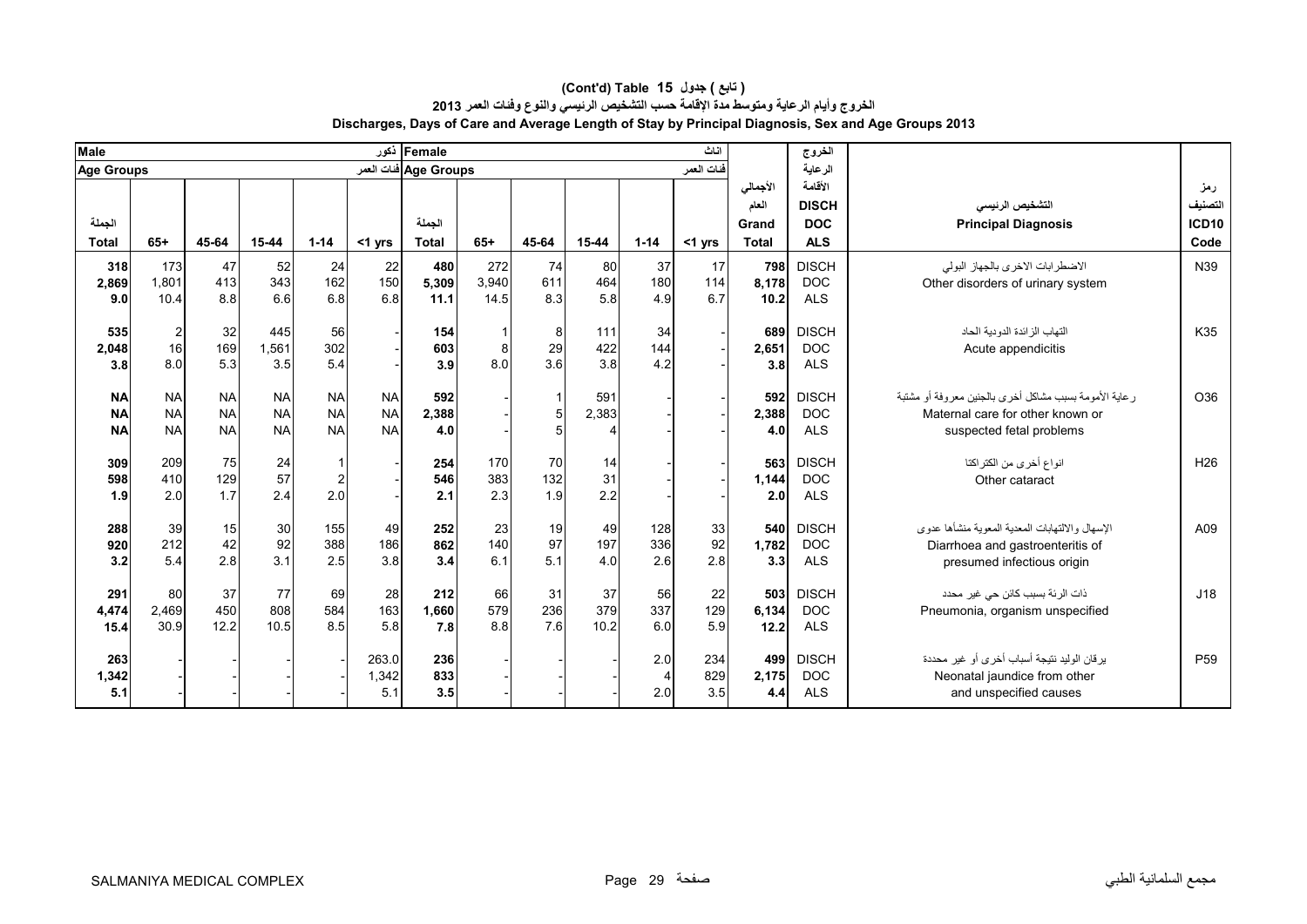| <b>Male</b>         |                    |                     |                     |                     |                                         | Female ذکور           |                    |                    |                     |                     | اثاث              |                            | الخروج                                   |                                                                                                                                                                               |                                     |
|---------------------|--------------------|---------------------|---------------------|---------------------|-----------------------------------------|-----------------------|--------------------|--------------------|---------------------|---------------------|-------------------|----------------------------|------------------------------------------|-------------------------------------------------------------------------------------------------------------------------------------------------------------------------------|-------------------------------------|
| <b>Age Groups</b>   |                    |                     |                     |                     |                                         | Age Groups فنات العمر |                    |                    |                     |                     | فنات العمر        |                            | الرعاية                                  |                                                                                                                                                                               |                                     |
| الجملة              |                    |                     |                     |                     |                                         | الجملة                |                    |                    |                     |                     |                   | الأجمالي<br>العام<br>Grand | الأقامة<br><b>DISCH</b><br><b>DOC</b>    | التشخيص الرئيسى<br><b>Principal Diagnosis</b>                                                                                                                                 | رمز<br>التصنيف<br>ICD <sub>10</sub> |
| <b>Total</b>        | $65+$              | 45-64               | 15-44               | $1 - 14$            | $<$ 1 yrs                               | <b>Total</b>          | $65+$              | 45-64              | 15-44               | $1 - 14$            | <1 yrs            | <b>Total</b>               | <b>ALS</b>                               |                                                                                                                                                                               | Code                                |
| 405<br>1,759<br>4.3 | 59.0<br>390<br>6.6 | 230.0<br>934<br>4.1 | 116.0<br>435<br>3.8 |                     |                                         | 84<br>402<br>4.8      | 54.0<br>301<br>5.6 | 21.0<br>75<br>3.6  | 9.0<br>26<br>2.9    |                     |                   | 489<br>2,161<br>4.4        | <b>DISCH</b><br><b>DOC</b><br><b>ALS</b> | احتشاد حاد في عضلة القلب<br>Acute myocardial infarction                                                                                                                       | 121                                 |
| 129<br>751<br>5.8   | 22.0<br>124<br>5.6 | 38.0<br>249<br>6.6  | 57.0<br>299<br>5.2  | 12.0<br>79<br>6.6   |                                         | 355<br>1,425<br>4.0   | 29.0<br>157<br>5.4 | 97.0<br>448<br>4.6 | 219.0<br>785<br>3.6 | 10.0<br>35<br>3.5   |                   | 484<br>2,176<br>4.5        | <b>DISCH</b><br><b>DOC</b><br><b>ALS</b> | تحصىي صفر او ي<br>Cholelithiasis                                                                                                                                              | K80                                 |
| 228<br>1,489<br>6.5 | 46.0<br>419<br>9.1 | 37.0<br>396<br>10.7 | 47.0<br>308<br>6.6  | 98.0<br>366<br>3.7  |                                         | 188<br>820<br>4.4     | 33.0<br>128<br>3.9 | 74.0<br>343<br>4.6 | 44.0<br>226<br>5.1  | 37.0<br>123<br>3.3  |                   | 416<br>2,309<br>5.6        | <b>DISCH</b><br><b>DOC</b><br><b>ALS</b> | الأنواع الأخرى من الرعاية الطبية<br>Other medical care                                                                                                                        | Z <sub>51</sub>                     |
| 189<br>343<br>1.8   | 11.0<br>37<br>3.4  | 8.0<br>39<br>4.9    | 14.0<br>55<br>3.9   | 98<br>148<br>1.5    | 58<br>64<br>1.1                         | 191<br>435<br>2.3     | 8.0<br>100<br>12.5 | 12.0<br>49<br>4.1  | 26.0<br>106<br>4.1  | 102.0<br>129<br>1.3 | 43<br>51<br>1.2   | 380<br>778<br>2.0          | <b>DISCH</b><br><b>DOC</b><br><b>ALS</b> | الفحوصات والتقصيات الخاصة الأخرى لأشخاص<br>دون شكوى أو تشخيص مبلّغ عنه<br>Other special examinations and investigations of<br>persons without complaint or reported diagnosis | Z01                                 |
| 330<br>1,044<br>3.2 | 65.0<br>248<br>3.8 | 77.0<br>288<br>3.7  | 105.0<br>339<br>3.2 | 23.0<br>40<br>1.7   | 60.0<br>129<br>2.2                      | 28<br>47<br>$1.7$     | 1.0<br>6<br>6.0    |                    | 4.0<br>12<br>3.0    | 10.0<br>11<br>1.1   | 13.0<br>18<br>1.4 | 358<br>1.091<br>3.0        | <b>DISCH</b><br><b>DOC</b><br><b>ALS</b> | الفتق الأربي<br>Inguinal hernia                                                                                                                                               | K40                                 |
| 184<br>772<br>4.2   | 15<br>81.0<br>5.4  | 12<br>71.0<br>5.9   | 30<br>178.0<br>5.9  | 104<br>335.0<br>3.2 | 23<br>107.0<br>4.7                      | 152<br>846<br>5.6     | 35<br>198.0<br>5.7 | 22<br>194.0<br>8.8 | 34<br>174.0<br>5.1  | 51<br>236.0<br>4.6  | 10<br>44.0<br>4.4 | 336<br>1.618<br>4.8        | <b>DISCH</b><br><b>DOC</b><br><b>ALS</b> | حالة ربومستمرة<br>Status asthmaticus                                                                                                                                          | J46                                 |
| 163<br>1,041<br>6.4 | 28<br>392<br>14.0  | 26<br>285<br>11.0   | 57<br>253<br>4.4    | 50<br>105<br>2.1    | $\mathbf{2}$<br>$6 \overline{6}$<br>3.0 | 164<br>702<br>4.3     | 18<br>135<br>7.5   | 16<br>150<br>9.4   | 62<br>265<br>4.3    | 68<br>152<br>2.2    |                   | 327<br>1.743<br>5.3        | <b>DISCH</b><br><b>DOC</b><br><b>ALS</b> | داء السكري (البول السكري) المعتمد على الأنسولين<br>Insulin-dependent diabetes mellitus                                                                                        | E10                                 |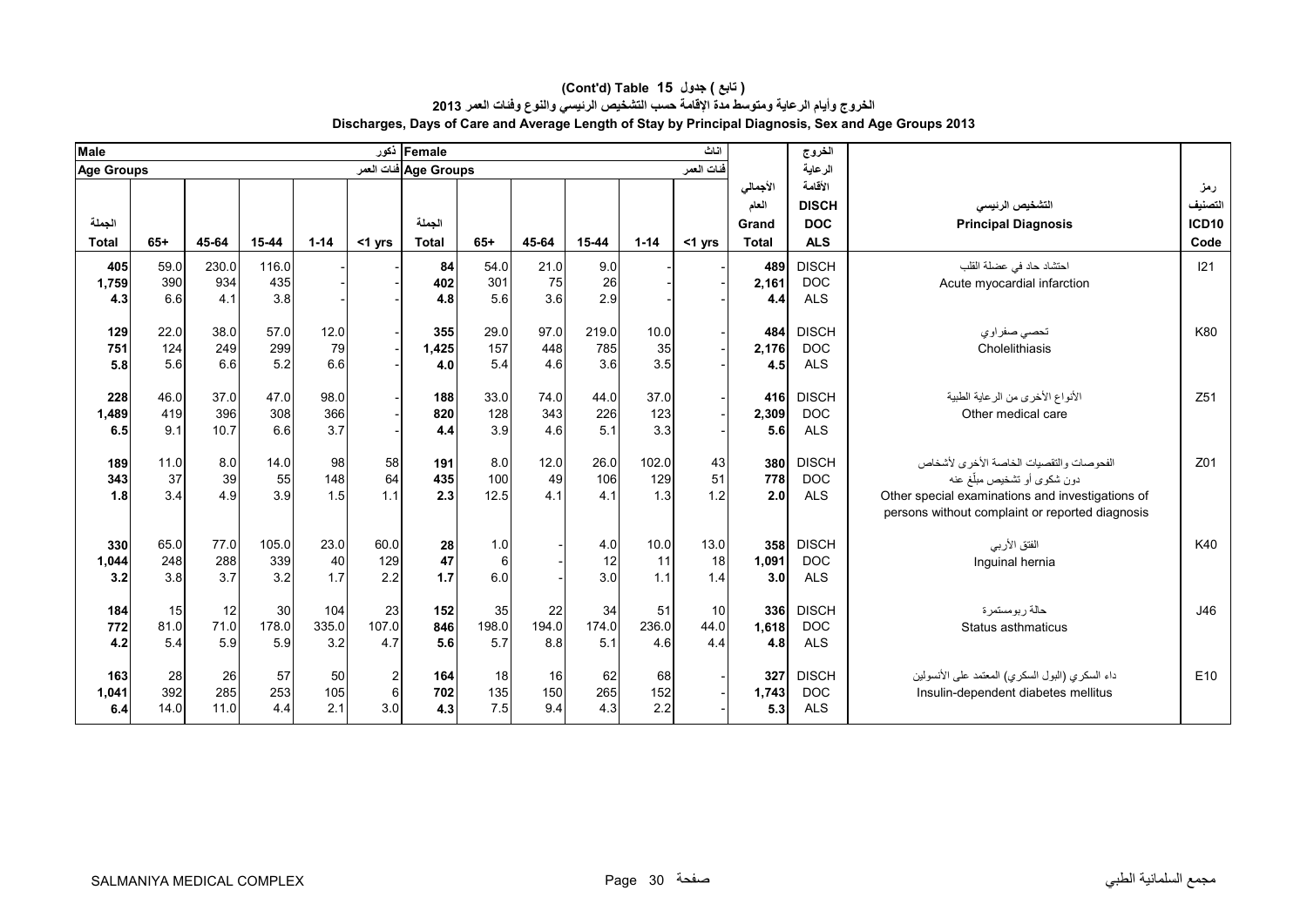| <b>Male</b>                         |                                       |                                     |                                     |                                     |                                     | Female ذکور           |                   |                     |                     |                  | اثاث                                  |                            | الخروج                                   |                                                                                                                                            |                                |
|-------------------------------------|---------------------------------------|-------------------------------------|-------------------------------------|-------------------------------------|-------------------------------------|-----------------------|-------------------|---------------------|---------------------|------------------|---------------------------------------|----------------------------|------------------------------------------|--------------------------------------------------------------------------------------------------------------------------------------------|--------------------------------|
| <b>Age Groups</b>                   |                                       |                                     |                                     |                                     |                                     | Age Groups فنات العمر |                   |                     |                     |                  | قفات العمر                            |                            | الرعاية                                  |                                                                                                                                            |                                |
| الجملة                              |                                       |                                     |                                     |                                     |                                     | الجملة                |                   |                     |                     |                  |                                       | الأجمالى<br>العام<br>Grand | الأقامة<br><b>DISCH</b><br><b>DOC</b>    | التشخيص الرنيسى<br><b>Principal Diagnosis</b>                                                                                              | رمز<br>التصنيف<br><b>ICD10</b> |
| <b>Total</b>                        | $65+$                                 | 45-64                               | $15 - 44$                           | $1 - 14$                            | $<$ 1 yrs                           | <b>Total</b>          | $65+$             | 45-64               | $15 - 44$           | $1 - 14$         | <1 yrs                                | Total                      | <b>ALS</b>                               |                                                                                                                                            | Code                           |
| 163<br>4,510<br>27.7                |                                       | 8<br>8.0                            |                                     |                                     | 162<br>4,502<br>27.8                | 157<br>4,602<br>29.3  |                   |                     |                     |                  | 157<br>4,602<br>29.3                  | 320<br>9,112<br>28.5       | <b>DISCH</b><br><b>DOC</b><br><b>ALS</b> | اضطرابات تتعلق بقصر مدة الحمل أو نقص وزن الميلاد<br>Disorders related to short gestation and low birth<br>weight, not elsewhere classified | P07                            |
| 193<br>586<br>3.0                   | $\sqrt{5}$<br>29<br>5.8               | 27<br>108<br>4.0                    | 156<br>426<br>2.7                   | 5 <sub>5</sub><br>23<br>4.6         |                                     | 118<br>325<br>2.8     | 2<br>15<br>7.5    | 19<br>50<br>2.6     | 91<br>242<br>2.7    | 6<br>18<br>3.0   |                                       | 311<br>911<br>2.9          | <b>DISCH</b><br><b>DOC</b><br><b>ALS</b> | أضطربات أخرى بالأنف والجيوب الأنفية<br>Other disorders of nose and nasal sinuses                                                           | J34                            |
| 180<br>445<br>2.5                   |                                       | 3<br>5<br>1.7                       | 62<br>151<br>2.4                    | 106<br>263<br>2.5                   | 9<br>26<br>2.9                      | 125<br>386<br>3.1     |                   | 8<br>18<br>2.3      | 53<br>155<br>2.9    | 62<br>207<br>3.3 | $\mathbf{2}$<br>$6\phantom{1}$<br>3.0 | 305<br>831<br>2.7          | <b>DISCH</b><br><b>DOC</b><br><b>ALS</b> | التهاب اللوز تين الحاد<br>Acute tonsillitis                                                                                                | J <sub>03</sub>                |
| <b>NA</b><br><b>NA</b><br><b>NA</b> | <b>NA</b><br><b>NA</b><br><b>NA</b>   | <b>NA</b><br><b>NA</b><br><b>NA</b> | <b>NA</b><br><b>NA</b><br><b>NA</b> | <b>NA</b><br><b>NA</b><br><b>NA</b> | <b>NA</b><br><b>NA</b><br><b>NA</b> | 296<br>1,075<br>3.6   |                   | 1.0                 | 295<br>1,074<br>3.6 |                  |                                       | 296<br>1,075<br>3.6        | <b>DISCH</b><br><b>DOC</b><br><b>ALS</b> | عدوى في المجرى التناسلي البولي أثناء الحمل<br>Infections of genitourinary tract in pregnancy                                               | O <sub>23</sub>                |
| 7<br>80<br>11.4                     | $\overline{\mathbf{c}}$<br>50<br>25.0 | 3<br>21<br>7.0                      | $\overline{c}$<br>9<br>4.5          |                                     |                                     | 287<br>2,784<br>9.7   | 71<br>770<br>10.8 | 155<br>1,526<br>9.8 | 61<br>488<br>8.0    |                  |                                       | 294<br>2,864<br>9.7        | <b>DISCH</b><br><b>DOC</b><br><b>ALS</b> | الأورام الخبيثة بالثدى<br>Malignant Neoplasms of Breast                                                                                    | C50                            |
| 226<br>1,214<br>5.4                 | 21<br>157<br>7.5                      | 75<br>378<br>5.0                    | 129<br>678<br>5.3                   |                                     | -1<br>1.0                           | 67<br>328<br>4.9      | 5<br>15<br>3.0    | 22<br>118<br>5.4    | 37<br>177<br>4.8    | 3<br>18<br>6.0   |                                       | 293<br>1,542<br>5.3        | <b>DISCH</b><br><b>DOC</b><br><b>ALS</b> | حصاة بالكلية أو الحالب<br>Calculus of kidney and ureter                                                                                    | N <sub>20</sub>                |
| 206<br>1,138<br>5.5                 | 6<br>92<br>15.3                       | 34<br>244<br>7.2                    | 138<br>693<br>5.0                   | 28<br>109<br>3.9                    |                                     | 83<br>425<br>5.1      | 21<br>119<br>5.7  | 21<br>99<br>4.7     | 32<br>183<br>5.7    | 9<br>24<br>2.7   |                                       | 289<br>1,563<br>5.4        | <b>DISCH</b><br><b>DOC</b><br><b>ALS</b> | كسر بعظام الساق، بما في ذلك الكاحل<br>Fracture of lower leg, including ankle                                                               | S82                            |

#### **Discharges, Days of Care and Average Length of Stay by Principal Diagnosis, Sex and Age Groups 2013 (Cont'd) Table 15 جدول ) تابع( الخروج وأيام الرعاية ومتوسط مدة اإلقامة حسب التشخيص الرئيسي والنوع وفئات العمر <sup>2013</sup>**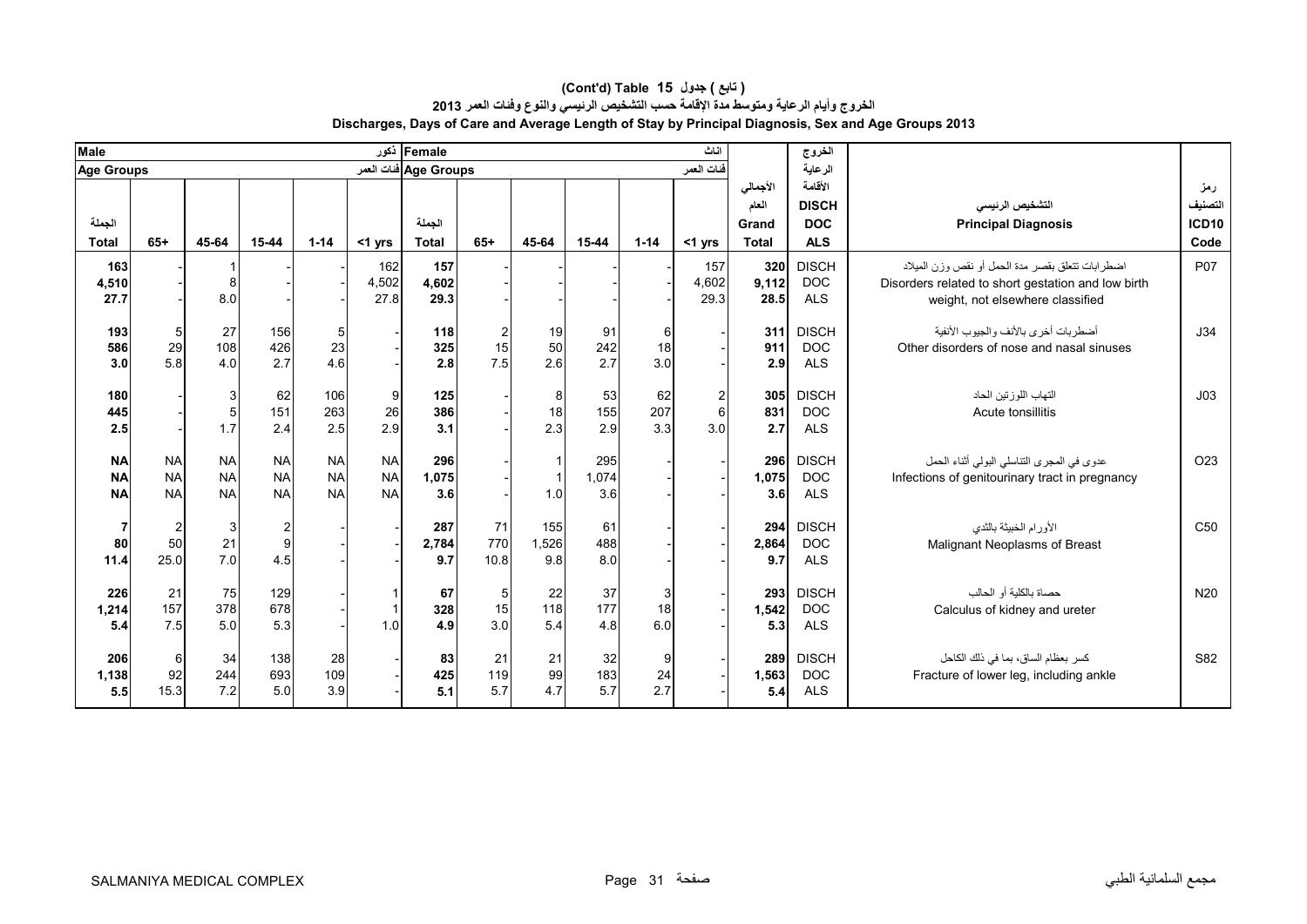| Male              |           |             |            |            |            | Female أكور           |                |             |             |             | اثاث                  |                | الخروج                     |                                                          |                              |
|-------------------|-----------|-------------|------------|------------|------------|-----------------------|----------------|-------------|-------------|-------------|-----------------------|----------------|----------------------------|----------------------------------------------------------|------------------------------|
| <b>Age Groups</b> |           |             |            |            |            | Age Groups فنات العمر |                |             |             |             | فنات العمر            |                | الرعاية                    |                                                          |                              |
|                   |           |             |            |            |            |                       |                |             |             |             |                       | الأجمالي       | الأقامة                    |                                                          | رمز                          |
| الجملة            |           |             |            |            |            | الحملة                |                |             |             |             |                       | العام<br>Grand | <b>DISCH</b><br><b>DOC</b> | التشخيص الرنيسى<br><b>Principal Diagnosis</b>            | التصنيف<br>ICD <sub>10</sub> |
| <b>Total</b>      | $65+$     | 45-64       | 15-44      | $1 - 14$   | $<$ 1 yrs  | <b>Total</b>          | $65+$          | 45-64       | $15 - 44$   | $1 - 14$    | $<$ 1 yrs             | <b>Total</b>   | <b>ALS</b>                 |                                                          | Code                         |
| <b>NA</b>         | <b>NA</b> | <b>NA</b>   | <b>NA</b>  | <b>NA</b>  | <b>NA</b>  | 282                   |                | 3           | 278         |             |                       | 282            | <b>DISCH</b>               | نواتج الاخصاب الأخرى غير الطبيعية                        | O02                          |
| <b>NA</b>         | <b>NA</b> | <b>NA</b>   | <b>NA</b>  | <b>NA</b>  | <b>NA</b>  | 667                   |                | 6           | 657         |             |                       | 667            | <b>DOC</b>                 | Other abnormal products of conception                    |                              |
| <b>NA</b>         | <b>NA</b> | <b>NA</b>   | <b>NA</b>  | <b>NA</b>  | <b>NA</b>  | 2.4                   |                | 2.0         | 2.4         | 4.0         |                       | 2.4            | <b>ALS</b>                 |                                                          |                              |
|                   |           |             |            |            |            |                       |                |             |             |             |                       |                |                            |                                                          |                              |
| 142               | 15        | 21<br>127   | 56         | 44         | 6          | 137                   | 16             | 42          | 57          | 20<br>50    | 2                     | 279            | <b>DISCH</b>               | مضاعفات لإجر اءات لم تصنف في مكان آخر                    | T81                          |
| 770<br>5.4        | 94<br>6.3 | 6.0         | 441<br>7.9 | 97<br>2.2  | 11<br>1.8  | 899<br>6.6            | 164<br>10.3    | 385<br>9.2  | 283<br>5.0  | 2.5         | 17<br>8.5             | 1.669<br>6.0   | <b>DOC</b><br><b>ALS</b>   | Complications of procedures,<br>not elsewhere classified |                              |
|                   |           |             |            |            |            |                       |                |             |             |             |                       |                |                            |                                                          |                              |
| 194               | 80        | 88          | 25         |            |            | 81                    | 37             | 35          | 9           |             |                       | 275            | <b>DISCH</b>               | السكري غير المعتمد على الأنسولين                         | E11                          |
| 2,039             | 820       | 995         | 223        |            |            | 1,333                 | 827            | 445         | 61          |             |                       | 3,372          | <b>DOC</b>                 | Non-insulin-dependent diabetes mellitus                  |                              |
| 10.5              | 10.3      | 11.3        | 8.9        | 1.0        |            | 16.5                  | 22.4           | 12.7        | 6.8         |             |                       | 12.3           | <b>ALS</b>                 |                                                          |                              |
|                   |           |             |            |            |            |                       |                |             |             |             |                       |                |                            |                                                          |                              |
| 164               | 12<br>59  | 18          | 47         | 60         | 27         | 108                   | 5 <sub>5</sub> | 9           | 35          | 29          | 30                    | 272            | <b>DISCH</b>               | حمى مجهولة السبب                                         | <b>R50</b>                   |
| 794<br>4.8        | 4.9       | 90<br>5.0   | 221<br>4.7 | 309<br>5.2 | 115<br>4.3 | 896<br>8.3            | 45<br>9.0      | 42<br>4.7   | 254<br>7.3  | 415<br>14.3 | 140<br>4.7            | 1.690<br>6.2   | <b>DOC</b><br><b>ALS</b>   | Fever of unknown origin                                  |                              |
|                   |           |             |            |            |            |                       |                |             |             |             |                       |                |                            |                                                          |                              |
| <b>NA</b>         | <b>NA</b> | <b>NA</b>   | <b>NA</b>  | <b>NA</b>  | <b>NA</b>  | 241                   | 1.0            | 133.0       | 103.0       | 4.0         |                       |                | 241 DISCH                  | الحيض ز ائد الكمية أو متكر ر الحدوث أو غير المنتظم       | N92                          |
| <b>NA</b>         | <b>NA</b> | <b>NA</b>   | <b>NA</b>  | <b>NA</b>  | <b>NA</b>  | 687                   | $\mathbf{3}$   | 396         | 271         | 17          |                       |                | 687 DOC                    | Excessive, frequent and irregular menstruation           |                              |
| <b>NA</b>         | <b>NA</b> | <b>NA</b>   | <b>NA</b>  | <b>NA</b>  | <b>NA</b>  | 2.9                   | 3.0            | 3.0         | 2.6         | 4.3         |                       |                | <b>2.9 ALS</b>             |                                                          |                              |
|                   |           |             |            |            |            |                       |                |             |             |             |                       |                |                            |                                                          |                              |
| 122               | 49.0      | 20.0        | 39.0       | 14.0       |            | 115                   | 77.0           | 16.0        | 15.0        | 6           |                       | 237            | <b>DISCH</b>               | كسر يعظمة الفخذ                                          | S72                          |
| 1,338<br>11.0     | 651       | 296<br>14.8 | 265<br>6.8 | 126<br>9.0 |            | 1,325<br>11.5         | 874<br>11.4    | 260<br>16.3 | 155<br>10.3 | 34<br>5.7   | $\overline{2}$<br>2.0 | 2,663<br>11.2  | <b>DOC</b><br><b>ALS</b>   | Fracture of femur                                        |                              |
|                   | 13.3      |             |            |            |            |                       |                |             |             |             |                       |                |                            |                                                          |                              |
| 136               | 11.0      | 35.0        | 66.0       | 16.0       | 8.0        | 97                    | 15.0           | 29.0        | 30.0        | 17.0        | 6.0                   | 233            | <b>DISCH</b>               | خراج أو دمل أو جمرة بالجلد                               | L <sub>02</sub>              |
| 721               | 55        | 236         | 323        | 54         | 53         | 586                   | 131            | 201         | 155         | 57          | 42                    | 1,307          | <b>DOC</b>                 | Cutaneous abscess, furuncle and carbuncle                |                              |
| 5.3               | 5.0       | 6.7         | 4.9        | 3.4        | 6.6        | 6.0                   | 8.7            | 6.9         | 5.2         | 3.4         | 7.0                   | 5.6            | <b>ALS</b>                 |                                                          |                              |
|                   |           |             |            |            |            |                       |                |             |             |             |                       |                |                            |                                                          |                              |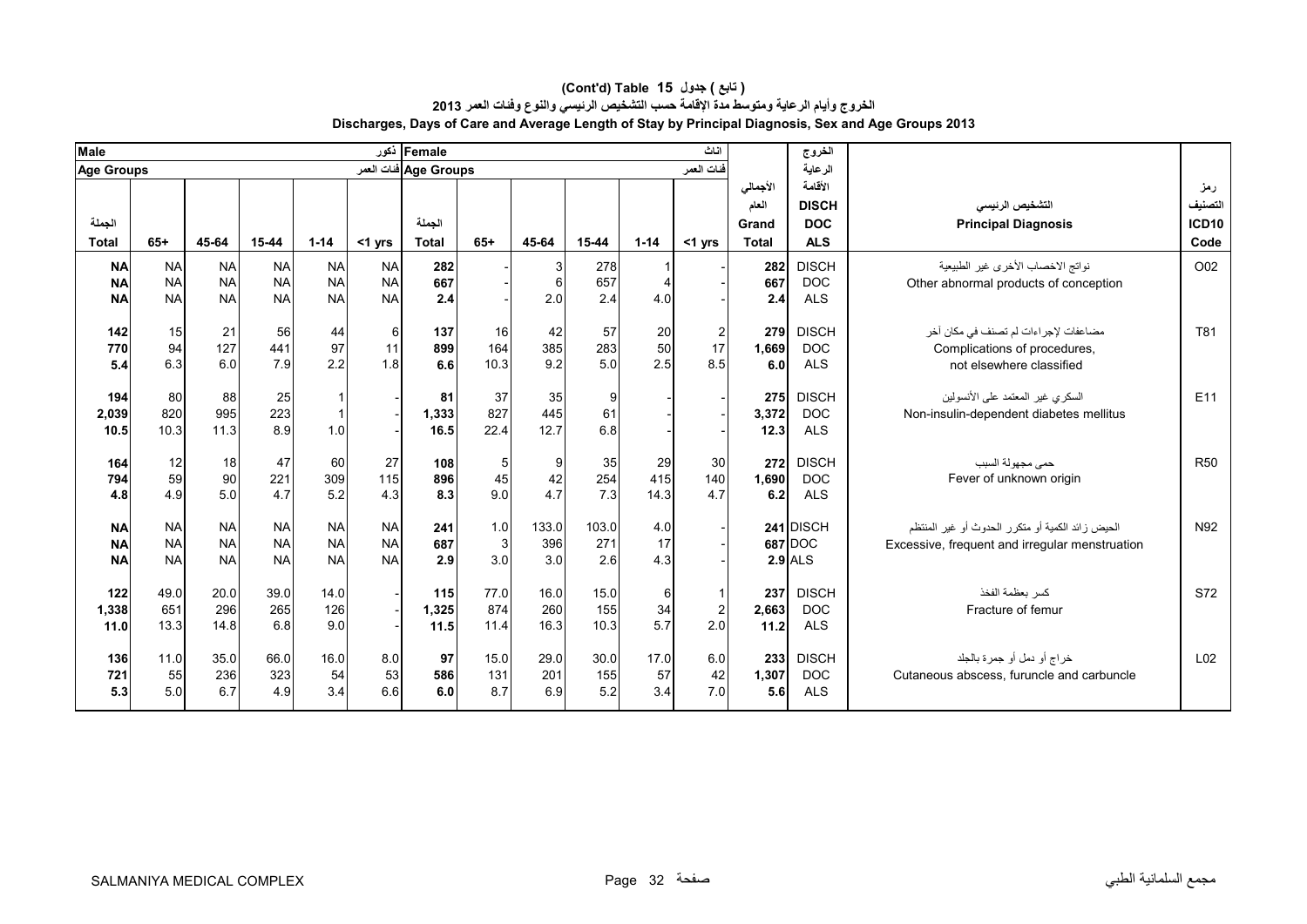| <b>Male</b>       |                        |                        |                        |                         |                        | Female أكور           |                        |            |              |          | اثاث                   |              | الخروج                     |                                                         |                 |
|-------------------|------------------------|------------------------|------------------------|-------------------------|------------------------|-----------------------|------------------------|------------|--------------|----------|------------------------|--------------|----------------------------|---------------------------------------------------------|-----------------|
| <b>Age Groups</b> |                        |                        |                        |                         |                        | Age Groups فنات العمر |                        |            |              |          | فنات العمر             |              | الرعاية                    |                                                         |                 |
|                   |                        |                        |                        |                         |                        |                       |                        |            |              |          |                        | الأجمالي     | الأقامة                    |                                                         | رمز             |
|                   |                        |                        |                        |                         |                        |                       |                        |            |              |          |                        | العام        | <b>DISCH</b>               | التشخيص الرنيسي                                         | التصنيف         |
| الجملة            |                        |                        |                        |                         |                        | الجملة                |                        |            |              |          |                        | Grand        | <b>DOC</b>                 | <b>Principal Diagnosis</b>                              | <b>ICD10</b>    |
| <b>Total</b>      | $65+$                  | 45-64                  | 15-44                  | $1 - 14$                | $<$ 1 yrs              | <b>Total</b>          | $65+$                  | 45-64      | 15-44        | $1 - 14$ | $<$ 1 yrs              | <b>Total</b> | <b>ALS</b>                 |                                                         | Code            |
| 70                | 10.0                   | 5.0                    | 10.0                   | 24.0                    | 21.0                   | 161                   | 10                     | 21.0       | 98.0         | 15       | 17                     | 231          | <b>DISCH</b>               | أنواع أخرى من فقر الدم                                  | D64             |
| 261               | 94                     | 29                     | 49                     | 56                      | 33                     | 514                   | 36                     | 104        | 283          | 42       | 49                     | 775          | <b>DOC</b>                 | Other anaemias                                          |                 |
| 3.7               | 9.4                    | 5.8                    | 4.9                    | 2.3                     | 1.6                    | 3.2                   | 3.6                    | 5.0        | 2.9          | 2.8      | 2.9                    | 3.4          | <b>ALS</b>                 |                                                         |                 |
|                   |                        |                        |                        |                         |                        |                       |                        |            |              |          |                        |              |                            |                                                         |                 |
| 161               | 38.0                   | 90.0                   | 32.0                   | 1.0                     |                        | 64                    | 33.0                   | 25.0       | 6.0          |          |                        | 225          | <b>DISCH</b>               | ذبحة صدر بة                                             | 120             |
| 439               | 97                     | 245                    | 93                     | $\overline{4}$          |                        | 189                   | 103                    | 77         | 9            |          |                        | 628          | <b>DOC</b>                 | Angina pectoris                                         |                 |
| 2.7               | 2.6                    | 2.7                    | 2.9                    | 4.0                     |                        | 3.0                   | 3.1                    | 3.1        | 1.5          |          |                        | 2.8          | <b>ALS</b>                 |                                                         |                 |
| 150               | 57.0                   | 59.0                   | 33.0                   | 1.0                     |                        | 70                    | 44.0                   | 17.0       | 9.0          |          |                        | 220          | <b>DISCH</b>               | سكتة دماغية، غير محدد إذا كانت نتيجة نزيف أو احتشاء     | 164             |
| 1,773             | 845                    | 591                    | 336                    | $\overline{\mathbf{1}}$ |                        | 922                   | 774                    | 78         | 70           |          |                        | 2,695        | <b>DOC</b>                 | Stroke, not specified as haemorrhage or infarction      |                 |
| 11.8              | 14.8                   | 10.0                   | 10.2                   | 1.0                     |                        | 13.2                  | 17.6                   | 4.6        | 7.8          |          |                        | 12.3         | <b>ALS</b>                 |                                                         |                 |
|                   |                        |                        |                        |                         |                        |                       |                        |            |              |          |                        |              |                            |                                                         |                 |
| 103               | 11                     | $\sqrt{2}$             | 21                     | 64                      | 5                      | 110                   | 17                     | 6          | 21           | 62       | 4                      | 213          | <b>DISCH</b>               | قر حة بالمعدة والاثنبي عشر                              | K29             |
| 261               | 45.0                   | 8.0                    | 53.0                   | 143.0                   | 12.0                   | 333                   | 104.0                  | 26.0       | 65.0         | 127.0    | 11.0                   | 594          | <b>DOC</b>                 | Gastritis and duodenitis                                |                 |
| 2.5               | 4.1                    | 4.0                    | 2.5                    | 2.2                     | 2.4                    | 3.0                   | 6.1                    | 4.3        | 3.1          | 2.0      | 2.8                    | 2.8          | <b>ALS</b>                 |                                                         |                 |
|                   |                        |                        |                        |                         |                        |                       |                        |            |              |          |                        |              |                            |                                                         |                 |
| <b>NA</b>         | <b>NA</b><br><b>NA</b> | <b>NA</b><br><b>NA</b> | <b>NA</b><br><b>NA</b> | <b>NA</b><br><b>NA</b>  | <b>NA</b><br><b>NA</b> | 203<br>579            | <b>NA</b><br><b>NA</b> |            | 202<br>576.0 |          | <b>NA</b><br><b>NA</b> | 203<br>579   | <b>DISCH</b><br><b>DOC</b> | طلق كاذب                                                | O <sub>47</sub> |
| <b>NA</b>         | <b>NA</b>              | <b>NA</b>              | <b>NA</b>              | <b>NA</b>               | <b>NA</b>              |                       | <b>NA</b>              | 3.0<br>3.0 | 2.9          |          | <b>NA</b>              |              |                            | False labour                                            |                 |
| <b>NA</b>         |                        |                        |                        |                         |                        | 2.9                   |                        |            |              |          |                        | 2.9          | <b>ALS</b>                 |                                                         |                 |
| <b>NA</b>         | <b>NA</b>              | <b>NA</b>              | <b>NA</b>              | <b>NA</b>               | <b>NA</b>              | 197                   | 6                      | 25         | 153          | 13       |                        | 197          | <b>DISCH</b>               | اعتلالات غير التهابية بالمبيض أو البوق أو الرباط العريض | N83             |
| <b>NA</b>         | <b>NA</b>              | <b>NA</b>              | <b>NA</b>              | <b>NA</b>               | <b>NA</b>              | 583                   | 32.0                   | 75.0       | 445.0        | 31.0     |                        | 583          | <b>DOC</b>                 | Noninflammatory disorders of ovary,                     |                 |
| <b>NA</b>         | <b>NA</b>              | <b>NA</b>              | <b>NA</b>              | <b>NA</b>               | <b>NA</b>              | 3.0                   | 5.3                    | 3.0        | 2.9          | 2.4      |                        | 3.0          | <b>ALS</b>                 | fallopian tube and broad ligament                       |                 |
|                   |                        |                        |                        |                         |                        |                       |                        |            |              |          |                        |              |                            |                                                         |                 |
| <b>NA</b>         | <b>NA</b>              | <b>NA</b>              | <b>NA</b>              | <b>NA</b>               | <b>NA</b>              | 194                   | <b>NA</b>              |            | 193          |          | <b>NA</b>              | 194          | <b>DISCH</b>               | أصابات توليدية أخرى                                     | O71             |
| <b>NA</b>         | <b>NA</b>              | <b>NA</b>              | <b>NA</b>              | <b>NA</b>               | <b>NA</b>              | 495                   | <b>NA</b>              | 2.0        | 493.0        |          | <b>NA</b>              | 495          | <b>DOC</b>                 | Other obstetric trauma                                  |                 |
| <b>NA</b>         | <b>NA</b>              | <b>NA</b>              | <b>NA</b>              | <b>NA</b>               | <b>NA</b>              | 2.6                   | <b>NA</b>              | 2.0        | 2.6          |          | <b>NA</b>              | 2.6          | <b>ALS</b>                 |                                                         |                 |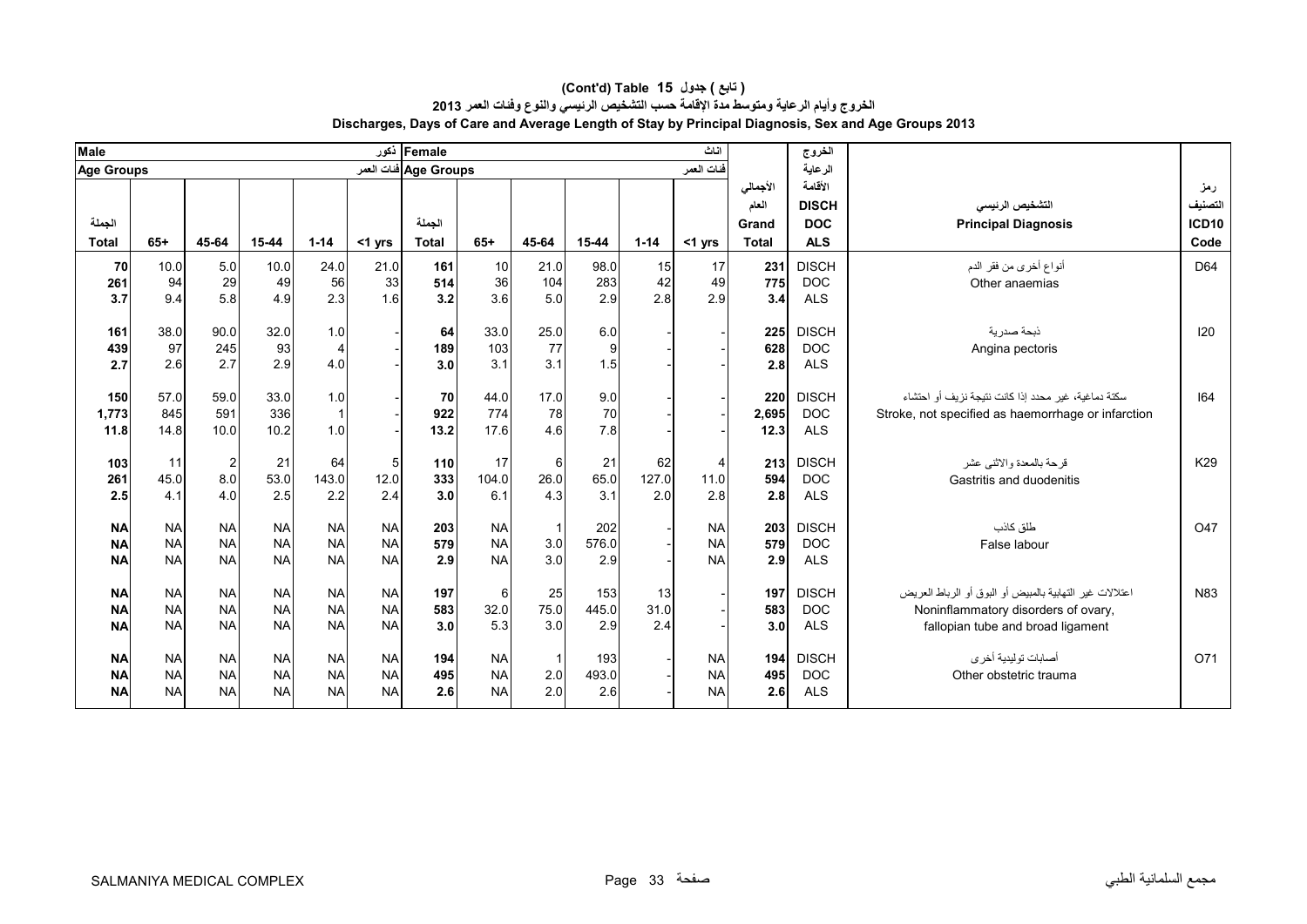| Male                                |                                     |                                     |                                     |                                     |                                     | Female أذكور          |                        |                      |                       |                   | اناث                                |                                | الخروج                                   |                                                                                                         |                                |
|-------------------------------------|-------------------------------------|-------------------------------------|-------------------------------------|-------------------------------------|-------------------------------------|-----------------------|------------------------|----------------------|-----------------------|-------------------|-------------------------------------|--------------------------------|------------------------------------------|---------------------------------------------------------------------------------------------------------|--------------------------------|
| <b>Age Groups</b>                   |                                     |                                     |                                     |                                     |                                     | Age Groups فنات العمر |                        |                      |                       |                   | فنات العمر                          |                                | الرعاية                                  |                                                                                                         |                                |
| الجملة                              |                                     |                                     |                                     |                                     |                                     | الجملة                |                        |                      |                       |                   |                                     | الأجمالى<br>العام<br>Grand     | الأقامة<br><b>DISCH</b><br><b>DOC</b>    | التشخيص الرئيسى<br><b>Principal Diagnosis</b>                                                           | رمز<br>التصنيف<br><b>ICD10</b> |
| <b>Total</b>                        | $65+$                               | 45-64                               | 15-44                               | $1 - 14$                            | $<$ 1 yrs                           | <b>Total</b>          | $65+$                  | 45-64                | 15-44                 | $1 - 14$          | <1 yrs                              | <b>Total</b>                   | <b>ALS</b>                               |                                                                                                         | Code                           |
| 139<br>520<br>3.7                   | 10<br>93.0<br>9.3                   | 11<br>39.0<br>3.5                   | 48<br>212.0<br>4.4                  | 63<br>169.0<br>2.7                  | 7.0<br>1.0                          | 52<br>90<br>1.7       | 12.0<br>3.0            | 3<br>8.0<br>2.7      | 12<br>30.0<br>2.5     | 25<br>32.0<br>1.3 | 8 <sup>1</sup><br>8.0<br>1.0        | 191<br>610<br>3.2              | <b>DISCH</b><br><b>DOC</b><br><b>ALS</b> | اللاصابات الأخرى أو غير المحددة بالرأس<br>Other and unspecified injuries of head                        | <b>S09</b>                     |
| 100<br>458<br>4.6                   |                                     |                                     |                                     | 8<br>35.0<br>4.4                    | 92<br>423.0<br>4.6                  | 88<br>548<br>6.2      | 2.0<br>2.0             | 3.0<br>3.0           |                       | 9<br>39.0<br>4.3  | 77<br>504.0<br>6.5                  | 188<br>1,006<br>5.4            | <b>DISCH</b><br><b>DOC</b><br><b>ALS</b> | التهاب القصبيات الحاد<br>Acute bronchiolitis                                                            | J21                            |
| 67<br>218<br>3.3                    | 9<br>48.0<br>5.3                    | 8<br>34.0<br>4.3                    | 22<br>90.0<br>4.1                   | 27<br>44.0<br>1.6                   | 2.0<br>2.0                          | 116<br>333<br>2.9     | 8<br>34.0<br>4.3       | 10<br>70.0<br>7.0    | 69<br>164.0<br>2.4    | 29<br>65.0<br>2.2 |                                     | 183<br>551<br>3.0 <sub>l</sub> | <b>DISCH</b><br><b>DOC</b><br><b>ALS</b> | ألم بالبطن أو الحوض<br>Abdominal and pelvic pain                                                        | R <sub>10</sub>                |
| 82<br>822<br>10.0                   | 77.0<br>786.0<br>10.2               | 5.0<br>36.0<br>7.2                  |                                     |                                     |                                     | 96<br>1,315<br>13.7   | 85.0<br>1215.0<br>14.3 | 11.0<br>100.0<br>9.1 |                       |                   |                                     | 178<br>2,137<br>12.0           | <b>DISCH</b><br><b>DOC</b><br><b>ALS</b> | الأمر اصْ الْرِ نَوِية الْمزِ مِنْهُ الانسدادية الأخرِ ي<br>Other chronic obstructive pulmonary disease | J44                            |
| 144<br>551<br>3.8                   | 6.0<br>25.0<br>4.2                  | 19.0<br>85.0<br>4.5                 | 88.0<br>386.0<br>4.4                | 31.0<br>55.0<br>1.8                 |                                     | 34<br>135<br>4.0      | 7.0<br>32.0<br>4.6     | 10.0<br>31.0<br>3.1  | 11.0<br>60.0<br>5.5   | 6.0<br>12<br>2.0  |                                     | 178<br>686<br>3.9              | <b>DISCH</b><br><b>DOC</b><br><b>ALS</b> | كسر بعظام الساعد<br>Fracture of forearm                                                                 | S <sub>52</sub>                |
| <b>NA</b><br><b>NA</b><br><b>NA</b> | <b>NA</b><br><b>NA</b><br><b>NA</b> | <b>NA</b><br><b>NA</b><br><b>NA</b> | <b>NA</b><br><b>NA</b><br><b>NA</b> | <b>NA</b><br><b>NA</b><br><b>NA</b> | <b>NA</b><br><b>NA</b><br><b>NA</b> | 175<br>829<br>4.7     |                        | 87.0<br>461.0<br>5.3 | 88.0<br>368.0<br>4.2  |                   |                                     | 175<br>829<br>4.7              | <b>DISCH</b><br><b>DOC</b><br><b>ALS</b> | ورم ليفي بالرحم<br>Leiomyoma of uterus                                                                  | D <sub>25</sub>                |
| <b>NA</b><br><b>NA</b><br><b>NA</b> | <b>NA</b><br><b>NA</b><br><b>NA</b> | <b>NA</b><br><b>NA</b><br><b>NA</b> | <b>NA</b><br><b>NA</b><br><b>NA</b> | <b>NA</b><br><b>NA</b><br><b>NA</b> | <b>NA</b><br><b>NA</b><br><b>NA</b> | 174<br>776<br>4.5     |                        | 1.0<br>3.0<br>3.0    | 173.0<br>773.0<br>4.5 |                   | <b>NA</b><br><b>NA</b><br><b>NA</b> | 174<br>776<br>4.5              | <b>DISCH</b><br><b>DOC</b><br><b>ALS</b> | ولادة متعددة (توائم)<br>Multiple delivery                                                               | O84                            |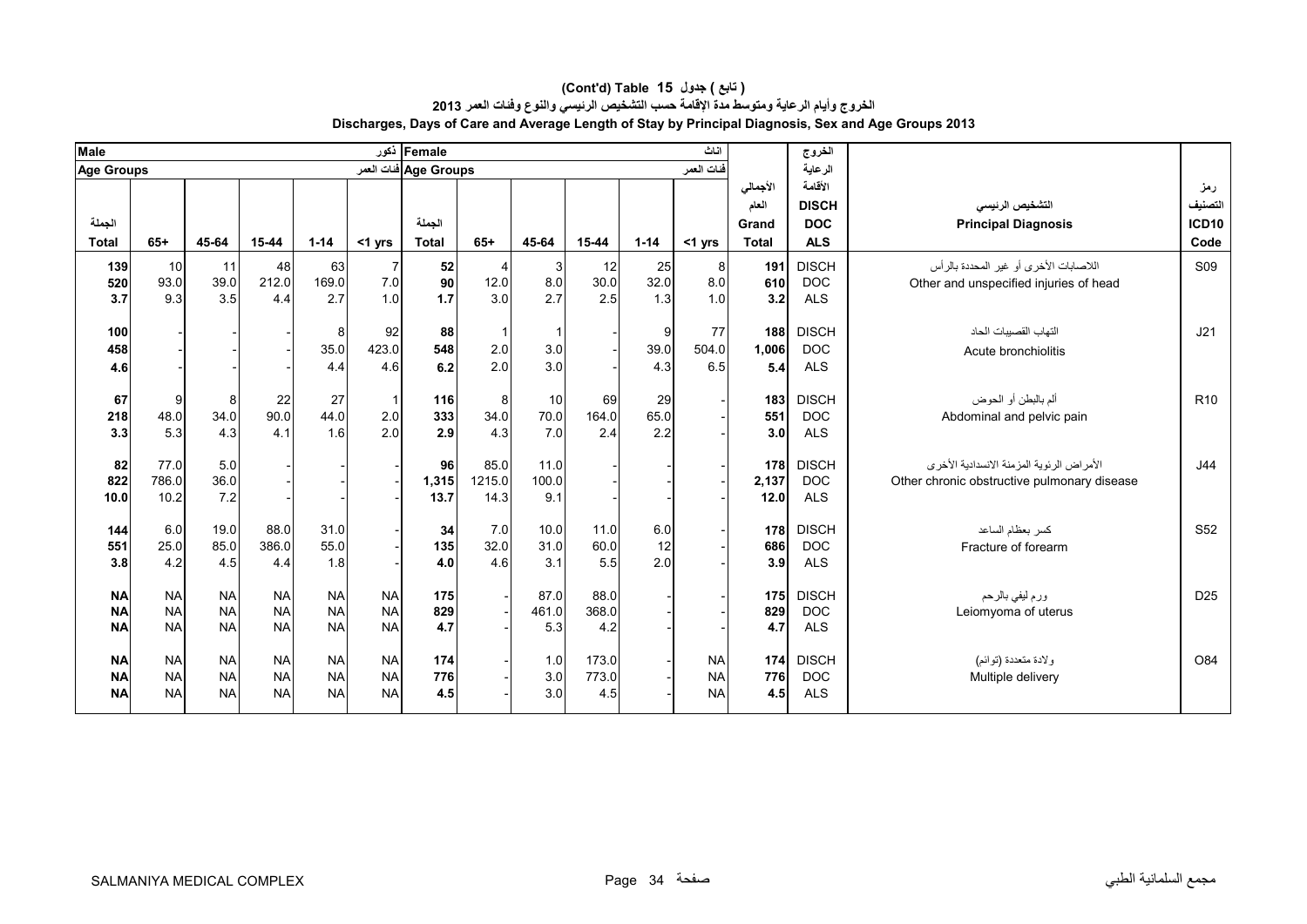| <b>Male</b>            |                |           |           |           |           | Female أذكور          |       |           |            |          | اثاث           |            | الخروج       |                                                              |                 |
|------------------------|----------------|-----------|-----------|-----------|-----------|-----------------------|-------|-----------|------------|----------|----------------|------------|--------------|--------------------------------------------------------------|-----------------|
| <b>Age Groups</b>      |                |           |           |           |           | Age Groups فنات العمر |       |           |            |          | فنات العمر     |            | الرعاية      |                                                              |                 |
|                        |                |           |           |           |           |                       |       |           |            |          |                | الأجمالى   | الأقامة      |                                                              | رمز             |
|                        |                |           |           |           |           |                       |       |           |            |          |                | العام      | <b>DISCH</b> | التشخيص الرنيسى                                              | التصنيف         |
| الجملة                 |                |           |           |           |           | الجملة                |       |           |            |          |                | Grand      | <b>DOC</b>   | <b>Principal Diagnosis</b>                                   | <b>ICD10</b>    |
| <b>Total</b>           | $65+$          | 45-64     | $15 - 44$ | $1 - 14$  | <1 yrs    | <b>Total</b>          | $65+$ | 45-64     | 15-44      | $1 - 14$ | <1 yrs         | Total      | <b>ALS</b>   |                                                              | Code            |
| 114                    | 29.0           | 44.0      | 39.0      | 2.0       |           | <b>60</b>             | 33.0  | 21.0      | 6.0        |          |                | 174        | <b>DISCH</b> | ألم بالحلق أو الصدر                                          | <b>R07</b>      |
| 276                    | 65             | 84        | 122       | 5         |           | 152                   | 92    | 47.0      | 13.0       |          |                | 428        | <b>DOC</b>   | Pain in throat and chest                                     |                 |
| 2.4                    | 2.2            | 1.9       | 3.1       | 2.5       |           | 2.5                   | 2.8   | 2.2       | 2.2        |          |                | 2.5        | <b>ALS</b>   |                                                              |                 |
|                        |                |           |           |           |           |                       |       |           |            |          |                |            |              |                                                              |                 |
| <b>NA</b>              | <b>NA</b>      | <b>NA</b> | <b>NA</b> | <b>NA</b> | <b>NA</b> | 172                   |       | 2.0       | 170.0      |          |                | 172        | <b>DISCH</b> | و لادة مبكر ة                                                | O60             |
| <b>NA</b>              | <b>NA</b>      | <b>NA</b> | <b>NA</b> | <b>NA</b> | <b>NA</b> | 859                   |       | 9.0       | 850.0      |          |                | 859        | <b>DOC</b>   | Preterm delivery                                             |                 |
| <b>NA</b>              | <b>NA</b>      | <b>NA</b> | <b>NA</b> | <b>NA</b> | <b>NA</b> | 5.0                   |       | 4.5       | 5.0        |          |                | 5.0        | <b>ALS</b>   |                                                              |                 |
| 94                     | 42             | 28        | 24        |           |           | 77                    | 57    | 10        | 9          |          |                | 171        | <b>DISCH</b> | رجفان و رفرفة الأننين                                        | 148             |
| 449                    | 298            | 82        | 69        |           |           | 379                   | 300   | 57        | 21         |          |                | 828        | <b>DOC</b>   | Atrial fibrillation and flutter                              |                 |
| 4.8                    | 7.1            | 2.9       | 2.9       |           |           | 4.9                   | 5.3   | 5.7       | 2.3        | 1.0      |                | 4.8        | <b>ALS</b>   |                                                              |                 |
|                        |                |           |           |           |           |                       |       |           |            |          |                |            |              |                                                              |                 |
| 65                     | 29             | 23        | 9         |           | 3         | 105                   | 73    | 17        | 9          |          | $\overline{c}$ | 170        | <b>DISCH</b> | اضطرابات في السوائل أو الألكتروليت أو التوازن الحمضي القاعدي | E87             |
| 478                    | 218            | 186       | 46        |           | 27        | 897                   | 619   | 151       | 58         | 61       | 8              | 1,375      | <b>DOC</b>   | Other disorders of fluid, electrolyte                        |                 |
| 7.4                    | 7.5            | 8.1       | 5.1       | 1.0       | 9.0       | 8.5                   | 8.5   | 8.9       | 6.4        | 15.3     | 4.0            | 8.1        | <b>ALS</b>   | and acid-base balance                                        |                 |
| 113                    | $\overline{7}$ | 29        | 76        |           |           | 53                    | 3     | 13        | 37         |          |                | 166        | <b>DISCH</b> | البواسير                                                     | 184             |
| 450                    | $20\,$         | 127       | 302       |           |           | 235                   | 22    | 59        | 154        |          |                | 685        | <b>DOC</b>   | Haemorrhoids                                                 |                 |
| 4.0                    | 2.9            | 4.4       | 4.0       | 1.0       |           | 4.4                   | 7.3   | 4.5       | 4.2        |          |                | 4.1        | <b>ALS</b>   |                                                              |                 |
|                        |                |           |           |           |           |                       |       |           |            |          |                |            |              |                                                              |                 |
| 138                    | 3              | 11        | 89        | 29        | 6         | 28                    |       |           | 13         | 8        | 6              | 166        | <b>DISCH</b> | كسر بالجمجمة أو عظام الوجة                                   | S <sub>02</sub> |
| 1,374                  | 18             | 90        | 1,136     | 117       | 13        | 67                    |       | 3         | 31         | 27       | 6              | 1,441      | <b>DOC</b>   | Fracture of skull and facial bones                           |                 |
| 10.0                   | 6.0            | 8.2       | 12.8      | 4.0       | 2.2       | 2.4                   |       | 3.0       | 2.4        | 3.4      | 1.0            | 8.7        | <b>ALS</b>   |                                                              |                 |
|                        | <b>NA</b>      | <b>NA</b> | <b>NA</b> | <b>NA</b> | <b>NA</b> |                       |       |           |            |          | <b>NA</b>      |            | <b>DISCH</b> |                                                              | O <sub>24</sub> |
| <b>NA</b><br><b>NA</b> | <b>NA</b>      | <b>NA</b> | <b>NA</b> | <b>NA</b> | <b>NA</b> | 161<br>567            |       |           | 157<br>557 |          | <b>NA</b>      | 161<br>567 | <b>DOC</b>   | داء السكري (البول السكري) أثناء الحمل                        |                 |
|                        | <b>NA</b>      | <b>NA</b> | <b>NA</b> | <b>NA</b> | <b>NA</b> |                       |       | 10<br>2.5 | 3.5        |          | <b>NA</b>      |            |              | Diabetes mellitus in pregnancy                               |                 |
| <b>NA</b>              |                |           |           |           |           | 3.5                   |       |           |            |          |                | 3.5        | <b>ALS</b>   |                                                              |                 |

#### **Discharges, Days of Care and Average Length of Stay by Principal Diagnosis, Sex and Age Groups 2013 (Cont'd) Table 15 جدول ) تابع( الخروج وأيام الرعاية ومتوسط مدة اإلقامة حسب التشخيص الرئيسي والنوع وفئات العمر <sup>2013</sup>**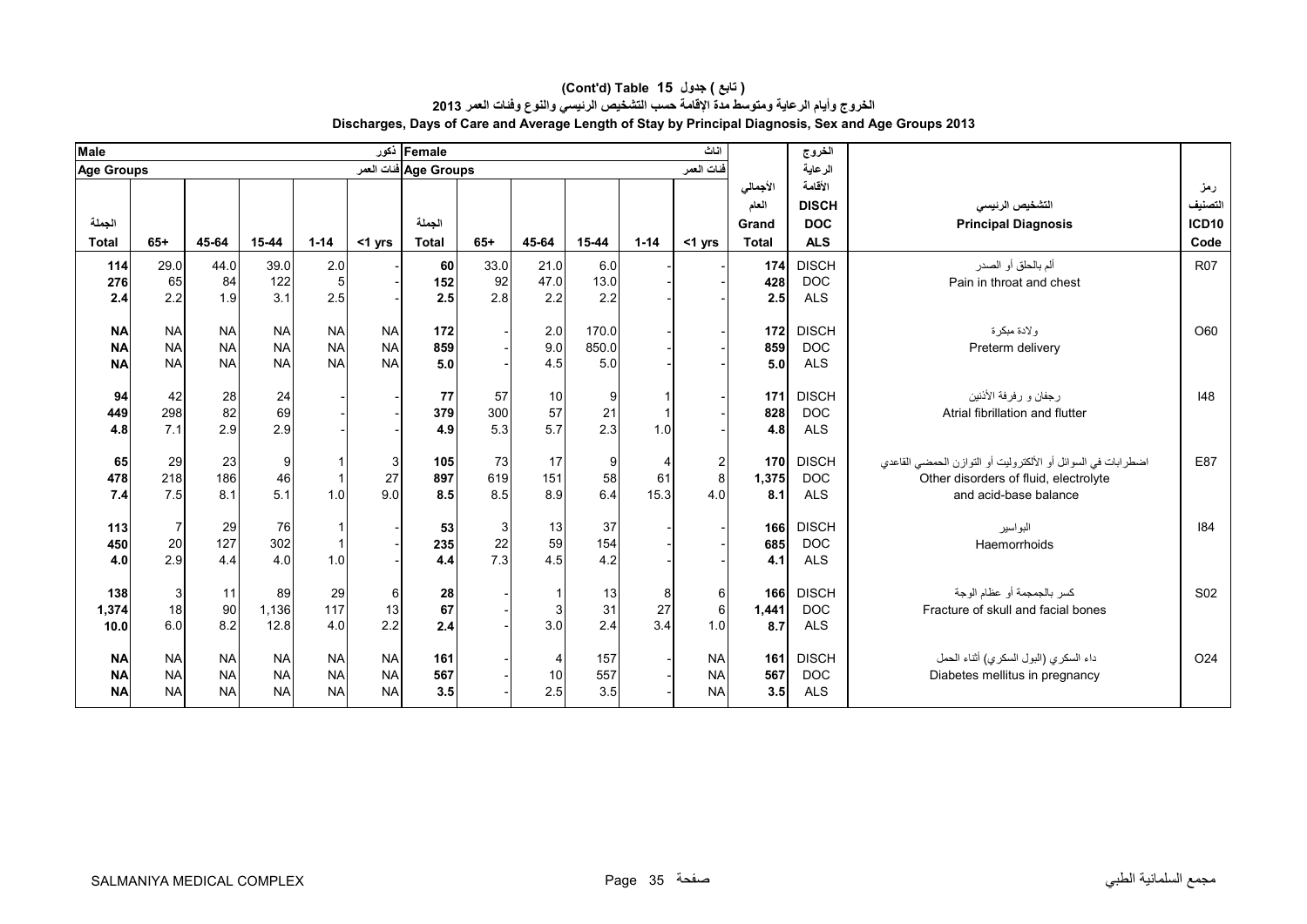| <b>Male</b>                         |                                     |                                     |                                     |                                     |                                     | Female ذکور            |                   |                     |                              |                              | اثاث                                |                                            | الخروج                                              |                                                                                                                             |                                        |
|-------------------------------------|-------------------------------------|-------------------------------------|-------------------------------------|-------------------------------------|-------------------------------------|------------------------|-------------------|---------------------|------------------------------|------------------------------|-------------------------------------|--------------------------------------------|-----------------------------------------------------|-----------------------------------------------------------------------------------------------------------------------------|----------------------------------------|
| Age Groups                          |                                     |                                     |                                     |                                     |                                     | Age Groups فنات العمر  |                   |                     |                              |                              | فنات العمر                          |                                            | الرعاية                                             |                                                                                                                             |                                        |
| الجملة<br><b>Total</b>              | $65+$                               | 45-64                               | $15 - 44$                           | $1 - 14$                            |                                     | الجملة<br><b>Total</b> | $65+$             | 45-64               | $15 - 44$                    | $1 - 14$                     |                                     | الأجمالي<br>العام<br>Grand<br><b>Total</b> | الأقامة<br><b>DISCH</b><br><b>DOC</b><br><b>ALS</b> | التشخيص الرئيسي<br><b>Principal Diagnosis</b>                                                                               | رمز<br>التصنيف<br><b>ICD10</b><br>Code |
|                                     |                                     |                                     |                                     |                                     | $<$ 1 yrs                           |                        |                   |                     |                              |                              | <1 yrs                              |                                            |                                                     |                                                                                                                             |                                        |
| 115<br>343<br>3.0                   |                                     |                                     |                                     |                                     | 115<br>343<br>3.0                   | 46<br>169<br>3.7       |                   |                     |                              |                              | 46<br>169<br>3.7                    | 161<br>512<br>3.2                          | <b>DISCH</b><br><b>DOC</b><br><b>ALS</b>            | يرقان الوليد بسبب أنواع أخرى من انحلال الدم المفرط<br>Neonatal jaundice due to other excessive<br>haemolysis                | P <sub>58</sub>                        |
| 82<br>442<br>5.4                    | 55<br>292<br>5.3                    | 19<br>122<br>6.4                    | 8<br>28<br>3.5                      |                                     |                                     | 77<br>462<br>6.0       | 63<br>410<br>6.5  | 13<br>48<br>3.7     | $\overline{4}$<br>4.0        |                              |                                     | 159<br>904<br>5.7                          | <b>DISCH</b><br><b>DOC</b><br><b>ALS</b>            | أمراض القلب نتيجة ارتفاع ضغط الدم<br>Hypertensive heart disease                                                             | 111                                    |
| <b>NA</b><br><b>NA</b><br><b>NA</b> | <b>NA</b><br><b>NA</b><br><b>NA</b> | <b>NA</b><br><b>NA</b><br><b>NA</b> | <b>NA</b><br><b>NA</b><br><b>NA</b> | <b>NA</b><br><b>NA</b><br><b>NA</b> | <b>NA</b><br><b>NA</b><br><b>NA</b> | 151<br>602<br>4.0      |                   |                     | 151.0<br>602<br>4.0          |                              | <b>NA</b><br><b>NA</b><br><b>NA</b> | 151<br>602<br>4.0                          | <b>DISCH</b><br><b>DOC</b><br><b>ALS</b>            | رعاية الأمومة بسبب مجيء غير طبيعي للجنين معروف أو مشتبه<br>Maternal care for known or suspected<br>malpresentation of fetus | O32                                    |
| <b>NA</b><br><b>NA</b><br><b>NA</b> | <b>NA</b><br><b>NA</b><br><b>NA</b> | <b>NA</b><br><b>NA</b><br><b>NA</b> | <b>NA</b><br><b>NA</b><br><b>NA</b> | <b>NA</b><br><b>NA</b><br><b>NA</b> | <b>NA</b><br><b>NA</b><br><b>NA</b> | 150<br>487<br>3.2      |                   | 2.0<br>8<br>4.0     | 147.0<br>477<br>3.2          | 1.0<br>$\overline{2}$<br>2.0 | <b>NA</b><br><b>NA</b><br><b>NA</b> | 150<br>487<br>3.2                          | <b>DISCH</b><br><b>DOC</b><br><b>ALS</b>            | النزيف أثناء الحمل المبكر<br>Haemorrhage in early pregnancy                                                                 | O20                                    |
| 83<br>403<br>4.9                    | 14.0<br>85<br>6.1                   | 14.0<br>93<br>6.6                   | 35.0<br>163<br>4.7                  | 19.0<br>55<br>2.9                   | $\overline{7}$<br>7.0               | 57<br>298<br>5.2       | 16.0<br>91<br>5.7 | 10.0<br>63<br>6.3   | 17.0<br>83<br>4.9            | 13.0<br>54<br>4.2            | $\overline{7}$<br>7.0               | 140<br>701<br>5.0                          | <b>DISCH</b><br><b>DOC</b><br><b>ALS</b>            | التهاب النسيج الخلوي<br>Cellulitis                                                                                          | L <sub>03</sub>                        |
| 87<br>342<br>3.9                    | 5.0<br>51<br>10.2                   | 15.0<br>59<br>3.9                   | 39.0<br>165<br>4.2                  | 28<br>67.0<br>2.4                   |                                     | 53<br>219<br>4.1       | 11<br>69<br>6.3   | $6 \,$<br>29<br>4.8 | 14<br>84<br>6.0              | 22<br>37.0<br>1.7            |                                     | 140<br>561<br>4.0                          | <b>DISCH</b><br><b>DOC</b><br><b>ALS</b>            | كسر بعظام الكتف أو أعلى الذراع<br>Fracture of shoulder and upper arm                                                        | S42                                    |
| 134<br>459<br>3.4                   | 2<br>2.0                            | Δ<br>15<br>3.8                      | 128<br>436<br>3.4                   | 6<br>6.0                            |                                     | 3<br>10<br>3.3         |                   |                     | 1.0<br>3 <sup>1</sup><br>3.0 | 2<br>7.0<br>3.5              |                                     | 137<br>469<br>3.4                          | <b>DISCH</b><br><b>DOC</b><br><b>ALS</b>            | اختلال داخلي بالركبة<br>Internal derangement of knee                                                                        | M23                                    |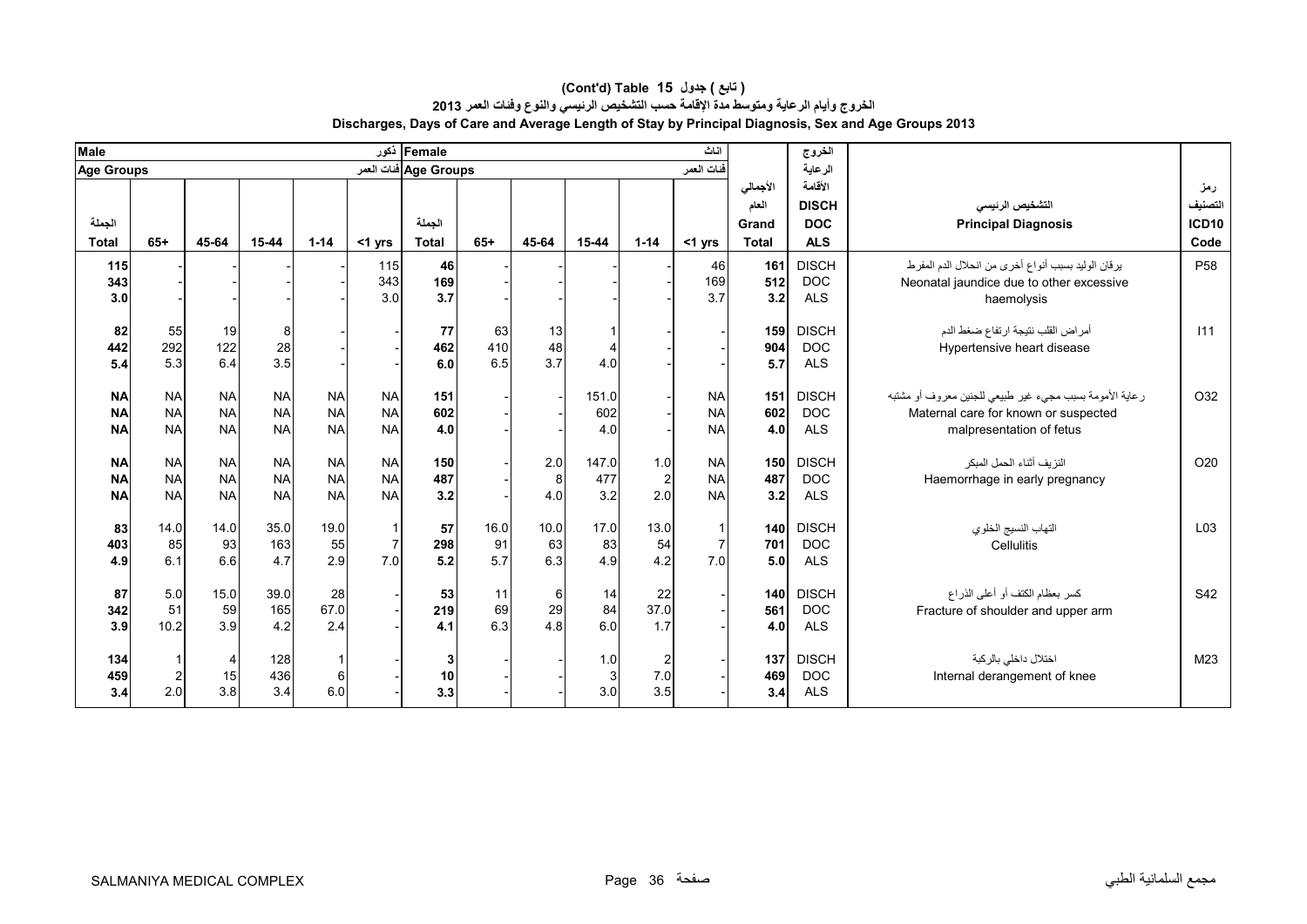| <b>Male</b>       |                |              |                |            |           | Female ذکور           |          |       |           |                | اثاث       |              | الخروج       |                                                            |                 |
|-------------------|----------------|--------------|----------------|------------|-----------|-----------------------|----------|-------|-----------|----------------|------------|--------------|--------------|------------------------------------------------------------|-----------------|
| <b>Age Groups</b> |                |              |                |            |           | Age Groups فنات العمر |          |       |           |                | فنات العمر |              | الرعاية      |                                                            |                 |
|                   |                |              |                |            |           |                       |          |       |           |                |            | الأجمالى     | الأقامة      |                                                            | رمز             |
|                   |                |              |                |            |           |                       |          |       |           |                |            | العام        | <b>DISCH</b> | التشخيص الرنيسى                                            | التصنيف         |
| الجملة            |                |              |                |            |           | الجملة                |          |       |           |                |            | Grand        | <b>DOC</b>   | <b>Principal Diagnosis</b>                                 | <b>ICD10</b>    |
| <b>Total</b>      | $65+$          | 45-64        | $15 - 44$      | $1 - 14$   | $<$ 1 yrs | <b>Total</b>          | $65+$    | 45-64 | 15-44     | $1 - 14$       | $<$ 1 yrs  | <b>Total</b> | <b>ALS</b>   |                                                            | Code            |
| 70                | 13             | 18           | 39             |            |           | 66                    | 18.0     | 12.0  | 34.0      | $\overline{2}$ |            | 136          | <b>DISCH</b> | التهاب حاد بالبنكر ياس                                     | K85             |
| 462               | 69             | 110          | 283            |            |           | 561                   | 254.0    | 71    | 227       | 9.0            |            | 1,023        | <b>DOC</b>   | Acute pancreatitis                                         |                 |
| 6.6               | 5.3            | 6.1          | 7.3            |            |           | 8.5                   | 14.1     | 5.9   | 6.7       | 4.5            |            | 7.5          | <b>ALS</b>   |                                                            |                 |
|                   |                |              |                |            |           |                       |          |       |           |                |            |              |              |                                                            |                 |
| 43                | 37.0           | 5.0          | 1.0            |            |           | 92                    | 63.0     | 29.0  |           |                |            | 135          | <b>DISCH</b> | التهاب عظمى مفصلي بالركبة                                  | M17             |
| 373               | 339            | 33           | $\overline{1}$ |            |           | 950                   | 679      | 271   |           |                |            | 1,323        | <b>DOC</b>   | Gonarthrosis [arthrosis of knee]                           |                 |
| 8.7               | 9.2            | 6.6          | 1.0            |            |           | 10.3                  | 10.8     | 9.3   |           |                |            | 9.8          | <b>ALS</b>   |                                                            |                 |
| <b>NA</b>         | <b>NA</b>      | <b>NA</b>    | <b>NA</b>      | <b>NA</b>  | <b>NA</b> | 134                   |          |       | 134.0     |                | <b>NA</b>  | 134          | <b>DISCH</b> | حمل خارج الرحم                                             | O <sub>00</sub> |
| <b>NA</b>         | <b>NA</b>      | <b>NA</b>    | <b>NA</b>      | <b>NA</b>  | <b>NA</b> | 490                   |          |       | 490       |                | <b>NA</b>  | 490          | <b>DOC</b>   | Ectopic pregnancy                                          |                 |
| <b>NA</b>         | <b>NA</b>      | <b>NA</b>    | <b>NA</b>      | <b>NA</b>  | <b>NA</b> | 3.7                   |          |       | 3.7       |                | <b>NA</b>  | 3.7          | <b>ALS</b>   |                                                            |                 |
|                   |                |              |                |            |           |                       |          |       |           |                |            |              |              |                                                            |                 |
| 74                | 9              | 25           | 40             |            |           | 53                    | 10       | 17.0  | 26.0      |                |            | 127          | <b>DISCH</b> | اضطرابات الأقراص الفقرية الأخرى                            | M <sub>51</sub> |
| 548               | 117            | 196          | 235            |            |           | 412                   | 84       | 128   | 200       |                |            | 960          | <b>DOC</b>   | Other intervertebral disc disorders                        |                 |
| 7.4               | 13.0           | 7.8          | 5.9            |            |           | 7.8                   | 8.4      | 7.5   | 7.7       |                |            | 7.6          | <b>ALS</b>   |                                                            |                 |
| 58                |                |              | 5              | 38         | 14        | 70                    | 3        |       | 4         |                | 13         | 128          | <b>DISCH</b> | اختلاج غير مصنف في مكان آخر                                | <b>R56</b>      |
| 166               |                |              | 19             | 97         | 49        | 136                   | 9        |       |           | 48<br>88       | 29         | 302          | <b>DOC</b>   | Convulsions, not elsewhere classified                      |                 |
| 2.9               |                | 1.0          | 3.8            | 2.6        | 3.5       | 1.9                   | 3.0      | 1.5   | 1.8       | 1.8            | 2.2        | 2.4          | <b>ALS</b>   |                                                            |                 |
|                   |                |              |                |            |           |                       |          |       |           |                |            |              |              |                                                            |                 |
| 99                | $\overline{c}$ | 13           | 74             | 10         |           | 29                    | 3        |       | 11        | 7              |            | 128          | <b>DISCH</b> | الأنواع الأخرى من رعاية المتابعة لجراحات العظام            | Z47             |
| 305               | $\overline{4}$ | 48           | 232            | 21         |           | 187                   | 65       | 38    | 62        | 22             |            | 492          | <b>DOC</b>   | Other orthopaedic follow-up care                           |                 |
| 3.1               | 2.0            | 3.7          | 3.1            | 2.1        |           | 6.4                   | 21.7     | 4.8   | 5.6       | 3.1            |            | 3.8          | <b>ALS</b>   |                                                            |                 |
|                   |                |              |                |            |           |                       |          |       |           |                |            |              |              |                                                            |                 |
| 69                | $\overline{2}$ | $\mathbf{3}$ | 8              | 38         | 18<br>77  | 58                    | 2        |       | 21        | 22             | 12         | 127          | <b>DISCH</b> | عدوى حادة بمواقع متعددة أو غير محدد بالجهاز التنفسي العلوى | J06             |
| 229               | $\overline{4}$ | 14<br>4.7    | 27<br>3.4      | 107<br>2.8 | 4.3       | 190<br>3.3            | 5<br>2.5 |       | 64<br>3.0 | 76.0<br>3.5    | 40         | 419<br>3.3   | <b>DOC</b>   | Acute upper respiratory infections of                      |                 |
| 3.3               | 2.0            |              |                |            |           |                       |          | 5.0   |           |                | 3.3        |              | <b>ALS</b>   | multiple and unspecified sites                             |                 |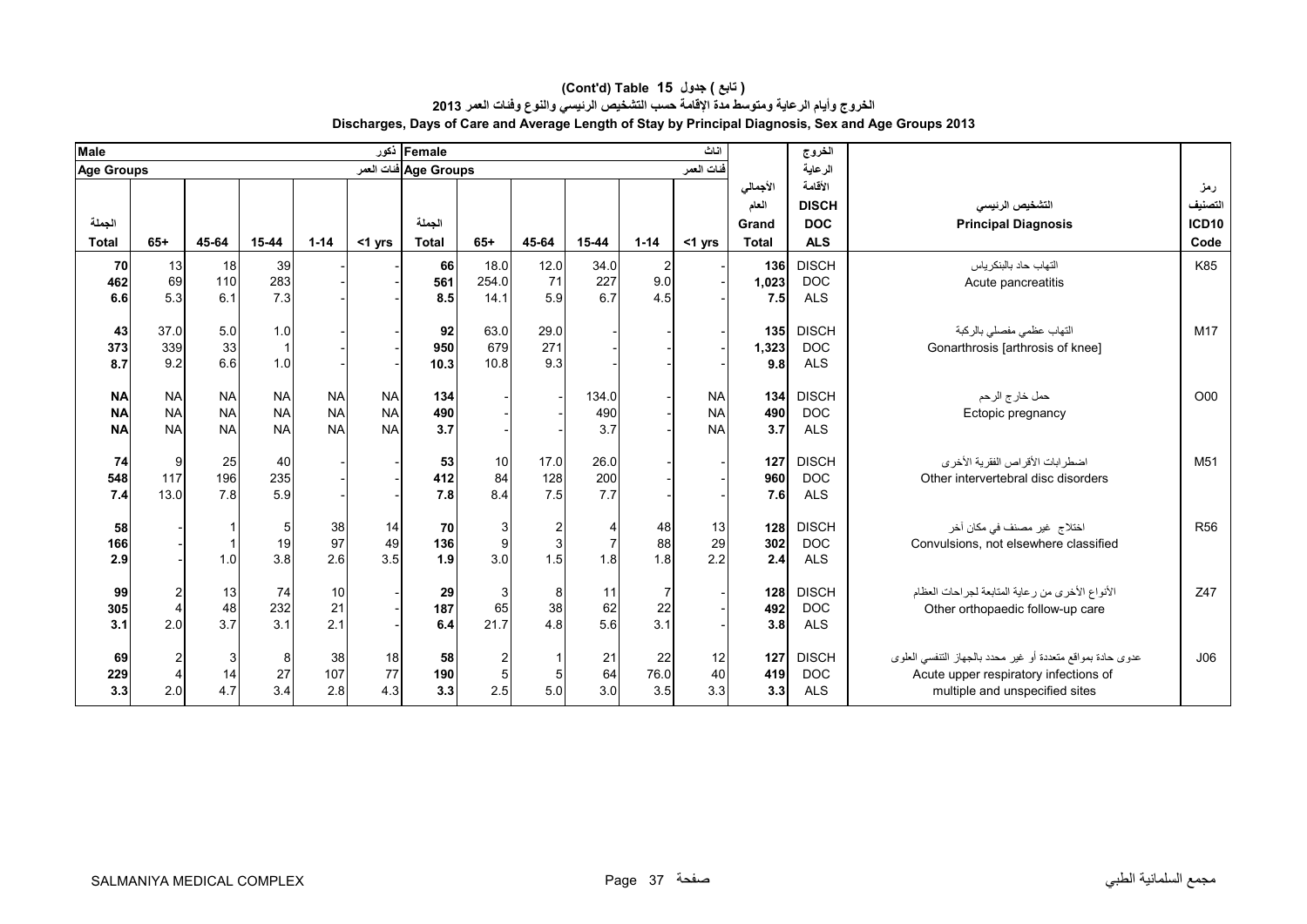| <b>Male</b>  |                |           |           |                |              | Female  ذکور          |           |           |           |                | اثاث       |          | الخروج       |                                               |                 |
|--------------|----------------|-----------|-----------|----------------|--------------|-----------------------|-----------|-----------|-----------|----------------|------------|----------|--------------|-----------------------------------------------|-----------------|
| Age Groups   |                |           |           |                |              | Age Groups فنات العمر |           |           |           |                | فنات العمر |          | الرعاية      |                                               |                 |
|              |                |           |           |                |              |                       |           |           |           |                |            | الأجمالي | الأقامة      |                                               | رمز             |
|              |                |           |           |                |              |                       |           |           |           |                |            | العام    | <b>DISCH</b> | التشخيص الرنيسي                               | التصنيف         |
| الجملة       |                |           |           |                |              | الجملة                |           |           |           |                |            | Grand    | <b>DOC</b>   | <b>Principal Diagnosis</b>                    | <b>ICD10</b>    |
| <b>Total</b> | $65+$          | 45-64     | 15-44     | $1 - 14$       | $<$ 1 yrs    | <b>Total</b>          | $65+$     | 45-64     | 15-44     | $1 - 14$       | <1 yrs     | Total    | <b>ALS</b>   |                                               | Code            |
| 125          | 104.0          | 21.0      |           |                |              | <b>NA</b>             | <b>NA</b> | <b>NA</b> | <b>NA</b> | <b>NA</b>      | <b>NA</b>  | 125      | <b>DISCH</b> | تضخم البر وستاتا                              | N40             |
| 764          | 626            | 138       |           |                |              | <b>NA</b>             | <b>NA</b> | <b>NA</b> | <b>NA</b> | <b>NA</b>      | <b>NA</b>  | 764      | <b>DOC</b>   | Hyperplasia of prostate                       |                 |
| 6.1          | 6.0            | 6.6       |           |                |              | <b>NA</b>             | <b>NA</b> | <b>NA</b> | <b>NA</b> | <b>NA</b>      | <b>NA</b>  | 6.1      | <b>ALS</b>   |                                               |                 |
|              |                |           |           |                |              |                       |           |           |           |                |            |          |              |                                               |                 |
| <b>NA</b>    | <b>NA</b>      | <b>NA</b> | <b>NA</b> | <b>NA</b>      | <b>NA</b>    | 125                   |           |           | 125.0     |                | <b>NA</b>  | 125      | <b>DISCH</b> | ولادة متعسرة لأسباب أخرى                      | O66             |
| <b>NA</b>    | <b>NA</b>      | <b>NA</b> | <b>NA</b> | <b>NA</b>      | <b>NA</b>    | 590                   |           |           | 590       |                | <b>NA</b>  | 590      | <b>DOC</b>   | Other obstructed labour                       |                 |
| <b>NA</b>    | <b>NA</b>      | <b>NA</b> | <b>NA</b> | <b>NA</b>      | <b>NA</b>    | 4.7                   |           |           | 4.7       |                | <b>NA</b>  | 4.7      | <b>ALS</b>   |                                               |                 |
| 78           | 18.0           | 34.0      | 25.0      | 1.0            |              | 44                    | 21.0      | 14.0      | 8.0       | 1.0            |            | 122      | <b>DISCH</b> | ارتفاع ضغط الدم الأساسي                       | 110             |
| 699          | 322            | 307       | 68        | $\overline{c}$ |              | 226                   | 160       | 50        | 14        | $\overline{c}$ |            | 925      | <b>DOC</b>   | Essential (primary) hypertension              |                 |
| 9.0          | 17.9           | 9.0       | 2.7       | 2.0            |              | 5.1                   | 7.6       | 3.6       | 1.8       | 2.0            |            | 7.6      | <b>ALS</b>   |                                               |                 |
|              |                |           |           |                |              |                       |           |           |           |                |            |          |              |                                               |                 |
| <b>NA</b>    | <b>NA</b>      | <b>NA</b> | <b>NA</b> | <b>NA</b>      | <b>NA</b>    | 121                   |           | 1.0       | 120.0     |                |            | 121      | <b>DISCH</b> | تمز ق مبكر  للأغشية الأمنيو سية               | O42             |
| <b>NA</b>    | <b>NA</b>      | <b>NA</b> | <b>NA</b> | <b>NA</b>      | <b>NA</b>    | 570                   |           | 8         | 562       |                |            | 570      | <b>DOC</b>   | Premature rupture of membranes                |                 |
| <b>NA</b>    | <b>NA</b>      | <b>NA</b> | <b>NA</b> | <b>NA</b>      | <b>NA</b>    | 4.7                   |           | 8.0       | 4.7       |                |            | 4.7      | <b>ALS</b>   |                                               |                 |
|              |                |           |           |                |              |                       |           |           |           |                |            |          |              |                                               |                 |
| 60           | 21.0           | 21.0      | 9.0       | 8.0            | 1.0          | 58                    | 29.0      | 16.0      | 9.0       | 4.0            |            | 118      | <b>DISCH</b> | الفشل الكلوى المزمن                           | N <sub>18</sub> |
| 659          | 302            | 127       | 93        | 134            | $\mathbf{3}$ | 500                   | 272       | 113       | 85        | 30             |            | 1,159    | <b>DOC</b>   | Chronic renal failure                         |                 |
| 11.0         | 14.4           | 6.0       | 10.3      | 16.8           | 3.0          | 8.6                   | 9.4       | 7.1       | 9.4       | 7.5            |            | 9.8      | <b>ALS</b>   |                                               |                 |
| 87           | 2.0            | 5.0       | 50.0      | 23.0           | 7.0          | 27                    | 1.0       | 2.0       | 13.0      | 11.0           |            | 114      | <b>DISCH</b> | حروق أو تآكل بمناطق متعددة في الجسم           | T <sub>29</sub> |
| 840          | 66             | 68        | 508       | 174            | 24           | 428                   | 28        | 28        | 190       | 182            |            | 1,268    | <b>DOC</b>   | Burns and corrosions of multiple body regions |                 |
| 9.7          | 33.0           | 13.6      | 10.2      | 7.6            | 3.4          | 15.9                  | 28.0      | 14.0      | 14.6      | 16.5           |            | 11.1     | <b>ALS</b>   |                                               |                 |
|              |                |           |           |                |              |                       |           |           |           |                |            |          |              |                                               |                 |
| 36           | $\overline{2}$ | $6 \mid$  | 28        |                |              | 76                    |           | 15        | 59        |                |            | $112$    | <b>DISCH</b> | السمنة - البدانة                              | E66             |
| 151          | 11.0           | 23.0      | 117.0     |                |              | 398                   | 16.0      | 80.0      | 302.0     |                |            | 549      | <b>DOC</b>   | Obesity                                       |                 |
| 4.2          | 5.5            | 3.8       | 4.2       |                |              | $5.2$                 | 8.0       | 5.3       | 5.1       |                |            | 4.9      | <b>ALS</b>   |                                               |                 |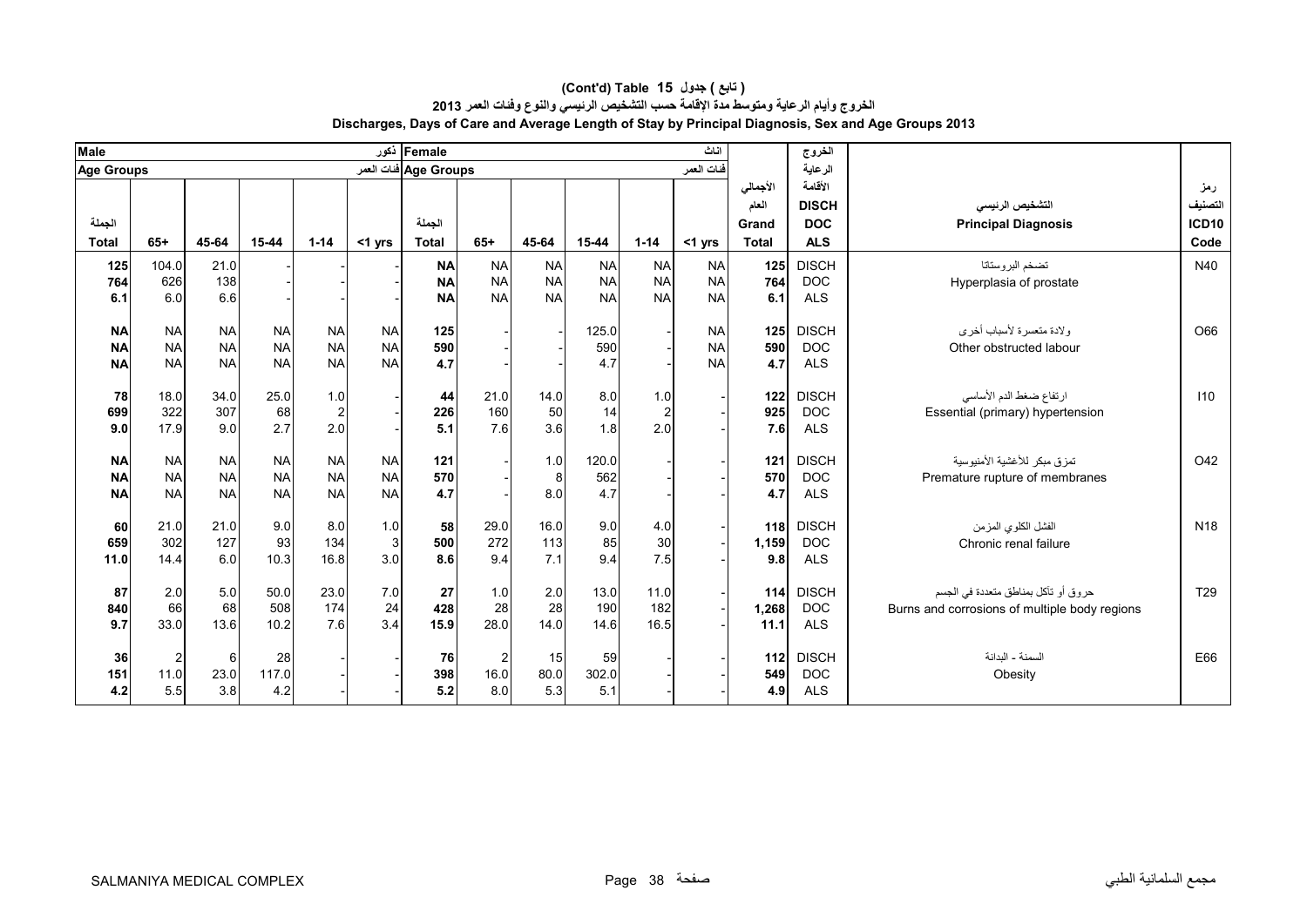#### **Discharges, Days of Care and Average Length of Stay by Principal Diagnosis, Sex and Age Groups 2013 (Cont'd) Table 15 جدول ) تابع( الخروج وأيام الرعاية ومتوسط مدة اإلقامة حسب التشخيص الرئيسي والنوع وفئات العمر <sup>2013</sup>**

| Male              |       |       |           |            |           | Female دَعور          |              |             |            |          | اناث       |              | الخروج       |                                                                  |                   |
|-------------------|-------|-------|-----------|------------|-----------|-----------------------|--------------|-------------|------------|----------|------------|--------------|--------------|------------------------------------------------------------------|-------------------|
| <b>Age Groups</b> |       |       |           |            |           | Age Groups فنات العمر |              |             |            |          | فنات العمر |              | الرعاية      |                                                                  |                   |
|                   |       |       |           |            |           |                       |              |             |            |          |            | الأجمالي     | الأقامة      |                                                                  | رمز               |
|                   |       |       |           |            |           |                       |              |             |            |          |            | العام        | <b>DISCH</b> | التشخيص الرنيسى                                                  | التصنيف           |
| الجملة            |       |       |           |            |           | الجملة                |              |             |            |          |            | Grand        | <b>DOC</b>   | <b>Principal Diagnosis</b>                                       | ICD <sub>10</sub> |
| <b>Total</b>      | $65+$ | 45-64 | $15 - 44$ | $1 - 14$   | $<$ 1 yrs | <b>Total</b>          | $65+$        | 45-64       | $15 - 44$  | $1 - 14$ | $<$ 1 yrs  | <b>Total</b> | <b>ALS</b>   |                                                                  | Code              |
| 62                | 33    | 20    | 9         |            |           | 50                    | 33.0         | 11.0        | 6.0        |          |            | 112          | <b>DISCH</b> | ارتفاع ضغط الدم الكلوي                                           | 112               |
| 813               | 421.0 | 345.0 | 47.0      |            |           | 436                   | 284.0        | 126.0       | 26.0       |          |            | 1,249        | <b>DOC</b>   | Hypertensive renal disease                                       |                   |
| 13.1              | 12.8  | 17.3  | 5.2       |            |           | 8.7                   | 8.6          | 11.5        | 4.3        |          |            | 11.2         | <b>ALS</b>   |                                                                  |                   |
|                   |       |       |           |            |           |                       |              |             |            |          |            |              |              |                                                                  |                   |
| 58                |       |       | 25        | 24         |           | 53                    | 4.0          | 8.0         | 20.0       | 21.0     |            | 111          | <b>DISCH</b> | تسوس الأسنان                                                     | K02               |
| 194               | 36.0  | 14.0  | 92.0      | 52.0       |           | 161                   | 32.0         | 36.0        | 56.0       | 37.0     |            | 355          | <b>DOC</b>   | Dental caries                                                    |                   |
| 3.3               | 7.2   | 3.5   | 3.7       | 2.2        |           | 3.0                   | 8.0          | 4.5         | 2.8        | 1.8      |            | 3.2          | <b>ALS</b>   |                                                                  |                   |
|                   |       |       |           |            |           |                       |              |             |            |          |            |              |              |                                                                  |                   |
| 78                | 29.0  | 13.0  | 32.0      | 4.0        |           | 30                    | 17.0         | 7.0         | 4.0        | 1.0      | 1.0        | 108          | <b>DISCH</b> | الأمراض الأخرى بالجهاز الهضمى                                    | K92               |
| 418               | 215.0 | 71.0  | 124.0     | 8.0<br>2.0 |           | 183<br>6.1            | 138.0<br>8.1 | 28.0<br>4.0 | 8.0<br>2.0 | 6.0      | 3.0<br>3.0 | 601          | <b>DOC</b>   | Other diseases of digestive system                               |                   |
| 5.4               | 7.4   | 5.5   | 3.9       |            |           |                       |              |             |            | 6.0      |            | 5.6          | <b>ALS</b>   |                                                                  |                   |
| 49                | 14.0  | 22.0  | 10.0      | 3.0        |           | 59                    | 29.0         | 9.0         | 20.0       | 1.0      |            | 108          | <b>DISCH</b> | مضاعفات لجهيز ة تعويضية بالقلب أو الأو عية الدموية أو لر قعة طعم | T82               |
| 653               | 379.0 | 179.0 | 63.0      | 32.0       |           | 412                   | 233.0        | 70.0        | 105.0      | 4.0      |            | 1,065        | <b>DOC</b>   | Complications of cardiac and vascular prosthetic                 |                   |
| 13.3              | 27.1  | 8.1   | 6.3       | 10.7       |           | 7.0                   | 8.0          | 7.8         | 5.3        | 4.0      |            | 9.9          | <b>ALS</b>   | devices, implants and grafts                                     |                   |
|                   |       |       |           |            |           |                       |              |             |            |          |            |              |              |                                                                  |                   |
| 66                | 6     | 17    | 43        |            |           | 36                    | 4.0          | 4.0         | 28.0       |          |            | 102          | <b>DISCH</b> | التدرن التنفسي الم يثبت بالفحص البكتر يولوجي وبفحص الأنسجة       | A16               |
| 1,263             | 112.0 | 429.0 | 722.0     |            |           | 654                   | 153.0        | 97.0        | 404.0      |          |            | 1,917        | <b>DOC</b>   | Respiratory tuberculosis, not confirmed                          |                   |
| 19.1              | 18.7  | 25.2  | 16.8      |            |           | 18.2                  | 38.3         | 24.3        | 14.4       |          |            | 18.8         | <b>ALS</b>   | bacteriologically or histologically                              |                   |
|                   |       |       |           |            |           |                       |              |             |            |          |            |              |              |                                                                  |                   |
| 85                | 66.0  | 11.0  | 8.0       |            |           | 17                    | 11.0         | 6.0         |            |          |            | 102          | <b>DISCH</b> | ور م خبيث بالمثانة                                               | C67               |
| 443               | 361   | 72    | 10        |            |           | 237                   | 188          | 49          |            |          |            | 680          | <b>DOC</b>   | Malignant neoplasm of bladder                                    |                   |
| 5.2               | 5.5   | 6.5   | 1.3       |            |           | 13.9                  | 17.1         | 8.2         |            |          |            | 6.7          | <b>ALS</b>   |                                                                  |                   |
| 97                | 2     |       | 94        |            |           | Δ                     |              |             | 3          |          |            | 101          | <b>DISCH</b> | البر داء- الملار يا بسبب المتصور ة النشيطة                       | <b>B51</b>        |
| 233               |       |       | 227       |            |           | 8                     |              |             |            |          |            | 241          | <b>DOC</b>   | Plasmodium vivax malaria                                         |                   |
| 2.4               | 2.0   | 2.0   | 2.4       |            |           | 2.0                   |              | 3.0         | 1.7        |          |            | 2.4          | <b>ALS</b>   |                                                                  |                   |
|                   |       |       |           |            |           |                       |              |             |            |          |            |              |              |                                                                  |                   |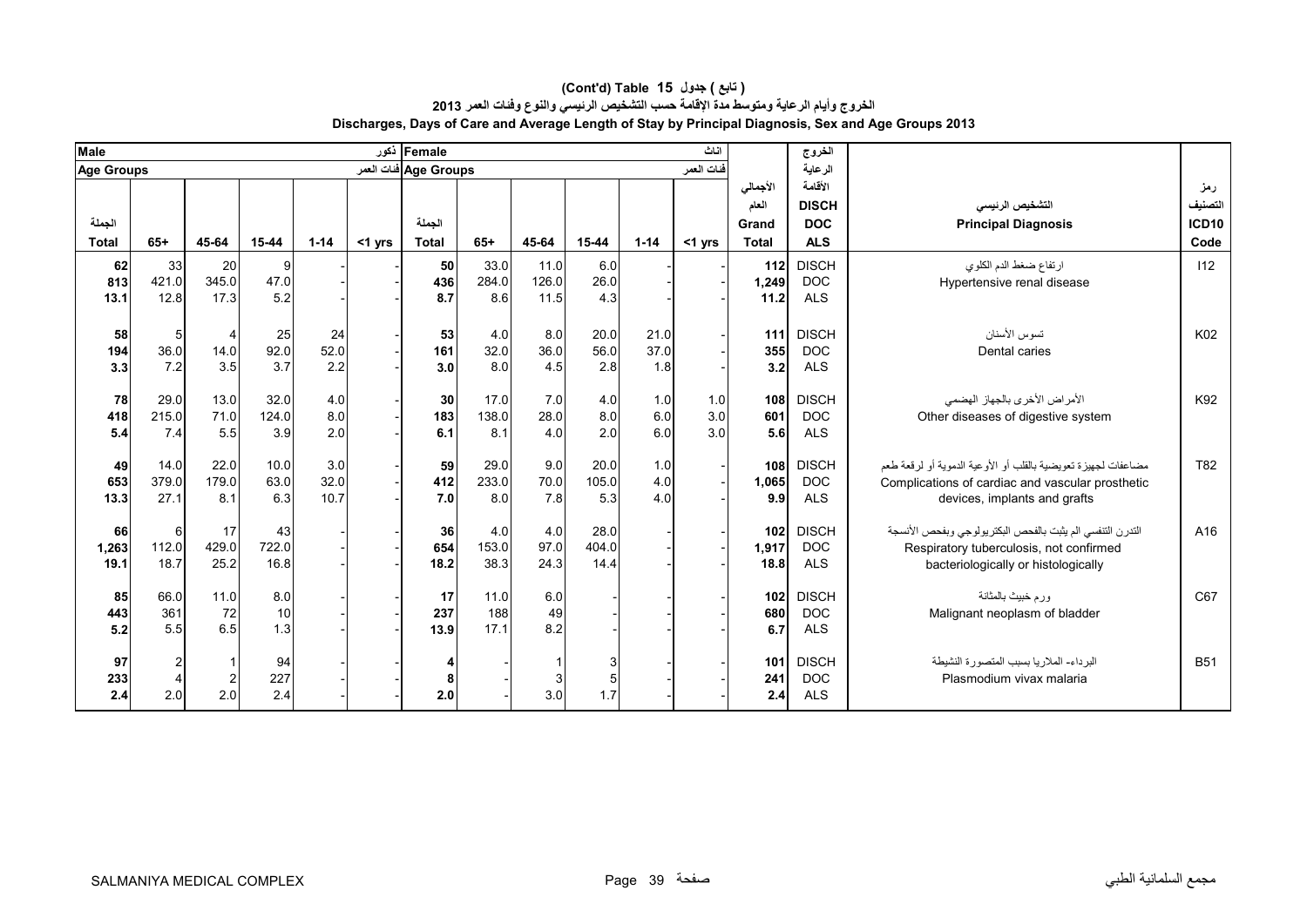| <b>Male</b>            |                        |                        |                        |                        |                        | Female  ذکور          |             |           |            |          | اثاث                   |              | الخروج                   |                                                     |              |
|------------------------|------------------------|------------------------|------------------------|------------------------|------------------------|-----------------------|-------------|-----------|------------|----------|------------------------|--------------|--------------------------|-----------------------------------------------------|--------------|
| <b>Age Groups</b>      |                        |                        |                        |                        |                        | Age Groups فنات العمر |             |           |            |          | فّنات العمر            |              | الرعاية                  |                                                     |              |
|                        |                        |                        |                        |                        |                        |                       |             |           |            |          |                        | الأجمالى     | الأقامة                  |                                                     | رمز          |
|                        |                        |                        |                        |                        |                        |                       |             |           |            |          |                        | العام        | <b>DISCH</b>             | التشخيص الرنيسي                                     | التصنيف      |
| الجملة                 |                        |                        |                        |                        |                        | الجملة                |             |           |            |          |                        | Grand        | <b>DOC</b>               | <b>Principal Diagnosis</b>                          | <b>ICD10</b> |
| <b>Total</b>           | $65+$                  | 45-64                  | 15-44                  | $1 - 14$               | $<$ 1 yrs              | <b>Total</b>          | $65+$       | 45-64     | 15-44      | $1 - 14$ | <1 yrs                 | <b>Total</b> | <b>ALS</b>               |                                                     | Code         |
| 67                     | 28                     | 22                     | 15                     |                        |                        | 34                    | 18.0        | 5.0       |            | 2        | $\overline{2}$         | 101          | <b>DISCH</b>             | اعتلال عضل القلب                                    | $ 42\rangle$ |
| 745                    | 510                    | 146                    | 81                     | 5                      | 3                      | 407                   | 183         | 163       | 28         | 15       | 18                     | 1,152        | <b>DOC</b>               | Cardiomyopathy                                      |              |
| 11.1                   | 18.2                   | 6.6                    | 5.4                    | 5.0                    | 3.0                    | 12.0                  | 10.2        | 32.6      | 4.0        | 7.5      | 9.0                    | 11.4         | <b>ALS</b>               |                                                     |              |
|                        |                        |                        |                        |                        |                        |                       |             |           |            |          |                        |              | <b>DISCH</b>             |                                                     | M54          |
| 44<br>293              | 12<br>112              | 12<br>93               | 19<br>80               | 8                      |                        | 56<br>326             | 14.0<br>128 | 24<br>137 | 16<br>57   | 2        |                        | 100<br>619   | <b>DOC</b>               | ألم الظهر<br>Dorsalgia                              |              |
| 6.7                    | 9.3                    | 7.8                    | 4.2                    | 8.0                    |                        | 5.8                   | 9.1         | 5.7       | 3.6        | 2.0      |                        | 6.2          | <b>ALS</b>               |                                                     |              |
|                        |                        |                        |                        |                        |                        |                       |             |           |            |          |                        |              |                          |                                                     |              |
| 28                     | $\mathbf{2}$           | 11                     | 9                      | 6                      |                        | 70                    |             | 25        | 33         | 7        |                        | 98           | <b>DISCH</b>             | الفتق السرى                                         | K42          |
| 82                     | $6\phantom{1}$         | 29                     | 31                     | 16                     |                        | 265                   | 25          | 116       | 112        | 12       |                        | 347          | <b>DOC</b>               | Umbilical hernia                                    |              |
| 2.9                    | 3.0                    | 2.6                    | 3.4                    | 2.7                    |                        | 3.8                   | 5.0         | 4.6       | 3.4        | 1.7      |                        | 3.5          | <b>ALS</b>               |                                                     |              |
|                        |                        |                        |                        |                        |                        |                       |             |           |            |          |                        |              |                          |                                                     |              |
| <b>NA</b>              | <b>NA</b><br><b>NA</b> | <b>NA</b><br><b>NA</b> | <b>NA</b><br><b>NA</b> | <b>NA</b><br><b>NA</b> | <b>NA</b><br><b>NA</b> | 98                    |             |           | 98         |          | <b>NA</b>              | 98           | <b>DISCH</b>             | نزيف قبل الولادة، غير مصنف في مكان آخر              | O46          |
| <b>NA</b><br><b>NA</b> | <b>NA</b>              | <b>NA</b>              | <b>NA</b>              | <b>NA</b>              | <b>NA</b>              | 326<br>3.3            |             |           | 326<br>3.3 |          | <b>NA</b><br><b>NA</b> | 326<br>3.3   | <b>DOC</b><br><b>ALS</b> | Antepartum haemorrhage, not elsewhere<br>classified |              |
|                        |                        |                        |                        |                        |                        |                       |             |           |            |          |                        |              |                          |                                                     |              |
| 62                     | 13                     | 8                      | 18                     | 12                     | 11.0                   | 34                    | 12          |           | 9          |          | 3.0                    | 96           | <b>DISCH</b>             | أنسداد الأمعاء الشللبي وانسداد الأمعاء دون ذكر فتق  | K56          |
| 380                    | 110                    | 46                     | 173                    | 28                     | 23                     | 280                   | 132         | 51        | 55         | 21       | 21                     | 660          | <b>DOC</b>               | Paralytic ileus and intestinal                      |              |
| 6.1                    | 8.5                    | 5.8                    | 9.6                    | 2.3                    | 2.1                    | 8.2                   | 11.0        | 10.2      | 6.1        | 4.2      | 7.0                    | 6.9          | <b>ALS</b>               | obstruction without hernia                          |              |
|                        |                        |                        |                        |                        |                        |                       |             |           |            |          |                        |              |                          |                                                     |              |
| 63                     | $\mathbf{1}$           | 25                     | 36                     |                        |                        | 32                    | 3           | 10        | 18         |          |                        | 95           | <b>DISCH</b>             | شق أو ناسور بمناطق الشرج أو المستقيم                | K60          |
| 264                    | $\overline{4}$         | 118                    | 139                    | 3                      |                        | 97                    | 14          | 26        | 56         |          |                        | 361          | <b>DOC</b>               | Fissure and fistula of anal and rectal regions      |              |
| 4.2                    | 4.0                    | 4.7                    | 3.9                    | 3.0                    |                        | 3.0                   | 4.7         | 2.6       | 3.1        | 1.0      |                        | 3.8          | <b>ALS</b>               |                                                     |              |
| 55                     | 18                     | 30 <sub>l</sub>        |                        |                        |                        | 38                    | 25          | 10        |            |          |                        | 93           | <b>DISCH</b>             | احتشاء مخى                                          | 163          |
| 1,339                  | 630                    | 566                    | 143                    |                        |                        | 1,063                 | 778         | 210       | 75         |          |                        | 2,402        | <b>DOC</b>               | Cerebral infarction                                 |              |
| 24.3                   | 35.0                   | 18.9                   | 20.4                   |                        |                        | 28.0                  | 31.1        | 21.0      | 25.0       |          |                        | 25.8         | <b>ALS</b>               |                                                     |              |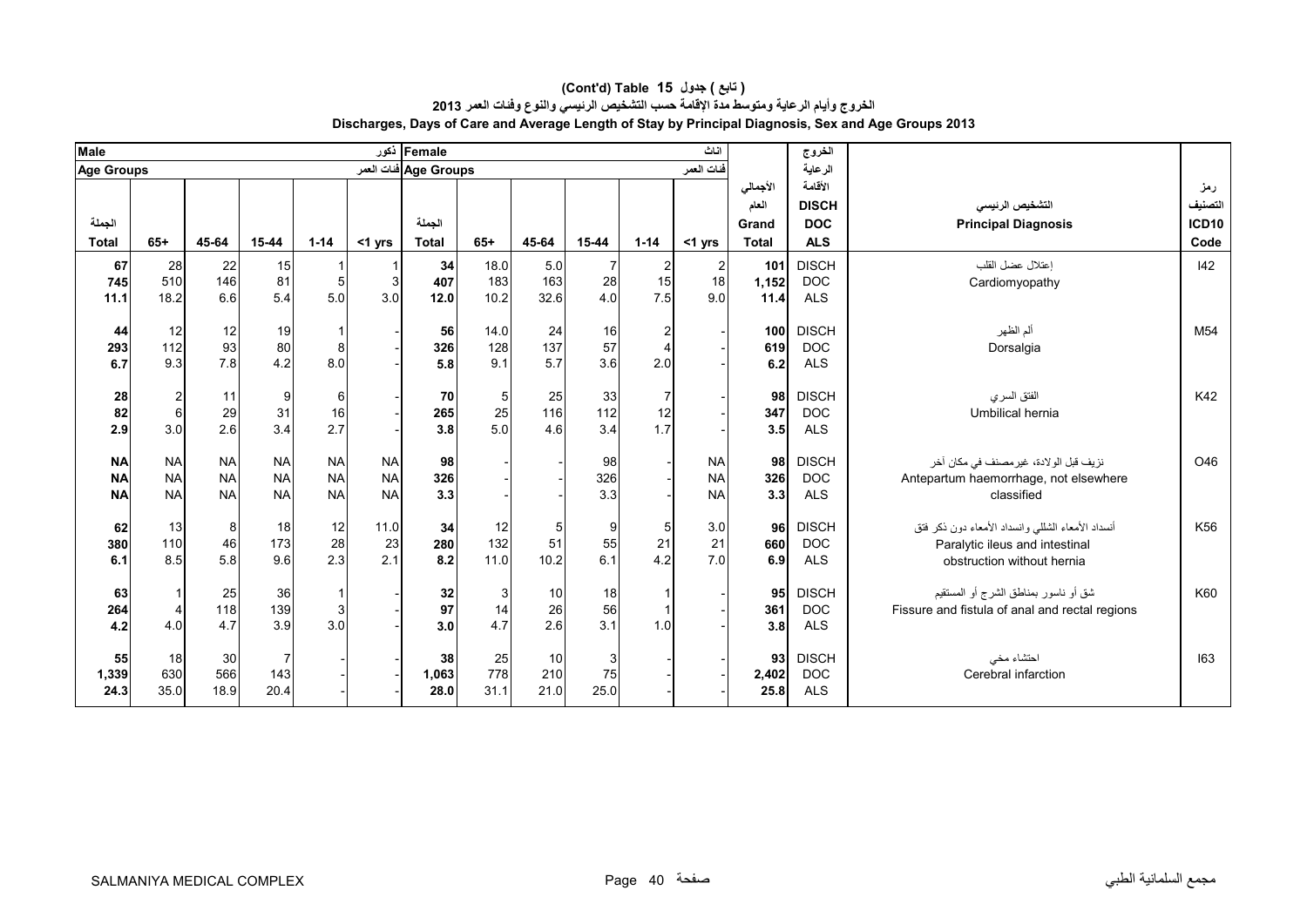| <b>Male</b>  |                 |                |                |                     |           | Female ذکور           |           |       |                |                      | اثاث       |              | الخروج       |                                                                       |                 |
|--------------|-----------------|----------------|----------------|---------------------|-----------|-----------------------|-----------|-------|----------------|----------------------|------------|--------------|--------------|-----------------------------------------------------------------------|-----------------|
| Age Groups   |                 |                |                |                     |           | Age Groups فنات العمر |           |       |                |                      | فنات العمر |              | الرعاية      |                                                                       |                 |
|              |                 |                |                |                     |           |                       |           |       |                |                      |            | الأجمالي     | الأقامة      |                                                                       | رمز             |
|              |                 |                |                |                     |           |                       |           |       |                |                      |            | العام        | <b>DISCH</b> | التشخيص الرنيسى                                                       | التصنيف         |
| الجملة       |                 |                |                |                     |           | الجملة                |           |       |                |                      |            | Grand        | <b>DOC</b>   | <b>Principal Diagnosis</b>                                            | <b>ICD10</b>    |
| <b>Total</b> | $65+$           | 45-64          | 15-44          | $1 - 14$            | $<$ 1 yrs | <b>Total</b>          | $65+$     | 45-64 | 15-44          | $1 - 14$             | $<$ 1 yrs  | <b>Total</b> | <b>ALS</b>   |                                                                       | Code            |
| 71           | $5\overline{)}$ | 25             | 40             |                     |           | 20                    |           |       | 14             |                      |            | 91           | <b>DISCH</b> | مغص كلوي، دون تحديد                                                   | N <sub>23</sub> |
| 255          | 20              | 103            | 130            | 2                   |           | 77                    | 9         | 18    | 50             |                      |            | 332          | <b>DOC</b>   | Unspecified renal colic                                               |                 |
| 3.6          | 4.0             | 4.1            | 3.3            | 2.0                 |           | 3.9                   | 4.5       | 4.5   | 3.6            |                      |            | 3.6          | <b>ALS</b>   |                                                                       |                 |
|              |                 |                |                |                     |           |                       |           |       |                |                      |            |              |              |                                                                       |                 |
| 54           | 36              | 16             | $\overline{2}$ |                     |           | 36                    | 20        | 14    | $\overline{2}$ |                      |            | 90           | <b>DISCH</b> | ورم خبيث بالقصبة أو الرئة                                             | C34             |
| 1,029        | 665             | 346<br>21.6    | 18<br>9.0      |                     |           | 622                   | 412       | 182   | 28             |                      |            | 1,651        | <b>DOC</b>   | Malignant neoplasm of bronchus and lung                               |                 |
| 19.1         | 18.5            |                |                |                     |           | 17.3                  | 20.6      | 13.0  | 14.0           |                      |            | 18.3         | <b>ALS</b>   |                                                                       |                 |
| 51           | 16              | 26             | 8              | -1                  |           | 39                    | 11        | 22    | 6              |                      |            | 90           | <b>DISCH</b> | ر عاية تتضمن الديلزة (الإنفاذ الغشائي) ، لايدخل فيه حالة اليال الكلوي | Z49             |
| 295          | 89.0            | 120.0          | 83.0           | 3.0                 |           | 238                   | 77.0      | 138.0 | 23.0           |                      |            | 533          | <b>DOC</b>   | Care involving dialysis                                               |                 |
| 5.8          | 5.6             | 4.6            | 10.4           | 3.0 <sub>l</sub>    |           | 6.1                   | 7.0       | 6.3   | 3.8            |                      |            | 5.9          | <b>ALS</b>   |                                                                       |                 |
|              |                 |                |                |                     |           |                       |           |       |                |                      |            |              |              |                                                                       |                 |
| 36           | 3               | $\overline{2}$ | 10             | 15                  | 6         | 53                    |           | 12    | 24             | 14                   | 2          | 89           | <b>DISCH</b> | التهاب صديدي أو غير معين بالأذن الوسطى                                | H66             |
| 102          | 10              | 3              | 32             | 37                  | 20        | 169                   |           | 38    | 85             | 33                   | 10         | 271          | <b>DOC</b>   | Suppurative and unspecified otitis media                              |                 |
| 2.8          | 3.3             | 1.5            | 3.2            | 2.5                 | 3.3       | 3.2                   | 3.0       | 3.2   | 3.5            | 2.4                  | 5.0        | 3.0          | <b>ALS</b>   |                                                                       |                 |
|              |                 |                |                |                     |           |                       |           |       |                |                      |            |              | <b>DISCH</b> |                                                                       | <b>N17</b>      |
| 64<br>770    | 24<br>404       | 20<br>221      | 19<br>139      | $\overline{1}$<br>6 |           | 23<br>184             | 12<br>88  | 41    | 5<br>36        | $\overline{2}$<br>19 |            | 87<br>954    | <b>DOC</b>   | الفشل الكلوي الحاد<br>Acute renal failure                             |                 |
| 12.0         | 16.8            | 11.1           | 7.3            | 6.0                 |           | 8.0                   | 7.3       | 10.3  | 7.2            | 9.5                  |            | 11.0         | <b>ALS</b>   |                                                                       |                 |
|              |                 |                |                |                     |           |                       |           |       |                |                      |            |              |              |                                                                       |                 |
| <b>NA</b>    | <b>NA</b>       | <b>NA</b>      | <b>NA</b>      | <b>NA</b>           | <b>NA</b> | 87                    |           |       | 87             |                      |            | 87           | <b>DISCH</b> | ولادة مفردة باستخدام الجفت أو الشفاط                                  | O81             |
| <b>NA</b>    | <b>NA</b>       | <b>NA</b>      | <b>NA</b>      | <b>NA</b>           | <b>NA</b> | 272                   |           |       | 272            |                      |            | 272          | <b>DOC</b>   | Single delivery by forceps and vacuum extractor                       |                 |
| <b>NA</b>    | <b>NA</b>       | <b>NA</b>      | <b>NA</b>      | <b>NA</b>           | <b>NA</b> | 3.1                   |           |       | 3.1            |                      |            | 3.1          | <b>ALS</b>   |                                                                       |                 |
|              |                 |                |                |                     |           |                       |           |       |                |                      |            |              |              |                                                                       |                 |
| 73           | 12              | 16             | 33             | 12                  |           | 14                    |           |       |                |                      |            | 87           | <b>DISCH</b> | اصابة داخل القحف                                                      | S06             |
| 1,430        | 205<br>17.1     | 325            | 844<br>25.6    | 56<br>4.7           |           | 92<br>6.6             | 15<br>7.5 | 19    | 45<br>9.0      |                      | 12         | 1,522        | <b>DOC</b>   | Intracranial injury                                                   |                 |
| 19.6         |                 | 20.3           |                |                     |           |                       |           | 9.5   |                | 1.0                  | 3.0        | 17.5         | <b>ALS</b>   |                                                                       |                 |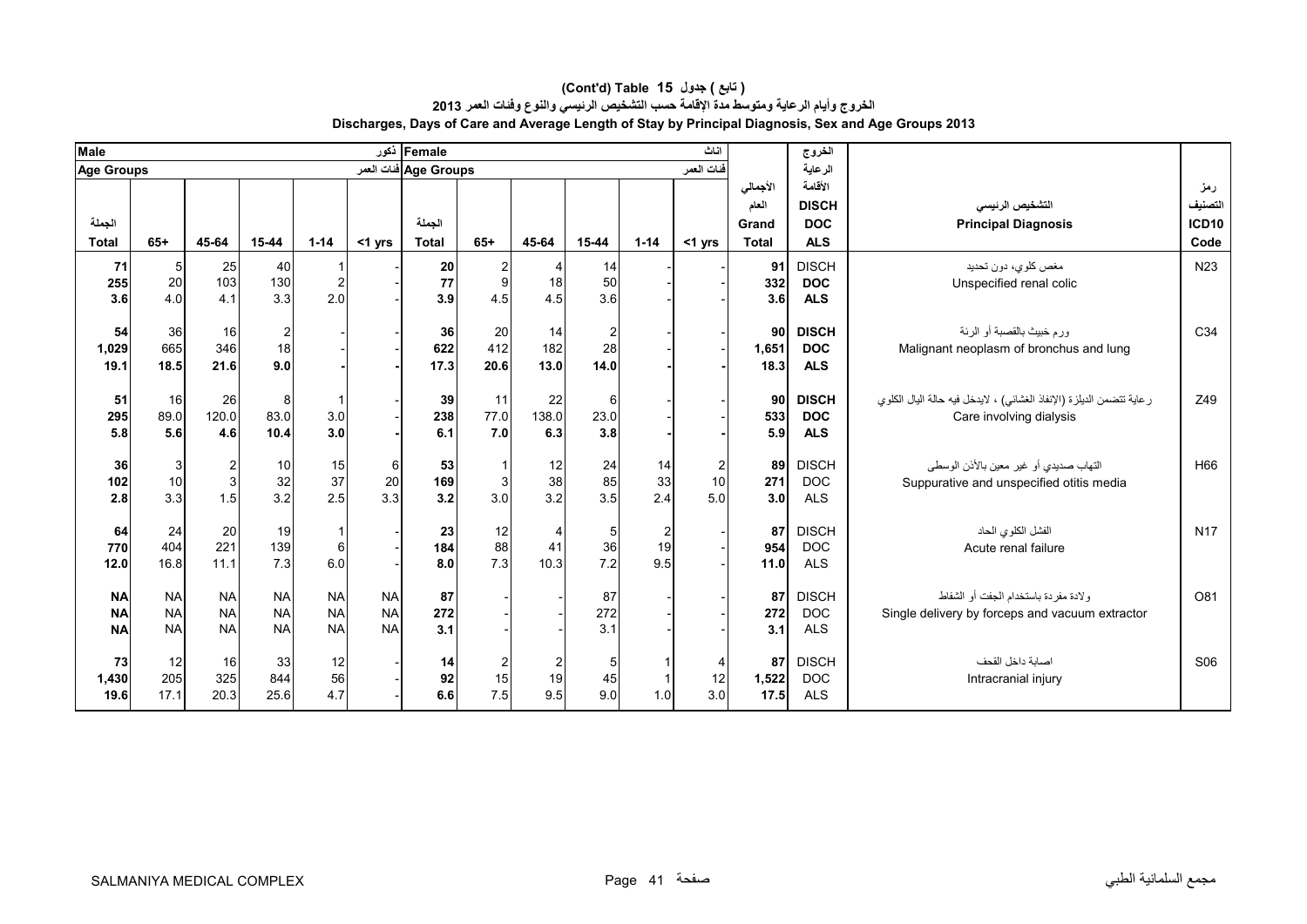| <b>Male</b>       |           |                |           |                  |           | Female أخور           |        |        |        |          | اناث       |              | الخروج       |                                                         |                   |
|-------------------|-----------|----------------|-----------|------------------|-----------|-----------------------|--------|--------|--------|----------|------------|--------------|--------------|---------------------------------------------------------|-------------------|
| <b>Age Groups</b> |           |                |           |                  |           | Age Groups فنات العمر |        |        |        |          | فنات العمر |              | الر عاية     |                                                         |                   |
|                   |           |                |           |                  |           |                       |        |        |        |          |            | الأجمالى     | الأقامة      |                                                         | رمز               |
|                   |           |                |           |                  |           |                       |        |        |        |          |            | العام        | <b>DISCH</b> | التشخيص الرنيسى                                         | التصنيف           |
| الجملة            |           |                |           |                  |           | الجملة                |        |        |        |          |            | Grand        | <b>DOC</b>   | <b>Principal Diagnosis</b>                              | ICD <sub>10</sub> |
| <b>Total</b>      | $65+$     | 45-64          | 15-44     | $1 - 14$         | $<$ 1 yrs | <b>Total</b>          | $65+$  | 45-64  | 15-44  | $1 - 14$ | $<$ 1 yrs  | <b>Total</b> | <b>ALS</b>   |                                                         | Code              |
| <b>NA</b>         | <b>NA</b> | <b>NA</b>      | <b>NA</b> | <b>NA</b>        | <b>NA</b> | 84                    |        |        | 84     |          |            | 84           | <b>DISCH</b> | ارتفاع ضغط الدم الأمومي ، دون تحديد                     | O <sub>16</sub>   |
| <b>NA</b>         | <b>NA</b> | <b>NA</b>      | <b>NA</b> | <b>NA</b>        | <b>NA</b> | 262                   |        |        | 262    |          |            | 262          | <b>DOC</b>   | Unspecified maternal hypertension                       |                   |
| <b>NA</b>         | <b>NA</b> | <b>NA</b>      | <b>NA</b> | <b>NA</b>        | <b>NA</b> | 3.1                   |        |        | 3.1    |          |            | 3.1          | <b>ALS</b>   |                                                         |                   |
| 57                | 8         | 9              | 35        | $5 \,$           |           | 26                    |        | 5      | 14     |          |            | 83           | <b>DISCH</b> | كسر بالفقر ات القطنية أو عظام الحوض                     | S32               |
| 598               | 127       | 65             | 385       | 21               |           | 444                   | 175    | 45     | 224    |          |            | 1,042        | <b>DOC</b>   | Fracture of lumbar spine and pelvis                     |                   |
| 10.5              | 15.9      | 7.2            | 11.0      | 4.2              |           | 17.1                  | 25.0   | 9.0    | 16.0   |          |            | 12.6         | <b>ALS</b>   |                                                         |                   |
|                   |           |                |           |                  |           |                       |        |        |        |          |            |              |              |                                                         |                   |
| 22                |           | 2              | 17        | $\overline{3}$   |           | 61                    |        |        | 50     | 10       |            | 83           | <b>DISCH</b> | التسمم بالمسكنات أو مضادات الحمى أو مضادات الر وماتيز م | T39               |
| 45                |           | $\overline{7}$ | 35        |                  |           | 95                    |        |        | 79     | 15       |            | 140          | <b>DOC</b>   | Poisoning by nonopioid analgesics,                      |                   |
| 2.0               |           | 3.5            | 2.1       | 1.0              |           | 1.6                   |        | 1.0    | 1.6    | 1.5      |            | 1.7          | <b>ALS</b>   | antipyretics and antirheumatics                         |                   |
|                   |           |                |           |                  |           |                       |        |        |        |          |            |              |              |                                                         |                   |
| 12,036            | 1,910     | 1,922          | 4,974     | 2,203            | 1,027     | 17,834                | 1,826  | 1,751  | 11,962 | 1,527    | 768        | 29,870       | <b>DISCH</b> | مجموع 100 تشخيص                                         |                   |
| 76,477            | 18,063    | 13,194         | 30,024    | 7,275            | 7,921     | 84,946                | 17,702 | 11,191 | 44,035 | 5,037    | 6.981      | 161,423      | <b>DOC</b>   | <b>Total Leading 100 Diagnoses</b>                      |                   |
| 6.4               | 9.5       | 6.9            | 6.0       | 3.3 <sup>1</sup> | 7.7       | 4.8                   | 9.7    | 6.4    | 3.7    | 3.3      | 9.1        | 5.4          | <b>ALS</b>   |                                                         |                   |
|                   |           |                |           |                  |           |                       |        |        |        |          |            |              |              |                                                         |                   |
| 5,915             | 1,108     | 1,075          | 2,061     | 1.103            | 568       | 5,301                 | 817    | 961    | 2,487  | 654      | 382        | 11,216       | <b>DISCH</b> |                                                         |                   |
| 48,816            | 11,579    | 12,940         | 13.197    | 6.431            | 4,669     | 40,098                | 9,239  | 7.628  | 13,793 | 4,982    | 4,456      | 88,914       | <b>DOC</b>   | أخرى                                                    |                   |
| 8.3               | 10.5      | 12.0           | 6.4       | 5.8              |           | 7.6                   | 11.3   | 7.9    | 5.5    | 7.6      | 11.7       | 7.9          | <b>ALS</b>   |                                                         |                   |
|                   |           |                |           |                  | 8.2       |                       |        |        |        |          |            |              |              | Others                                                  |                   |
| 17,951            | 3,018     | 2,997          | 7,035     | 3,306            | 1,595     | 23,135                | 2,643  | 2,712  | 14,449 | 2,181    | 1,150      | 41,086       | <b>DISCH</b> |                                                         |                   |
|                   |           |                |           |                  |           |                       |        |        |        |          |            |              |              |                                                         |                   |
| 125,293           | 29,642    | 26,134         | 43,221    | 13,706           | 12,590    | 125,044               | 26,941 | 18,819 | 57,828 | 10,019   | 11,437     | 250,337      | <b>DOC</b>   | Total                                                   |                   |
| 7.0               | 9.8       | 8.7            | 6.1       | 4.1              | 7.9       | 5.4                   | 10.2   | 6.9    | 4.0    | 4.6      | 9.9        | 6.1          | <b>ALS</b>   |                                                         |                   |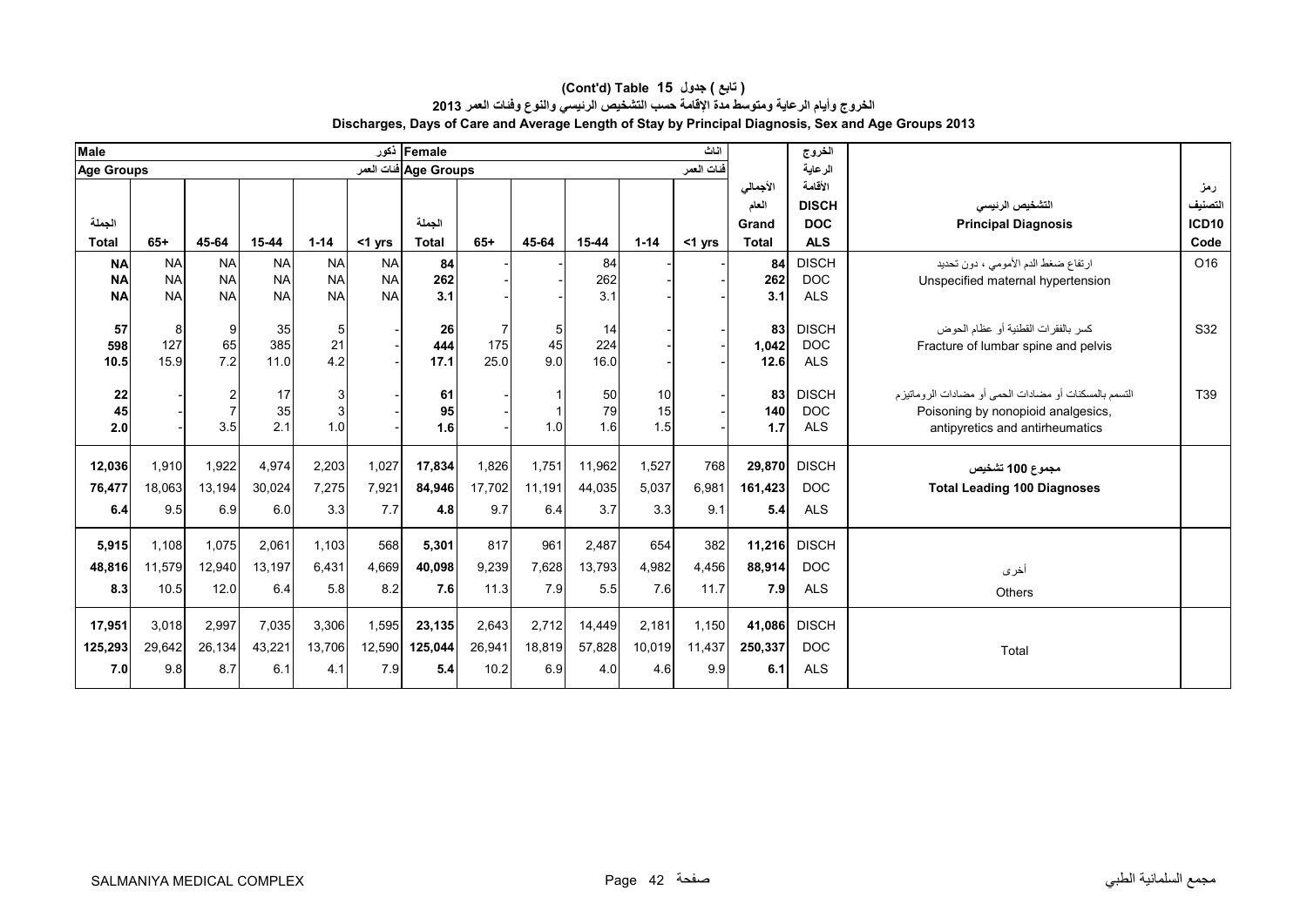#### **رسم بياني 04 Figure الخروج حسب أعلى عشرة تشخيصات رئيسية <sup>2013</sup> Discharges by The Ten Leading Diagnosis 2013**

<span id="page-42-0"></span>

Reference: Table 15

مرجع: جدول <sup>15</sup>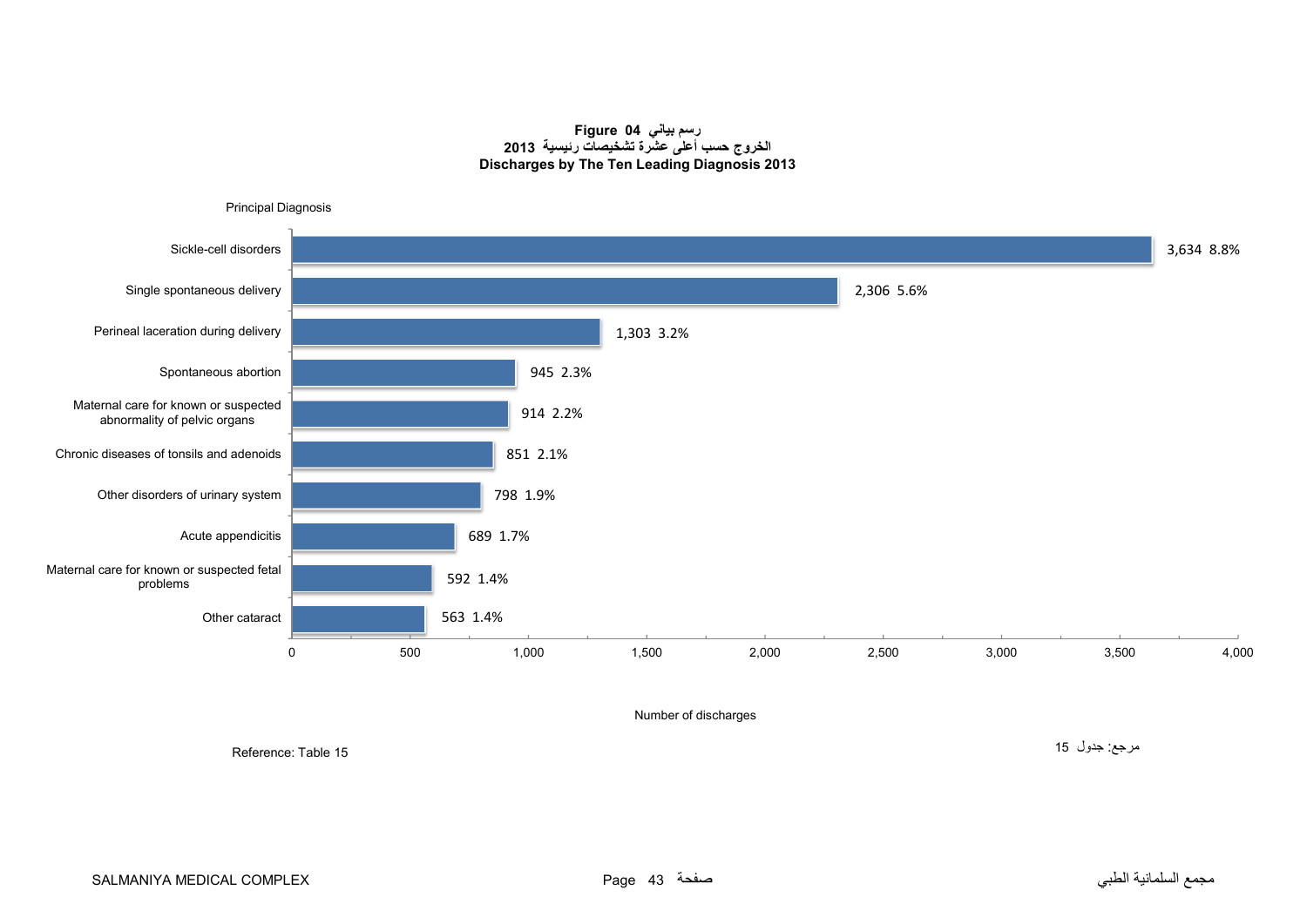<span id="page-43-0"></span>

| <b>Post Operation Days</b> |                         |              |              | Pre Operation Days الأيام بعد العملية |                         |              | الأيام قبل العملية |                      |                     |      |                               |
|----------------------------|-------------------------|--------------|--------------|---------------------------------------|-------------------------|--------------|--------------------|----------------------|---------------------|------|-------------------------------|
| المتوسط<br>Avg.L.S.        | الوسيط<br><b>Median</b> | أعلى<br>Max. | أدنى<br>Min. | المتوسط<br>Avg.L.S.                   | الوسيط<br><b>Median</b> | أعلى<br>Max. | أدنى<br>Min.       | عدد الخروج<br>Disch. | النوع<br><b>Sex</b> |      | القسم<br><b>Department</b>    |
| 11.0                       | 4                       | 355          |              | 0.9                                   |                         | 82           |                    |                      | 232 Male            | نكر  | الباطنية                      |
| 7.5                        | 5                       | 214          |              | 0.1                                   |                         | 16           |                    |                      | 189 Female          | أنثى | Medical                       |
| 8.4                        | 5                       | 160          |              | 0.4                                   |                         | 29           |                    |                      | 409 Male            | نكر  | الجراحة                       |
| 6.2                        | 4                       | 48           |              | 0.1                                   |                         | 8            |                    |                      | 268 Female          | أنثى | Surgical                      |
| 2.6                        | $\overline{\mathbf{c}}$ | 25           |              | 0.0                                   |                         | 3            |                    |                      | 94 Male             | نكر  | أمراض العيون                  |
| 2.2                        | $\overline{c}$          | 11           |              | 0.1                                   |                         | 4            |                    |                      | 73 Female           | أنثى | Ophthalmology                 |
| 3.6                        | 3                       | 26           |              | 0.1                                   |                         | 2            |                    |                      | 78 Male             | نكر  | الأنف والأذن والحنجرة         |
| 4.3                        | 3                       | 21           |              | 0.0                                   |                         | 1            |                    |                      | 56 Female           | أنثى | E.N.T.                        |
| 11.4                       | 6                       | 60           |              | 0.8                                   |                         | 9            |                    |                      | 19 Male             | نكر  | الأسنان                       |
| 8.4                        | 6                       | 15           |              |                                       |                         |              |                    |                      | 5 Female            | أنثى | Dental                        |
| 5.5                        | 3                       | 78           |              | 7.7                                   |                         | 1157         |                    |                      | 189 Male            | نكر  | أمراض الأطفال                 |
| 7.6                        | 3                       | 111          |              | 1.2                                   |                         | 59           |                    |                      | 74 Female           | أنثى | Pediatrics                    |
| 34.1                       | 10.5                    | 417          |              | 8.2                                   |                         | 182          |                    |                      | 50 Male             | نكر  | العلوم العصبية                |
| 19.3                       | 4                       | 214          |              | 4.6                                   |                         | 131          |                    |                      | 37 Female           | أنثى | Neurosciences                 |
| 13.8                       | 7                       | 122          |              | 0.5                                   |                         | 22           |                    |                      | 142 Male            | نكر  | الأورام                       |
| 12.7                       | $\overline{7}$          | 107          |              | 0.2                                   |                         | 39           |                    |                      | 199 Female          | أنثى | Oncology                      |
| 9.1                        | 4                       | 136          |              | 0.5                                   |                         | 21           |                    |                      | $143$ Male          | نكر  | جراحة العظام والكسور          |
| 8.7                        | 6                       | 120          |              | 0.4                                   |                         | 12           |                    |                      | 108 Female          | أنثى | Orthopedic Surgery & Fracture |
| 8.3                        | 4                       | 96           |              | 0.6                                   |                         | 17           |                    |                      | 31 Male             | نكر  | جراحة التجميل والحروق         |
| 6.3                        | 4                       | 46           |              | 0.0                                   |                         | 1            |                    |                      | 37 Female           | أنثى | Plastic Surgery & Burns       |
| <b>NA</b>                  | <b>NA</b>               | <b>NA</b>    | <b>NA</b>    | <b>NA</b>                             | <b>NA</b>               | <b>NA</b>    | <b>NA</b>          |                      | <b>NA</b> Male      | نكر  | أمراض النساء والولادة         |
| 2.9                        | $\overline{\mathbf{c}}$ | 45           |              | 0.1                                   |                         | 15           |                    |                      | 967 Female          | أنثى | Obstetrics & Gynecology       |
| 12.1                       | 6                       | 196          |              | 0.3                                   |                         | 24           |                    |                      | 141 Male            | نكر  | أمر اض الكلي                  |
| 7.5                        | 5.5                     | 35           |              | 0.4                                   |                         | 20           |                    |                      | 84 Female           | أنثى | Nephrology                    |
| 25.0                       | 25                      | 25           | 25           | 4.0                                   | 4                       | 4            | 4                  |                      | 1 Male              | ذكر  | وحدة العناية الخاصة بالمواليد |
| 8.0                        | 8                       | 8            | 8            | 27.0                                  | 27                      | 27           | 27                 |                      | 1 Female            | أنثى | Special Care Baby Unit        |

# **جدول 16 Table الخروج حسب األيام (قبل وبعد) العملية <sup>و</sup> القسم العالجي والنوع <sup>2013</sup> Discharges (Pre - Post) Operation Days by Department and Sex 2013**

Avg.L.S. : Average Length of Stay. . اإلقامة مدة متوسط : المتوسط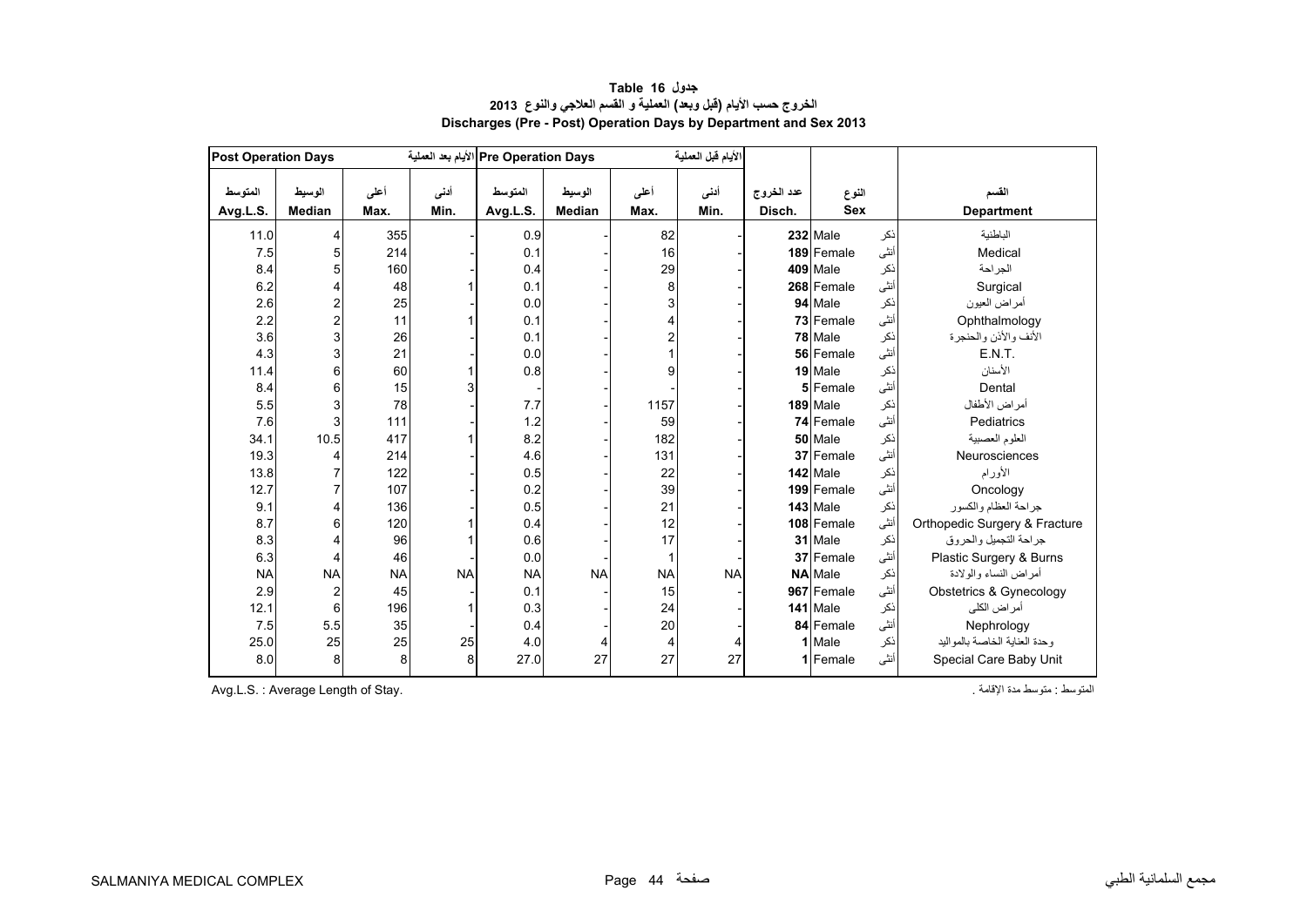<span id="page-44-0"></span>

| <b>Type of Anaesthesia</b>  | 2013   | 2012   | 2011   | 2010   | 2009   | نوع التخدير                   |
|-----------------------------|--------|--------|--------|--------|--------|-------------------------------|
| General anaesthesia         | 14,992 | 13,616 | 14,236 | 14,720 | 14,813 | تخدير عام                     |
| Local anaesthesia           | 3,069  | 3,019  | 3,213  | 3,840  | 4,959  | تخدير موضعي                   |
| Spinal, epidural & regional | 3,625  | 3,018  | 3,642  | 3,387  | 3,478  | .<br>التخدير النصفي أو الناحي |
| Sedation                    | 785    | 1.941  | 1,948  | 2,120  | 1,594  | مسكنات                        |
| <b>Total</b>                | 22,471 | 21,594 | 23,039 | 24,067 | 24,844 | الجملة                        |

**جدول 17 Table عدد حاالت التخدير في وزارة الصحة حسب نوع التخدير 2009 - 2013 Number of Anaesthesia Cases at Ministry of Health by Type of Anaesthesia 2009 - 2013**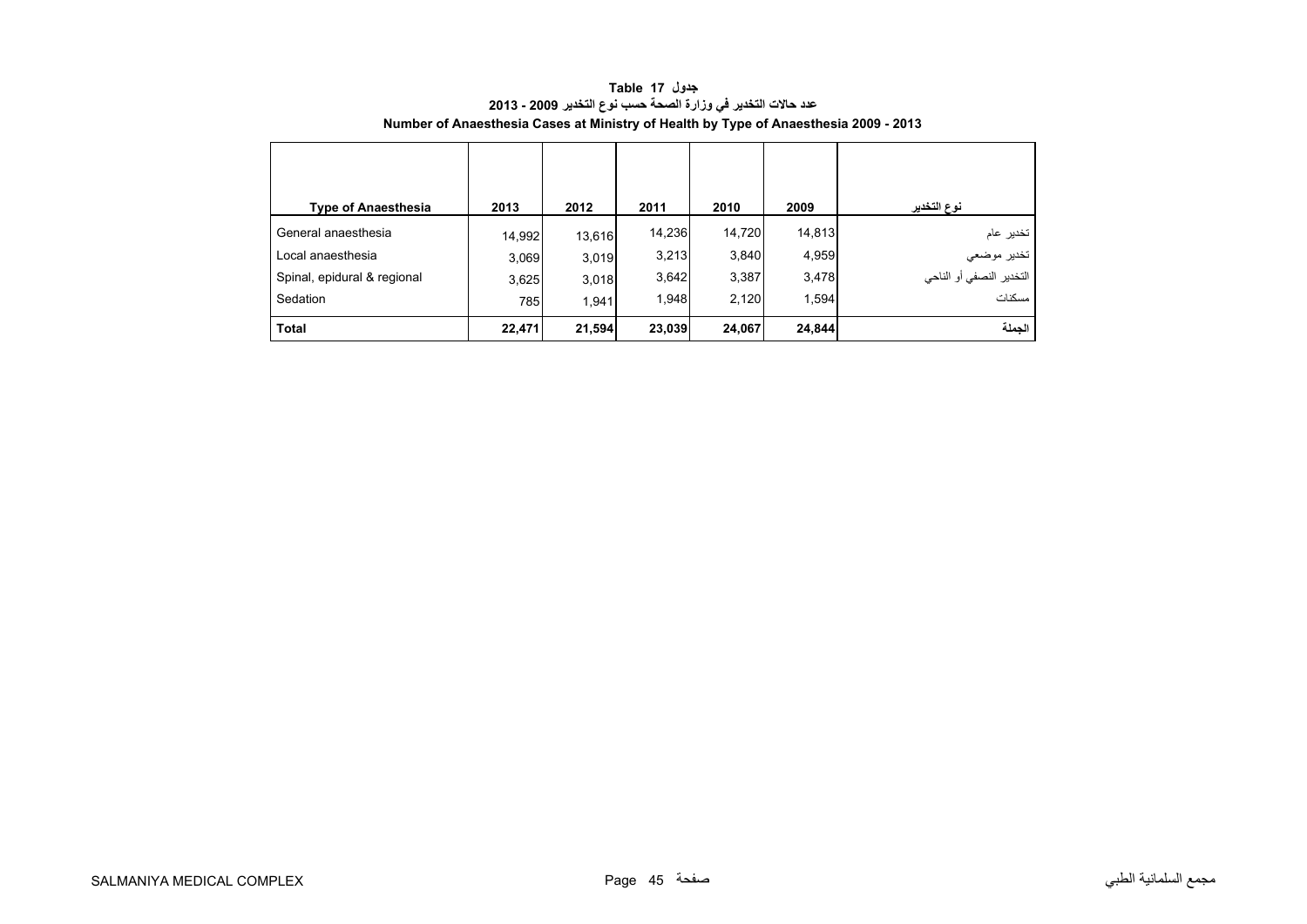# **جدول 18 Table الوفيات حسب التشخيص الرئيسي للوفاة ومدة اإلقامة والجنسية والنوع <sup>2013</sup> Deaths by Principal Diagnosis, Length of Stay, Nationality and Sex 2013**

<span id="page-45-0"></span>

|              | الجملة         |                |                         | 48 ساعة فاكثر |                |              | أقل من 48 ساعة   |            |                   |                |                                                                    |              |
|--------------|----------------|----------------|-------------------------|---------------|----------------|--------------|------------------|------------|-------------------|----------------|--------------------------------------------------------------------|--------------|
|              | <b>Total</b>   |                |                         | 48 hrs & over |                |              | Less than 48 hrs |            |                   |                |                                                                    | رمز          |
|              |                |                |                         |               |                |              |                  |            |                   |                |                                                                    | التصنيف      |
| الجملة       | غير بحريني     | بحريني         | الجملة                  | غير بحريني    | بحريني         | الجملة       | غير بحريني       | بحريني     |                   | النوع          | التشخيص الرئيسى للوفاة                                             | <b>ICD10</b> |
| <b>Total</b> | Non-Bah        | <b>Bah</b>     | <b>Total</b>            | Non-Bah       | <b>Bah</b>     | <b>Total</b> | Non-Bah          | <b>Bah</b> |                   | <b>Sex</b>     | <b>Principal Diagnosis of Death</b>                                | Code         |
| 2            |                | $\overline{c}$ | 2                       |               | 2              |              |                  |            | - Male            | نكر            | أمراض معدية معوية                                                  | A00-A09      |
|              |                | $\overline{2}$ | $\overline{\mathbf{2}}$ |               | $\overline{2}$ |              |                  |            | Female            | أنثى           | Intestinal Infectious diseases                                     |              |
|              |                |                |                         |               |                |              |                  |            | Total             | الجملة         |                                                                    |              |
|              | $\overline{c}$ |                | 3                       | 2             |                |              |                  |            | - Male            | نكر            | التدرن                                                             | A15-A19      |
|              | $\mathbf{3}$   |                | 4                       | 3             |                |              |                  |            | Female            | أنثى           | Tuberculosis                                                       |              |
|              | 5              | $\overline{2}$ |                         | 5             | $\overline{c}$ |              |                  |            | Total             | الجملة         |                                                                    |              |
|              |                |                |                         |               |                |              |                  |            |                   |                |                                                                    |              |
|              |                | 7<br>6         | 6<br>$\overline{7}$     |               | 6<br>6         |              |                  |            | 1 Male<br>Female  | نکر<br>أنثى    | أمراض جرثومية (بكتيرية) أخرى<br><b>Other Baterial diseases</b>     | A30-A49      |
| 14           |                | 13             | 13                      |               | 12             |              |                  |            | Total             | الجملة         |                                                                    |              |
|              |                |                |                         |               |                |              |                  |            |                   |                |                                                                    |              |
|              |                |                |                         |               |                |              |                  |            | - Male            | نكر            | عداوى فيروسية تصيب الجهاز العصبي المركزي                           | A80-A89      |
|              |                |                |                         |               |                |              |                  |            | Female            | أنثَى          | Viral Infections of the Centeral Nervous System                    |              |
|              |                |                |                         |               |                |              |                  |            | Total             | الجملة         |                                                                    |              |
|              |                |                |                         |               |                |              |                  |            | Male              | نكر            | عداوى فيروسية تتميز بأفات بالجلد وبالأنسجة المخاطية                | B00-B09      |
|              |                |                |                         |               |                |              |                  |            | Female            | أنثى           | Viral Infections Characterized by Skin and Mucous Membrane Lesions |              |
|              |                |                |                         |               |                |              |                  |            | Total             | الجملة         |                                                                    |              |
|              |                | 2              |                         |               |                |              |                  |            | 1 Male            | نكر            | التهاب الكبد الفيروسي                                              | B15-B19      |
|              |                |                |                         |               |                |              |                  |            | Female            | أنثى           | Viral Hepatitis                                                    |              |
|              |                |                |                         |               | 2              |              |                  |            | 1 Total           | الجملة         |                                                                    |              |
|              |                |                |                         |               |                |              |                  |            |                   |                |                                                                    |              |
| 10           |                | 10             | 9                       |               | 9              |              |                  |            | 1 Male            | نكر            | الأمراض المتسببة عن فيروس الإيدز (فيروس عوز المناعة البشري)        | B20-B24      |
| 3            | 3              | $\overline{0}$ | 3                       | 3             |                |              |                  |            | - Female          | أنثى           | Human Immunodeficiency Virus (HIV) Disease                         |              |
| 13           | 3              | 10             | 12                      | 3             | 9              |              |                  |            | 1 Total           | الجملة         |                                                                    |              |
|              |                |                |                         |               |                |              |                  |            |                   |                |                                                                    |              |
|              |                |                |                         |               |                |              |                  |            | - Male            | نكر            | الأمراض الناجمة عن البوتوزا (الحيوانات الأوالى) (وحيدات الخلية)    | B50-B64      |
|              |                |                |                         |               |                |              |                  |            | - Female<br>Total | أنثى<br>الجملة | <b>Protozoal Diseases</b>                                          |              |
|              |                |                |                         |               |                |              |                  |            |                   |                |                                                                    |              |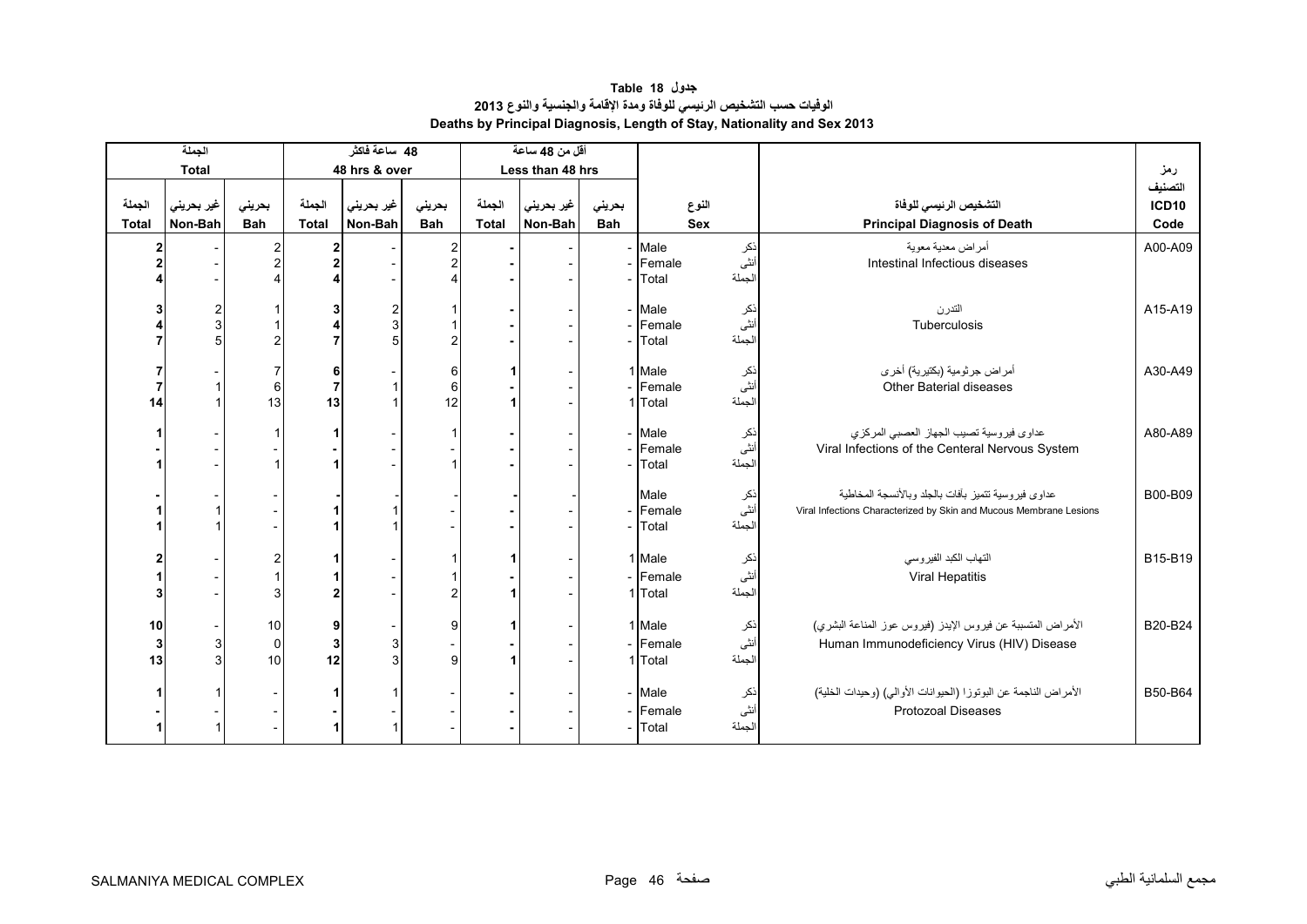|                        | الجملة                |                      |                        | 48 ساعة فاكثر                    |                      |                        | أقل من 48 ساعة                   |                      |                               |                       |             |                                                                                                                          |                          |
|------------------------|-----------------------|----------------------|------------------------|----------------------------------|----------------------|------------------------|----------------------------------|----------------------|-------------------------------|-----------------------|-------------|--------------------------------------------------------------------------------------------------------------------------|--------------------------|
|                        | <b>Total</b>          |                      |                        | 48 hrs & over                    |                      |                        | Less than 48 hrs                 |                      |                               |                       |             |                                                                                                                          | رمز                      |
| الجملة<br><b>Total</b> | غير بحريني<br>Non-Bah | بحريني<br><b>Bah</b> | الجملة<br><b>Total</b> | غير بحريني<br>Non-Bah            | بحريني<br><b>Bah</b> | الجملة<br><b>Total</b> | غير بحريني<br>Non-Bah            | بحرينى<br><b>Bah</b> |                               | النوع<br><b>Sex</b>   |             | التشخيص الرئيسى للوفاة<br><b>Principal Diagnosis of Death</b>                                                            | التصنيف<br>ICD10<br>Code |
| 11                     |                       | 11                   | 9<br>11                |                                  | 9<br>2<br>11         |                        |                                  |                      | Male<br>Female<br>Total       | الجملة                | نكر<br>أنثى | الأورام الخبيثة بالشفة والتجويف الفمى والبلعوم<br>Malignant Neoplasms of Lip, Oral Cavity and Pharynx                    | C00-C14                  |
| 33<br>27<br>60         | 5<br>$\mathsf{R}$     | 30<br>22<br>52       | 31<br>23<br>54         | 3<br>$\mathsf{3}$<br>6           | 28<br>20<br>48       | 4<br>6                 | $\overline{c}$<br>$\mathfrak{p}$ | $\overline{2}$       | 2 Male<br>Female<br>4 Total   | أنثى<br>الجملة        | نكر         | الأورام الخبيثة بأعضاء الجهاز الهضمى<br>Malignant Neoplasms of Digestive Organs                                          | C15-C26                  |
| 27<br>14<br>41         |                       | 25<br>12<br>37       | 25<br>13<br>38         | $\overline{2}$<br>$\overline{a}$ | 23<br>11<br>34       | 2<br>3                 |                                  |                      | 2 Male<br>1 Female<br>3 Total | الجملة                | نكر<br>أنثى | الأورام الخبيثة بأعضاء الجهاز التنفسي والأعضاء داخل الصدر<br>Malignant Neoplasms of Respiratory and Intrathoracic Organs | C30-C39                  |
|                        |                       |                      |                        |                                  |                      |                        |                                  |                      | Male<br>Female<br>Total       | أنثى<br>الجملة        | نكر         | الأورام الخبيثة بالعظام والغضاريف المفصلية<br>Malignant Neoplasms of Bone and Articular Cartilage                        | C43-C44                  |
|                        |                       |                      | 2<br>$\overline{2}$    |                                  | 2<br>$\overline{2}$  |                        |                                  |                      | Male<br>Female<br>Total       | ذکر<br>أنثى<br>الجملة |             | الأورام الخبيثة بالأنسجة المتوسطة والأنسجة الرخوة (اللينة)<br>Malignant Neoplasms of Mesothelial and Soft Tissues        | C45-C49                  |
| 34<br>34               |                       | 33<br>33             | 32<br>32               |                                  | 31<br>31             | $\overline{2}$         |                                  |                      | Male<br>2 Female<br>2 Total   | ذکر<br>انٹی<br>الجملة |             | الأورام الخبيثة بالثدى<br>Malignant Neoplasms of Breast                                                                  | C <sub>50</sub>          |
| 13<br>13               |                       | 13<br>13             | 12<br>12               |                                  | 12<br>12             |                        |                                  |                      | Male<br>Female<br>Total       | ذکر<br>أنثى<br>الجملة |             | الأورام الخبيثة بالأعضاء التناسلية للأنثى<br>Malignant Neoplasms of Female Genital Organs                                | C51-C58                  |
| 12<br>12               |                       | 11<br>11             | 10<br>10               | $\Omega$                         | 10<br>10             | 2<br>$\overline{2}$    |                                  |                      | 1 Male<br>Female<br>1 Total   | ذکر<br>انٹی<br>الجملة |             | الأورام الخبيثة بالأعضاء التناسلية للذكر<br>Malignant Neoplasms of Male Genital Organs                                   | C60-C63                  |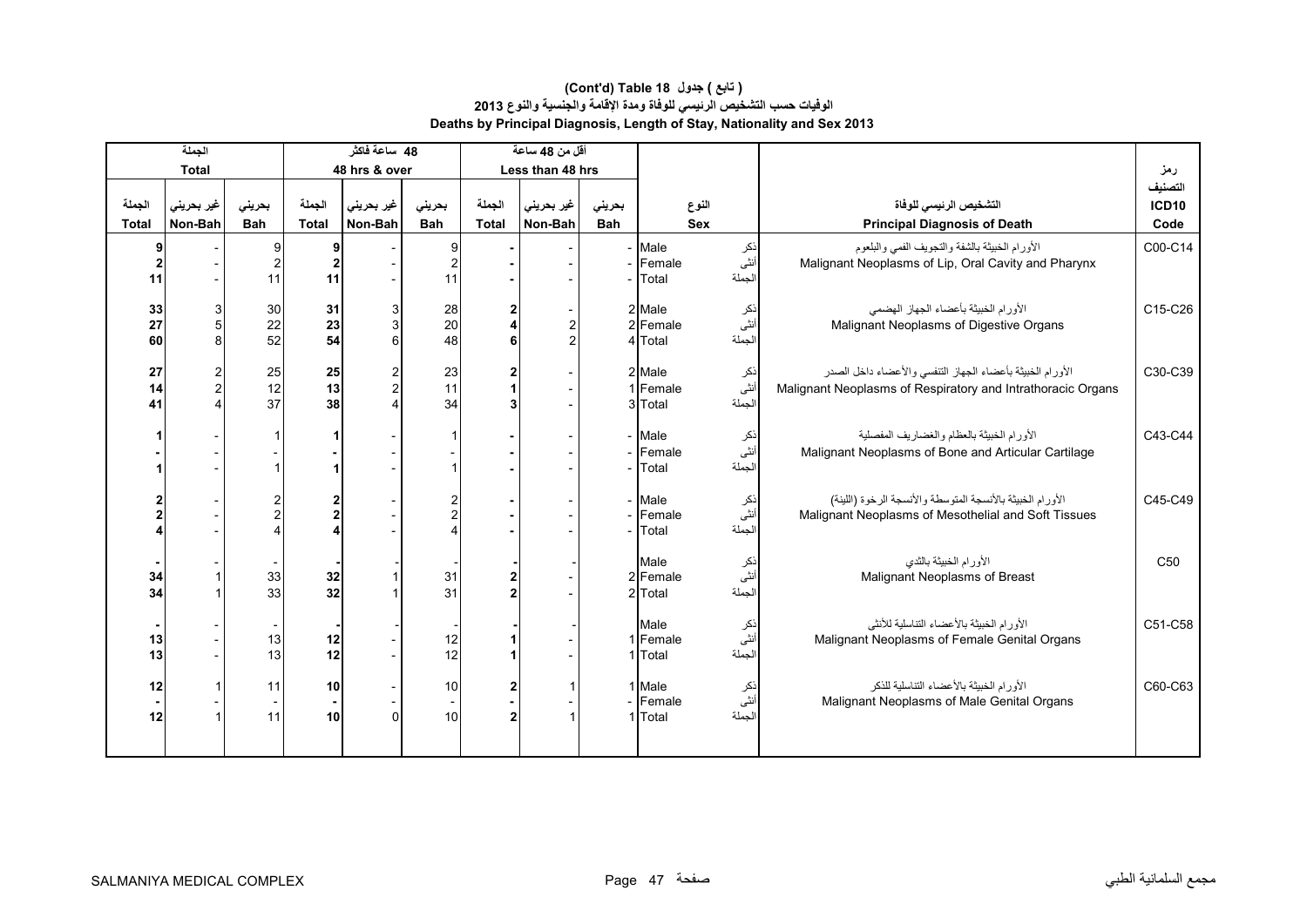|                        | الجملة                |                           |                          | 48 ساعة فاكثر         |                          |                        | أقل من 48 ساعة        |                      |                               |                         |                                                                                                                                                                  |                                 |
|------------------------|-----------------------|---------------------------|--------------------------|-----------------------|--------------------------|------------------------|-----------------------|----------------------|-------------------------------|-------------------------|------------------------------------------------------------------------------------------------------------------------------------------------------------------|---------------------------------|
|                        | <b>Total</b>          |                           |                          | 48 hrs & over         |                          |                        | Less than 48 hrs      |                      |                               |                         |                                                                                                                                                                  | رمز                             |
| الجملة<br><b>Total</b> | غير بحريني<br>Non-Bah | بحرينى<br><b>Bah</b>      | الجملة<br><b>Total</b>   | غير بحريني<br>Non-Bah | بحرينى<br><b>Bah</b>     | الجملة<br><b>Total</b> | غير بحريني<br>Non-Bah | بحريني<br><b>Bah</b> |                               | النوع<br><b>Sex</b>     | التشخيص الرئيسى للوفاة<br><b>Principal Diagnosis of Death</b>                                                                                                    | التصنيف<br><b>ICD10</b><br>Code |
| 11                     |                       | 11                        | 11                       |                       | 4<br>11                  |                        |                       |                      | - Male<br>- Female<br>Total   | نكر<br>أنثى<br>الجملة   | الأورام الخبيثة بالجهاز البولي<br>Malignant Neoplasms of Urinary Tract                                                                                           | C64-C68                         |
|                        |                       |                           | 5                        | 2<br>$\mathfrak{p}$   | 3                        |                        |                       |                      | - Male<br>- Female<br>Total   | ذکر<br>أنثى<br>الجملة   | الأورام الخبيثة بالعين والدماغ (المخ) والأجزاء الأخرى من الجهاز العصبي المركزي<br>Malignant Neoplasms of Eye, Brain and Other<br>Parts of Central Nervous System | C69-C72                         |
|                        |                       |                           |                          |                       |                          |                        |                       |                      | 1 Male<br>1 Female<br>2 Total | نكر<br>أنثىّ<br>الجملة  | الأورام الخبيثة بالغدة الدرقية أو الغدد الصماء الأخرى<br>Malignant Neoplasms of Thyroid and Other<br><b>Endocrine Glands</b>                                     | C73-C75                         |
| 12                     |                       | 6<br>$\overline{5}$<br>11 | 5<br>12                  |                       | 6<br>5<br>11             |                        |                       |                      | - Male<br>- Female<br>Total   | نكر<br>أنثى<br>الجملة   | أورام خبيثة بمواقع مبهمة أوثانوية أو غير محددة<br>Malignant Neoplasms of III-Defined, Secondary<br>and Unspecified Sites                                         | C76-C80                         |
| 26<br>9<br>35          |                       | 24<br>8<br>32             | 24<br>8<br>32            | 2<br>$\mathfrak{p}$   | 22<br>8<br>30            |                        |                       |                      | 2 Male<br>- Female<br>2 Total | ذکر<br>أنثى<br>الجملة   | الأورام الخبيثة بالأنسجة الليمفاوية والمكونة للدم والأنسجة ذات العلاقة<br>Malignant Neoplasms of Lymphoid, Haematopoietic<br>and Related Tissue                  | C81-C96                         |
|                        |                       | 3<br>$\overline{2}$       | 4<br>$\overline{2}$<br>ĥ |                       | 3<br>$\overline{c}$<br>5 |                        |                       |                      | - Male<br>- Female<br>- Total | نكر<br>انڈی<br>الجملة   | أورام ذات سلوك (تصرف) غير مؤكد أو غير معروف<br>Neoplasms of Uncertain or Unknown Behaviour                                                                       | D37-D48                         |
|                        |                       | 2<br>$\overline{c}$       |                          |                       |                          |                        |                       |                      | Male<br>1 Female<br>1 Total   | انکر<br>اُنٹی<br>الجملة | فقر الدم التغذوي<br><b>Nutritional Anaemias</b>                                                                                                                  | D50-D53                         |
| 11<br>3<br>14          |                       | 11<br>$\mathbf{3}$<br>14  | 8                        |                       | 8                        | 6                      |                       |                      | 4 Male<br>2 Female<br>6 Total | ذکر<br>أنثى<br>الجملة   | فقر الدم الانحلالي<br>Haemolytic Anaemias                                                                                                                        | D55-D59                         |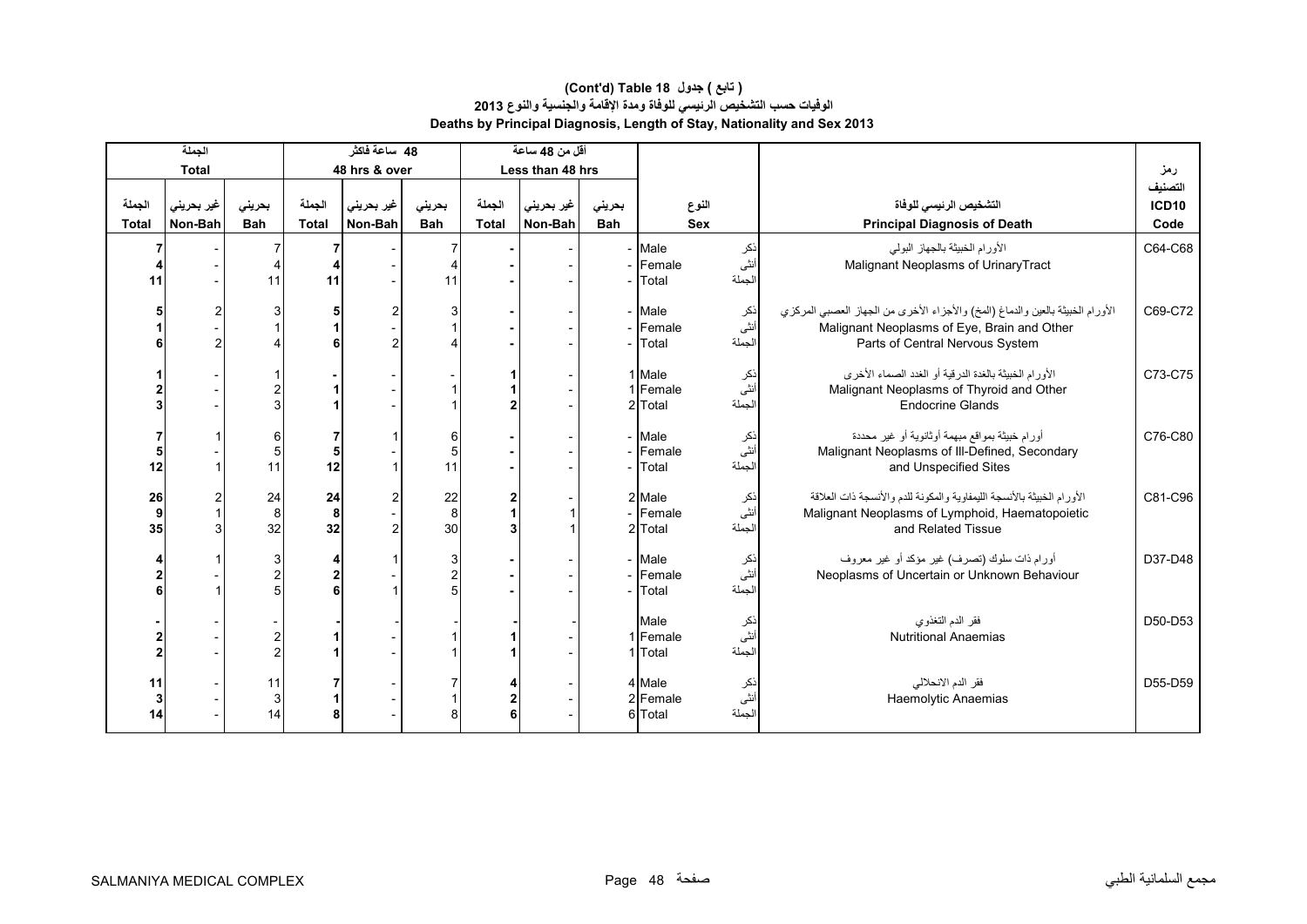#### **Deaths by Principal Diagnosis, Length of Stay, Nationality and Sex 2013 (Cont'd) Table 18 جدول ) تابع( الوفيات حسب التشخيص الرئيسي للوفاة ومدة اإلقامة والجنسية والنوع <sup>2013</sup>**

|                        | الجملة                |               |                      |                        | 48٪ ساعة فاكثر        |                      |                        | أقل من 48 ساعة        |                      |                               |                       |                                                                                                                                                                           |                                 |
|------------------------|-----------------------|---------------|----------------------|------------------------|-----------------------|----------------------|------------------------|-----------------------|----------------------|-------------------------------|-----------------------|---------------------------------------------------------------------------------------------------------------------------------------------------------------------------|---------------------------------|
|                        | <b>Total</b>          |               |                      |                        | 48 hrs & over         |                      |                        | Less than 48 hrs      |                      |                               |                       |                                                                                                                                                                           | رمز                             |
| الجملة<br><b>Total</b> | غير بحريني<br>Non-Bah |               | بحرينى<br><b>Bah</b> | الجملة<br><b>Total</b> | غير بحريني<br>Non-Bah | بحريني<br><b>Bah</b> | الجملة<br><b>Total</b> | غير بحريني<br>Non-Bah | بحريني<br><b>Bah</b> | النوع<br><b>Sex</b>           |                       | التشخيص الرئيسي للوفاة<br><b>Principal Diagnosis of Death</b>                                                                                                             | التصنيف<br><b>ICD10</b><br>Code |
|                        |                       |               |                      |                        |                       |                      |                        |                       |                      | Male<br>Female<br>Total       | نكر<br>أنثى<br>الجملة | الأمراض الأخرى للدم ولأعضاء تكوين الدم<br>Other diseases of blood and blood-forming organs                                                                                | D70-D77                         |
|                        | 24<br>20<br>44        | $\frac{2}{2}$ | 22<br>18<br>40       | 24<br>19<br>43         |                       | 22<br>17<br>39       |                        |                       |                      | - Male<br>1 Female<br>1 Total | ذکر<br>انٹی<br>الجملة | الداء السكري (السكري)<br><b>Diabetes Mellitus</b>                                                                                                                         | E10-E14                         |
|                        |                       |               | 3                    |                        |                       |                      |                        |                       |                      | - Male<br>Female<br>Total     | نکر<br>انٹی<br>الجملة | اضطرابات الاستقلاب (التمثيل الغذائي)<br><b>Metabolic Disorders</b>                                                                                                        | E70-E90                         |
|                        |                       |               |                      |                        |                       |                      |                        |                       |                      | - Male<br>Female<br>- Total   | نكر<br>الجملة         | الاضطرابات العقلية والسلوكية نتيجة استخدام مواد نفسانية المفعول (مؤثرة نفسياً)<br>lental and Behavioural Disorders due to Psychoactive Substance Use                      | F10-F19                         |
|                        |                       |               |                      |                        |                       |                      |                        |                       |                      | 1 Male<br>Female<br>1 Total   | أنثى<br>الجملة        | الفصام (انفصام الشخصية) (الشيزوفرينيا) والاضطرابات فصامية النمط والاضطرابات التوهمية ذكر<br>Schizophrenia, Schizotypal and Delusional Disorders                           | F20-F29                         |
|                        |                       |               |                      |                        |                       |                      |                        |                       |                      | Male<br>- Female<br>Total     | نكر<br>أنثى<br>الجملة | الأمراض الالتهابية بالجهاز العصبي المركزي<br>Inflammatory diseases of the Central Nervious System                                                                         | G00-G09                         |
|                        |                       |               |                      |                        |                       |                      |                        |                       |                      | - Male<br>- Female<br>- Total | الجملة                | G10-G13  ضمورات جهازية (مجموعية) تشمل الجسم كله تصيب في المقام الأول الجهاز العصبي المركزي ذكر<br>Systemic Atrophies Primarily affecting the Central Nervous System  أنثى |                                 |
|                        |                       |               | 3                    | 3                      |                       |                      |                        |                       |                      | - Male<br>- Female<br>- Total | نكر<br>أنثى<br>الجملة | الاضطرابات خارج السبيل الهرمي (خارج الهرمية) واضطرابات الحركة<br><b>Extrapyramidal and Movement Disorders</b>                                                             | G20-G26                         |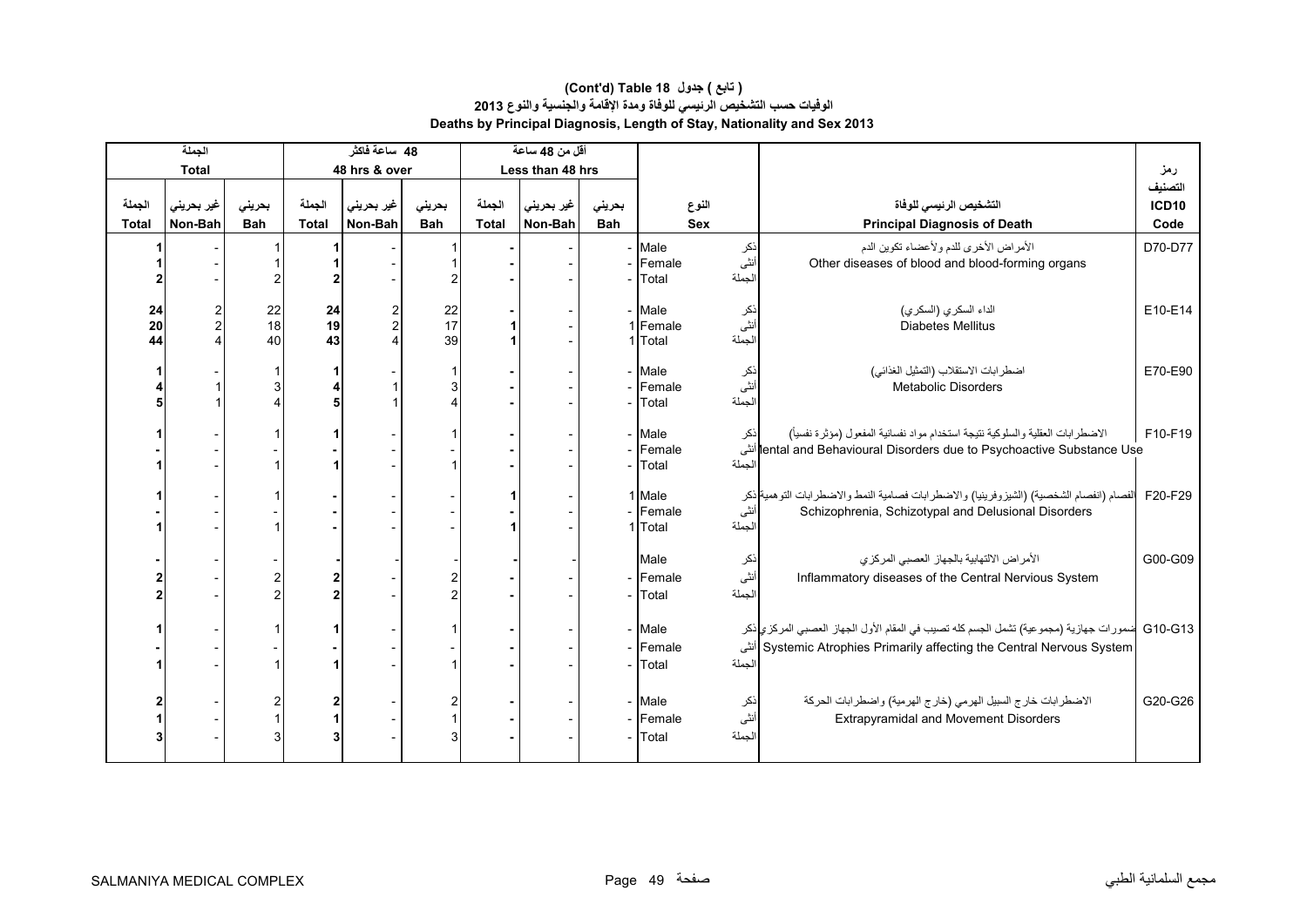|                        | الجملة                   |                      |                        | 48 ساعة فاكثر         |                          |                        | أقل من 48 ساعة        |                      |                               |                            |                                                                                                                                     |                                 |
|------------------------|--------------------------|----------------------|------------------------|-----------------------|--------------------------|------------------------|-----------------------|----------------------|-------------------------------|----------------------------|-------------------------------------------------------------------------------------------------------------------------------------|---------------------------------|
|                        | <b>Total</b>             |                      |                        | 48 hrs & over         |                          |                        | Less than 48 hrs      |                      |                               |                            |                                                                                                                                     | رمز                             |
| الجملة<br><b>Total</b> | غير بحريني<br>Non-Bah    | بحريني<br><b>Bah</b> | الجملة<br><b>Total</b> | غير بحريني<br>Non-Bah | بحريني<br><b>Bah</b>     | الجملة<br><b>Total</b> | غير بحريني<br>Non-Bah | بحريني<br><b>Bah</b> |                               | النوع<br><b>Sex</b>        | التشخيص الرئيسي للوفاة<br><b>Principal Diagnosis of Death</b>                                                                       | التصنيف<br><b>ICD10</b><br>Code |
|                        |                          |                      |                        |                       |                          |                        |                       |                      | - Male<br>- Female<br>Total   | ذکر<br>انٹی<br>الجملة      | الأمراض الانحلالية الأخرى بالجهاز العصبي<br>Other Degenerative Diseases of the Nervous System                                       | G30-G32                         |
|                        |                          |                      |                        |                       |                          |                        |                       |                      | - Male<br>- Female<br>- Total | نكر<br>أنثى<br>الجملة      | أمراض الموصل العضلي العصبي وأمراض العضلات<br>Diseases of Nyoneural Junction and Muscle                                              | G70-G73                         |
|                        |                          |                      |                        |                       |                          |                        |                       |                      | Male<br>- Female<br>Total     | نكر<br>أنثى<br>الجملة      | الشلل المخي والمتلازمات الشللية الأخرى<br>Cerebral Palsy and Other Paralytic Syndromes                                              | G80-G83                         |
|                        |                          |                      | 2                      |                       |                          |                        |                       |                      | - Male<br>- Female<br>Total   | نكر<br>أنثى<br>لجملة       | الاضطرابات الأخرى بالجهاز العصبي<br>Other Disorders of the Nervous System                                                           | G90-G99                         |
|                        |                          |                      | 2<br>$\overline{2}$    |                       |                          |                        |                       |                      | - Male<br>- Female<br>Total   | نكر<br>أنثى<br>الجملة      | أمراض القلب الروماتيزمية المزمنة<br><b>Chronic Rheumatic Heart Diseases</b>                                                         | $105 - 109$                     |
| 35<br>42<br>77         | 11<br>$\mathbf{2}$<br>13 | 24<br>40<br>64       | 33<br>35<br>68         | 11<br>12              | 22<br>34<br>56           | $\overline{7}$<br>٩    |                       |                      | 2 Male<br>6 Female<br>8 Total | نكر<br>.<br>انشی<br>الجملة | أمراض فرط (ارتفاع) ضغط الدم<br><b>Hypertensive Diseases</b>                                                                         | $110 - 115$                     |
| 17<br>15<br>32         | 6                        | 11<br>14<br>25       | 12<br>12<br>24         | 4<br>5                | 8<br>11<br>19            | 5<br>3<br>8            | 2<br>$\overline{c}$   |                      | 3 Male<br>3 Female<br>6 Total | نكر<br>أنثى<br>الجملة      | أمراض القلب الاقفارية (الاسكيمية) الناجمة عن القصور الدموي<br><b>Ischaemic Heart Diseases</b>                                       | $120 - 125$                     |
|                        |                          |                      | 3<br>4<br>7            |                       | 3<br>4<br>$\overline{7}$ |                        |                       |                      | - Male<br>- Female<br>Total   | نكر<br>أنثى<br>الجملة      | أمراض القلب الرئوية وأمراض الدورة الدموية الرئوية (الدوران الدموي)<br>Pulmonary Heart Disease and Diseases of Pulmonary Circulation | 126-128                         |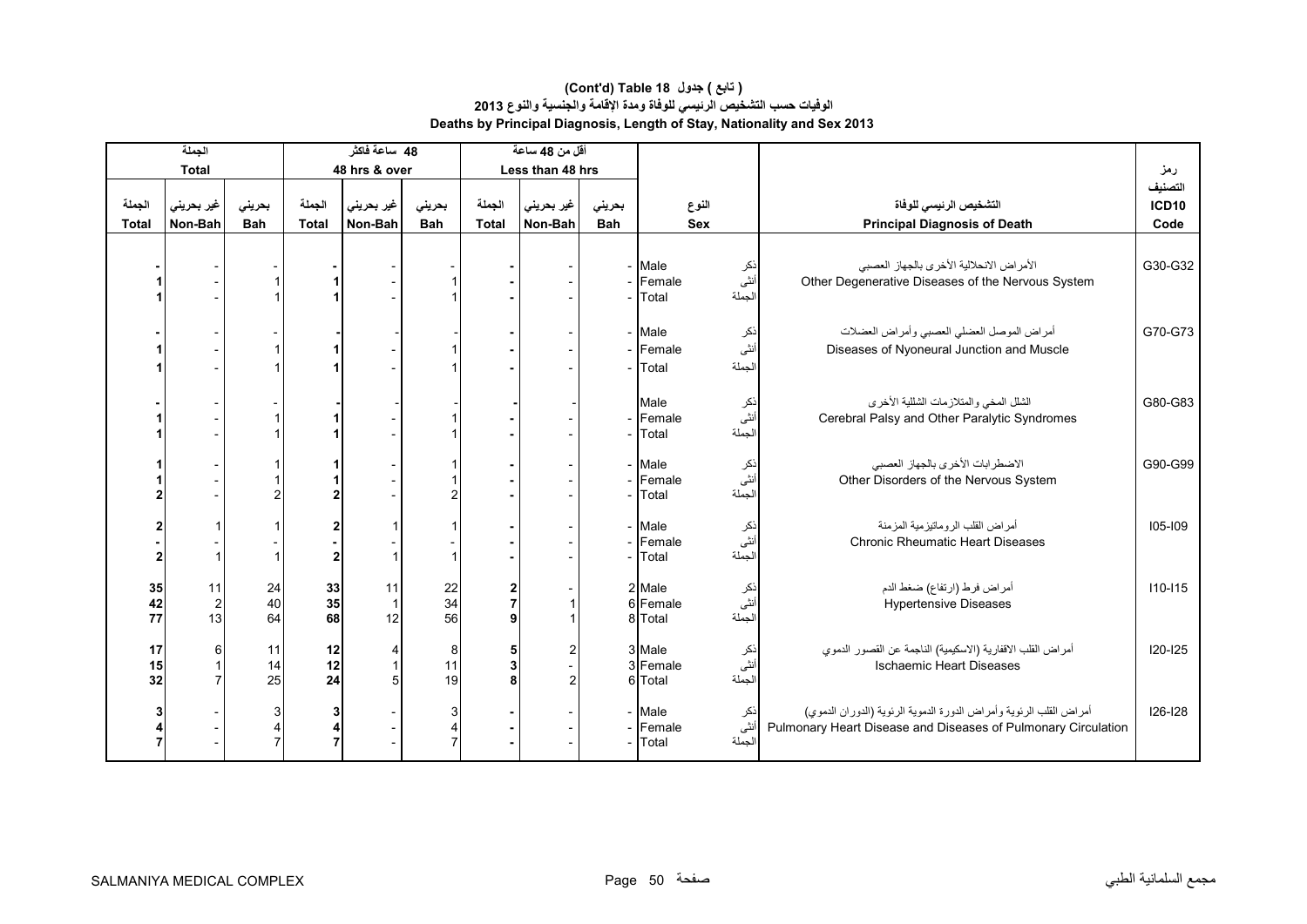|                | الجملة        |                |                | 48 ساعة فاكثر       |                |              | أقل من 48 ساعة   |            |                                                        |                       |                                                                                                               |                         |
|----------------|---------------|----------------|----------------|---------------------|----------------|--------------|------------------|------------|--------------------------------------------------------|-----------------------|---------------------------------------------------------------------------------------------------------------|-------------------------|
|                | <b>Total</b>  |                |                | 48 hrs & over       |                |              | Less than 48 hrs |            |                                                        |                       |                                                                                                               | رمز                     |
| الجملة         | غير بحريني    | بحرينى         | الجملة         | غير بحريني          | بحرينى         | الجملة       | غير بحريني       | بحريني     |                                                        | النوع                 | التشخيص الرئيسى للوفاة                                                                                        | التصنيف<br><b>ICD10</b> |
| <b>Total</b>   | Non-Bah       | <b>Bah</b>     | <b>Total</b>   | Non-Bah             | <b>Bah</b>     | <b>Total</b> | Non-Bah          | <b>Bah</b> |                                                        | <b>Sex</b>            | <b>Principal Diagnosis of Death</b>                                                                           | Code                    |
| 14<br>15<br>29 | 2             | 12<br>14<br>26 | 10<br>10<br>20 |                     | 10<br>9<br>19  | 4<br>5<br>9  | $\overline{2}$   |            | 2 Male<br>5 Female<br>7 Total                          | نکر<br>انٹی<br>الجملة | أشكال أخرى من أمر اض القلب<br>Other Forms of Heart Disease                                                    | $130 - 152$             |
| 30<br>26<br>56 | 11<br>9<br>20 | 19<br>17<br>36 | 29<br>23<br>52 | 10<br>6<br>16       | 19<br>17<br>36 | 3            | 3                |            | - Male<br>Female<br>Total                              | ذکر<br>انٹی<br>الجملة | الأمراض الدماغية الوعائية (أمراض أوعية المخ)<br>Cerebrovascular Diseases                                      | 160-169                 |
|                |               |                |                |                     |                |              |                  |            | Male<br>Female<br>Total                                | نكر<br>انٹی<br>الجملة | أنفلونز ا الخنازير<br>Swine Flue                                                                              | J09                     |
| 43<br>30<br>73 |               | 41<br>30<br>71 | 38<br>25<br>63 | 2<br>$\mathfrak{p}$ | 36<br>25<br>61 | 5<br>5<br>10 |                  |            | 5 Male<br>5 Female<br>10 Total                         | ذکر<br>أنثى<br>الجملة | النزلة الوافدة (الانفلونزا) وذات الرئة (الالتهاب الرئوي)<br>Influenza and Pneumonia                           | J10-J18                 |
|                |               |                |                |                     |                |              |                  |            | - Male<br>- Female<br>Total                            | ذکر<br>انٹی<br>لجملة  | عداوي (خمج) حادة أخرى بالجهاز التنفسي السفلي<br>Other Acute Lower Respiratory Infections                      | J20-J22                 |
|                |               |                | $\overline{2}$ |                     | 2              |              |                  |            | - Male<br>- Female<br>Total                            | ذکر<br>انثی<br>الجملة | الأمراض الأخرى بالجهاز التنفسي العلوي (المسالك التنفسية العليا)<br>Other Diseses of Upper Respiratory Tract   | J30-J39                 |
| 13<br>13<br>26 |               | 9<br>12<br>21  | 10<br>12<br>22 |                     | 7<br>11<br>18  |              |                  |            | 2 Male<br>1 Female<br>3 Total                          | ذکر<br>أنثى<br>الجملة | الأمراض المزمنة بالجهاز التنفسي السفلي (المسالك التنفسية السفلي)<br><b>Chronic Lower Respiratory Diseases</b> | J40-J47                 |
| 10<br>4<br>14  |               | 10<br>4<br>14  | 10<br>3<br>13  |                     | 10<br>3<br>13  | 1            |                  |            | - Male<br>نكر<br>أنثى<br>1 Female<br>الجملة<br>1 Total |                       | أمراض الرئة الناجمة عن عوامل خارجية<br>Lung Diseases due to External Agents                                   | J60-J70                 |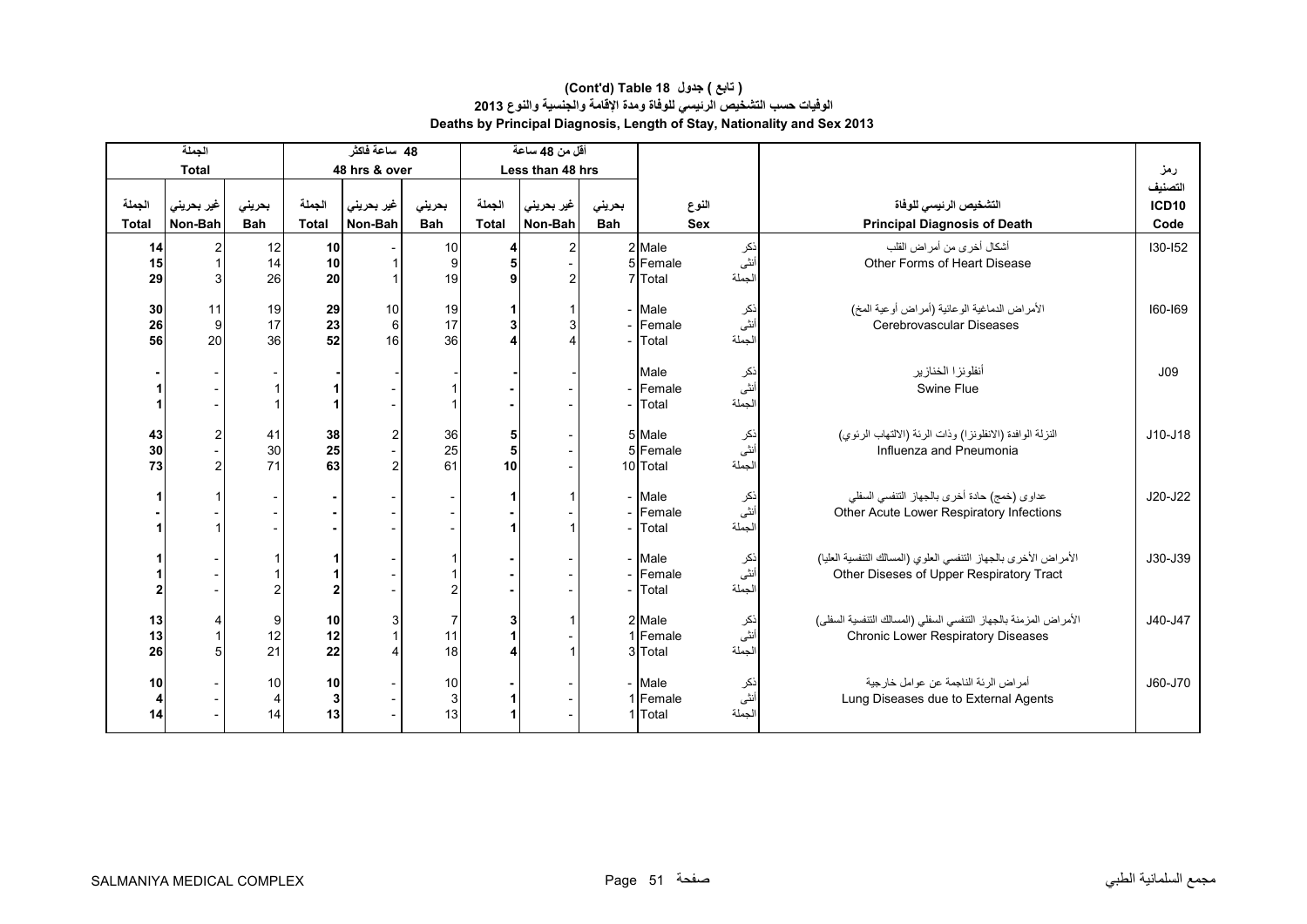|                        | الجملة                |                                     |                          | 48 ساعة فاكثر         |                           |                        | أقل من 48 ساعة        |                      |                                                        |                        |                                                                                                                                                   |                                 |
|------------------------|-----------------------|-------------------------------------|--------------------------|-----------------------|---------------------------|------------------------|-----------------------|----------------------|--------------------------------------------------------|------------------------|---------------------------------------------------------------------------------------------------------------------------------------------------|---------------------------------|
|                        | <b>Total</b>          |                                     |                          | 48 hrs & over         |                           |                        | Less than 48 hrs      |                      |                                                        |                        |                                                                                                                                                   | رمز                             |
| الجملة<br><b>Total</b> | غير بحريني<br>Non-Bah | بحريني<br><b>Bah</b>                | الجملة<br><b>Total</b>   | غير بحريني<br>Non-Bah | بحريني<br>Bah             | الجملة<br><b>Total</b> | غير بحريني<br>Non-Bah | بحريني<br><b>Bah</b> | النوع<br><b>Sex</b>                                    |                        | التشخيص الرئيسى للوفاة<br><b>Principal Diagnosis of Death</b>                                                                                     | التصنيف<br><b>ICD10</b><br>Code |
|                        |                       | 2<br>6                              | 3<br>6<br>9              |                       | 2<br>6<br>8               |                        |                       |                      | - Male<br>- Female<br>Total                            | نكر<br>أنثى<br>الجملة  | أمراض تنفسية أخرى تصيب بصفة رئيسية النسيج الخلالي<br>Other Respiratory Diseases Principally<br>affecting the Interstitium                         | J80-J84                         |
|                        |                       |                                     | 3                        |                       | 3                         |                        |                       |                      | - Male<br>- Female<br>Total                            | نكر<br>أنثى<br>الجملة  | حالات التقيح والنخر (التنكرز) بالجهاز التنفسي السفلي (بالمسالك التنفسية السفلي)<br>Suppurative and Necrotic Conditions of Lower Respiratory Tract | J85-J86                         |
|                        |                       |                                     | 2<br>3                   |                       |                           |                        |                       |                      | - Male<br>- Female<br>Total                            | انکر<br>انٹی<br>الجملة | الأمراض الأخرى بالجنبة (البلورا)<br>Other Diseases of Pleura                                                                                      | J90-J94                         |
|                        |                       |                                     | 3                        |                       |                           | $\overline{2}$         | 2<br>$\overline{c}$   |                      | - Male<br>- Female<br>Total                            | ذكر<br>أنثى<br>لجملة   | أمراض الجهاز التنفسي الأخرى<br>Other Diseases of the Respiratory System                                                                           | J95-J99                         |
|                        |                       |                                     | 5<br>6                   |                       | 5<br>6                    |                        |                       |                      | - Male<br>- Female<br>- Total                          | ذکر<br>انثی<br>الجملة  | أمراض المرئ والإثنى عشر (العفج)<br>Diseases of Oesophagus, Stomach and Duodenum                                                                   | K20-K31                         |
| 6<br>10                |                       |                                     | 6<br>$\overline{2}$<br>8 |                       | 5<br>$\overline{2}$       | $\overline{2}$         |                       |                      | - Male<br>2 Female<br>2 Total                          | ذکر<br>أنثى<br>الجملة  | الأمراض الأخرى بالأمعاء<br>Other Diseases of Intestines                                                                                           | K55-K63                         |
| 8<br>5<br>13           |                       | $8^{\circ}$<br>$\overline{4}$<br>12 | 8<br>5<br>13             |                       | 8<br>$\overline{4}$<br>12 |                        |                       |                      | - Male<br>- Female<br>Total                            | نكر<br>أنثى<br>الجملة  | أمر اض الكبد<br>Diseases of Liver                                                                                                                 | K70-K77                         |
|                        |                       |                                     |                          |                       |                           |                        |                       |                      | 1 Male<br>نكر<br>أنثى<br>- Female<br>الجملة<br>1 Total |                        | الأمراض الأخرى بالجهاز الهضمى<br>Other Diseases of the Digestive System                                                                           | K90-K93                         |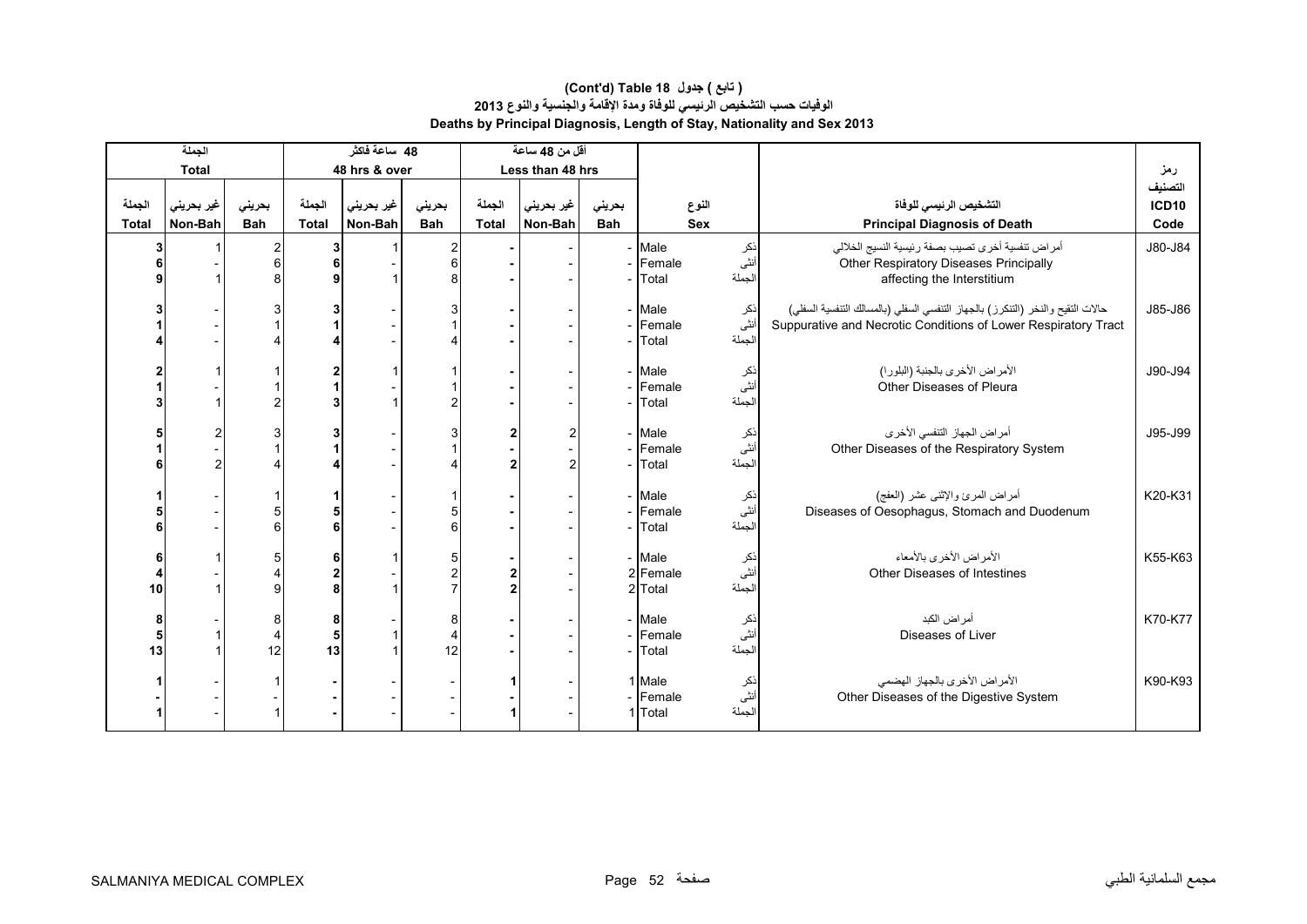#### **Deaths by Principal Diagnosis, Length of Stay, Nationality and Sex 2013 (Cont'd) Table 18 جدول ) تابع( الوفيات حسب التشخيص الرئيسي للوفاة ومدة اإلقامة والجنسية والنوع <sup>2013</sup>**

|                        | الجملة                |                          |                              | 48 ساعة فاكثر         |                      |                        | أقل من 48 ساعة        |                      |                                                      |                        |                                                                                                           |                                 |
|------------------------|-----------------------|--------------------------|------------------------------|-----------------------|----------------------|------------------------|-----------------------|----------------------|------------------------------------------------------|------------------------|-----------------------------------------------------------------------------------------------------------|---------------------------------|
|                        | <b>Total</b>          |                          |                              | 48 hrs & over         |                      |                        | Less than 48 hrs      |                      |                                                      |                        |                                                                                                           | رمز                             |
| الجملة<br><b>Total</b> | غير بحريني<br>Non-Bah | بحرينى<br><b>Bah</b>     | الجملة<br><b>Total</b>       | غير بحريني<br>Non-Bah | بحريني<br><b>Bah</b> | الجملة<br><b>Total</b> | غير بحريني<br>Non-Bah | بحريني<br><b>Bah</b> |                                                      | النوع<br><b>Sex</b>    | التشخيص الرئيسي للوفاة<br><b>Principal Diagnosis of Death</b>                                             | التصنيف<br><b>ICD10</b><br>Code |
|                        |                       |                          |                              |                       |                      |                        |                       |                      | 1 Male<br>- Female<br>1 Total                        | نكر<br>أنثى<br>الجملة  | الأمراض الأخرى بالجهاز الهضمى<br>Other Diseases of the Digestive System                                   | K90-K93                         |
|                        |                       |                          |                              |                       |                      |                        |                       |                      | Male<br>- Female<br>Total                            | نکر<br>انٹی<br>الجملة  | عداوي (أخماج) بالجلد والنسيج الخلوي تحت الجلد (اللحمية)<br>Infections of the Skin and Subcutaneous Tissue | L00-L08                         |
|                        |                       |                          |                              |                       |                      |                        |                       |                      | Male<br>- Female<br>Total                            | ذکر<br>أنثى<br>الجملة  | الشرى (الارتكاريا) و الحمامي<br>Urticaria and Erythema                                                    | L50-L54                         |
|                        |                       | 3<br>6 <sup>1</sup><br>g | 3<br>6<br>9                  |                       | 3<br>6<br>9          |                        |                       |                      | - Male<br>- Female<br>Total                          | اذکر<br>أنثى<br>الجملة | الاضطرابات الأخرى بالجلد والنسيج الخلوي تحت الجلد<br>Other Disorders of the Skin and Subcutaneous Tissue  | L80-L99                         |
|                        |                       |                          |                              |                       |                      |                        |                       |                      | - Male<br>- Female<br>- Total                        | نکر<br>اُنٹی<br>لجملة  | اعتلالات المفاصل<br>Arthropathies                                                                         | M00-M25                         |
|                        |                       |                          | 2<br>$\overline{\mathbf{2}}$ |                       | 2<br>3               |                        |                       |                      | - Male<br>- Female<br>- Total                        | نکر<br>انٹی<br>الجملة  | الاضطرابات الشاملة (الجهازية) للنسيج الضام<br><b>Systemic Connective Tissue Disorders</b>                 | M30-M36                         |
|                        |                       |                          |                              |                       |                      |                        |                       |                      | - Male<br>- Female<br>- Total                        | ذکر<br>انٹی<br>الجملة  | أمر اض كبيبات الكلى<br><b>Glomerular Diseases</b>                                                         | N00-N08                         |
|                        |                       |                          |                              |                       |                      |                        |                       |                      | - Male<br>ذکر<br>أنثى<br>- Female<br>الجملة<br>Total |                        | أمراض الكلى الأنبوبية الخلالية<br>Renal Tubulo-Interestitial Diseases                                     | N10-N16                         |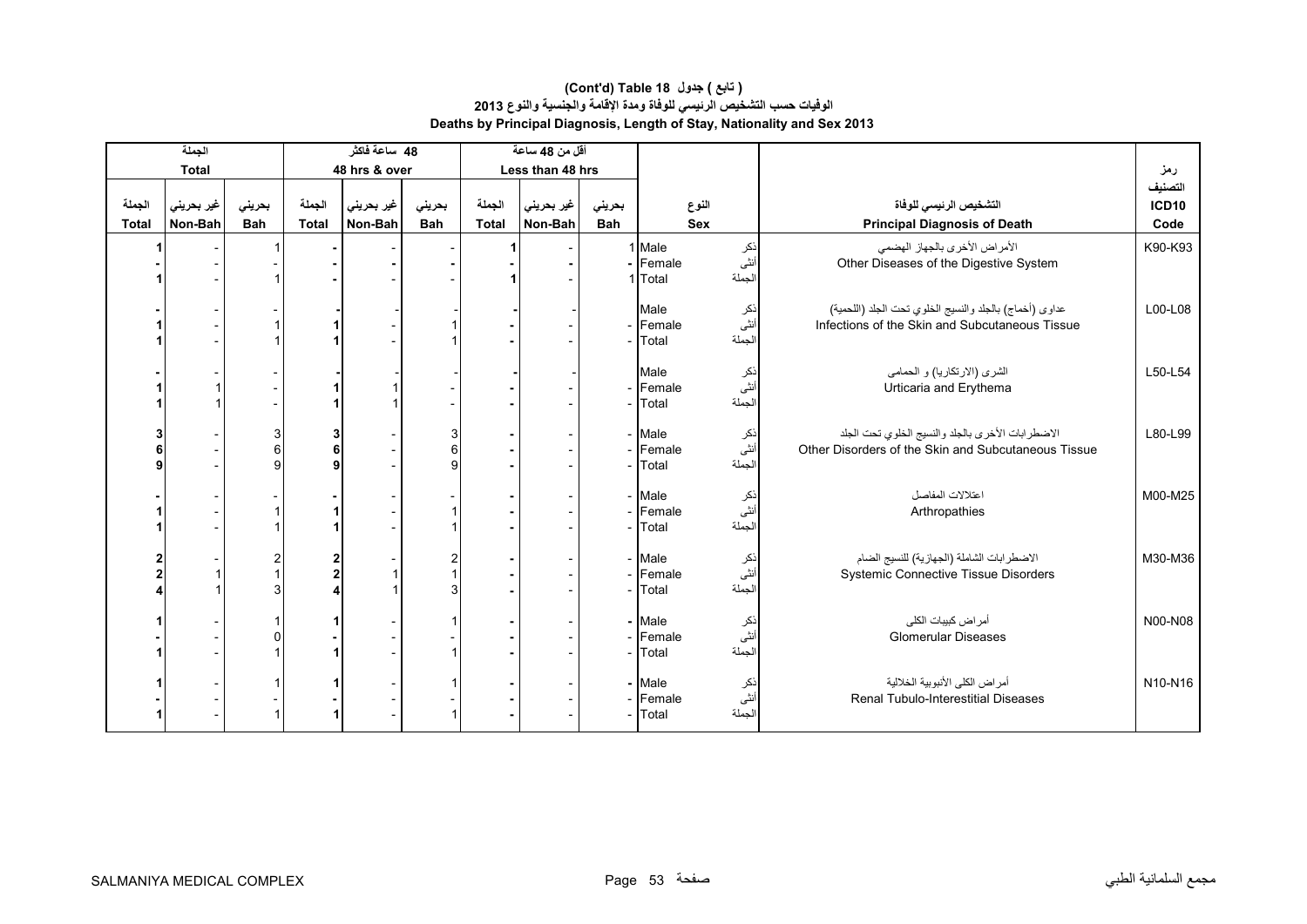|                        | الجملة                |                      |                        | 48 ساعة فاكثر         |                                                                               |                                    | أقل من 48 ساعة        |                      |                               |                               |                                                                                                                                                                               |                                 |
|------------------------|-----------------------|----------------------|------------------------|-----------------------|-------------------------------------------------------------------------------|------------------------------------|-----------------------|----------------------|-------------------------------|-------------------------------|-------------------------------------------------------------------------------------------------------------------------------------------------------------------------------|---------------------------------|
|                        | <b>Total</b>          |                      |                        | 48 hrs & over         |                                                                               |                                    | Less than 48 hrs      |                      |                               |                               |                                                                                                                                                                               | رمز                             |
| الجملة<br><b>Total</b> | غير بحريني<br>Non-Bah | بحريني<br><b>Bah</b> | الجملة<br><b>Total</b> | غير بحريني<br>Non-Bah | بحريني<br><b>Bah</b>                                                          | الجملة<br><b>Total</b>             | غير بحريني<br>Non-Bah | بحرينى<br><b>Bah</b> |                               | النوع<br><b>Sex</b>           | التشخيص الرئيسى للوفاة<br><b>Principal Diagnosis of Death</b>                                                                                                                 | التصنيف<br><b>ICD10</b><br>Code |
| 16<br>23               |                       | 14<br>6<br>20        | 12<br>6<br>18          | $\mathcal{P}$         | 11<br>5<br>16                                                                 |                                    |                       |                      | 3 Male<br>1 Female<br>4 Total | نکر<br>انٹ <i>ی</i><br>الجملة | الفشل (القصور) الكلوي<br><b>Renal Failure</b>                                                                                                                                 | N17-N19                         |
| 24<br>34<br>58         |                       | 22<br>32<br>54       | 19<br>27<br>46         |                       | 18<br>27<br>45                                                                | 5<br>12                            |                       |                      | 4 Male<br>5 Female<br>9 Total | نكر<br>أنثى<br>الجملة         | الأمراض الأخرى بالجهاز البولي<br>Other Diseases of the Urinary System                                                                                                         | N30-N39                         |
|                        |                       |                      | 2<br>$\overline{2}$    |                       | $\overline{2}$<br>2                                                           |                                    |                       |                      | Male<br>Female<br>Total       | ذکر<br>أنثى<br>الجملة         | الأمراض الأخرى بالجهاز البولي<br>Other Diseases of the Urinary System                                                                                                         | N30-N39                         |
|                        |                       |                      | $\overline{2}$         |                       |                                                                               |                                    |                       |                      | Male<br>Female<br>Total       | نكر<br>أنثى<br>الجملة         | حمل نتيجته اجهاض<br>Pregnancy with Abortive Outcome                                                                                                                           | O00-O08                         |
| 26<br>20<br>46         | $\overline{7}$<br>12  | 21<br>13<br>34       | 18<br>18<br>36         | 4<br>$\,6$<br>10      | 14<br>12<br>26                                                                | 8<br>$\overline{\mathbf{2}}$<br>10 |                       |                      | 7 Male<br>Female<br>8 Total   | ذکر<br>انٹی<br>الجملة         | اضطر ابات تتعلق بطول مدة الحمل أن نمو الجنين<br>Disorders related to Length of Gestation and Fetal Growth                                                                     | P05-P08                         |
|                        |                       |                      | 3<br>3<br>6            | 2                     | $\overline{\mathbf{c}}$<br>$\overline{\mathbf{c}}$<br>$\overline{\mathbf{A}}$ |                                    |                       |                      | Male<br>Female<br>Total       | نكر<br>أنثى<br>الجملة         | الإضطر ابات التنفسية و القلبية الو عائية الخاصة بالفتر ة حو الىّ الو لادة<br>Respiratory and Cardiovascular Disorders<br>Specific to the Perinatal Period                     | P20-P29                         |
|                        |                       |                      |                        |                       |                                                                               |                                    |                       |                      | Male<br>Female<br>Total       | نكر<br>أنثى<br>الجملة         | الاضطرابات المؤقتة (العابرة) في عمليات الغدد الصماء<br>والتمثيل الغذائي الخاصة بالجنين والوليد<br><b>Transitory Endocrine and Metabolic</b><br>Disorders of Fetus and Newborn | P70-P74                         |
|                        |                       |                      |                        |                       |                                                                               |                                    |                       |                      | Male<br>1 Female<br>1 Total   | ذکر<br>أنثى<br>الجملة         | اضطرابات الجهاز الهضمي في الجنين والوليد<br>Digestive System Disorders of Fetus and Newborn                                                                                   | P75-P78                         |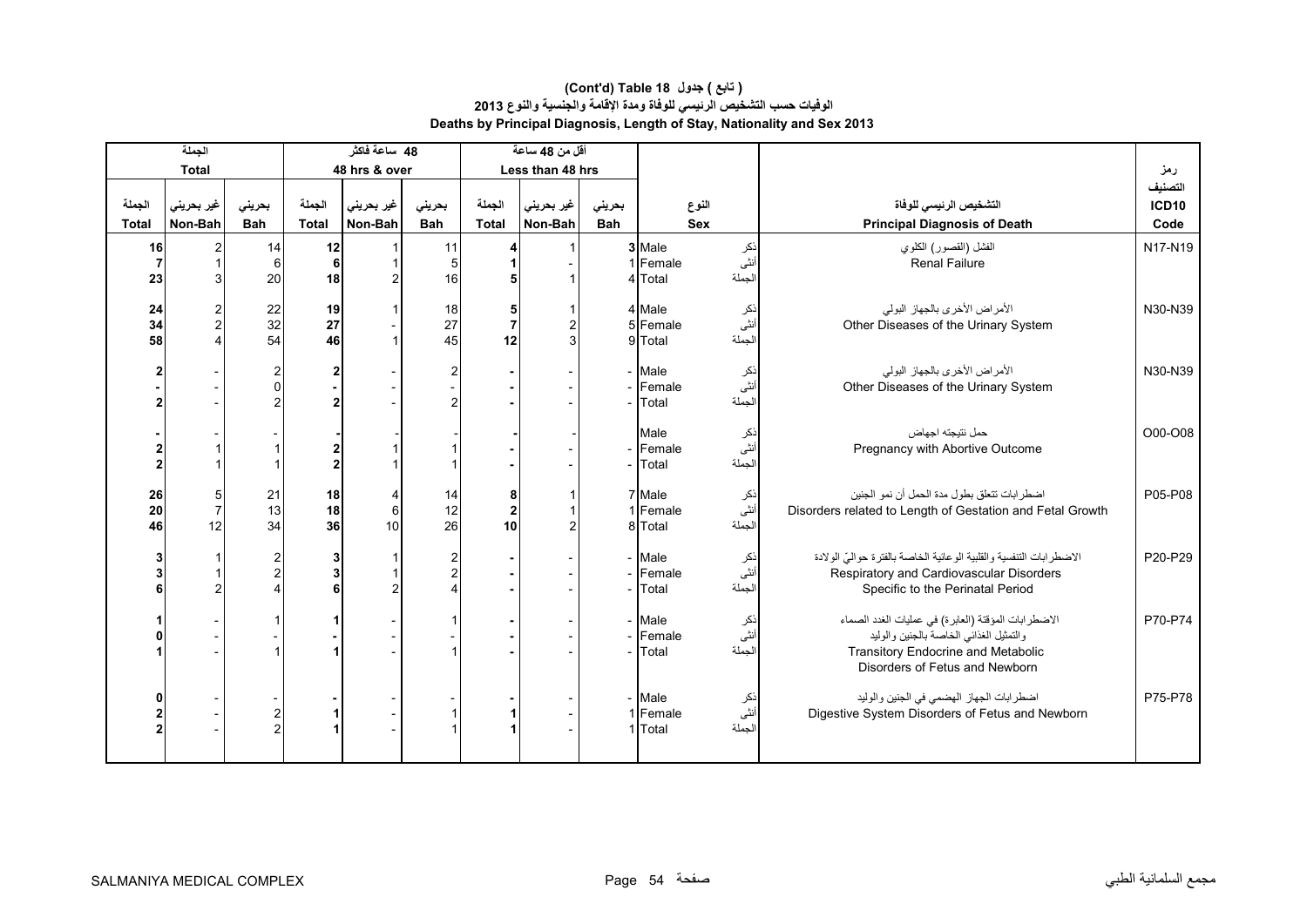|              | الجملة         |                |              | 48 ساعة فاكثر  |                                   |              | أقل من 48 ساعة   |            |                               |                       |                                                                                                                                                                               |              |
|--------------|----------------|----------------|--------------|----------------|-----------------------------------|--------------|------------------|------------|-------------------------------|-----------------------|-------------------------------------------------------------------------------------------------------------------------------------------------------------------------------|--------------|
|              | <b>Total</b>   |                |              | 48 hrs & over  |                                   |              | Less than 48 hrs |            |                               |                       |                                                                                                                                                                               | رمز          |
|              |                |                |              |                |                                   |              |                  |            |                               |                       |                                                                                                                                                                               | التصنيف      |
| الجملة       | غیر بحرینی     | بحرينى         | الجملة       | غير بحريني     | بحرينى                            | الجملة       | غير بحريني       | بحريني     | النوع                         |                       | التشخيص الرئيسى للوفاة                                                                                                                                                        | <b>ICD10</b> |
| <b>Total</b> | Non-Bah        | <b>Bah</b>     | <b>Total</b> | Non-Bah        | <b>Bah</b>                        | <b>Total</b> | Non-Bah          | <b>Bah</b> | <b>Sex</b>                    |                       | <b>Principal Diagnosis of Death</b>                                                                                                                                           | Code         |
|              |                |                |              |                |                                   |              |                  |            | $-$ Male<br>- Female<br>Total | نكر<br>أنثى<br>الجملة | الحالات التي تكتنف اللحافة (الجلد) (الإهاب) وانتظام حرارة الجسم في الجنين أو الوليد<br>Conditions involving the Integument and Temperature<br>Regulation of Fetus and Newborn | P80-P83      |
|              |                |                |              |                |                                   |              |                  |            | - Male                        | نكر                   | التشوهات الخلقية في الجهاز العصبي                                                                                                                                             | Q00-Q07      |
|              |                |                |              |                |                                   |              |                  |            | - Female                      | أنثى                  | Congenital Malformations of the Nervous System                                                                                                                                |              |
|              |                |                |              |                |                                   |              |                  |            | Total                         | الجملة                |                                                                                                                                                                               |              |
|              |                | 3<br>3<br>6    | 6            |                | 3<br>$\overline{\mathbf{c}}$<br>5 |              |                  |            | - Male<br>1 Female<br>1 Total | نكر<br>أنثى<br>الجملة | التشوهات الخلقية بالجهاز الدوري (الدوراني)<br>Congenital Malformations of the Circulatory System                                                                              | Q20-Q28      |
|              |                |                |              |                |                                   |              |                  |            | 2 Male                        |                       | التشوهات الخلقية بالجهاز التنفسي                                                                                                                                              | Q30-Q34      |
|              |                |                |              |                |                                   |              |                  |            | 1 Female                      | نکر<br>انٹی           | Congenital Malformations of the Respiratory System                                                                                                                            |              |
|              |                |                |              |                |                                   |              |                  |            | 3 Total                       | الجملة                |                                                                                                                                                                               |              |
|              |                |                |              |                |                                   |              |                  |            | - Male<br>- Female<br>- Total | نكر<br>أنثى<br>الجملة | التشو هات الخلقية الأخرى بالجهاز الهضمى<br>Other Congenital Malformations of the Digestive System                                                                             | Q38-Q45      |
|              |                |                |              |                |                                   |              |                  |            | - Male                        | نكر                   | التشو هات الخلقية بالجهاز البولى                                                                                                                                              | Q60-Q64      |
|              |                |                |              |                |                                   |              |                  |            | 2 Female                      | أنثى                  | Congenital Malformations of the Urinary System                                                                                                                                |              |
|              |                | $\overline{2}$ |              |                |                                   |              |                  |            | 2 Total                       | الجملة                |                                                                                                                                                                               |              |
|              |                | Δ              |              |                | 2                                 |              |                  |            | 2 Male<br>- Female<br>2 Total | نكر<br>أنثى<br>الجملة | التشوهات وتغييرات الشكل الخلقية بالجهاز العضلى الحركي<br>Congenital Malformations and Deformations of<br>the Musculoskeletal System                                           | Q65-Q79      |
|              |                | 2              |              |                | 2                                 |              |                  |            | - Male                        | ذكر                   | التشوهات الخلقية الأخرى                                                                                                                                                       | Q80-Q89      |
|              | $\overline{2}$ | $\mathbf{3}$   | 5            | 2              | 3                                 |              |                  |            | - Female                      | أنثى                  | <b>Other Congenital Malformations</b>                                                                                                                                         |              |
|              | 3              | 5              |              | $\mathfrak{p}$ | 5                                 |              |                  |            | Total                         | الجملة                |                                                                                                                                                                               |              |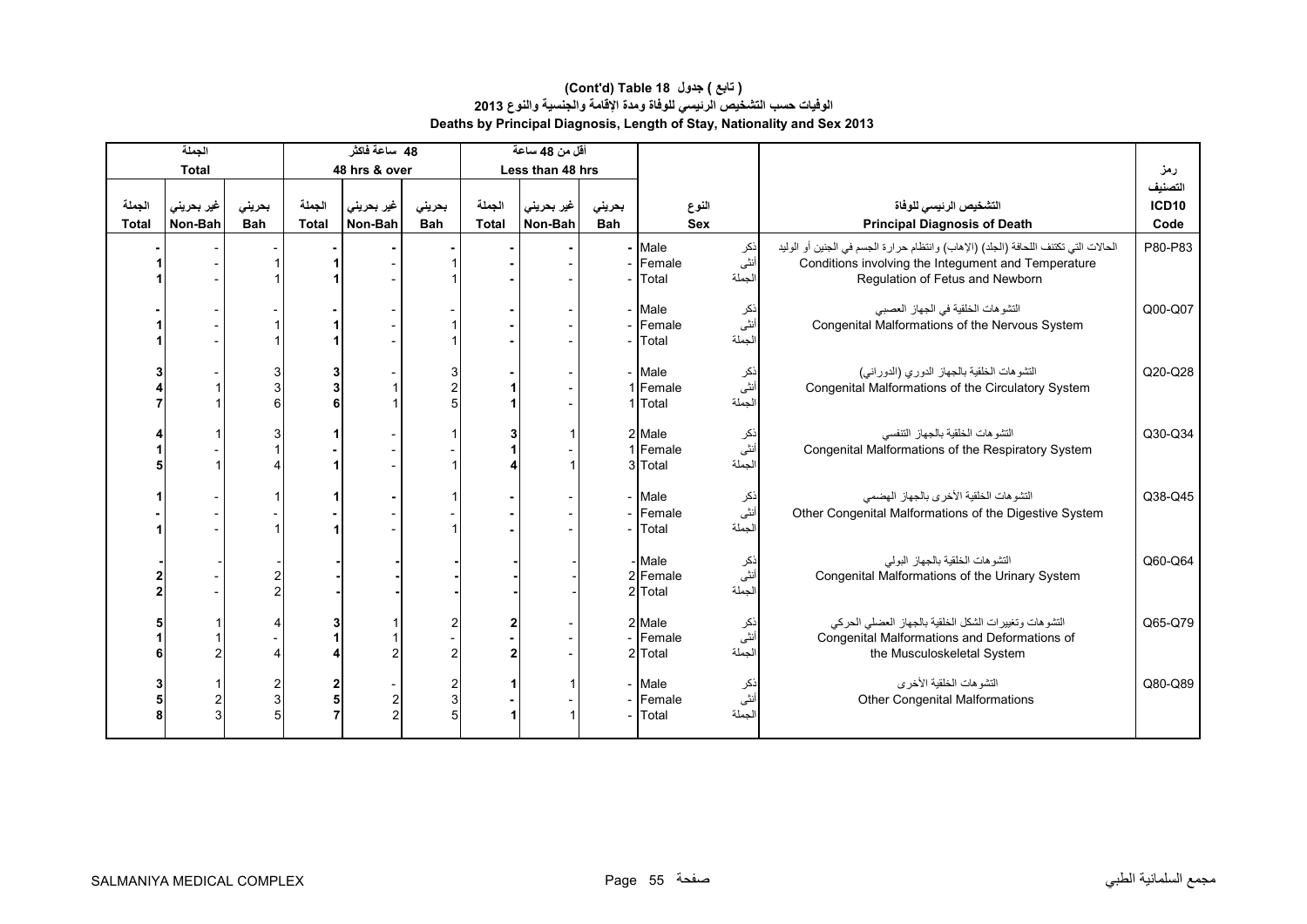|              | الجملة       |            |              | 48 ساعة فاكثر |                |              | أقل من 48 ساعة   |            |                               |                       |                                                                                                                                                            |              |
|--------------|--------------|------------|--------------|---------------|----------------|--------------|------------------|------------|-------------------------------|-----------------------|------------------------------------------------------------------------------------------------------------------------------------------------------------|--------------|
|              | <b>Total</b> |            |              | 48 hrs & over |                |              | Less than 48 hrs |            |                               |                       |                                                                                                                                                            | رمز          |
|              |              |            |              |               |                |              |                  |            |                               |                       |                                                                                                                                                            | التصنيف      |
| الجملة       | غير بحريني   | بحرينى     | الجملة       | غير بحريني    | بحرينى         | الجملة       | غير بحريني       | بحريني     | النوع                         |                       | التشخيص الرئيسي للوفاة                                                                                                                                     | <b>ICD10</b> |
| <b>Total</b> | Non-Bah      | <b>Bah</b> | <b>Total</b> | Non-Bah       | <b>Bah</b>     | <b>Total</b> | Non-Bah          | <b>Bah</b> | <b>Sex</b>                    |                       | <b>Principal Diagnosis of Death</b>                                                                                                                        | Code         |
|              |              |            |              |               |                |              |                  |            | - Male<br>- Female<br>Total   | نكر<br>أنثى<br>الجملة | الأعراض والعلامات (الدلائل المرضية) التي تكتنف الجهاز الدوري أو الجهاز التنفسي<br>Symptoms, and Signs involving the Circulatory<br>and Respiratory Systems | R00-R09      |
|              |              |            |              |               |                |              |                  |            | 1 Male                        | نكر                   | الأعراض والعلامات (الدلائل المرضية) التي تكتنف الجهاز الهضمي أو البطن                                                                                      | R10-R19      |
|              |              |            |              |               |                |              |                  |            | - Female                      | أنثى                  | Symptoms, and Signs involving                                                                                                                              |              |
|              |              |            |              |               |                |              |                  |            | 1 Total                       | الجملة                | the Digestive System and Abdomen                                                                                                                           |              |
|              |              |            |              |               |                |              |                  |            | Male<br>- Female<br>Total     | ذکر<br>أنثى<br>لجملة  | الأعراض والعلامات (الدلائل المرضية) العامة<br>General Symptoms and Signs                                                                                   | R50-R69      |
|              |              |            |              |               |                |              |                  |            | 1 Male                        |                       | إصابات الرأس                                                                                                                                               | S00-S09      |
|              |              |            |              |               |                |              |                  |            | - Female                      | نکر<br>انٹی           | Injuries to the Head                                                                                                                                       |              |
|              |              |            |              |               | $\overline{2}$ |              |                  |            | 1 Total                       | لجملة                 |                                                                                                                                                            |              |
|              |              | 2<br>3     | $\mathbf{z}$ |               | 2<br>3         |              |                  |            | - Male<br>- Female<br>- Total | ذکر<br>أنثى<br>لجملة  | إصابات الورك والفخذ<br>Injuries to the Hip and Thigh                                                                                                       | S70-S79      |
|              | 2            |            |              |               |                |              |                  |            | - Male                        | نكر                   | الاصابات التي تكتنف مناطق متعددة بالجسم                                                                                                                    | T00-T07      |
|              |              |            |              |               |                |              |                  |            | - Female                      | أنثى                  | Injuries involving Multiple Body Regions                                                                                                                   |              |
|              | 2            |            |              |               |                |              |                  |            | Total                         | الجملة                |                                                                                                                                                            |              |
|              |              |            |              |               |                |              |                  |            | - Male<br>- Female<br>- Total | ذكر<br>أنثى<br>الجملة | الحروق والتأكل للسطح الخارجي للجسم مع تحديد موضعه<br>Burns and Corrosions of External Body Surface, specified by Site                                      | T20-T25      |
|              |              |            |              |               |                |              |                  |            | 1 Male                        | نكر                   | حرق أو ائتكال بمناطق متعددة أو غير معينة من الجسم                                                                                                          | T29-T32      |
|              |              |            |              |               |                |              |                  |            | - Female                      | أنثى                  | Burns and Corrosions of Multiple and Unspecified Body Regions                                                                                              |              |
|              |              |            |              |               |                | 2            |                  |            | 1 Total                       | الجملة                |                                                                                                                                                            |              |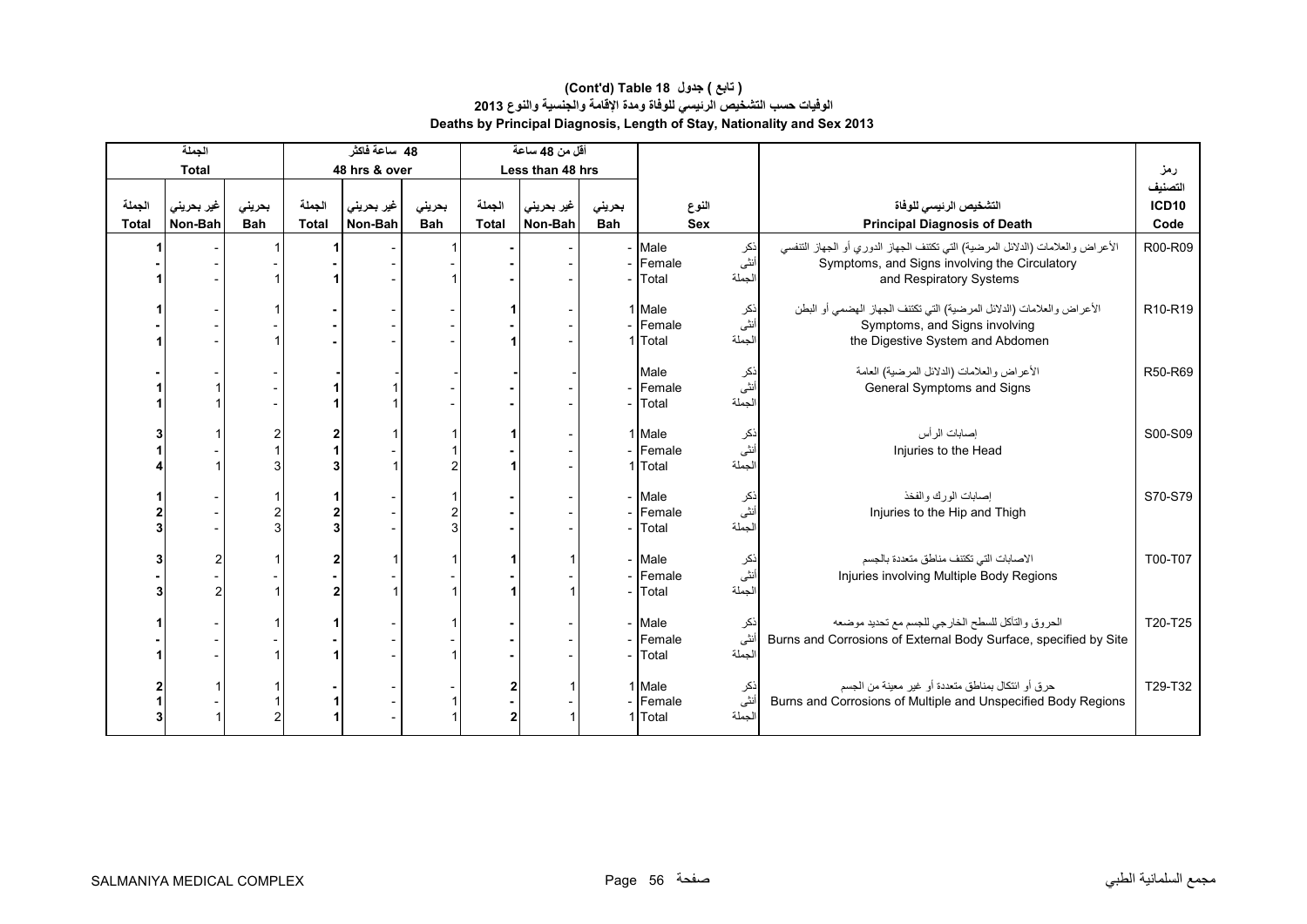#### **Deaths by Principal Diagnosis, Length of Stay, Nationality and Sex 2013 (Cont'd) Table 18 جدول ) تابع( الوفيات حسب التشخيص الرئيسي للوفاة ومدة اإلقامة والجنسية والنوع <sup>2013</sup>**

|              | الجملة       |            |                  | 48 ساعة فاكثر |            |              | أقل من 48 ساعة   |            |                                                        |                                                                                                                                                           |                         |
|--------------|--------------|------------|------------------|---------------|------------|--------------|------------------|------------|--------------------------------------------------------|-----------------------------------------------------------------------------------------------------------------------------------------------------------|-------------------------|
|              | <b>Total</b> |            |                  | 48 hrs & over |            |              | Less than 48 hrs |            |                                                        |                                                                                                                                                           | رمز                     |
| الجملة       | غير بحريني   | بحريني     | الجملة           | غير بحريني    | بحريني     | الجملة       | غير بحريني       | بحريني     | النوع                                                  | التشخيص الرئيسى للوفاة                                                                                                                                    | التصنيف<br><b>ICD10</b> |
| <b>Total</b> | Non-Bah      | <b>Bah</b> | <b>Total</b>     | Non-Bah       | <b>Bah</b> | <b>Total</b> | Non-Bah          | <b>Bah</b> | <b>Sex</b>                                             | <b>Principal Diagnosis of Death</b>                                                                                                                       | Code                    |
|              |              |            | 3                |               | 2          |              |                  |            | - Male<br>نكر<br>أنثى<br>- Female<br>الجملة<br>- Total | التسمم بالعقاقير (الأدوية) أو بالمستحضرات الطبية أو بالمواد الحيوية (البيولوجية)<br>Poisoning by Drugs, Medicaments and Biological Substances             | T36-T50                 |
|              |              |            | $\overline{2}$   |               |            |              |                  |            | - Male<br>نکر<br>انٹی<br>- Female<br>الجملة<br>Total   | التأثيرات الأخرى أو غير المحددة لأسباب خارجية<br>Other and Unspecified Effects of External Causes                                                         | T66-T78                 |
|              |              |            | 4<br>4           |               |            |              |                  |            | 1 Male<br>ذکر<br>أنثى<br>1 Female<br>لجملة<br>2 Total  | مضاعفات الرعاية الجراحية والطبية التي لم تصنف في مكان أخر<br>Complications of Surgical and Medical Care,<br>not elsewhere classified                      | T80-T88                 |
|              |              |            |                  |               |            |              |                  |            | - Male<br>نكر<br>انٹی<br>- Female<br>الجملة<br>- Total | عقابيل الإصابات والتسمم والعواقب (النتائج) الأخرى لأسباب خارجية<br>Sequelae of Injuries, Poisoning and of Other<br><b>Consequences of External Causes</b> | T90-T98                 |
|              |              |            |                  | 2             |            |              |                  |            | - Male<br>نكر<br>أنثى<br>- Female<br>الجملة<br>Total   | ماشي (راجل) يصاب في حادث نقل<br>Pedestrian Injured in Trnasport Accident                                                                                  | V01-V09                 |
|              |              |            |                  |               |            |              |                  |            | - Male<br>ذكر<br>أنثى<br>- Female<br>الجملة<br>Total   | راكب دراجة هوائية يصاب في حادث نقل<br>Pedal Cyclist injured in Transport Accident                                                                         | V10-V19                 |
|              |              |            |                  |               |            |              |                  |            | - Male<br>ذكر<br>أنثى<br>- Female<br>الجملة<br>Total   | راكب در اجة بخارية يصاب في حادث نقل<br>Motorycycle Rider injured in Transport Accident                                                                    | V20-V29                 |
|              |              |            | 2<br>$\mathbf 2$ | 2             | 2          |              |                  |            | - Male<br>نكر<br>أنثىّ<br>- Female<br>الجملة<br>Total  | ر اکب سیار ۃ یصاب فی حادث نقل<br>Car Occupant injured in Transport Accident                                                                               | $V40-V49$               |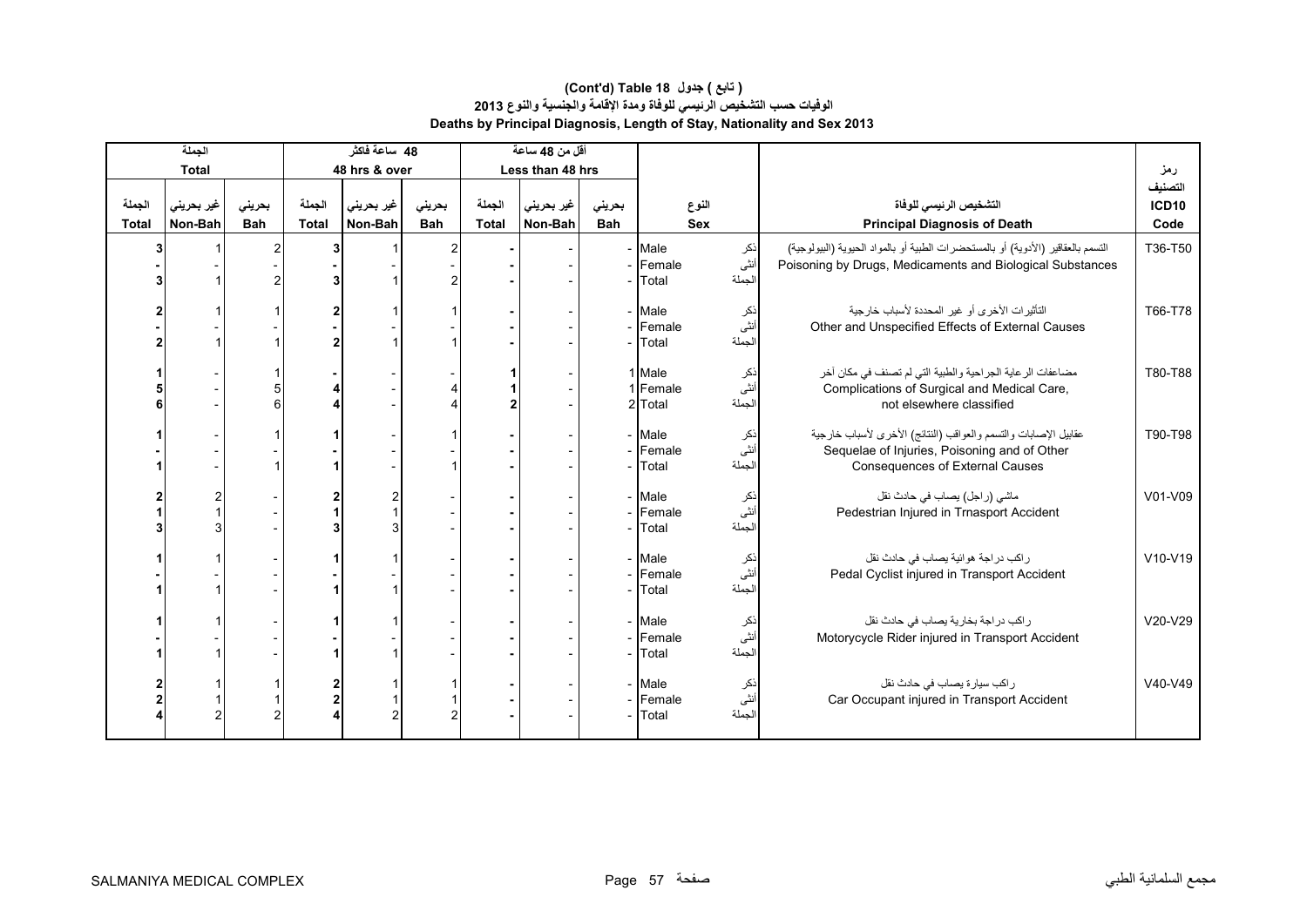|              | الجملة       |                |              | 48 ساعة فاكثر |        |              | أقل من 48 ساعة   |            |                     |                                            |                   |
|--------------|--------------|----------------|--------------|---------------|--------|--------------|------------------|------------|---------------------|--------------------------------------------|-------------------|
|              | <b>Total</b> |                |              | 48 hrs & over |        |              | Less than 48 hrs |            |                     |                                            | رمز               |
|              |              |                |              |               |        |              |                  |            |                     |                                            | لتصنيف            |
| الجملة       | ا غير بحريني | بحريني         | الجملة       | غير بحريني    | بحريني | الجملة       | غير بحريني       | بحريني     | النوع               | التشخيص الرئيسي للوفاة                     | ICD <sub>10</sub> |
| <b>Total</b> | Non-Bah      | Bah            | <b>Total</b> | Non-Bah       | Bah    | <b>Total</b> | Non-Bah          | <b>Bah</b> | Sex                 | <b>Principal Diagnosis of Death</b>        | Code              |
|              |              |                |              |               |        |              |                  |            | نكر<br>Male         | حوادث النقل الأرضي الأخرى                  | V80-V89           |
|              |              |                |              |               |        |              |                  |            | أنثى<br>1 Female    | Other Land Transport Accidents             |                   |
|              |              |                |              |               |        |              |                  |            | لجملة<br>1 Total    |                                            |                   |
|              |              |                |              |               |        |              |                  |            |                     |                                            |                   |
| 10           |              | 6              | 8            | 3             | 5      | 2            |                  |            | 1 Male<br>نكر       | الأسباب الخارجية الأخرى للإصابة العارضة    | W00-X59           |
|              | 2            | $\overline{2}$ |              |               |        |              |                  |            | أنثى<br>- Female    | Other External Causes of Accidental Injury |                   |
| 14           | 6            | 8 <sup>1</sup> | 12           | 5             |        |              |                  |            | لجملة<br>1 Total    |                                            |                   |
|              |              |                |              |               |        |              |                  |            |                     |                                            |                   |
|              |              |                |              |               |        |              |                  |            | - Male<br>نكر       | الإعتداء                                   | X85-Y09           |
|              |              |                |              |               |        |              |                  |            | أنثى<br>- Female    | Assault                                    |                   |
|              |              |                |              |               |        |              |                  |            | الجملة<br>- Total   |                                            |                   |
| 537          | 92           | 445            | 465          | 74            | 391    | 72           | 18               |            | ذكر<br>54 Male      |                                            |                   |
| 463          | <b>60</b>    | 403            | 405          | 50            | 355    | 58           | 10               |            | أنشى<br>48 Female   | الجملة<br><b>Total</b>                     |                   |
| 1,000        | 152          | 848            | 870          | 124           | 746    | 130          | 28               |            | الجملة<br>102 Total |                                            |                   |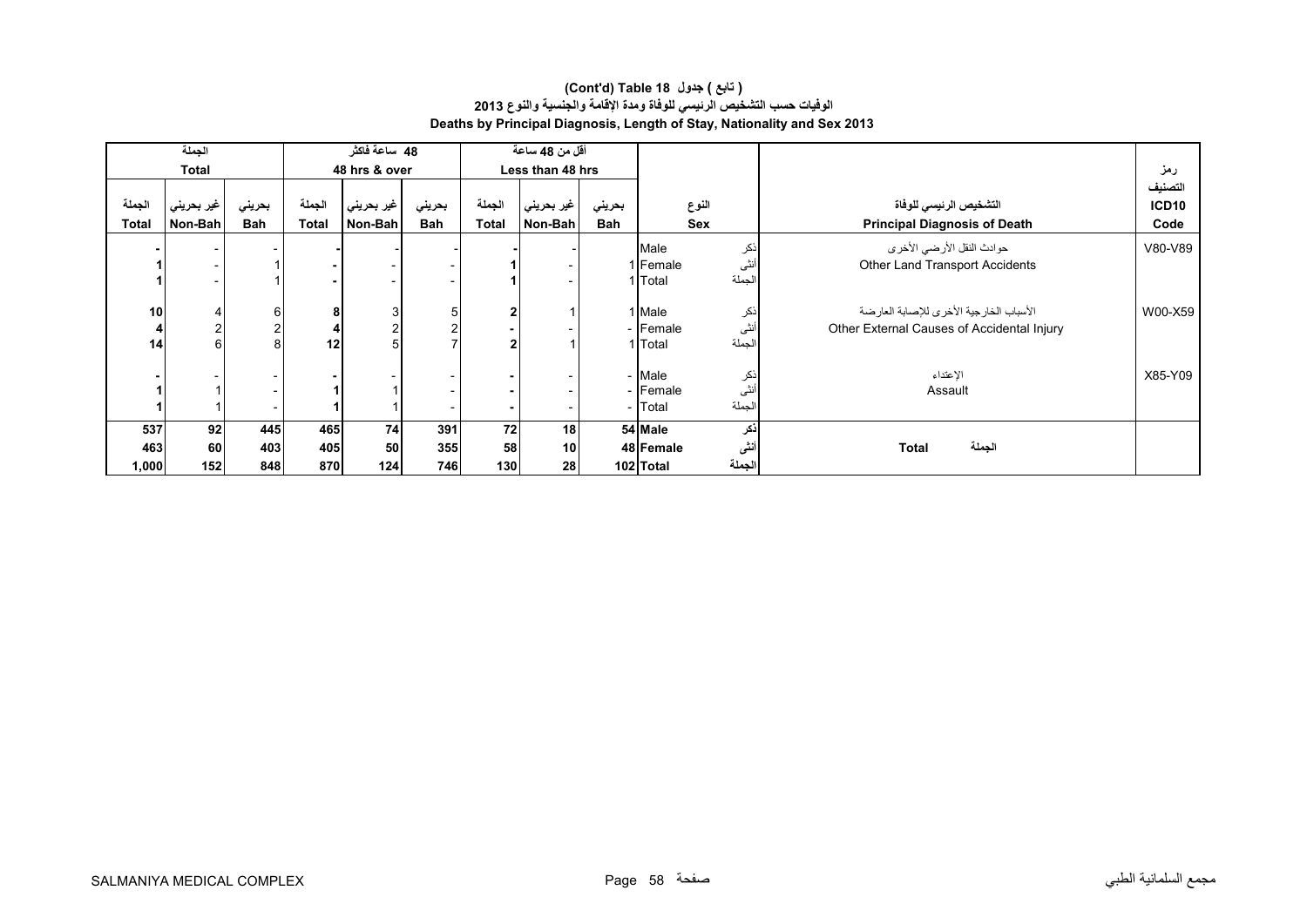**رسم بياني 05 Figure الوفيات حسب أعلى عشرة تشخيصات رئيسية والجنسية <sup>2013</sup> Deaths by Top Ten Principal Diagnosis and Nationality 2013**

<span id="page-58-0"></span>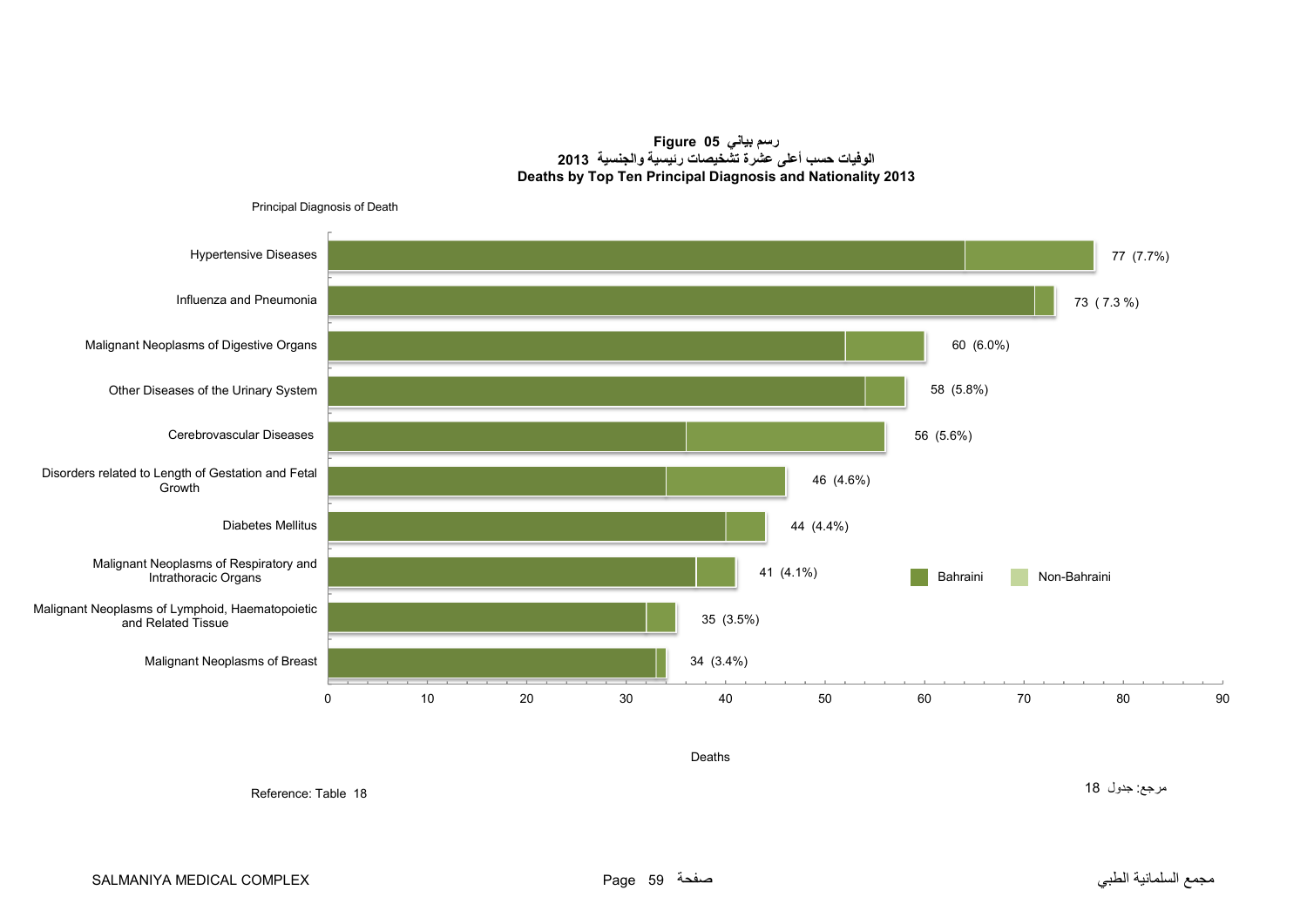<span id="page-59-0"></span>

|                                              | Total                  |                |                    | Non-Bahraini الجملة    |                |             | Bahraini غير بحريني    |                | بحرينى             |                                                     |
|----------------------------------------------|------------------------|----------------|--------------------|------------------------|----------------|-------------|------------------------|----------------|--------------------|-----------------------------------------------------|
| Department / Clinic                          | الجملة<br><b>Total</b> | أنشى<br>Female | ذكر<br><b>Male</b> | الجملة<br><b>Total</b> | أننى<br>Female | نكر<br>Male | الجملة<br><b>Total</b> | أنشى<br>Female | ذكر<br><b>Male</b> | القسم / العيادة                                     |
| <b>Accident &amp; Emergency</b>              | 289.570                | 122,597        | 166,973            | 89,388                 | 29,248         | 60,140      | 200,182                | 93,349         | 106.833            | الحوادث والطوارئ                                    |
| <b>Out-Patient Clinics**</b>                 | 261,379                | 149,001        | 112,378            | 48,841                 | 23,414         | 25,427      | 212,538                | 125,587        | 86,951             | العيادات الخارجية                                   |
| Medical                                      | 53,773                 | 33,951         | 19,822             | 9,731                  | 5755           | 3976        | 44,042                 | 28196          | 15846              | الباطنية                                            |
| Surgical                                     | 28,893                 | 14.654         | 14,239             | 5.710                  | 1813           | 3897        | 23,183                 | 12841          | 10342              | الجر احة                                            |
| Orthopedic Surgery & Fracture                | 32,751                 | 16,046         | 16.705             | 5,721                  | 1455           | 4266        | 27,030                 | 14591          | 12439              | جراحة العظام والكسور                                |
| Plastic Surgery & Burns                      | 3,128                  | 1.463          | 1,665              | 778                    | 194            | 584         | 2,350                  | 1269           | 1081               | جراحة التجميل والحروق                               |
| Ophthalmology                                | 32,296                 | 13,605         | 18,691             | 7,296                  | 1497           | 5799        | 25,000                 | 12108          | 12892              | العيون                                              |
| Ear, Nose and Throat                         | 25,354                 | 11,658         | 13,696             | 4,574                  | 1661           | 2913        | 20,780                 | 9997           | 10783              | أنف وأذن وحنجرة                                     |
| Paediatric                                   | 22,301                 | 10,352         | 11,949             | 3.112                  | 1509           | 1603        | 19,189                 | 8843           | 10346              | أمراض الأطفال                                       |
| Nephrology                                   | 7,270                  | 3,419          | 3,851              | 922                    | 288            | 634         | 6,348                  | 3131           | 3217               | أمراض الكلى                                         |
| Oncology                                     | 13,659                 | 9,257          | 4,402              | 1,615                  | 1176           | 439         | 12,044                 | 8081           | 3963               | الأورام                                             |
| <b>Clinical Neurosciences</b>                | 10,287                 | 5,531          | 4,756              | 1,459                  | 681            | 778         | 8,828                  | 4850           | 3978               | العلوم العصبية                                      |
| Obstetrics & Gynecology                      | 26,042                 | 26042          | <b>NA</b>          | 6882                   | 6882           | <b>NA</b>   | 19160                  | 19160          | <b>NA</b>          | أمراض النساء والولادة                               |
| Gynecology                                   | 9,106                  | 9,106          | <b>NA</b>          | 1,662                  | 1662           | <b>NA</b>   | 7,444                  | 7444           |                    | أمراض النساء NA                                     |
| Antenatal                                    | 16,936                 | 16.936         | <b>NA</b>          | 5.220                  | 5220           | <b>NA</b>   | 11,716                 | 11716          |                    | الحوامل NA                                          |
| Dental                                       | 5,625                  | 3,023          | 2,602              | 1,041                  | 503            | 538         | 4,584                  | 2520           | 2064               | الأسنان                                             |
| <b>Total</b>                                 | 550,949                | 271,598        | 279,351            | 138,229                | 52,662         | 85,567      | 412,720                | 218,936        | 193,784            | الحملة                                              |
| <b>Other Services</b><br>Physiotherapy (SMC) | 57,022                 | 27,213         | 29,809             | 17,106                 | 6,842          | 10,264      | 39,916                 | 20,371         | 19,545             | خدمات أخرى<br>العلاج الطبيعي (مجمع السلمانية الطبي) |
| Occupational Therapy                         | 15,552                 | 5,955          | 9.597              | 4,665                  | 1,402          | 3.263       | 10,887                 | 4,553          | 6,334              | العلاج المهني                                       |
| Day Case Unit                                | 7,852                  | 2,872          | 4,980              | 2,149                  | 405            | 1,744       | 5,703                  | 2,467          | 3,236              | ، حدة الأقامة القصير ة                              |

## **جدول 19 Table زيارات العيادات الخارجية حسب القسم والجنسية والنوع <sup>2013</sup> Out-Patient Visits by Department, Nationality and Sex 2013**

Note: estimated figures due to the transactional period of new system deployment. . الجديد اإللكتروني الصحي الملف نظم تطبيقات بسبب تقديرية االرقام : مالحظة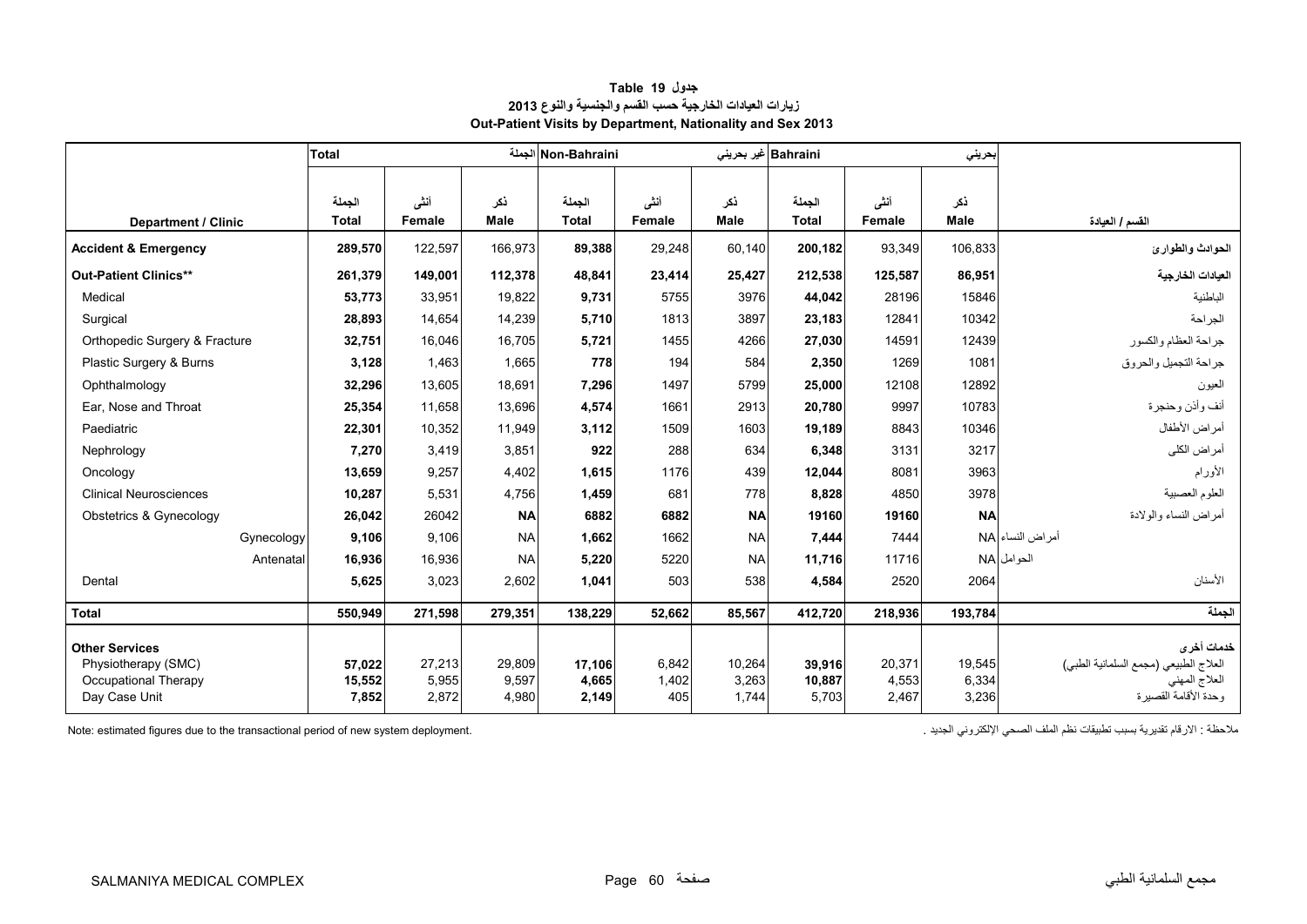## **جدول 20 Table زيارات العيادات الخارجية حسب القسم 2009 - 2013 Out-Patient Visits by Department 2009 - 2013**

<span id="page-60-0"></span>

| <b>Department / Clinic</b>      | 2013    | 2012    | 2011    | 2010    | 2009    | القسم / العيادة                       |
|---------------------------------|---------|---------|---------|---------|---------|---------------------------------------|
| <b>Accident &amp; Emergency</b> | 289,570 | 306,924 | 237,977 | 340,569 | 334,728 | الحوادث والطوارئ                      |
| <b>Out-Patient Clinics</b>      | 261.379 | 249,986 | 244.200 | 249,218 | 246.330 | العيادات الخارجية                     |
| Medical                         | 53.773  | 51,429  | 54,062  | 54,507  | 51.667  | الباطنية                              |
| Surgical                        | 28,893  | 27,633  | 25,464  | 24,789  | 21,983  | الجراحة                               |
| Orthopedic Surgery & Fracture   | 32,751  | 31,324  | 29,689  | 30,366  | 27,246  | جراحة العظام والكسور                  |
| Plastic Surgery & Burns         | 3,128   | 2,993   | 2,367   | 2,685   | 2,755   | جر احة التجميل و الحر و ق             |
| Ophthalmology                   | 32,296  | 30,888  | 29,715  | 31,268  | 31,690  | العيون                                |
| Ear, Nose and Throat            | 25,354  | 24,249  | 24,424  | 22,447  | 25,413  | أنف وأذن وحنجرة                       |
| Paediatric                      | 22,301  | 21,329  | 23,247  | 24,661  | 24,645  | أمراض الأطفال                         |
| Nephrology                      | 7,270   | 6,953   | 6,254   | 6,585   | 6,353   | أمراض الكلى                           |
| Oncology                        | 13,659  | 13,064  | 11,547  | 11,769  | 10,267  | الأورام                               |
| <b>Clinical Neurosciences</b>   | 10,287  | 9,839   | 11,184  | 9,544   | 10,029  | العلوم العصبية                        |
| Obstetrics & Gynecology         | 26,042  | 24,907  | 21,494  | 27,066  | 30,148  | أمر اض النساء والو لادة               |
| Gynecology                      | 9,106   | 8,714   | 7,791   | 11,500  |         | أمراض النساء                          |
| Antenatal                       | 16,936  | 16,193  | 13.703  | 15,566  |         | الحوامل                               |
| Dental                          | 5,625   | 5,378   | 4,753   | 3,531   | 4,134   | الأسنان                               |
| <b>Total</b>                    | 550,949 | 556,910 | 482,177 | 589,787 | 581,058 | الحملة                                |
| <b>Other Services</b>           |         |         |         |         |         | خدمات أخرى                            |
| Physiotherapy (SMC)             | 57,022  | 44,750  | 53,140  | 62,120  | 40,954  | العلاج الطبيعي (مجمع السلمانية الطبي) |
| Occupational Therapy            | 15,552  | 16,056  | 8,954   | 11,473  | 13,494  | العلاج المهني                         |
| Day Case Unit                   | 7,852   | 8,030   | 7,502   | 8,867   | 8,238   | ، حدة الأقامة القصدر ة                |

Note: 2013 estimated figures due to the transactional period of new system deployment. . الجديد اإللكتروني الصحي الملف نظم تطبيقات بسبب تقديرية االرقام 2013 : مالحظة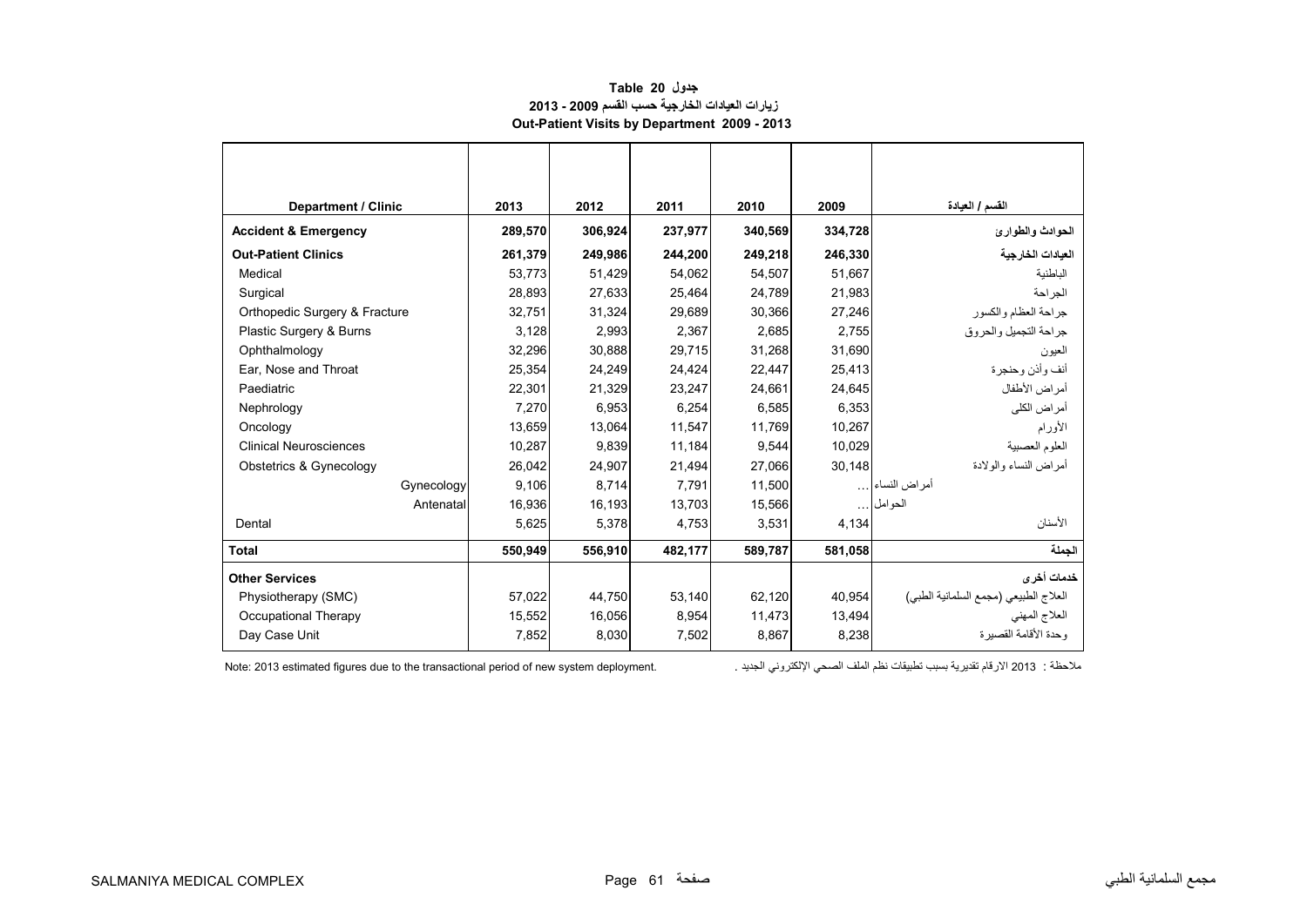#### **رسم بياني 06 Figure زيارات العيادات الخارجية حسب القسم <sup>2013</sup> Out-Patient Visits by Department 2013**

<span id="page-61-0"></span>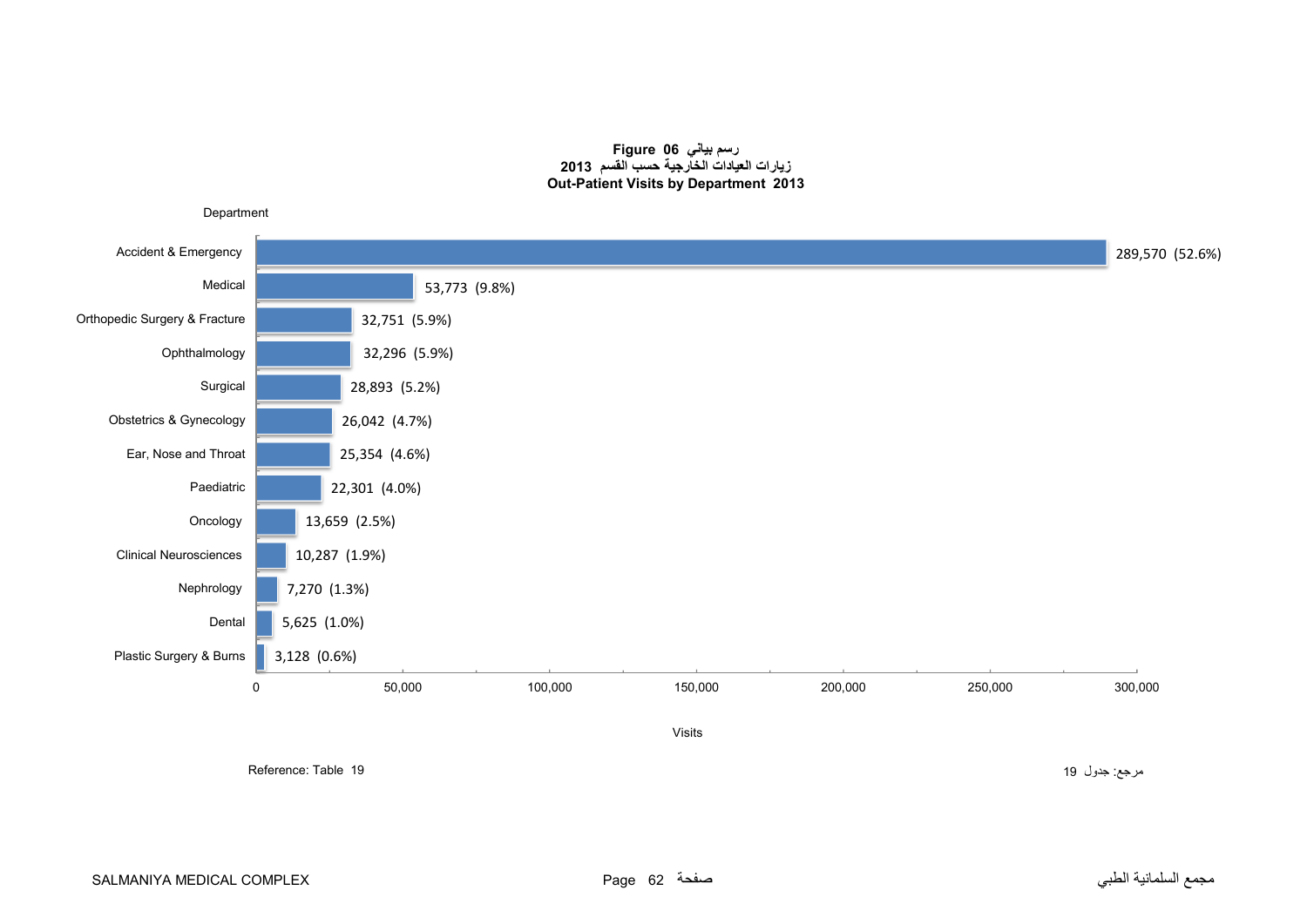## **جدول 21 Table عدد التحاليل المختبرية حسب مصدر العينات <sup>2013</sup> Laboratory Tests by Source of Specimens 2013**

<span id="page-62-0"></span>

|                                                               | الجملة       | البكتيريا | الطفيليات                         | الأمصال       | المناعة         | الخلايا       | النسجيات       | السحب<br>بالإبرة<br>السريعة | بنك الدم                    | خلايا الدم       | الكيمياء<br>الحيوية         |                                                    |
|---------------------------------------------------------------|--------------|-----------|-----------------------------------|---------------|-----------------|---------------|----------------|-----------------------------|-----------------------------|------------------|-----------------------------|----------------------------------------------------|
| <b>Source of Specimens</b>                                    | <b>Total</b> | logy      | <b>Bacterio-Parasito-</b><br>logy | Sero-<br>logy | Immuno-<br>logy | Cyto-<br>logy | Histo-<br>logy | <b>FNAC</b>                 | <b>Blood</b><br><b>Bank</b> | Haema-<br>tology | Bioche-<br>mistry           | مصدر العينات                                       |
| Salmaniya Medical Complex                                     | 7,571,336    | 127,642   | 424,349                           | 92,818        | 31,653          | 3,371         | 9.162          | 770                         |                             |                  | 421,854 2,717,981 3,741,736 | مجمع السلمانية الطبى                               |
| <b>Limited Private Practice</b>                               | 4,285        | 193       | 154                               | 26            | 58              |               |                |                             | 17                          | 1,957            | 1.870                       | الطب الخاص المحدود                                 |
| Maternity Hospitals                                           | 43,919       | 2,470     | 655                               | 871           |                 | 39            |                |                             | 1,535                       | 7,524            | 30,818                      | مستشفيات الولادة                                   |
| Psychiatric Hospital                                          | 46,254       | 366       | 3,273                             | 1,046         | 57              |               |                |                             |                             | 13,081           | 28,422                      | مستشفى الطب النفسى                                 |
| Health Centers *                                              | 2,137,109    | 42.190    | 3.171                             | 26,381        | 2,647           | 4,629         | 18             |                             | 8,282                       | 94,255           | 1,955,536                   | المراكز الصحية *                                   |
| Medical Commission                                            | 6,469        |           |                                   |               |                 |               |                |                             |                             |                  | 6,469                       | اللجان الطبية                                      |
| Public Health                                                 | 446          |           | 14                                | 13            |                 |               |                |                             |                             | 113              | 297                         | الصحة العامة                                       |
| College of Health Sciences                                    | 25           |           |                                   |               |                 |               |                |                             |                             | 25               |                             | كلية العلوم الصحية                                 |
| <b>Military Hospital</b>                                      | 2,379        |           |                                   | 169           | 59              |               |                |                             | 103                         | 1,717            | 329                         | المستشفى العسكري                                   |
| Directorate of Health & Social Affairs (Ministry of Interior) | 4,253        | 255       | 11                                | 74            |                 |               |                |                             | 111                         | 2,239            | 1,563                       | إدارة الشئون الصحية والإجتماعية ( وزارة الداخلية ) |
| <b>Private Hospitals</b>                                      | 9,734        | 15        |                                   | 31            |                 |               | 168            |                             | 5.197                       | 3.718            | 600                         | المستشفيات الخاصبة                                 |
| <b>Private Clinics</b>                                        | 3,097        | 43        |                                   | 84            | 10              |               | 13             |                             |                             | 2,547            | 390                         | العبادات الخاصة                                    |
| <b>Private Companies</b>                                      | 2,494        |           |                                   | 20            |                 |               |                |                             | 20                          | 888              | 1,559                       | المؤسسات الخاصبة                                   |
| King Hamad University Hospital                                | 1,551        | 727       |                                   | 119           |                 |               |                |                             |                             | 103              | 601                         | مستشفى الملك حمد الجامعي                           |
| Other                                                         | 940          | 727       |                                   | 119           |                 |               |                |                             | 62                          |                  | 27                          | أخرى                                               |
| <b>Total</b>                                                  | 9,834,291    | 173,907   | 431,643                           | 121,652       | 34,488          | 8,058         | 9,375          | 772                         |                             |                  | 437,184 2,846,148 5,770,190 | الجملة                                             |

\* Excluding Al Razi Health Center which is specifically provided for labour force / workers & pre-employment examination . . التوظيف قبل وفحصھم العاملة القوى لعالج المخصص الصحي الرازي مركز التشمل\*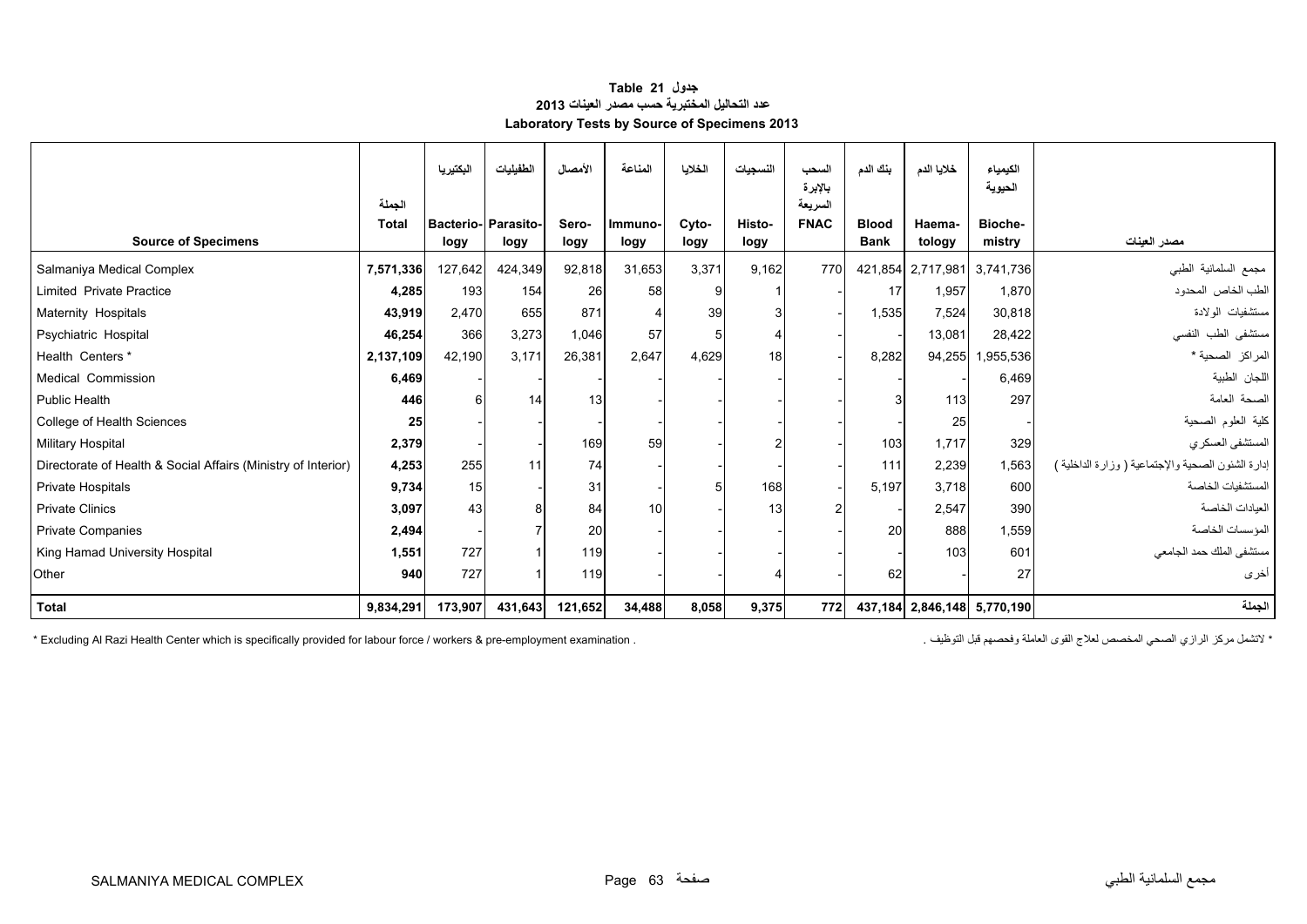# **جدول 22 Table إجراءات قسم األشعة حسب مصدر الطلب <sup>2012</sup> Radiology Procedures by Source of Request 2012**

<span id="page-63-0"></span>

|                                 |              | الحوادث               | الطب             |                        | مجمع       |                                           |
|---------------------------------|--------------|-----------------------|------------------|------------------------|------------|-------------------------------------------|
|                                 |              | والطوارئ              | الخاص            | المستشفيات             | السلمانية  |                                           |
|                                 | الجملة       | <b>Accident &amp;</b> | المحدود *        | الأخرى                 | الطبى      |                                           |
| <b>Radiology Procedure</b>      | <b>Total</b> | Emergency             | LPP <sup>*</sup> | <b>Other Hospitals</b> | <b>SMC</b> | نوع الأشعة                                |
| Skull                           | 5,768        | 3823                  | 45               |                        | 1900       | الجمجمة                                   |
| Spines (All Views)              | 13,554       | 9100                  | 13               |                        | 4441       | العمود الفقري                             |
| <b>Extremities &amp; Joints</b> | 58,716       | 37186                 | 28               |                        | 21502      | الأطراف والمفاصل                          |
| Chest (All Views)               | 138,814      | 32398                 | 9                |                        | 106407     | الصدر                                     |
| Abdomen                         | 17,553       | 14243                 | 4                |                        | 3306       | البطن                                     |
| Hysterosalpingogram             | 408          |                       | 19               |                        | 389        | تصوير الرحم وقنوات فالوب                  |
| IVP (All G.U.)                  | 1,728        | 6                     | $\bf 8$          |                        | 1714       | تصوير المسالك البولية والمثانة الظليل     |
| Barium Swallow & BA Meal        | 1,503        | 5                     | 12               |                        | 1486       | تصوير المريئ والمعدة الظليل               |
| Small Bowel Meal                | 25           |                       |                  |                        | 24         | تصوير الأمعاء الدقيق الظليل               |
| Barium Enema                    | 452          | 13                    | 20               |                        | 419        | تصوير ظليل للأمعاء الغليظة                |
| Fluoroscopy                     | 116          |                       |                  |                        | 115        | التصوير الوميضي                           |
| Sinogram (Fistulogram)          | 27           |                       |                  |                        | 27         | تصوير الناسور                             |
| Sialogram                       | 23           |                       |                  |                        | 22         | تصوير الغدد اللعابية الظليل               |
| Angiogram                       | 764          | 8                     |                  |                        | 756        | تصوير الأوعية الدموية الظليل              |
| Venogram                        | 84           |                       |                  |                        | 84         | تصوير الأوردة الظليل                      |
| <b>Skeletal Survey</b>          | 36           |                       |                  |                        | 36         | مسح شامل للجهاز العظمي                    |
| Arthogram                       |              |                       |                  |                        |            | تصوير المفاصل الظليل                      |
| Cavernogram                     |              |                       |                  |                        |            | تصوير التجاويف الظليل                     |
| P.C.N.L.                        |              |                       |                  |                        |            | استخراج حصوات كلوية من خلال فتحة في الجلد |
| Imaging Report                  | 2            |                       |                  |                        | 2          | تقرير الأشعة                              |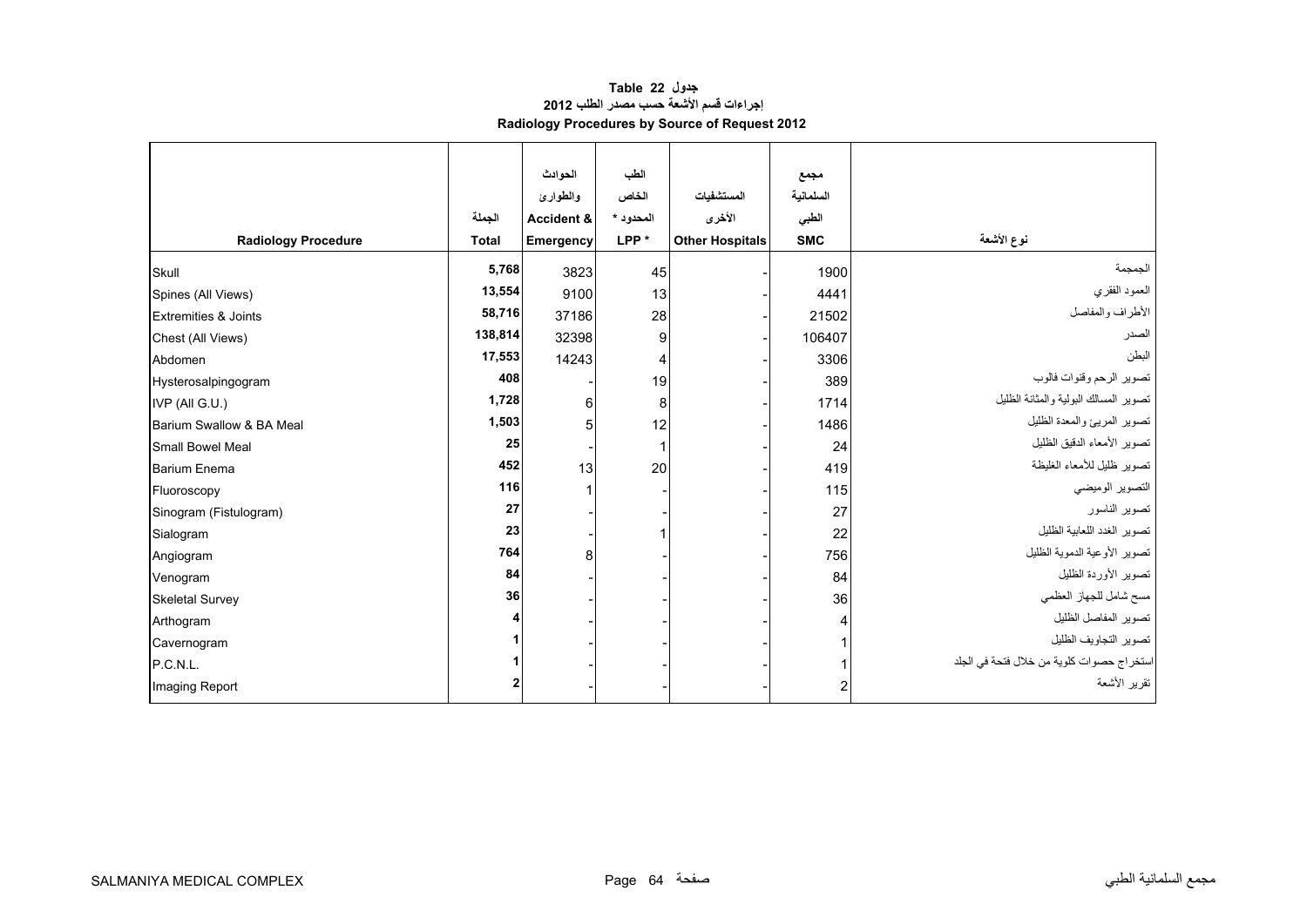## **(Cont'd) Table 22 جدول ) تابع( إجراءات قسم األشعة حسب مصدر الطلب <sup>2012</sup> Radiology Procedures by Source of Request 2012**

|                                               |              | الحوادث               | الطب             |                        | مجمع       |                                                                |
|-----------------------------------------------|--------------|-----------------------|------------------|------------------------|------------|----------------------------------------------------------------|
|                                               |              | والطوارئ              | الخاص            | المستشفيات             | السلمانية  |                                                                |
|                                               | الجملة       | <b>Accident &amp;</b> | المحدود *        | الأخرى                 | الطبى      |                                                                |
| <b>Radiology Procedure</b>                    | <b>Total</b> | Emergency             | LPP <sup>*</sup> | <b>Other Hospitals</b> | <b>SMC</b> | نوع الأشعة                                                     |
| C.T. Scan                                     | 20,568       | 7018                  | 228              |                        | 13322      | تصوير طبقي محوري (المفراس)                                     |
| E.S.W.L.                                      | 536          | 5                     |                  |                        | 531        | تفتيت الحصى بالموجات الصادمة                                   |
| E.R.C.P.                                      | 67           | 3                     |                  |                        | 63         | تصوير رجوعي ظليل للقنوات الصفراوية وقناة البنكرياس             |
| Mobiles (Ward Radiography)                    | 18,532       | 2945                  |                  | 68                     | 15519      | أجهزة الأشعة المتنقلة لتصوير مرضى الأجنحة                      |
| <b>R.N.I.</b>                                 | 2,460        |                       | 26               |                        | 2434       | التصوير بالنظائر المشعة                                        |
| Magnetic Resonace Imaging (MRI)               | 5,751        | 31                    | 230              |                        | 5490       | الرنين المغناطيسي                                              |
| Bone Mineral Densitometry (BMD)               | 1,629        | 3                     | 11               |                        | 1615       | قياس كثافة العظم                                               |
| O.P.G.                                        | 1,671        | 234                   | 422              |                        | 1015       | الأشعة الطبقية للأسنان                                         |
| <b>Operation Theater</b>                      | 2,620        | 33                    |                  |                        | 2587       | تصوير في داخل غرفة العمليات                                    |
| Copy & CD-Rom                                 | 788          | 19                    | 58               |                        | 711        | نسخ وحفظ صور الأشعة                                            |
| Percutaneous Transhepatic Cholangiogram (PTC) | 9            | 1                     |                  |                        | 8          | تصوير قنوات الكبد الصفر اوية من خلال فتحة في الجلد             |
| Ultrasound                                    | 21,117       | 2471                  | 62               |                        | 18584      | الموجات فوق الصوتية                                            |
| <b>Ultrasound Biopsy</b>                      | 271          | 2                     |                  |                        | 268        | أخذ عينة بمساعدة الموجات فوق الصوتية                           |
| Ultrasound (National Campaign)                | 281          |                       |                  |                        | 281        | الموجات فوق الصوتية (الحملة الوطنية)                           |
| Ultrasound Biopsy (National Campaign)         | 18           |                       |                  |                        | 18         | أخذ عينة بمساعدة الموجات فوق الصوتية للحملة الوطنية لفحص الثدي |
| Ultrasound Portable                           | 879          | 3                     |                  |                        | 874        | أجهزة الأمواج فوق الصوتية المتنقلة                             |
| Mammography                                   | 3,289        | 4                     | 28               |                        | 3257       | تصوير الثدي                                                    |
| Mammography (National Campaign)               | 664          | 2                     |                  |                        | 662        | الحملة الوطنية لفحص الثدى باستخدام الأشعة السينية              |
| Dead Body                                     | 3            | $\overline{c}$        |                  |                        |            | تصوير الجثة                                                    |
| Total                                         | 320,732      | 109,559               | 1,227            | 70                     | 209,876    | الجملة                                                         |

\* الطب الخاص المحدود (العيادات المسائية) : عيادات خاصة مسائية يعمل بھا أطباء physicians by out carried practice private Limited : LPP\*

أخصائيين في مستشفيات وزارة الصحة . .hospitals Health of Ministry in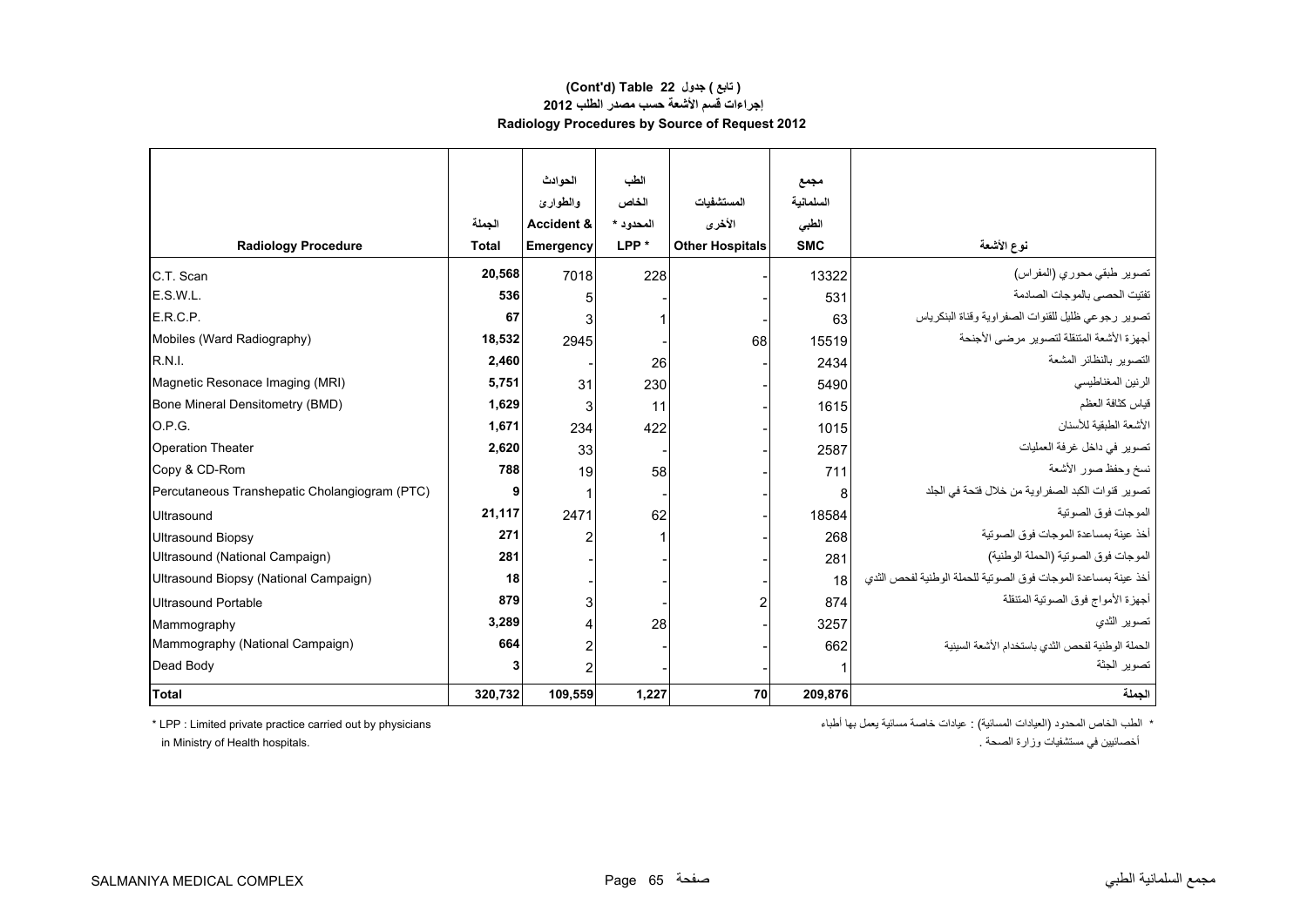<span id="page-65-0"></span>

|              | <b>Total</b> |        |        | الجملة | Dead         |                |                | الأموات | Alive        |       |        | الأحياء |        |
|--------------|--------------|--------|--------|--------|--------------|----------------|----------------|---------|--------------|-------|--------|---------|--------|
|              | <b>Total</b> | الجملة |        |        | <b>Total</b> | الجملة         |                |         | <b>Total</b> | لجملة |        |         |        |
|              |              |        |        |        |              |                |                |         |              |       |        |         |        |
|              |              | العدد  | أننى   | ذكر    |              | العدد          | أننى           | ذكر     |              | العدد | أننى   | ذكر     |        |
| <b>Month</b> | $\%$         | No.    | Female | Male   | $\%$         | No.            | Female         | Male    | $\%$         | No.   | Female | Male    | الشهر  |
| January      | 9.2          | 76     | 36     | 40     | 13.2         | 10             | $\mathbf{3}$   | 7       | 8.8          | 66    | 33     | 33      | يناير  |
| February     | 4.6          | 38     | 14     | 24     | $1.3$        | 1              |                |         | 4.9          | 37    | 14     | 23      | فبراير |
| March        | 9.7          | 80     | 37     | 43     | 7.9          | $6 \mid$       |                | 5       | 9.9          | 74    | 36     | 38      | مارس   |
| April        | 7.2          | 59     | 37     | 22     | 10.5         | 8              | 6              | 2       | 6.8          | 51    | 31     | 20      | أبريل  |
| May          | 8.5          | 70     | 29     | 41     | 7.9          | 6              | 3              | 3       | 8.6          | 64    | 26     | 38      | مايو   |
| June         | 8.7          | 72     | 26     | 46     | 9.2          | $\overline{7}$ |                | 6       | 8.7          | 65    | 25     | 40      | يونية  |
| July         | 8.4          | 69     | 28     | 41     | 7.9          | 6              | 3              | 3       | 8.4          | 63    | 25     | 38      | يولية  |
| August       | 6.7          | 55     | 25     | 30     | 5.3          | 4              | 2              | 2       | 6.8          | 51    | 23     | 28      | أغسطس  |
| September    | 10.2         | 84     | 32     | 52     | 9.2          | $\overline{7}$ | 5              | 2       | 10.3         | 77    | 27     | 50      | سبتمبر |
| October      | 10.4         | 86     | 40     | 46     | 7.9          | 6              | $\overline{2}$ |         | 10.7         | 80    | 38     | 42      | أكتوبر |
| November     | 8.3          | 68     | 29     | 39     | 9.2          | $\overline{7}$ | 3              |         | 8.2          | 61    | 26     | 35      | نوفمبر |
| December     | 8.1          | 67     | 37     | 30     | 10.5         | 8              | $\overline{4}$ | 4       | 7.9          | 59    | 33     | 26      | ديسمبر |
| <b>Total</b> | 100.0        | 824    | 370    | 454    | 100          | 76             | 33             | 43      | 100.0        | 748   | 337    | 411     | الجملة |

# **جدول 23 Table الخروج (أحياء وأموات) من وحدة العناية الخاصة بالمواليد حسب الشھر والنوع <sup>2013</sup> Discharges (Alive and Dead) from Special Care Baby Unit by Month and Sex 2013**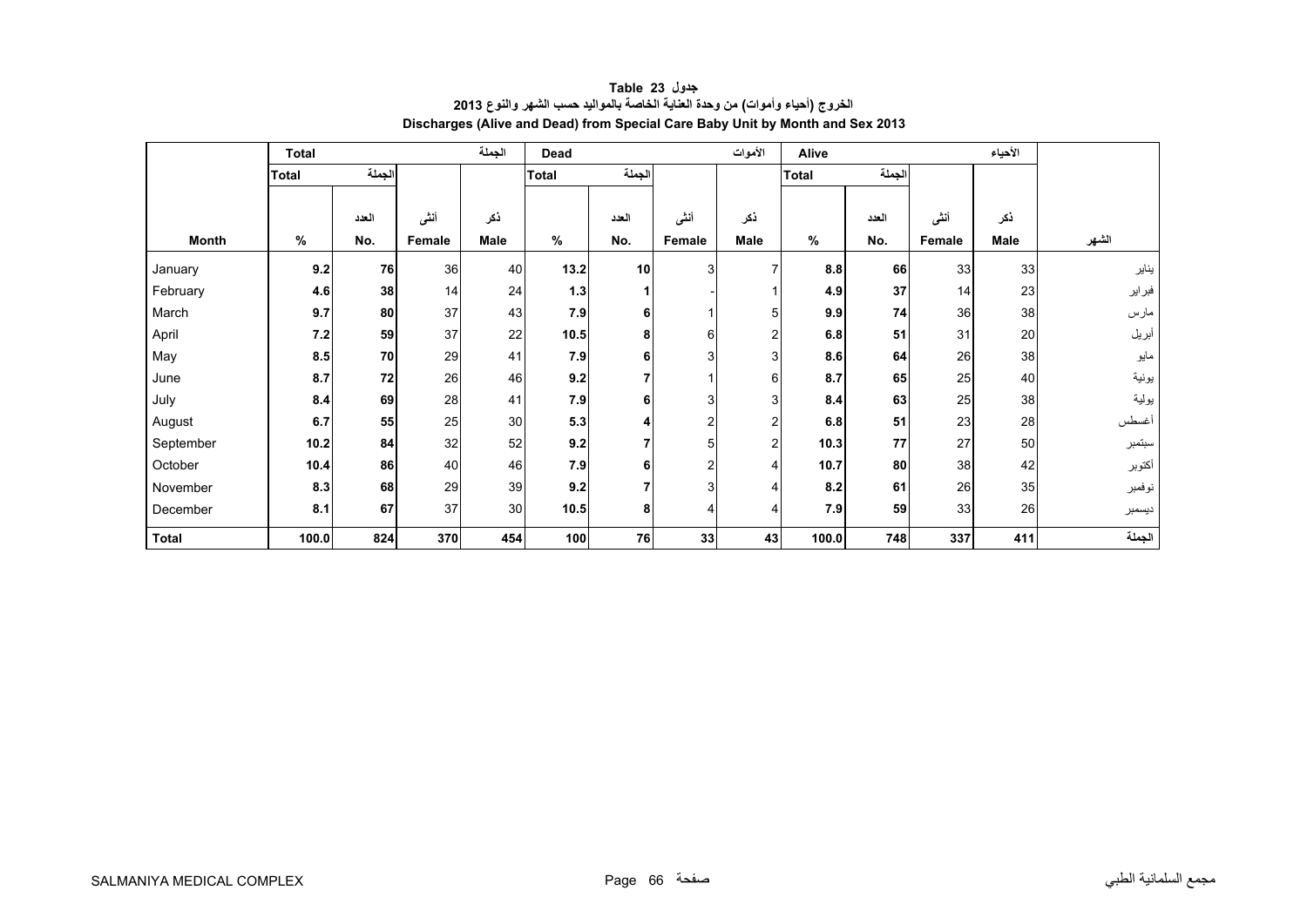<span id="page-66-0"></span>

|              | <b>Total</b> |        | المجموع     | Non-Bahraini |        | غير بحريني | <b>Bahraini</b> |        | بحريني |                  |
|--------------|--------------|--------|-------------|--------------|--------|------------|-----------------|--------|--------|------------------|
|              |              |        |             |              |        |            |                 |        |        |                  |
| Geographical | الجملة       | أنشى   | ذكر         | الجملة       | أنثى   | ذكر        | الجملة          | أنشى   | نكر    | المنطقة          |
| Region       | <b>Total</b> | Female | <b>Male</b> | <b>Total</b> | Female | Male       | <b>Total</b>    | Female | Male   | الجغرافية        |
| Hidd         | 13           | 8      | 5           | 4            | 4      |            | 9               | 4      | 5      | الحد             |
| Muharrag     | 96           | 43     | 53          | 13           | 4      | 9          | 83              | 39     | 44     | المحرق           |
| Manama       | 155          | 66     | 89          | 104          | 50     | 54         | 51              | 16     | 35     | المنامة          |
| Jidhafs      | 90           | 36     | 54          | 8            | 4      | 4          | 82              | 32     | 50     | جدحفص            |
| Northern     | 72           | 24     | 48          | 4            |        | 4          | 68              | 24     | 44     | المنطقة الشمالبة |
| Sitra        | 71           | 33     | 38          | 7            | 3      | 4          | 64              | 30     | 34     | سترة             |
| Central      | 93           | 43     | 50          | 16           | 6      | 10         | 77              | 37     | 40     | المنطقة الوسطى   |
| Isa Town     | 48           | 22     | 26          | 7            | 4      | 3          | 41              | 18     | 23     | مدينة عيسى       |
| Riffa        | 74           | 39     | 35          | 34           | 17     | 17         | 40              | 22     | 18     | الرفاع           |
| Western      | 42           | 20     | 22          | 1            | 1      |            | 41              | 19     | 22     | المنطقة الغربية  |
| Southern     | 3            | 3      |             | 3            | 3      |            |                 |        |        | المنطقة الجنوبية |
| Hamad Town   | 61           | 28     | 33          | 6            | 2      | 4          | 55              | 26     | 29     | مدينة حمد        |
| Undetermined | 6            | 5      | 1           | 4            | 3      |            | 2               | 2      |        | غير مبين         |
| <b>Total</b> | 824          | 370    | 454         | 211          | 101    | 110        | 613             | 269    | 344    | الجملة           |

**جدول 24 Table الخروج من وحدة العناية الخاصة بالمواليد حسب المنطقة الجغرافية والجنسية والنوع <sup>2013</sup> Discharges from Special Care Baby Unit by Geographical Region, Nationality and Sex 2013**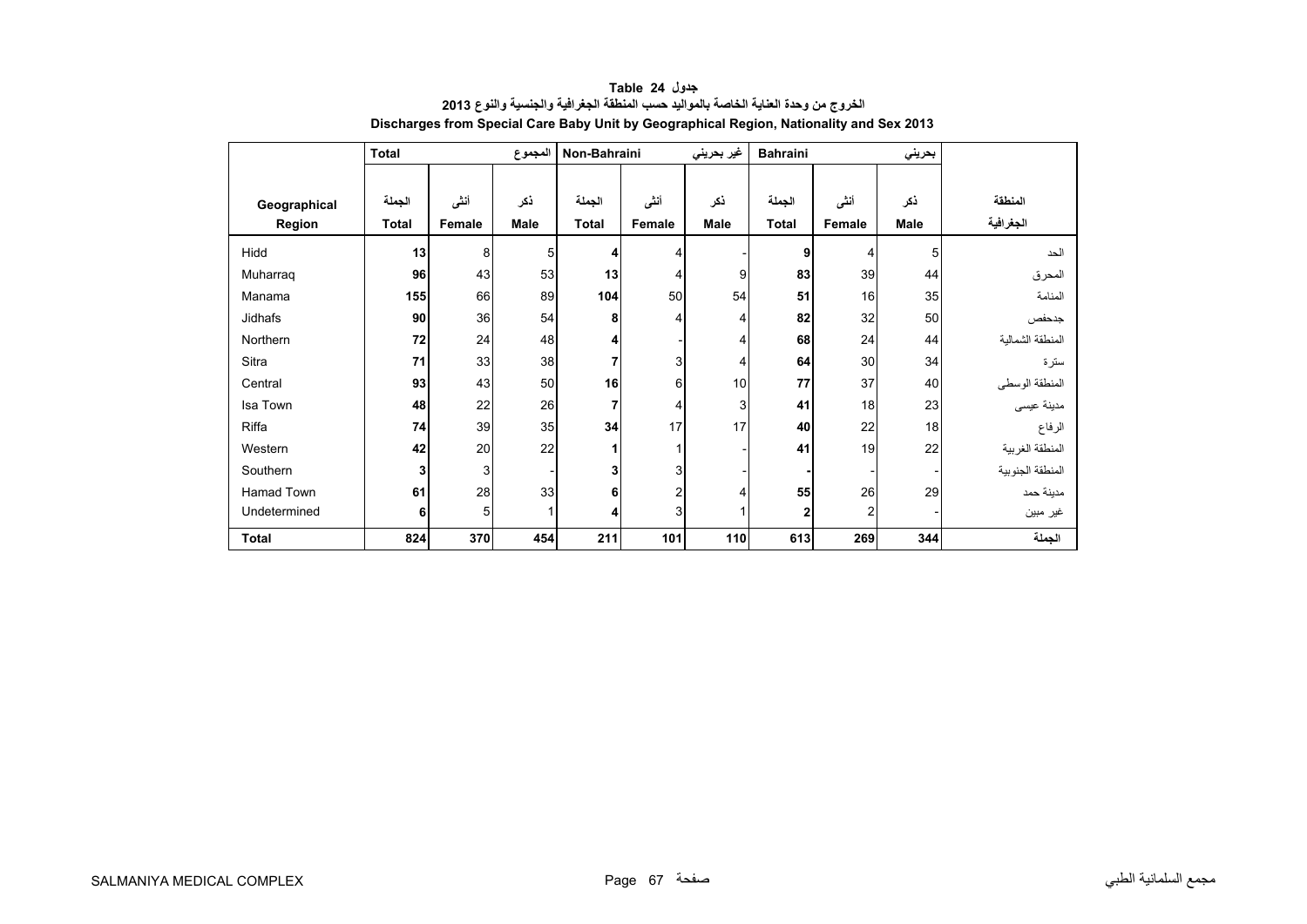<span id="page-67-0"></span>

| <b>Total</b>           |                       |                    | Non-Bahraini الجملة    |                | غير بحريني         | <b>Bahraini</b>        |                | بحريني             |          |        |                                                        |                           |
|------------------------|-----------------------|--------------------|------------------------|----------------|--------------------|------------------------|----------------|--------------------|----------|--------|--------------------------------------------------------|---------------------------|
| الجملة<br><b>Total</b> | أنشى<br><b>Female</b> | نكر<br><b>Male</b> | الجملة<br><b>Total</b> | أنشى<br>Female | ذكر<br><b>Male</b> | الجملة<br><b>Total</b> | أننى<br>Female | ذكر<br><b>Male</b> |          |        | العيوب الخلقية<br><b>Congenital Malformation</b>       | رمز التصنيف<br>ICD10 Code |
| 11                     |                       | 3                  |                        |                |                    | 9                      | 8              |                    | 1 Alive  | حي     | التشو هات الخلقية في الجهاز العصبي                     | Q00-Q07                   |
|                        |                       |                    |                        |                |                    |                        |                |                    | Dead     | میت    | Congenital Malformations of the Nervous System         |                           |
|                        |                       |                    |                        |                |                    |                        |                |                    | 5 Alive  | حي     | النشو هات الخلقية بالعين والأذن والوجه والرقبة         | Q10-Q18                   |
|                        |                       |                    |                        |                |                    |                        |                |                    | - Dead   | میت    | Congenital Malformations of Eye, Ear, Face and Neck    |                           |
| 25                     | 13                    | 12                 | 8                      |                |                    | 17                     | 8              |                    | 9 Alive  | حي     | (الدوراني)التشوهات الخلقية بالجهاز الدوري              | Q20-Q28                   |
|                        |                       | $\mathcal{P}$      |                        |                |                    |                        |                |                    | $2$ Dead | میت    | Congenital Malformations of the Circulatory System     |                           |
|                        |                       |                    |                        |                |                    |                        |                |                    | - Alive  | حي     | التشو هات الخلقية بالجهاز التنفسي                      | Q30-Q34                   |
|                        |                       |                    |                        |                |                    |                        |                |                    | 3 Dead   | امیت   | Congenital Malformations of the Respiratory System     |                           |
|                        |                       |                    |                        |                |                    |                        |                |                    | 1 Alive  | حي     | الشق الخلقي بالشفة أو بالحنك                           | Q35-Q37                   |
|                        |                       |                    |                        |                |                    |                        |                |                    | Dead     | میت    | Cleft Lip and Cleft Palate                             |                           |
| 24                     |                       | 16                 |                        |                |                    | 20                     | 5              |                    | 15 Alive | حي     | التشوهات الخلقية الأخرى بالجهاز الهضمى                 | Q38-Q45                   |
|                        |                       |                    |                        |                |                    | $\mathbf{1}$           |                |                    | 1 Dead   | میت    | Other Congenital Malformations of the Digestive System |                           |
| 19                     |                       | 16                 |                        |                |                    | 16                     | 2              |                    | 14 Alive | حي     | التشوهات الخلقية بالأعضاء التناسلية والجهاز البولى     | Q46-Q64                   |
|                        |                       |                    |                        |                |                    |                        | $\overline{2}$ |                    | Dead     | میت    | Congenital Malformations of Genital Organs             |                           |
|                        |                       |                    |                        |                |                    |                        |                |                    |          |        | and Urinary System                                     |                           |
|                        |                       | 5                  | 3                      |                |                    | 6                      | 3              |                    | 3 Alive  | حي     | التشوهات وتغييرات الشكل الخلقية بالجهاز العضلى الحركى  | Q65-Q79                   |
|                        |                       |                    |                        |                |                    |                        |                |                    | 4 Dead   | میت    | <b>Congenital Malformations and Deformations</b>       |                           |
|                        |                       |                    |                        |                |                    |                        |                |                    |          |        | of the Musculoskeletal System                          |                           |
|                        |                       |                    |                        |                |                    |                        |                |                    | - Alive  | حي     | التشو هات الخلقية الأخر ي                              | Q80-Q89                   |
|                        |                       |                    |                        |                |                    |                        | $\overline{2}$ |                    | 2 Dead   | میت    | <b>Other Congenital Malformations</b>                  |                           |
|                        |                       |                    |                        |                |                    |                        |                |                    | - Alive  | حي     | شذوذات بالصبغيات لم تصنف في مكان أخر                   | Q90-Q99                   |
|                        |                       |                    |                        |                |                    |                        |                |                    | Dead     | میت    | Chromosomal Abnormalities, not elsewhere classified    |                           |
| 105                    | 43                    | 62                 | 27                     | 13             | 14                 | 82                     | 30             |                    | 48 Alive | حي     |                                                        |                           |
| 24                     |                       | 15                 | 5                      | 2              | 3                  | 19                     | 7              |                    | 12 Dead  | میت    | الجملة<br><b>Total</b>                                 |                           |
| 129                    | 52                    | 77                 | 32                     | 15             | 17                 | 101                    | 37             |                    | 60 Total | الجملة |                                                        |                           |

**جدول 25 Table عدد الرضع المولودين بعيوب خلقية بليغة وتم إدخالھم مجمع السلمانية الطبي حسب الجنسية والنوع<sup>2013</sup> Infants Born with Severe Congenital Malformations and Admitted to Salmaniya Medical Complex by Nationality and Sex 2013** 

Note: data shows infants born and admitted to the hospital with severe congenital malformations.

مالحظة : البيانات توضح الرضع المولودين بعيوب خلقية بليغة في عام ما وتم إدخالھم المستشفى .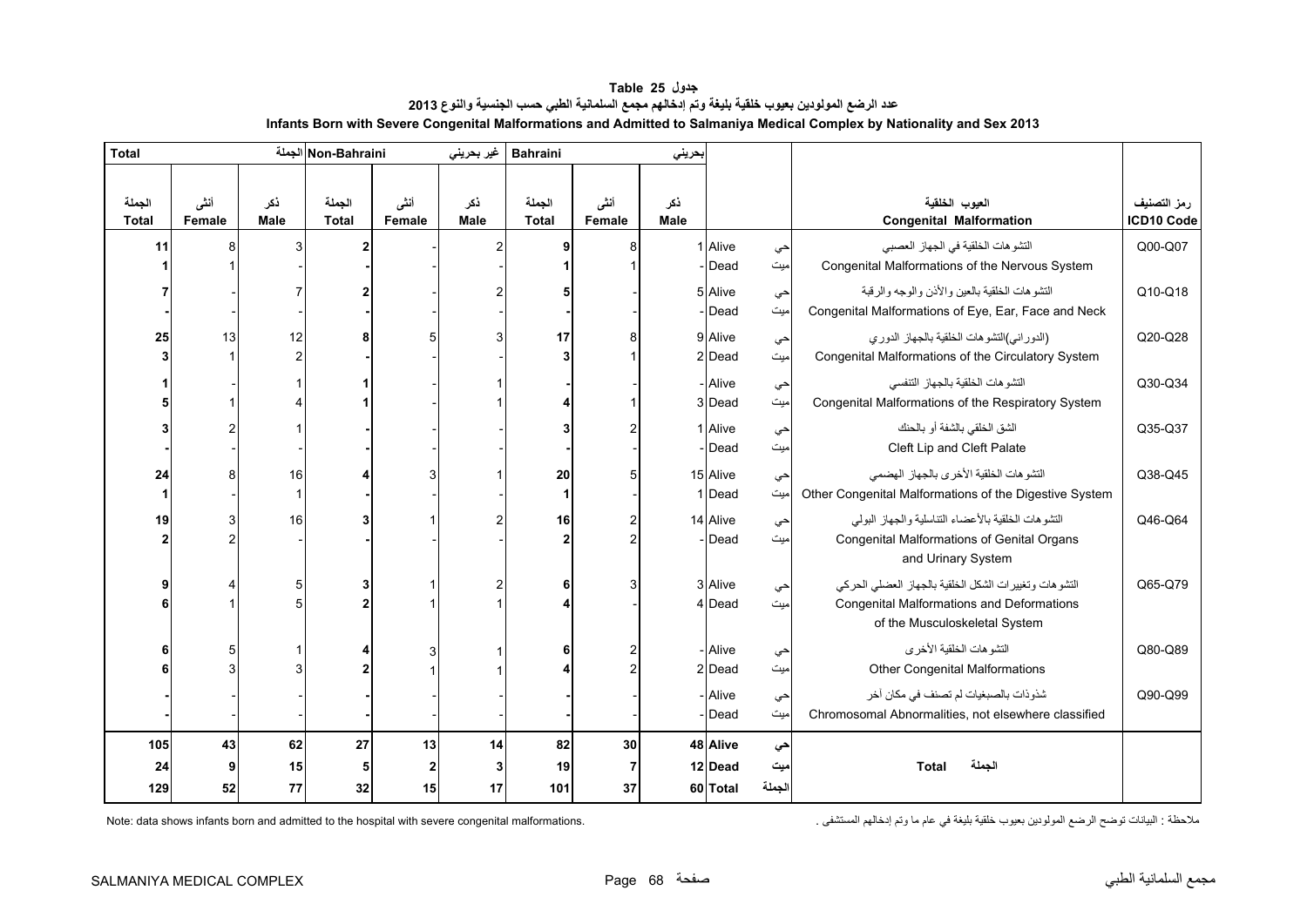| جدول Table 26                                                                                           |
|---------------------------------------------------------------------------------------------------------|
| عدد الرضع المولودين  بعيوب خلقية بليغة وتم إدخالهم مجمع السلمانية الطبي 2009 - 2013                     |
| Infants Born with Severe Congenital Malformations and Admitted to Salmaniya Medical Complex 2009 - 2013 |

<span id="page-68-0"></span>

|                                                                              |                      |                      |                                  |                      |      |                                   |                   |                                                       | رمز<br>التصنيف<br><b>ICD-10</b> |
|------------------------------------------------------------------------------|----------------------|----------------------|----------------------------------|----------------------|------|-----------------------------------|-------------------|-------------------------------------------------------|---------------------------------|
| <b>Congenital Malformation</b>                                               | 2013                 | 2012                 | 2011                             | 2010                 | 2009 |                                   |                   | العيوب الخلقية                                        | Code                            |
| Congenital malformations of the nervous<br>system                            | 11                   | 16<br>$\Delta$       | 7                                | 17<br>Δ              |      | 23 Alive<br>2 Dead                | حى<br>میت         | التشوهات الخلقية في الجهاز العصبي                     | Q00-Q07                         |
| Congenital malformations of eye, ear,<br>face and neck                       |                      |                      |                                  |                      |      | 4 Alive<br>Dead                   | حى<br>ميت         | التشو هات الخلقية بالعين والأذن والوجه والعنق         | Q10-Q18                         |
| Congenital malformations of the circulatory<br>system                        | 25                   | 20<br>$\overline{2}$ | 18                               | 31<br>Δ              |      | 16 Alive<br>2 Dead                | حى<br>ميت         | التشوهات الخلقية بالجهاز الدوري                       | Q20-Q28                         |
| Congenital malformations of the respiratory<br>system                        |                      | 18<br>$\overline{4}$ | 8<br>$\overline{c}$              | 9                    |      | 1 Alive<br>3 Dead                 | حى<br>ميت         | التشو هات الخلقية الأخرى بالجهاز التنفسي              | Q30-Q34                         |
| Cleft lip and cleft palate                                                   |                      | $\overline{4}$       | 10                               |                      |      | 8 Alive<br>Dead                   | حى<br>میت         | الشق الخلقي بالشفة أو بالحنك                          | Q35-Q37                         |
| Other congenital malformations of the<br>digestive system                    | 24                   | 14                   | 19<br>$\overline{2}$             | 18                   |      | 21 Alive<br>Dead                  | حى<br>ميت         | التشو هات الخلقبة الأخرى بالجهاز الهضمى               | Q38-Q45                         |
| Congenital malformations of genital organs<br>nervous and the urinary system | 19<br>$\overline{2}$ | 14<br>$\overline{2}$ | 19<br>$\overline{2}$             | 15<br>4              |      | 19 Alive<br>5 Dead                | حى<br>ميت         | النشوهات الخلقية بالأعضاء التناسلية والجهاز البولمي   | Q50-Q56 &<br>Q60-Q64            |
| Congenital malformations and deformations<br>of the musculoskeletal system   |                      | 16<br>3              | 14                               | 19                   |      | 21 Alive<br>3 Dead                | حى<br>میت         | التشوهات وتغييرات الشكل الخلقية بالجهاز العضلى الحركى | Q65-Q79                         |
| Other congenital malformations                                               |                      | 6                    | $\overline{4}$<br>$\overline{2}$ | 14<br>$\overline{2}$ |      | 2 Alive<br>2 Dead                 | حى<br>میت         | التشو هات الخلقبة الأخر ي                             | Q80-Q89                         |
| Chromosomal abnormalities, not elsewhere<br>classified                       |                      |                      | 3<br>3                           | 11<br>$\overline{2}$ |      | 5 Alive<br>3 Dead                 | حى<br>ميت         | شذو ذات بالصبغيات لم تصنف في مكان آخر                 | Q90-Q99                         |
| <b>Total</b>                                                                 | 105<br>24<br>129     | 116<br>20<br>136     | 109<br>13<br>122                 | 140<br>18<br>158     |      | 120 Alive<br>20 Dead<br>140 Total | حى<br>ميت<br>جملة | الجملة                                                |                                 |

Note: data shows infants born and admitted to the hospital with severe

مالحظة : البيانات توضح الرضع المولودين بعيوب خلقية بليغة وتم إدخالھم المستشفى وفقاً لسنة الميالد .

congenital malformations of the same year of birth.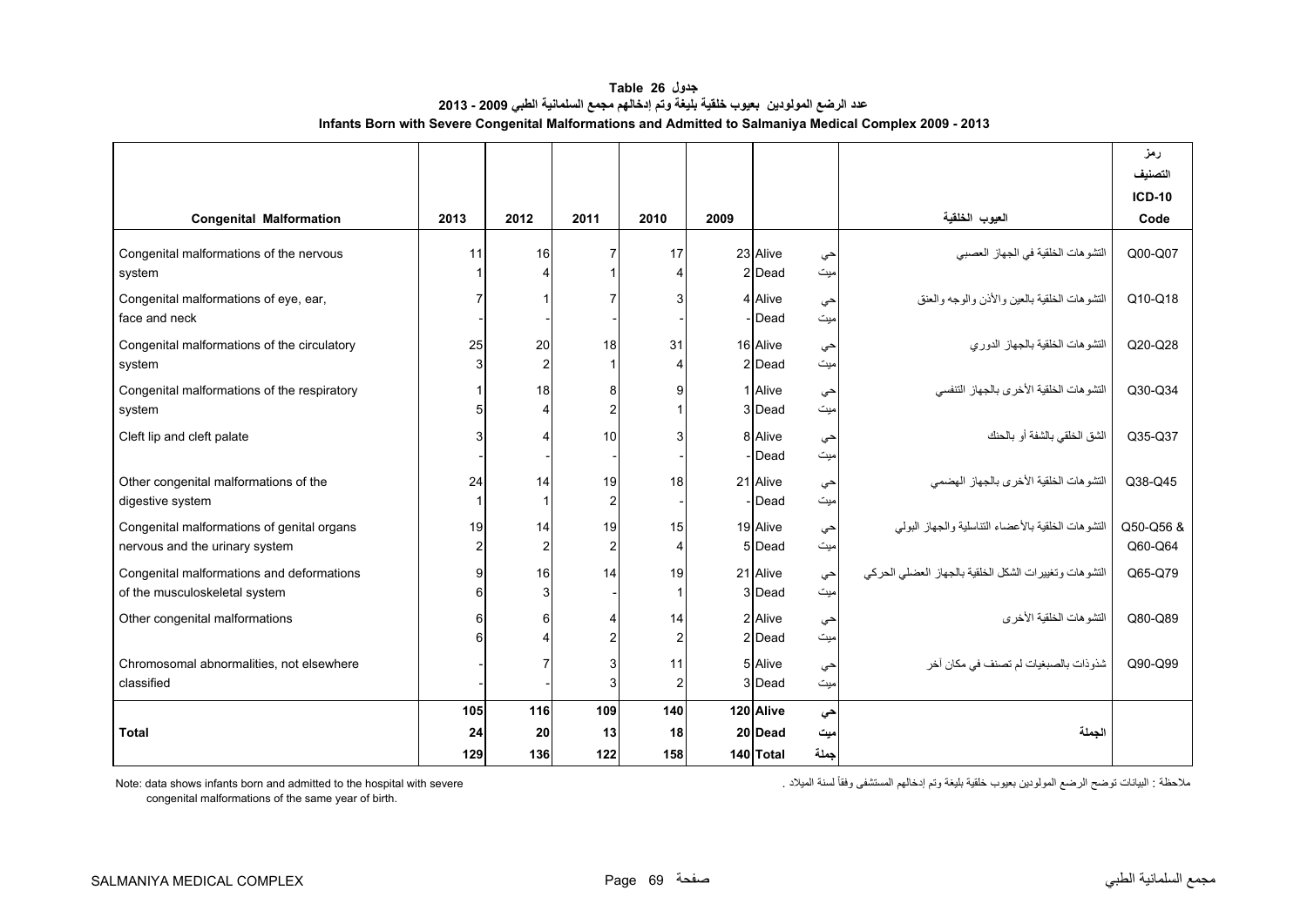<span id="page-69-0"></span>

| <b>Speciality</b>                        | 2013   | 2012   | 2011   | 2010   | 2009   | التخصص                                   |
|------------------------------------------|--------|--------|--------|--------|--------|------------------------------------------|
| <b>General Surgery</b>                   | 4,311  | 4,397  | 3,831  | 4,796  | 4,594  | جر احة عامة                              |
| Orthopaedic Surgery and Fracture         | 4,069  | 3,998  | 3,673  | 4,580  | 4,229  | جراحة العظام والكسور                     |
| Surgical Operations of Lung and Vascular | 636    | 655    | 594    | 620    | 555    | العمليات الجراحية للرئة والأوعية الدموية |
| Neurology Surgery                        | 226    | 236    | 268    | 286    | 316    | جراحة الجهاز العصبي                      |
| <b>Urology Surgery</b>                   | 1,453  | 1,682  | 1.448  | 1,607  | 1,691  | جراحة المسالك البولية                    |
| <b>Peadiatrics Surgery</b>               | 1,093  | 1,086  | 1,092  | 1,427  | 1,413  | جراحة الأطفال                            |
| Plastic Surgery and Burns                | 1,072  | 971    | 794    | 918    | 1,098  | جراحة التجميل والحروق                    |
| Dental & Maxillofacial Surgery           | 791    | 830    | 750    | 1,139  | 958    | جراحة الأسنان والفك والوجه               |
| Ophthalmology Surgery                    | 1.419  | 1,426  | 1,197  | 1,353  | 1,223  | جراحة العيون                             |
| Ear, Nose & Throt Surgery                | 1,691  | 1,722  | 1,293  | 1,782  | 1,753  | جراحة الأنف و الأذن و الحنجرة            |
| Gyneacology Surgery                      | 1,607  | 1,719  | 1,417  | 1,832  | 1,954  | جراحة أمراض النساء                       |
| Obstetrics (Caesarean) *                 | 186    | 171    | 183    | 172    | 124    | الولادة ( العمليات القيصرية) *           |
| Kidney Transplant                        | 10     | 18     | 12     | 17     | 12     | زراعة الكلى                              |
| Endoscopy (M.O.T.)                       | 38     | 59     | 48     | 64     |        | المناظير (العمليات الرئيسية)             |
| <b>Total</b>                             | 18,602 | 18,970 | 16,600 | 20,593 | 19,920 | الجملة                                   |
| Deaths                                   |        | 2      |        |        |        | الوفيات                                  |

**جدول 27 Table العمليات الجراحية واإلجراءات التي تمت في غرفة العمليات الرئيسية حسب التخصص 2009 - 2013 Surgical Operations and Procedures at Main Operation Theatre by Specialty 2009 - 2013**

\* Obstetrics (Caesarean): data only include emergency cases, other cases are done at Labour room (Ward 308).

\* الولادة (العمليات القيصرية) : البيانات تشمل فقط الحالات الطارئة ،

أما بقية الحالات تجر ي في غر فة المخاض ( جناح 308 ) .